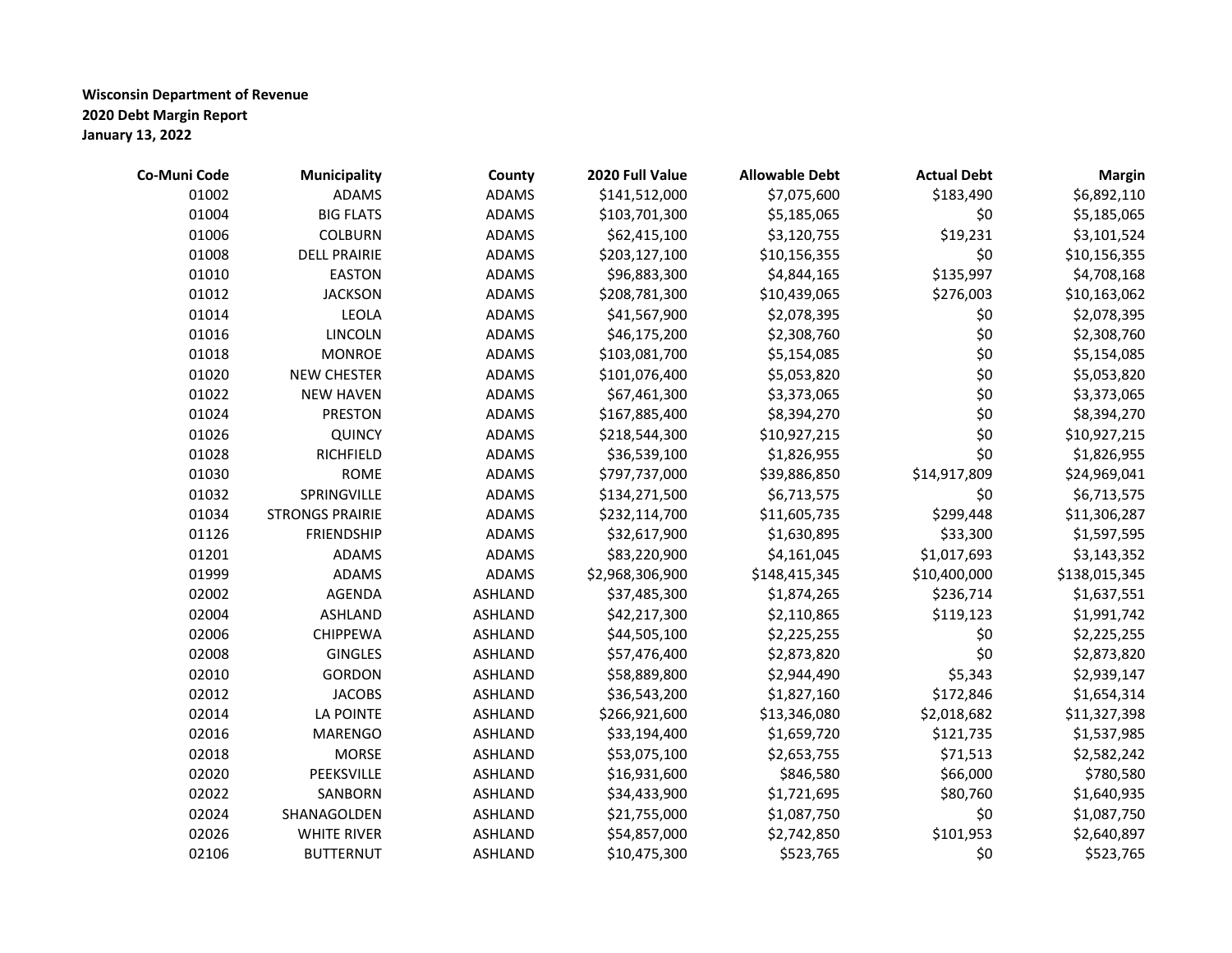| Co-Muni Code | <b>Municipality</b> | County         | 2020 Full Value | <b>Allowable Debt</b> | <b>Actual Debt</b> | <b>Margin</b> |
|--------------|---------------------|----------------|-----------------|-----------------------|--------------------|---------------|
| 02201        | <b>ASHLAND</b>      | <b>ASHLAND</b> | \$467,052,000   | \$23,352,600          | \$14,140,100       | \$9,212,500   |
| 02251        | <b>MELLEN</b>       | <b>ASHLAND</b> | \$25,794,100    | \$1,289,705           | \$240,461          | \$1,049,244   |
| 02999        | <b>ASHLAND</b>      | ASHLAND        | \$1,261,607,100 | \$63,080,355          | \$2,492,452        | \$60,587,903  |
| 03002        | ALMENA              | <b>BARRON</b>  | \$165,166,700   | \$8,258,335           | \$0                | \$8,258,335   |
| 03004        | ARLAND              | <b>BARRON</b>  | \$67,474,100    | \$3,373,705           | \$0                | \$3,373,705   |
| 03006        | <b>BARRON</b>       | <b>BARRON</b>  | \$61,123,000    | \$3,056,150           | \$0                | \$3,056,150   |
| 03008        | <b>BEAR LAKE</b>    | <b>BARRON</b>  | \$90,566,500    | \$4,528,325           | \$411,401          | \$4,116,924   |
| 03010        | <b>CEDAR LAKE</b>   | <b>BARRON</b>  | \$291,455,700   | \$14,572,785          | \$171,222          | \$14,401,563  |
| 03012        | <b>CHETEK</b>       | <b>BARRON</b>  | \$306,994,600   | \$15,349,730          | \$0                | \$15,349,730  |
| 03014        | <b>CLINTON</b>      | <b>BARRON</b>  | \$88,209,900    | \$4,410,495           | \$0                | \$4,410,495   |
| 03016        | <b>CRYSTAL LAKE</b> | <b>BARRON</b>  | \$87,985,100    | \$4,399,255           | \$101,088          | \$4,298,167   |
| 03018        | CUMBERLAND          | <b>BARRON</b>  | \$90,454,500    | \$4,522,725           | \$0                | \$4,522,725   |
| 03020        | <b>DALLAS</b>       | <b>BARRON</b>  | \$48,469,600    | \$2,423,480           | \$0                | \$2,423,480   |
| 03022        | <b>DOVRE</b>        | <b>BARRON</b>  | \$134,026,900   | \$6,701,345           | \$0                | \$6,701,345   |
| 03024        | <b>DOYLE</b>        | <b>BARRON</b>  | \$55,818,600    | \$2,790,930           | \$54,023           | \$2,736,907   |
| 03026        | LAKELAND            | <b>BARRON</b>  | \$158,731,300   | \$7,936,565           | \$133,196          | \$7,803,369   |
| 03028        | <b>MAPLE GROVE</b>  | <b>BARRON</b>  | \$70,666,600    | \$3,533,330           | \$0                | \$3,533,330   |
| 03030        | <b>MAPLE PLAIN</b>  | <b>BARRON</b>  | \$213,560,800   | \$10,678,040          | \$0                | \$10,678,040  |
| 03032        | <b>OAK GROVE</b>    | <b>BARRON</b>  | \$86,810,500    | \$4,340,525           | \$233,742          | \$4,106,783   |
| 03034        | <b>PRAIRIE FARM</b> | <b>BARRON</b>  | \$47,076,500    | \$2,353,825           | \$91,000           | \$2,262,825   |
| 03036        | PRAIRIE LAKE        | <b>BARRON</b>  | \$205,337,600   | \$10,266,880          | \$77,396           | \$10,189,484  |
| 03038        | <b>RICE LAKE</b>    | <b>BARRON</b>  | \$263,765,300   | \$13,188,265          | \$160,111          | \$13,028,154  |
| 03040        | <b>SIOUX CREEK</b>  | <b>BARRON</b>  | \$76,998,800    | \$3,849,940           | \$0                | \$3,849,940   |
| 03042        | <b>STANFOLD</b>     | <b>BARRON</b>  | \$65,954,900    | \$3,297,745           | \$79,891           | \$3,217,854   |
| 03044        | <b>STANLEY</b>      | <b>BARRON</b>  | \$246,092,000   | \$12,304,600          | \$277,947          | \$12,026,653  |
| 03046        | <b>SUMNER</b>       | <b>BARRON</b>  | \$72,869,800    | \$3,643,490           | \$0                | \$3,643,490   |
| 03048        | <b>TURTLE LAKE</b>  | <b>BARRON</b>  | \$93,727,000    | \$4,686,350           | \$180,000          | \$4,506,350   |
| 03050        | <b>VANCE CREEK</b>  | <b>BARRON</b>  | \$48,919,900    | \$2,445,995           | \$0                | \$2,445,995   |
| 03101        | <b>ALMENA</b>       | <b>BARRON</b>  | \$33,330,400    | \$1,666,520           | \$0                | \$1,666,520   |
| 03111        | CAMERON             | <b>BARRON</b>  | \$121,337,400   | \$6,066,870           | \$3,734,122        | \$2,332,748   |
| 03116        | <b>DALLAS</b>       | <b>BARRON</b>  | \$15,546,200    | \$777,310             | \$160,177          | \$617,133     |
| 03136        | <b>HAUGEN</b>       | <b>BARRON</b>  | \$16,807,500    | \$840,375             | \$110,264          | \$730,111     |
| 03171        | <b>PRAIRIE FARM</b> | <b>BARRON</b>  | \$21,120,100    | \$1,056,005           | \$0                | \$1,056,005   |
| 03186        | <b>TURTLE LAKE</b>  | <b>BARRON</b>  | \$95,799,700    | \$4,789,985           | \$533,131          | \$4,256,854   |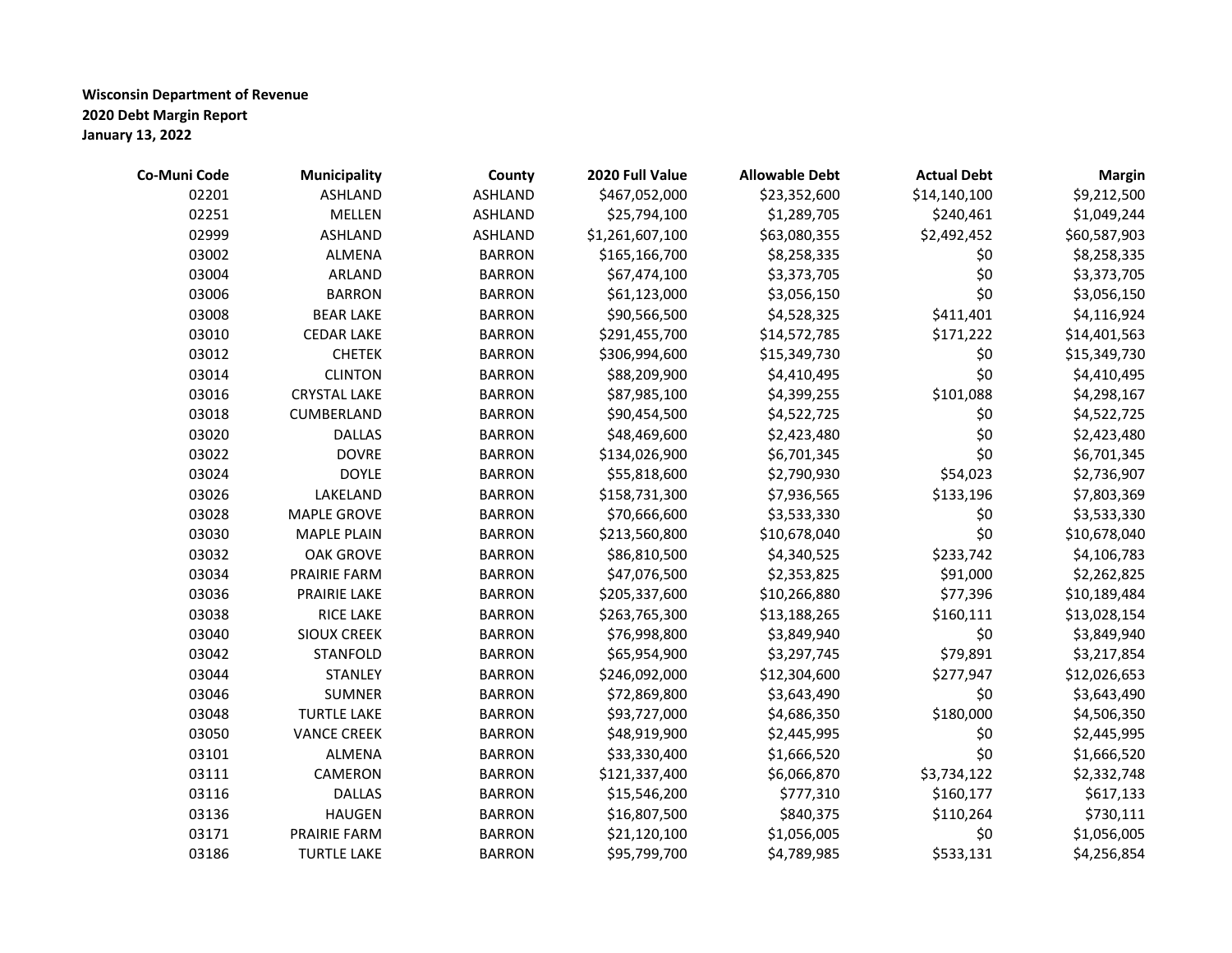| Co-Muni Code | <b>Municipality</b> | County          | 2020 Full Value | <b>Allowable Debt</b> | <b>Actual Debt</b> | <b>Margin</b> |
|--------------|---------------------|-----------------|-----------------|-----------------------|--------------------|---------------|
| 03206        | <b>BARRON</b>       | <b>BARRON</b>   | \$149,487,800   | \$7,474,390           | \$2,642,000        | \$4,832,390   |
| 03211        | <b>CHETEK</b>       | <b>BARRON</b>   | \$169,674,400   | \$8,483,720           | \$792,093          | \$7,691,627   |
| 03212        | CUMBERLAND          | <b>BARRON</b>   | \$195,752,000   | \$9,787,600           | \$6,782,206        | \$3,005,394   |
| 03276        | RICE LAKE           | <b>BARRON</b>   | \$777,539,300   | \$38,876,965          | \$13,137,876       | \$25,739,089  |
| 03999        | <b>BARRON</b>       | <b>BARRON</b>   | \$4,716,701,300 | \$235,835,065         | \$29,678,514       | \$206,156,551 |
| 04002        | BARKSDALE           | BAYFIELD        | \$79,903,700    | \$3,995,185           | \$669,745          | \$3,325,440   |
| 04004        | <b>BARNES</b>       | <b>BAYFIELD</b> | \$328,754,800   | \$16,437,740          | \$100,000          | \$16,337,740  |
| 04006        | <b>BAYFIELD</b>     | <b>BAYFIELD</b> | \$165,063,200   | \$8,253,160           | \$393,990          | \$7,859,170   |
| 04008        | <b>BAYVIEW</b>      | <b>BAYFIELD</b> | \$85,172,000    | \$4,258,600           | \$323,827          | \$3,934,773   |
| 04010        | <b>BELL</b>         | <b>BAYFIELD</b> | \$107,507,200   | \$5,375,360           | \$311,920          | \$5,063,440   |
| 04012        | CABLE               | <b>BAYFIELD</b> | \$189,459,100   | \$9,472,955           | \$0                | \$9,472,955   |
| 04014        | <b>CLOVER</b>       | <b>BAYFIELD</b> | \$78,176,000    | \$3,908,800           | \$310,596          | \$3,598,204   |
| 04016        | <b>DELTA</b>        | <b>BAYFIELD</b> | \$85,366,600    | \$4,268,330           | \$219,617          | \$4,048,713   |
| 04018        | DRUMMOND            | <b>BAYFIELD</b> | \$225,787,100   | \$11,289,355          | \$63,568           | \$11,225,787  |
| 04020        | EILEEN              | <b>BAYFIELD</b> | \$72,234,500    | \$3,611,725           | \$23,036           | \$3,588,689   |
| 04021        | <b>GRAND VIEW</b>   | <b>BAYFIELD</b> | \$130,474,900   | \$6,523,745           | \$0                | \$6,523,745   |
| 04022        | <b>HUGHES</b>       | <b>BAYFIELD</b> | \$70,837,500    | \$3,541,875           | \$0                | \$3,541,875   |
| 04024        | <b>IRON RIVER</b>   | <b>BAYFIELD</b> | \$197,630,800   | \$9,881,540           | \$457,327          | \$9,424,213   |
| 04026        | KELLY               | <b>BAYFIELD</b> | \$38,150,500    | \$1,907,525           | \$163,856          | \$1,743,669   |
| 04028        | <b>KEYSTONE</b>     | <b>BAYFIELD</b> | \$28,936,900    | \$1,446,845           | \$383,680          | \$1,063,165   |
| 04030        | LINCOLN             | <b>BAYFIELD</b> | \$37,691,400    | \$1,884,570           | \$501,169          | \$1,383,401   |
| 04032        | <b>MASON</b>        | BAYFIELD        | \$22,666,200    | \$1,133,310           | \$433,024          | \$700,286     |
| 04034        | NAMAKAGON           | <b>BAYFIELD</b> | \$254,964,500   | \$12,748,225          | \$129,434          | \$12,618,791  |
| 04036        | <b>ORIENTA</b>      | <b>BAYFIELD</b> | \$43,632,000    | \$2,181,600           | \$90,000           | \$2,091,600   |
| 04038        | OULU                | <b>BAYFIELD</b> | \$42,396,000    | \$2,119,800           | \$110,863          | \$2,008,937   |
| 04040        | PILSEN              | <b>BAYFIELD</b> | \$17,424,900    | \$871,245             | \$90,487           | \$780,758     |
| 04042        | PORT WING           | <b>BAYFIELD</b> | \$56,822,800    | \$2,841,140           | \$262,202          | \$2,578,938   |
| 04046        | <b>RUSSELL</b>      | BAYFIELD        | \$39,864,700    | \$1,993,235           | \$615,900          | \$1,377,335   |
| 04048        | <b>TRIPP</b>        | <b>BAYFIELD</b> | \$25,518,400    | \$1,275,920           | \$178,756          | \$1,097,164   |
| 04050        | <b>WASHBURN</b>     | <b>BAYFIELD</b> | \$55,202,900    | \$2,760,145           | \$0                | \$2,760,145   |
| 04151        | <b>MASON</b>        | <b>BAYFIELD</b> | \$4,063,100     | \$203,155             | \$84,600           | \$118,555     |
| 04206        | <b>BAYFIELD</b>     | <b>BAYFIELD</b> | \$111,229,400   | \$5,561,470           | \$1,604,630        | \$3,956,840   |
| 04291        | WASHBURN            | <b>BAYFIELD</b> | \$134,787,300   | \$6,739,365           | \$2,715,790        | \$4,023,575   |
| 04999        | <b>BAYFIELD</b>     | <b>BAYFIELD</b> | \$2,729,718,400 | \$136,485,920         | \$2,880,000        | \$133,605,920 |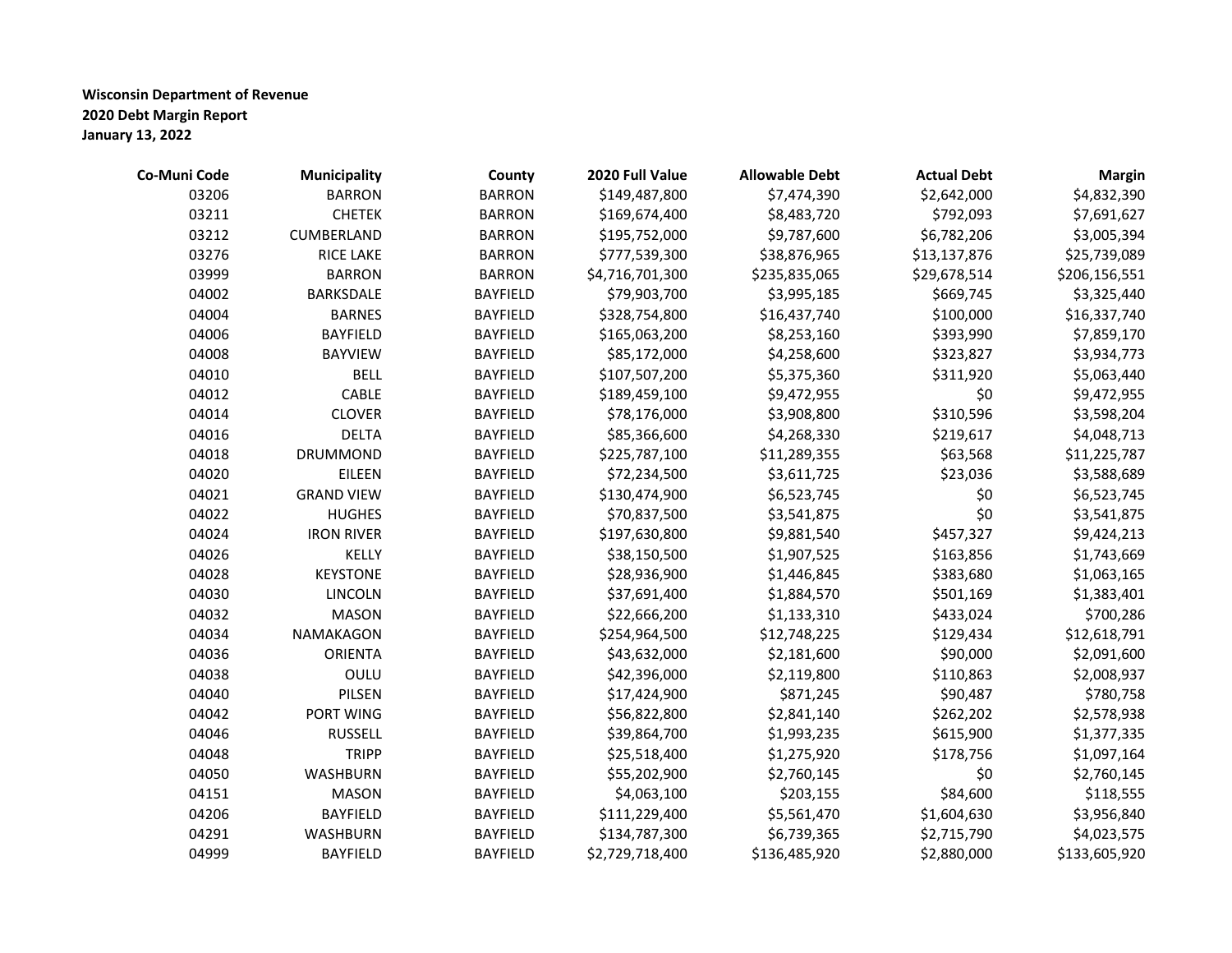| Co-Muni Code | <b>Municipality</b> | County         | 2020 Full Value  | <b>Allowable Debt</b> | <b>Actual Debt</b> | <b>Margin</b>   |
|--------------|---------------------|----------------|------------------|-----------------------|--------------------|-----------------|
| 05010        | <b>EATON</b>        | <b>BROWN</b>   | \$158,235,000    | \$7,911,750           | \$0                | \$7,911,750     |
| 05012        | <b>GLENMORE</b>     | <b>BROWN</b>   | \$122,343,100    | \$6,117,155           | \$0                | \$6,117,155     |
| 05014        | <b>GREEN BAY</b>    | <b>BROWN</b>   | \$276,804,100    | \$13,840,205          | \$0                | \$13,840,205    |
| 05018        | <b>HOLLAND</b>      | <b>BROWN</b>   | \$179,272,700    | \$8,963,635           | \$75,719           | \$8,887,916     |
| 05022        | <b>HUMBOLDT</b>     | <b>BROWN</b>   | \$122,074,900    | \$6,103,745           | \$0                | \$6,103,745     |
| 05024        | LAWRENCE            | <b>BROWN</b>   | \$763,420,900    | \$38,171,045          | \$21,406,112       | \$16,764,933    |
| 05025        | LEDGEVIEW           | <b>BROWN</b>   | \$1,113,577,200  | \$55,678,860          | \$37,942,916       | \$17,735,944    |
| 05026        | <b>MORRISON</b>     | <b>BROWN</b>   | \$147,584,100    | \$7,379,205           | \$0                | \$7,379,205     |
| 05028        | NEW DENMARK         | <b>BROWN</b>   | \$184,087,900    | \$9,204,395           | \$0                | \$9,204,395     |
| 05030        | <b>PITTSFIELD</b>   | <b>BROWN</b>   | \$296,356,600    | \$14,817,830          | \$1,546,365        | \$13,271,465    |
| 05034        | <b>ROCKLAND</b>     | <b>BROWN</b>   | \$227,209,700    | \$11,360,485          | \$121,178          | \$11,239,307    |
| 05036        | <b>SCOTT</b>        | <b>BROWN</b>   | \$396,990,100    | \$19,849,505          | \$2,172,784        | \$17,676,721    |
| 05040        | WRIGHTSTOWN         | <b>BROWN</b>   | \$244,027,000    | \$12,201,350          | \$290,822          | \$11,910,528    |
| 05102        | <b>ALLOUEZ</b>      | <b>BROWN</b>   | \$1,104,298,100  | \$55,214,905          | \$22,034,598       | \$33,180,307    |
| 05104        | ASHWAUBENON         | <b>BROWN</b>   | \$2,684,430,400  | \$134,221,520         | \$64,690,000       | \$69,531,520    |
| 05106        | <b>BELLEVUE</b>     | <b>BROWN</b>   | \$1,525,305,700  | \$76,265,285          | \$22,149,953       | \$54,115,332    |
| 05116        | <b>DENMARK</b>      | <b>BROWN</b>   | \$186,187,200    | \$9,309,360           | \$8,381,658        | \$927,702       |
| 05126        | <b>HOBART</b>       | <b>BROWN</b>   | \$1,056,501,600  | \$52,825,080          | \$29,520,125       | \$23,304,955    |
| 05136        | <b>HOWARD</b>       | <b>BROWN</b>   | \$2,051,490,200  | \$102,574,510         | \$45,410,000       | \$57,164,510    |
| 05171        | PULASKI             | <b>BROWN</b>   | \$241,478,600    | \$12,073,930          | \$9,008,804        | \$3,065,126     |
| 05178        | <b>SUAMICO</b>      | <b>BROWN</b>   | \$1,529,978,400  | \$76,498,920          | \$15,362,572       | \$61,136,348    |
| 05191        | <b>WRIGHTSTOWN</b>  | <b>BROWN</b>   | \$326,210,300    | \$16,310,515          | \$11,263,288       | \$5,047,227     |
| 05216        | DE PERE             | <b>BROWN</b>   | \$2,366,055,000  | \$118,302,750         | \$2,132,404        | \$116,170,346   |
| 05231        | <b>GREEN BAY</b>    | <b>BROWN</b>   | \$7,399,206,300  | \$369,960,315         | \$173,530,000      | \$196,430,315   |
| 05999        | <b>BROWN</b>        | <b>BROWN</b>   | \$24,637,004,800 | \$1,231,850,240       | \$78,225,000       | \$1,153,625,240 |
| 06002        | <b>ALMA</b>         | <b>BUFFALO</b> | \$43,464,800     | \$2,173,240           | \$0                | \$2,173,240     |
| 06004        | <b>BELVIDERE</b>    | <b>BUFFALO</b> | \$64,257,500     | \$3,212,875           | \$0                | \$3,212,875     |
| 06006        | <b>BUFFALO</b>      | <b>BUFFALO</b> | \$77,975,900     | \$3,898,795           | \$73,321           | \$3,825,474     |
| 06008        | CANTON              | <b>BUFFALO</b> | \$33,510,800     | \$1,675,540           | \$25,427           | \$1,650,113     |
| 06010        | <b>CROSS</b>        | <b>BUFFALO</b> | \$43,227,500     | \$2,161,375           | \$0                | \$2,161,375     |
| 06012        | <b>DOVER</b>        | <b>BUFFALO</b> | \$38,442,700     | \$1,922,135           | \$0                | \$1,922,135     |
| 06014        | <b>GILMANTON</b>    | <b>BUFFALO</b> | \$42,621,500     | \$2,131,075           | \$0                | \$2,131,075     |
| 06016        | <b>GLENCOE</b>      | <b>BUFFALO</b> | \$42,045,600     | \$2,102,280           | \$300,000          | \$1,802,280     |
| 06018        | <b>LINCOLN</b>      | <b>BUFFALO</b> | \$35,491,900     | \$1,774,595           | \$0                | \$1,774,595     |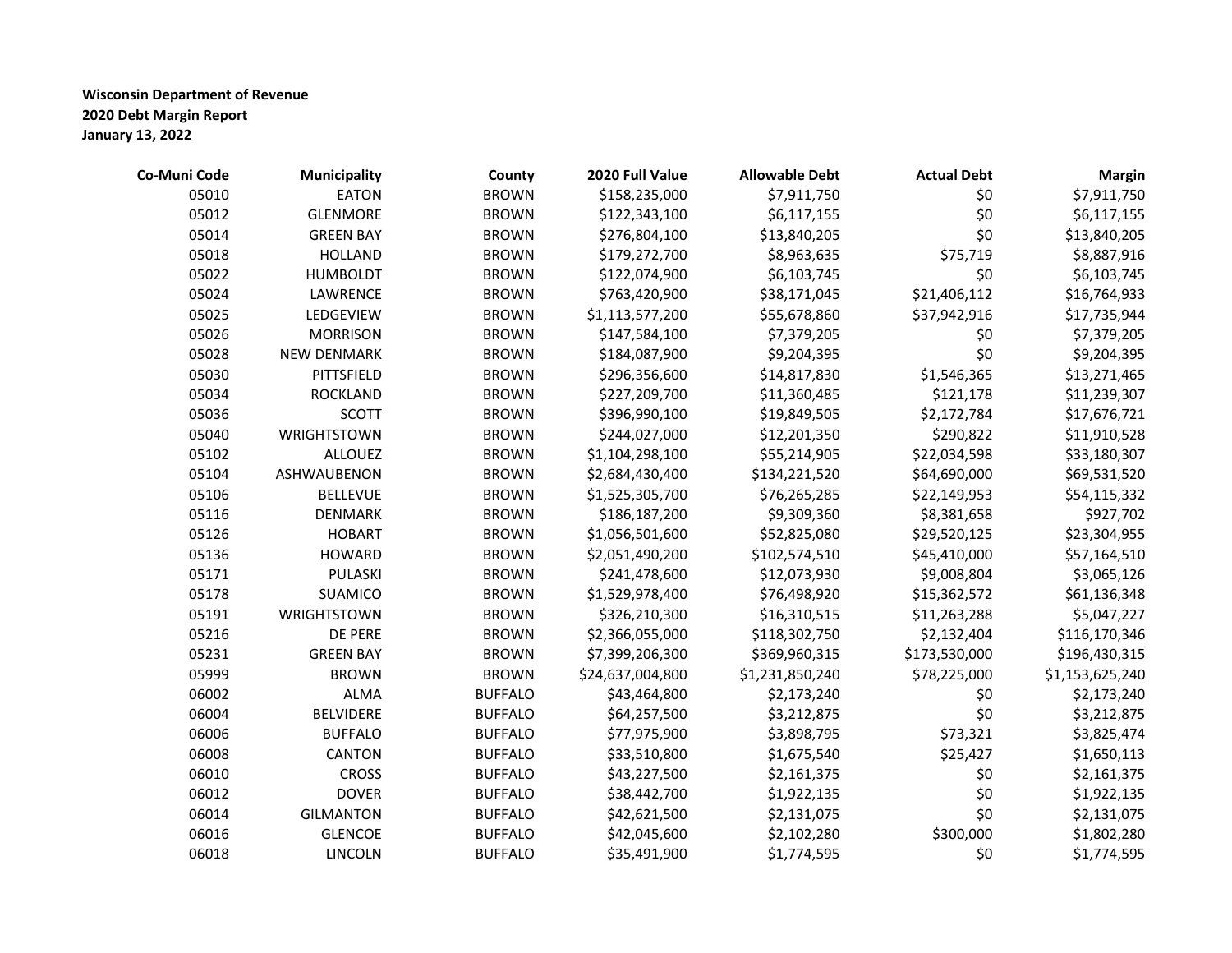| Co-Muni Code | <b>Municipality</b>  | County         | 2020 Full Value | <b>Allowable Debt</b> | <b>Actual Debt</b> | <b>Margin</b> |
|--------------|----------------------|----------------|-----------------|-----------------------|--------------------|---------------|
| 06020        | MAXVILLE             | <b>BUFFALO</b> | \$42,138,400    | \$2,106,920           | \$0                | \$2,106,920   |
| 06022        | <b>MILTON</b>        | <b>BUFFALO</b> | \$59,062,800    | \$2,953,140           | \$0                | \$2,953,140   |
| 06024        | <b>MODENA</b>        | <b>BUFFALO</b> | \$35,494,100    | \$1,774,705           | \$0                | \$1,774,705   |
| 06026        | <b>MONDOVI</b>       | <b>BUFFALO</b> | \$41,661,300    | \$2,083,065           | \$0                | \$2,083,065   |
| 06028        | <b>MONTANA</b>       | <b>BUFFALO</b> | \$39,336,900    | \$1,966,845           | \$0                | \$1,966,845   |
| 06030        | <b>NAPLES</b>        | <b>BUFFALO</b> | \$57,476,500    | \$2,873,825           | \$0                | \$2,873,825   |
| 06032        | <b>NELSON</b>        | <b>BUFFALO</b> | \$78,917,000    | \$3,945,850           | \$0                | \$3,945,850   |
| 06034        | WAUMANDEE            | <b>BUFFALO</b> | \$51,819,600    | \$2,590,980           | \$500,000          | \$2,090,980   |
| 06111        | COCHRANE             | <b>BUFFALO</b> | \$28,560,900    | \$1,428,045           | \$347,573          | \$1,080,472   |
| 06154        | <b>NELSON</b>        | <b>BUFFALO</b> | \$20,455,800    | \$1,022,790           | \$166,448          | \$856,342     |
| 06201        | <b>ALMA</b>          | <b>BUFFALO</b> | \$59,319,800    | \$2,965,990           | \$474,020          | \$2,491,970   |
| 06206        | <b>BUFFALO CITY</b>  | <b>BUFFALO</b> | \$80,870,200    | \$4,043,510           | \$126,124          | \$3,917,386   |
| 06226        | <b>FOUNTAIN CITY</b> | <b>BUFFALO</b> | \$58,393,800    | \$2,919,690           | \$312,581          | \$2,607,109   |
| 06251        | <b>MONDOVI</b>       | <b>BUFFALO</b> | \$171,367,600   | \$8,568,380           | \$3,461,373        | \$5,107,007   |
| 06999        | <b>BUFFALO</b>       | <b>BUFFALO</b> | \$1,245,912,900 | \$62,295,645          | \$4,565,000        | \$57,730,645  |
| 07002        | ANDERSON             | <b>BURNETT</b> | \$37,856,600    | \$1,892,830           | \$25,690           | \$1,867,140   |
| 07004        | <b>BLAINE</b>        | <b>BURNETT</b> | \$41,645,900    | \$2,082,295           | \$0                | \$2,082,295   |
| 07006        | <b>DANIELS</b>       | <b>BURNETT</b> | \$95,653,900    | \$4,782,695           | \$377,060          | \$4,405,635   |
| 07008        | <b>DEWEY</b>         | <b>BURNETT</b> | \$52,505,600    | \$2,625,280           | \$30,000           | \$2,595,280   |
| 07010        | <b>GRANTSBURG</b>    | <b>BURNETT</b> | \$80,753,500    | \$4,037,675           | \$183,122          | \$3,854,553   |
| 07012        | <b>JACKSON</b>       | <b>BURNETT</b> | \$287,760,200   | \$14,388,010          | \$272,962          | \$14,115,048  |
| 07014        | LA FOLLETTE          | <b>BURNETT</b> | \$113,186,400   | \$5,659,320           | \$469,091          | \$5,190,229   |
| 07016        | <b>LINCOLN</b>       | <b>BURNETT</b> | \$37,445,100    | \$1,872,255           | \$117,593          | \$1,754,662   |
| 07018        | <b>MEENON</b>        | <b>BURNETT</b> | \$166,950,500   | \$8,347,525           | \$343,079          | \$8,004,446   |
| 07020        | <b>OAKLAND</b>       | <b>BURNETT</b> | \$265,829,300   | \$13,291,465          | \$0                | \$13,291,465  |
| 07022        | <b>ROOSEVELT</b>     | <b>BURNETT</b> | \$28,133,300    | \$1,406,665           | \$0                | \$1,406,665   |
| 07024        | <b>RUSK</b>          | <b>BURNETT</b> | \$92,649,700    | \$4,632,485           | \$0                | \$4,632,485   |
| 07026        | <b>SAND LAKE</b>     | <b>BURNETT</b> | \$112,405,900   | \$5,620,295           | \$20,000           | \$5,600,295   |
| 07028        | <b>SCOTT</b>         | <b>BURNETT</b> | \$281,813,600   | \$14,090,680          | \$83,708           | \$14,006,972  |
| 07030        | <b>SIREN</b>         | <b>BURNETT</b> | \$194,303,700   | \$9,715,185           | \$165,473          | \$9,549,712   |
| 07032        | SWISS                | <b>BURNETT</b> | \$193,309,100   | \$9,665,455           | \$0                | \$9,665,455   |
| 07034        | <b>TRADE LAKE</b>    | <b>BURNETT</b> | \$136,448,900   | \$6,822,445           | \$0                | \$6,822,445   |
| 07036        | <b>UNION</b>         | <b>BURNETT</b> | \$111,094,800   | \$5,554,740           | \$0                | \$5,554,740   |
| 07038        | <b>WEBB LAKE</b>     | <b>BURNETT</b> | \$252,084,400   | \$12,604,220          | \$48,614           | \$12,555,606  |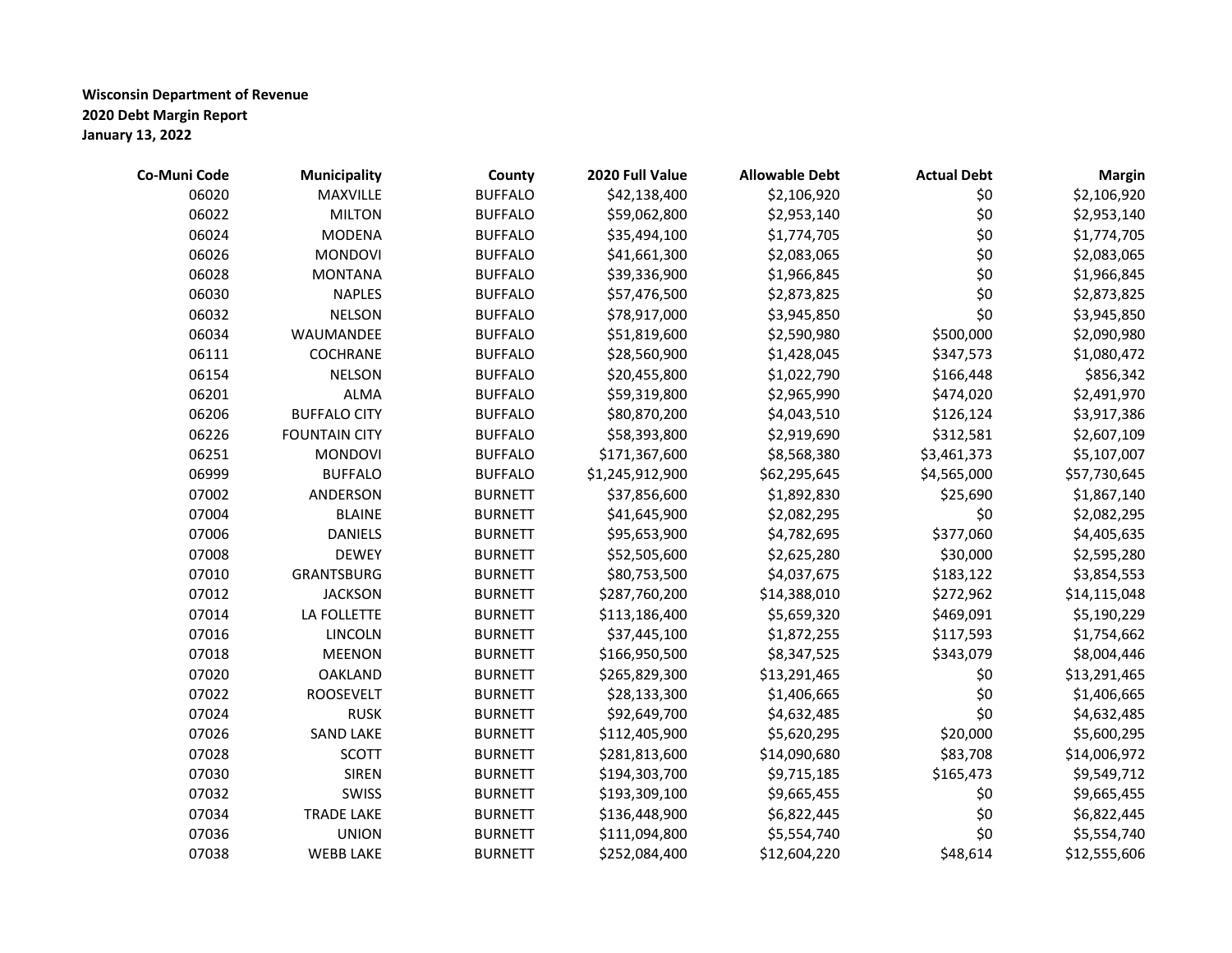| Co-Muni Code | Municipality          | County          | 2020 Full Value | <b>Allowable Debt</b> | <b>Actual Debt</b> | <b>Margin</b> |
|--------------|-----------------------|-----------------|-----------------|-----------------------|--------------------|---------------|
| 07040        | <b>WEST MARSHLAND</b> | <b>BURNETT</b>  | \$33,311,600    | \$1,665,580           | \$0                | \$1,665,580   |
| 07042        | <b>WOOD RIVER</b>     | <b>BURNETT</b>  | \$129,153,800   | \$6,457,690           | \$1,366,326        | \$5,091,364   |
| 07131        | <b>GRANTSBURG</b>     | <b>BURNETT</b>  | \$74,063,400    | \$3,703,170           | \$1,394,761        | \$2,308,409   |
| 07181        | <b>SIREN</b>          | <b>BURNETT</b>  | \$78,551,600    | \$3,927,580           | \$1,606,904        | \$2,320,676   |
| 07191        | <b>WEBSTER</b>        | <b>BURNETT</b>  | \$33,880,600    | \$1,694,030           | \$595,588          | \$1,098,442   |
| 07999        | <b>BURNETT</b>        | <b>BURNETT</b>  | \$2,930,791,400 | \$146,539,570         | \$4,107,054        | \$142,432,516 |
| 08002        | <b>BRILLION</b>       | CALUMET         | \$118,036,100   | \$5,901,805           | \$0                | \$5,901,805   |
| 08004        | <b>BROTHERTOWN</b>    | CALUMET         | \$161,492,600   | \$8,074,630           | \$0                | \$8,074,630   |
| 08006        | CHARLESTOWN           | CALUMET         | \$75,935,400    | \$3,796,770           | \$31,135           | \$3,765,635   |
| 08008        | <b>CHILTON</b>        | CALUMET         | \$118,004,600   | \$5,900,230           | \$0                | \$5,900,230   |
| 08012        | <b>NEW HOLSTEIN</b>   | CALUMET         | \$131,350,600   | \$6,567,530           | \$0                | \$6,567,530   |
| 08014        | <b>RANTOUL</b>        | <b>CALUMET</b>  | \$80,568,100    | \$4,028,405           | \$0                | \$4,028,405   |
| 08016        | <b>STOCKBRIDGE</b>    | <b>CALUMET</b>  | \$185,862,400   | \$9,293,120           | \$0                | \$9,293,120   |
| 08018        | <b>WOODVILLE</b>      | <b>CALUMET</b>  | \$89,192,600    | \$4,459,630           | \$110,982          | \$4,348,648   |
| 08131        | <b>HARRISON</b>       | <b>CALUMET</b>  | \$1,268,358,600 | \$63,417,930          | \$4,670,200        | \$58,747,730  |
| 08136        | <b>HILBERT</b>        | CALUMET         | \$82,897,500    | \$4,144,875           | \$1,999,471        | \$2,145,404   |
| 08160        | <b>POTTER</b>         | CALUMET         | \$14,729,000    | \$736,450             | \$23,636           | \$712,814     |
| 08179        | SHERWOOD              | CALUMET         | \$345,916,800   | \$17,295,840          | \$4,768,774        | \$12,527,066  |
| 08181        | <b>STOCKBRIDGE</b>    | <b>CALUMET</b>  | \$77,030,400    | \$3,851,520           | \$0                | \$3,851,520   |
| 08206        | <b>BRILLION</b>       | <b>CALUMET</b>  | \$249,291,100   | \$12,464,555          | \$8,089,756        | \$4,374,799   |
| 08211        | <b>CHILTON</b>        | <b>CALUMET</b>  | \$291,319,400   | \$14,565,970          | \$5,738,982        | \$8,826,988   |
| 08261        | <b>NEW HOLSTEIN</b>   | <b>CALUMET</b>  | \$202,096,400   | \$10,104,820          | \$2,176,905        | \$7,927,915   |
| 08999        | <b>CALUMET</b>        | <b>CALUMET</b>  | \$4,739,204,400 | \$236,960,220         | \$42,785,000       | \$194,175,220 |
| 09002        | <b>ANSON</b>          | <b>CHIPPEWA</b> | \$292,873,600   | \$14,643,680          | \$289,000          | \$14,354,680  |
| 09004        | <b>ARTHUR</b>         | <b>CHIPPEWA</b> | \$71,628,400    | \$3,581,420           | \$212,547          | \$3,368,873   |
| 09006        | <b>AUBURN</b>         | <b>CHIPPEWA</b> | \$70,867,000    | \$3,543,350           | \$0                | \$3,543,350   |
| 09008        | <b>BIRCH CREEK</b>    | <b>CHIPPEWA</b> | \$114,687,700   | \$5,734,385           | \$0                | \$5,734,385   |
| 09010        | <b>BLOOMER</b>        | <b>CHIPPEWA</b> | \$107,510,800   | \$5,375,540           | \$0                | \$5,375,540   |
| 09012        | CLEVELAND             | <b>CHIPPEWA</b> | \$84,585,900    | \$4,229,295           | \$0                | \$4,229,295   |
| 09014        | <b>COLBURN</b>        | <b>CHIPPEWA</b> | \$100,687,800   | \$5,034,390           | \$52,462           | \$4,981,928   |
| 09016        | <b>COOKS VALLEY</b>   | <b>CHIPPEWA</b> | \$79,114,200    | \$3,955,710           | \$0                | \$3,955,710   |
| 09018        | <b>DELMAR</b>         | <b>CHIPPEWA</b> | \$66,982,400    | \$3,349,120           | \$0                | \$3,349,120   |
| 09020        | <b>EAGLE POINT</b>    | <b>CHIPPEWA</b> | \$436,836,100   | \$21,841,805          | \$0                | \$21,841,805  |
| 09022        | <b>EDSON</b>          | <b>CHIPPEWA</b> | \$83,263,800    | \$4,163,190           | \$0                | \$4,163,190   |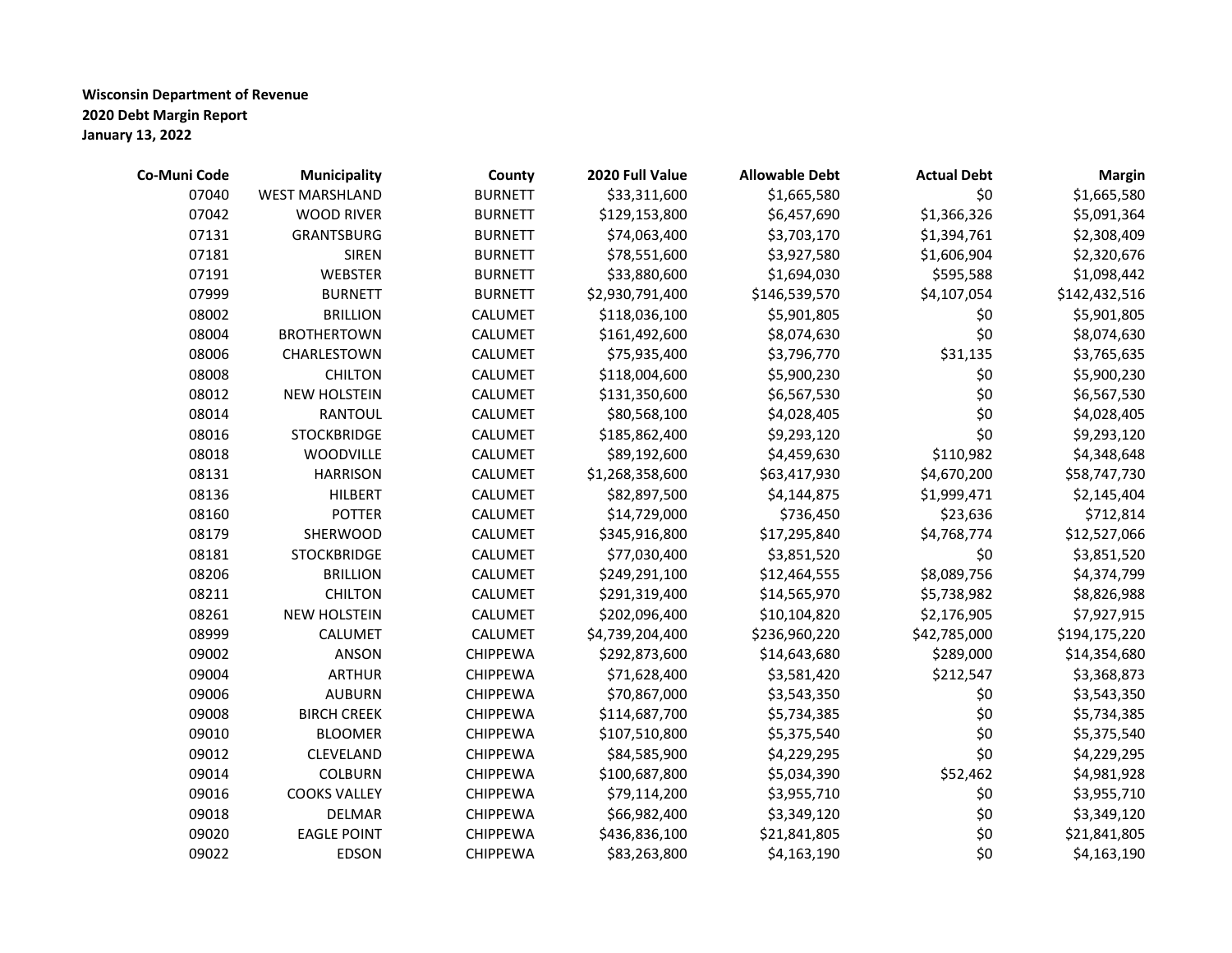| Co-Muni Code | <b>Municipality</b>   | County          | 2020 Full Value | <b>Allowable Debt</b> | <b>Actual Debt</b> | <b>Margin</b> |
|--------------|-----------------------|-----------------|-----------------|-----------------------|--------------------|---------------|
| 09024        | <b>ESTELLA</b>        | <b>CHIPPEWA</b> | \$45,256,500    | \$2,262,825           | \$0                | \$2,262,825   |
| 09026        | GOETZ                 | <b>CHIPPEWA</b> | \$66,590,600    | \$3,329,530           | \$80,351           | \$3,249,179   |
| 09028        | <b>HALLIE</b>         | <b>CHIPPEWA</b> | \$18,163,000    | \$908,150             | \$0                | \$908,150     |
| 09032        | <b>HOWARD</b>         | <b>CHIPPEWA</b> | \$82,932,600    | \$4,146,630           | \$0                | \$4,146,630   |
| 09034        | LAFAYETTE             | <b>CHIPPEWA</b> | \$767,537,800   | \$38,376,890          | \$559,817          | \$37,817,073  |
| 09035        | LAKE HOLCOMBE         | <b>CHIPPEWA</b> | \$185,757,200   | \$9,287,860           | \$80,784           | \$9,207,076   |
| 09036        | <b>RUBY</b>           | <b>CHIPPEWA</b> | \$40,724,100    | \$2,036,205           | \$0                | \$2,036,205   |
| 09038        | SAMPSON               | CHIPPEWA        | \$252,347,800   | \$12,617,390          | \$0                | \$12,617,390  |
| 09040        | SIGEL                 | <b>CHIPPEWA</b> | \$91,485,400    | \$4,574,270           | \$0                | \$4,574,270   |
| 09042        | <b>TILDEN</b>         | <b>CHIPPEWA</b> | \$152,610,300   | \$7,630,515           | \$31,037           | \$7,599,478   |
| 09044        | <b>WHEATON</b>        | <b>CHIPPEWA</b> | \$310,216,400   | \$15,510,820          | \$0                | \$15,510,820  |
| 09046        | <b>WOODMOHR</b>       | <b>CHIPPEWA</b> | \$103,902,500   | \$5,195,125           | \$0                | \$5,195,125   |
| 09106        | <b>BOYD</b>           | <b>CHIPPEWA</b> | \$30,740,900    | \$1,537,045           | \$187,052          | \$1,349,993   |
| 09111        | CADOTT                | <b>CHIPPEWA</b> | \$91,529,600    | \$4,576,480           | \$2,923,766        | \$1,652,714   |
| 09128        | <b>LAKE HALLIE</b>    | <b>CHIPPEWA</b> | \$750,359,400   | \$37,517,970          | \$6,275,000        | \$31,242,970  |
| 09161        | <b>NEW AUBURN</b>     | <b>CHIPPEWA</b> | \$45,844,500    | \$2,292,225           | \$155,185          | \$2,137,040   |
| 09206        | <b>BLOOMER</b>        | <b>CHIPPEWA</b> | \$301,206,600   | \$15,060,330          | \$2,420,000        | \$12,640,330  |
| 09211        | <b>CHIPPEWA FALLS</b> | <b>CHIPPEWA</b> | \$1,227,874,800 | \$61,393,740          | \$29,681,774       | \$31,711,966  |
| 09213        | CORNELL               | <b>CHIPPEWA</b> | \$75,166,400    | \$3,758,320           | \$120,000          | \$3,638,320   |
| 09281        | <b>STANLEY</b>        | <b>CHIPPEWA</b> | \$129,174,500   | \$6,458,725           | \$2,908,266        | \$3,550,459   |
| 09999        | <b>CHIPPEWA</b>       | <b>CHIPPEWA</b> | \$6,494,497,900 | \$324,724,895         | \$10,160,000       | \$314,564,895 |
| 10002        | <b>BEAVER</b>         | <b>CLARK</b>    | \$47,672,100    | \$2,383,605           | \$81,630           | \$2,301,975   |
| 10004        | <b>BUTLER</b>         | <b>CLARK</b>    | \$11,335,500    | \$566,775             | \$179,500          | \$387,275     |
| 10006        | <b>COLBY</b>          | <b>CLARK</b>    | \$45,719,400    | \$2,285,970           | \$15,000           | \$2,270,970   |
| 10008        | <b>DEWHURST</b>       | <b>CLARK</b>    | \$101,844,000   | \$5,092,200           | \$0                | \$5,092,200   |
| 10010        | <b>EATON</b>          | <b>CLARK</b>    | \$60,982,400    | \$3,049,120           | \$56,141           | \$2,992,979   |
| 10012        | <b>FOSTER</b>         | <b>CLARK</b>    | \$26,627,100    | \$1,331,355           | \$0                | \$1,331,355   |
| 10014        | <b>FREMONT</b>        | <b>CLARK</b>    | \$67,633,300    | \$3,381,665           | \$151,521          | \$3,230,144   |
| 10016        | <b>GRANT</b>          | <b>CLARK</b>    | \$52,476,200    | \$2,623,810           | \$136,795          | \$2,487,015   |
| 10018        | <b>GREEN GROVE</b>    | <b>CLARK</b>    | \$45,788,100    | \$2,289,405           | \$0                | \$2,289,405   |
| 10020        | <b>HENDREN</b>        | <b>CLARK</b>    | \$37,748,000    | \$1,887,400           | \$20,606           | \$1,866,794   |
| 10022        | <b>HEWETT</b>         | <b>CLARK</b>    | \$32,571,100    | \$1,628,555           | \$40,000           | \$1,588,555   |
| 10024        | <b>HIXON</b>          | <b>CLARK</b>    | \$50,791,400    | \$2,539,570           | \$0                | \$2,539,570   |
| 10026        | <b>HOARD</b>          | <b>CLARK</b>    | \$39,350,300    | \$1,967,515           | \$0                | \$1,967,515   |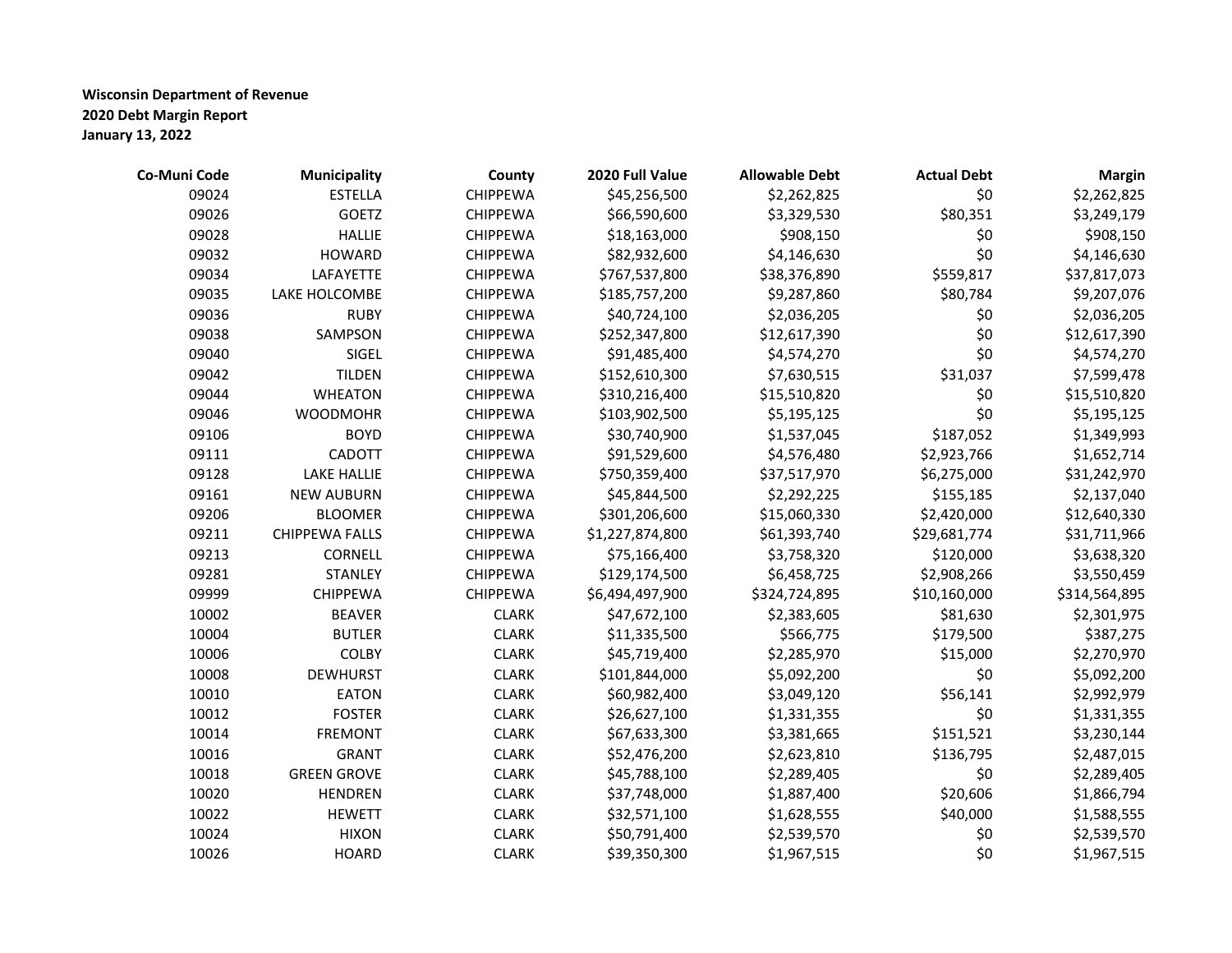| Co-Muni Code | Municipality       | County          | 2020 Full Value | <b>Allowable Debt</b> | <b>Actual Debt</b> | <b>Margin</b> |
|--------------|--------------------|-----------------|-----------------|-----------------------|--------------------|---------------|
| 10028        | LEVIS              | <b>CLARK</b>    | \$45,368,600    | \$2,268,430           | \$101,557          | \$2,166,873   |
| 10030        | <b>LONGWOOD</b>    | <b>CLARK</b>    | \$51,622,900    | \$2,581,145           | \$62,697           | \$2,518,448   |
| 10032        | LOYAL              | <b>CLARK</b>    | \$47,901,700    | \$2,395,085           | \$0                | \$2,395,085   |
| 10034        | <b>LYNN</b>        | <b>CLARK</b>    | \$51,938,200    | \$2,596,910           | \$24,000           | \$2,572,910   |
| 10036        | MAYVILLE           | <b>CLARK</b>    | \$60,101,400    | \$3,005,070           | \$0                | \$3,005,070   |
| 10038        | <b>MEAD</b>        | <b>CLARK</b>    | \$48,883,100    | \$2,444,155           | \$0                | \$2,444,155   |
| 10040        | <b>MENTOR</b>      | <b>CLARK</b>    | \$104,969,300   | \$5,248,465           | \$174,956          | \$5,073,509   |
| 10042        | <b>PINE VALLEY</b> | <b>CLARK</b>    | \$96,673,000    | \$4,833,650           | \$0                | \$4,833,650   |
| 10044        | <b>RESEBURG</b>    | <b>CLARK</b>    | \$47,132,300    | \$2,356,615           | \$117,963          | \$2,238,652   |
| 10046        | <b>SEIF</b>        | <b>CLARK</b>    | \$21,501,700    | \$1,075,085           | \$0                | \$1,075,085   |
| 10048        | SHERMAN            | <b>CLARK</b>    | \$57,940,200    | \$2,897,010           | \$0                | \$2,897,010   |
| 10050        | SHERWOOD           | <b>CLARK</b>    | \$25,146,300    | \$1,257,315           | \$36,278           | \$1,221,037   |
| 10052        | <b>THORP</b>       | <b>CLARK</b>    | \$57,620,900    | \$2,881,045           | \$241,410          | \$2,639,635   |
| 10054        | <b>UNITY</b>       | <b>CLARK</b>    | \$50,971,700    | \$2,548,585           | \$0                | \$2,548,585   |
| 10056        | <b>WARNER</b>      | <b>CLARK</b>    | \$38,707,200    | \$1,935,360           | \$34,925           | \$1,900,435   |
| 10058        | <b>WASHBURN</b>    | <b>CLARK</b>    | \$26,850,300    | \$1,342,515           | \$0                | \$1,342,515   |
| 10060        | <b>WESTON</b>      | <b>CLARK</b>    | \$46,010,800    | \$2,300,540           | \$0                | \$2,300,540   |
| 10062        | <b>WITHEE</b>      | <b>CLARK</b>    | \$57,957,500    | \$2,897,875           | \$128,690          | \$2,769,185   |
| 10064        | <b>WORDEN</b>      | <b>CLARK</b>    | \$55,957,600    | \$2,797,880           | \$0                | \$2,797,880   |
| 10066        | <b>YORK</b>        | <b>CLARK</b>    | \$45,496,500    | \$2,274,825           | \$60,930           | \$2,213,895   |
| 10111        | <b>CURTISS</b>     | <b>CLARK</b>    | \$29,590,400    | \$1,479,520           | \$770,834          | \$708,686     |
| 10116        | <b>DORCHESTER</b>  | <b>CLARK</b>    | \$52,224,800    | \$2,611,240           | \$90,470           | \$2,520,770   |
| 10131        | <b>GRANTON</b>     | <b>CLARK</b>    | \$13,898,300    | \$694,915             | \$0                | \$694,915     |
| 10191        | <b>WITHEE</b>      | <b>CLARK</b>    | \$23,668,300    | \$1,183,415           | \$230,751          | \$952,664     |
| 10201        | ABBOTSFORD         | <b>CLARK</b>    | \$154,067,000   | \$7,703,350           | \$6,522,009        | \$1,181,341   |
| 10211        | <b>COLBY</b>       | <b>CLARK</b>    | \$88,808,400    | \$4,440,420           | \$1,048,267        | \$3,392,153   |
| 10231        | <b>GREENWOOD</b>   | <b>CLARK</b>    | \$46,363,500    | \$2,318,175           | \$830,510          | \$1,487,665   |
| 10246        | LOYAL              | <b>CLARK</b>    | \$60,874,200    | \$3,043,710           | \$915,571          | \$2,128,139   |
| 10261        | NEILLSVILLE        | <b>CLARK</b>    | \$141,629,800   | \$7,081,490           | \$1,733,708        | \$5,347,782   |
| 10265        | <b>OWEN</b>        | <b>CLARK</b>    | \$56,498,500    | \$2,824,925           | \$1,012,571        | \$1,812,354   |
| 10286        | <b>THORP</b>       | <b>CLARK</b>    | \$104,028,500   | \$5,201,425           | \$3,971,731        | \$1,229,694   |
| 10999        | <b>CLARK</b>       | <b>CLARK</b>    | \$2,338,900,800 | \$116,945,040         | \$7,501,911        | \$109,443,129 |
| 11002        | <b>ARLINGTON</b>   | <b>COLUMBIA</b> | \$107,962,200   | \$5,398,110           | \$153,510          | \$5,244,600   |
| 11004        | CALEDONIA          | <b>COLUMBIA</b> | \$257,101,200   | \$12,855,060          | \$0                | \$12,855,060  |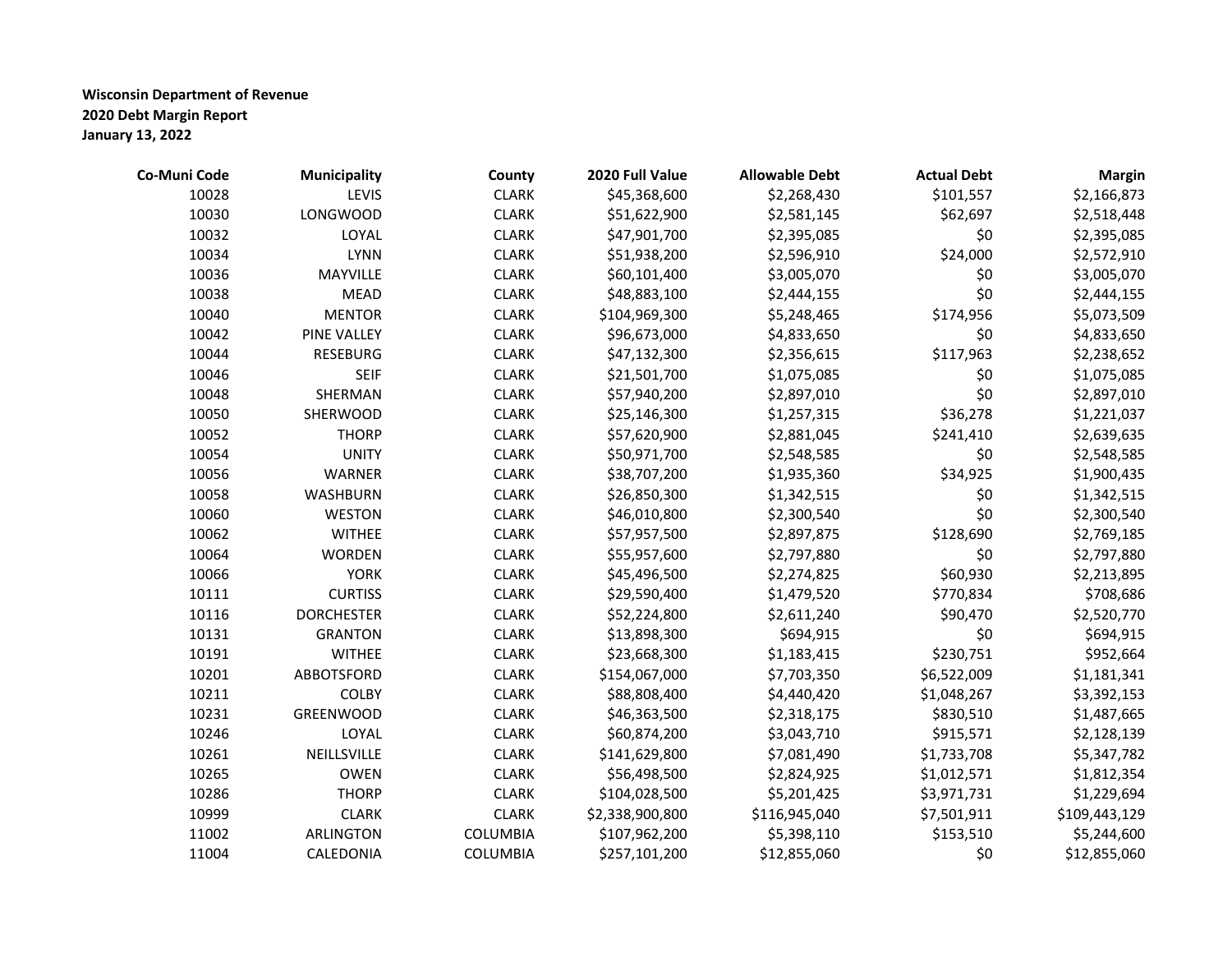| Co-Muni Code | <b>Municipality</b>     | County          | 2020 Full Value | <b>Allowable Debt</b> | <b>Actual Debt</b> | <b>Margin</b> |
|--------------|-------------------------|-----------------|-----------------|-----------------------|--------------------|---------------|
| 11006        | <b>COLUMBUS</b>         | <b>COLUMBIA</b> | \$97,336,600    | \$4,866,830           | \$0                | \$4,866,830   |
| 11008        | COURTLAND               | <b>COLUMBIA</b> | \$58,620,500    | \$2,931,025           | \$0                | \$2,931,025   |
| 11010        | <b>DEKORRA</b>          | <b>COLUMBIA</b> | \$416,138,800   | \$20,806,940          | \$1,755,000        | \$19,051,940  |
| 11012        | FORT WINNEBAGO          | <b>COLUMBIA</b> | \$88,228,800    | \$4,411,440           | \$0                | \$4,411,440   |
| 11014        | <b>FOUNTAIN PRAIRIE</b> | <b>COLUMBIA</b> | \$105,543,600   | \$5,277,180           | \$0                | \$5,277,180   |
| 11016        | <b>HAMPDEN</b>          | <b>COLUMBIA</b> | \$77,990,400    | \$3,899,520           | \$0                | \$3,899,520   |
| 11018        | <b>LEEDS</b>            | <b>COLUMBIA</b> | \$91,203,000    | \$4,560,150           | \$82,955           | \$4,477,195   |
| 11020        | <b>LEWISTON</b>         | <b>COLUMBIA</b> | \$138,977,800   | \$6,948,890           | \$0                | \$6,948,890   |
| 11022        | LODI                    | COLUMBIA        | \$529,716,600   | \$26,485,830          | \$30,868           | \$26,454,962  |
| 11024        | LOWVILLE                | <b>COLUMBIA</b> | \$114,191,400   | \$5,709,570           | \$127,917          | \$5,581,653   |
| 11026        | <b>MARCELLON</b>        | <b>COLUMBIA</b> | \$99,713,200    | \$4,985,660           | \$0                | \$4,985,660   |
| 11028        | <b>NEWPORT</b>          | <b>COLUMBIA</b> | \$71,240,700    | \$3,562,035           | \$0                | \$3,562,035   |
| 11030        | <b>OTSEGO</b>           | <b>COLUMBIA</b> | \$80,194,400    | \$4,009,720           | \$0                | \$4,009,720   |
| 11032        | <b>PACIFIC</b>          | <b>COLUMBIA</b> | \$301,926,000   | \$15,096,300          | \$0                | \$15,096,300  |
| 11034        | RANDOLPH                | <b>COLUMBIA</b> | \$91,665,500    | \$4,583,275           | \$0                | \$4,583,275   |
| 11036        | <b>SCOTT</b>            | <b>COLUMBIA</b> | \$67,528,800    | \$3,376,440           | \$0                | \$3,376,440   |
| 11038        | SPRINGVALE              | <b>COLUMBIA</b> | \$67,868,100    | \$3,393,405           | \$250,000          | \$3,143,405   |
| 11040        | <b>WEST POINT</b>       | <b>COLUMBIA</b> | \$401,405,200   | \$20,070,260          | \$92,715           | \$19,977,545  |
| 11042        | <b>WYOCENA</b>          | <b>COLUMBIA</b> | \$212,359,700   | \$10,617,985          | \$143,487          | \$10,474,498  |
| 11101        | <b>ARLINGTON</b>        | <b>COLUMBIA</b> | \$90,249,800    | \$4,512,490           | \$776,993          | \$3,735,497   |
| 11111        | <b>CAMBRIA</b>          | <b>COLUMBIA</b> | \$54,795,200    | \$2,739,760           | \$767,022          | \$1,972,738   |
| 11116        | <b>DOYLESTOWN</b>       | <b>COLUMBIA</b> | \$15,994,300    | \$799,715             | \$0                | \$799,715     |
| 11126        | <b>FALL RIVER</b>       | <b>COLUMBIA</b> | \$169,309,700   | \$8,465,485           | \$100,951          | \$8,364,534   |
| 11127        | FRIESLAND               | COLUMBIA        | \$22,582,600    | \$1,129,130           | \$170,122          | \$959,008     |
| 11171        | PARDEEVILLE             | <b>COLUMBIA</b> | \$152,936,100   | \$7,646,805           | \$1,696,181        | \$5,950,624   |
| 11172        | <b>POYNETTE</b>         | <b>COLUMBIA</b> | \$207,198,200   | \$10,359,910          | \$3,405,000        | \$6,954,910   |
| 11177        | <b>RIO</b>              | <b>COLUMBIA</b> | \$75,192,900    | \$3,759,645           | \$1,144,429        | \$2,615,216   |
| 11191        | <b>WYOCENA</b>          | COLUMBIA        | \$44,886,700    | \$2,244,335           | \$115,663          | \$2,128,672   |
| 11211        | <b>COLUMBUS</b>         | COLUMBIA        | \$490,790,800   | \$24,539,540          | \$9,960,882        | \$14,578,658  |
| 11246        | LODI                    | <b>COLUMBIA</b> | \$302,822,700   | \$15,141,135          | \$3,519,642        | \$11,621,493  |
| 11271        | <b>PORTAGE</b>          | <b>COLUMBIA</b> | \$704,466,600   | \$35,223,330          | \$16,318,187       | \$18,905,143  |
| 11291        | <b>WISCONSIN DELLS</b>  | <b>COLUMBIA</b> | \$464,100,700   | \$23,205,035          | \$16,940,000       | \$6,265,035   |
| 11999        | COLUMBIA                | COLUMBIA        | \$6,097,433,300 | \$304,871,665         | \$51,671,235       | \$253,200,430 |
| 12002        | <b>BRIDGEPORT</b>       | CRAWFORD        | \$117,881,100   | \$5,894,055           | \$0                | \$5,894,055   |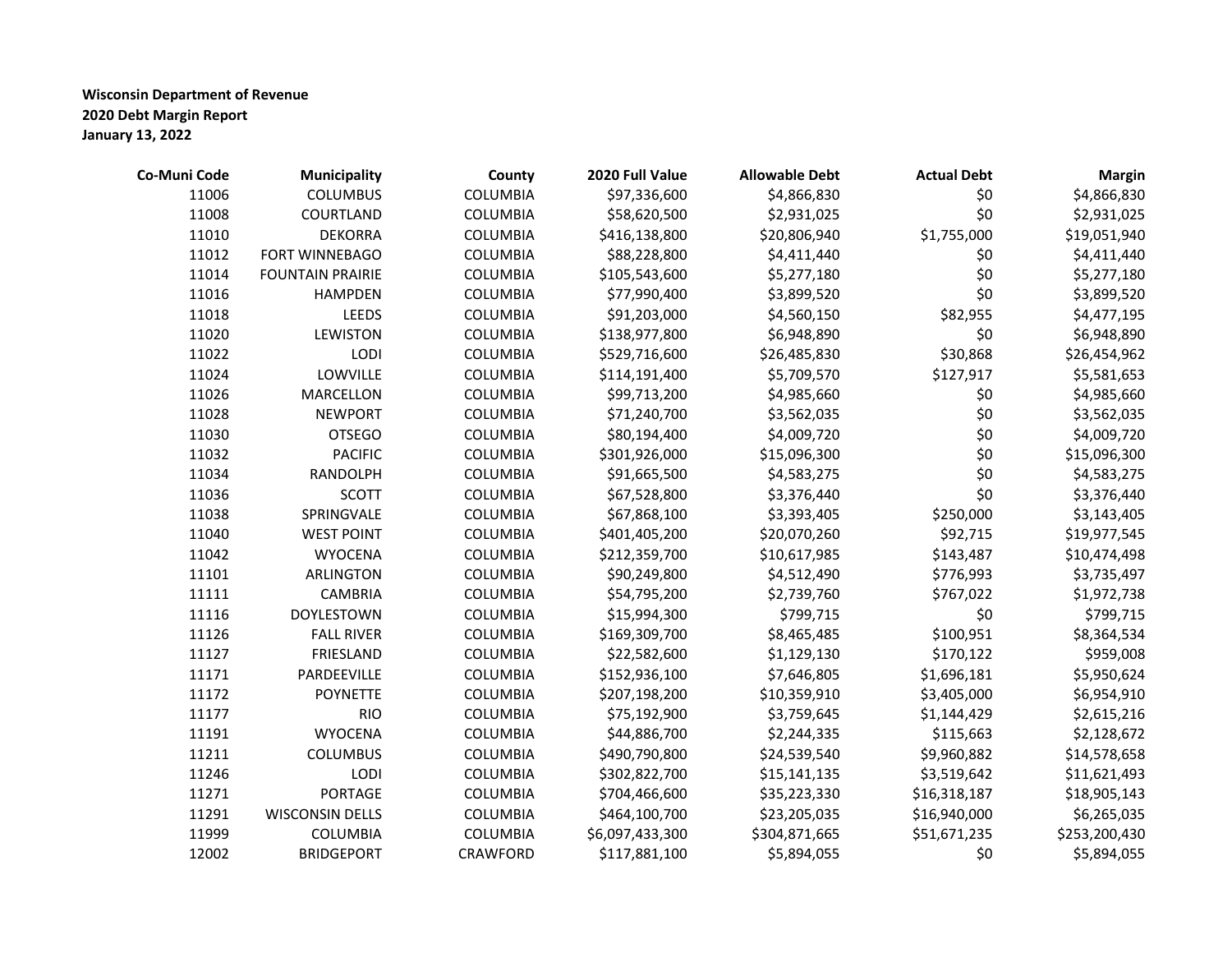| Co-Muni Code | Municipality          | County      | 2020 Full Value | <b>Allowable Debt</b> | <b>Actual Debt</b> | <b>Margin</b> |
|--------------|-----------------------|-------------|-----------------|-----------------------|--------------------|---------------|
| 12004        | <b>CLAYTON</b>        | CRAWFORD    | \$86,358,300    | \$4,317,915           | \$181,334          | \$4,136,581   |
| 12006        | <b>EASTMAN</b>        | CRAWFORD    | \$77,798,400    | \$3,889,920           | \$0                | \$3,889,920   |
| 12008        | FREEMAN               | CRAWFORD    | \$99,958,100    | \$4,997,905           | \$170,988          | \$4,826,917   |
| 12010        | <b>HANEY</b>          | CRAWFORD    | \$26,186,500    | \$1,309,325           | \$0                | \$1,309,325   |
| 12012        | <b>MARIETTA</b>       | CRAWFORD    | \$48,856,300    | \$2,442,815           | \$0                | \$2,442,815   |
| 12014        | PRAIRIE DU CHIEN      | CRAWFORD    | \$70,242,800    | \$3,512,140           | \$228,160          | \$3,283,980   |
| 12016        | <b>SCOTT</b>          | CRAWFORD    | \$41,934,600    | \$2,096,730           | \$223,492          | \$1,873,238   |
| 12018        | <b>SENECA</b>         | CRAWFORD    | \$99,270,600    | \$4,963,530           | \$0                | \$4,963,530   |
| 12020        | <b>UTICA</b>          | CRAWFORD    | \$50,108,800    | \$2,505,440           | \$0                | \$2,505,440   |
| 12022        | WAUZEKA               | CRAWFORD    | \$30,744,800    | \$1,537,240           | \$60,672           | \$1,476,568   |
| 12106        | <b>BELL CENTER</b>    | CRAWFORD    | \$6,606,100     | \$330,305             | \$100,000          | \$230,305     |
| 12121        | <b>EASTMAN</b>        | CRAWFORD    | \$17,651,700    | \$882,585             | \$341,254          | \$541,331     |
| 12126        | FERRYVILLE            | CRAWFORD    | \$26,973,500    | \$1,348,675           | \$415,835          | \$932,840     |
| 12131        | <b>GAYS MILLS</b>     | CRAWFORD    | \$26,917,400    | \$1,345,870           | \$425,632          | \$920,238     |
| 12146        | LYNXVILLE             | CRAWFORD    | \$10,540,300    | \$527,015             | \$29,758           | \$497,257     |
| 12151        | <b>MOUNT STERLING</b> | CRAWFORD    | \$7,785,500     | \$389,275             | \$0                | \$389,275     |
| 12181        | SOLDIERS GROVE        | CRAWFORD    | \$26,027,900    | \$1,301,395           | \$472,904          | \$828,491     |
| 12182        | <b>STEUBEN</b>        | CRAWFORD    | \$5,112,000     | \$255,600             | \$95,741           | \$159,859     |
| 12191        | WAUZEKA               | CRAWFORD    | \$23,293,000    | \$1,164,650           | \$384,454          | \$780,196     |
| 12271        | PRAIRIE DU CHIEN      | CRAWFORD    | \$400,447,600   | \$20,022,380          | \$10,641,539       | \$9,380,841   |
| 12999        | CRAWFORD              | CRAWFORD    | \$1,304,894,000 | \$65,244,700          | \$4,080,000        | \$61,164,700  |
| 13002        | <b>ALBION</b>         | <b>DANE</b> | \$249,439,000   | \$12,471,950          | \$363,783          | \$12,108,167  |
| 13004        | <b>BERRY</b>          | <b>DANE</b> | \$214,646,800   | \$10,732,340          | \$559,152          | \$10,173,188  |
| 13006        | <b>BLACK EARTH</b>    | <b>DANE</b> | \$87,538,700    | \$4,376,935           | \$220,193          | \$4,156,742   |
| 13008        | <b>BLOOMING GROVE</b> | <b>DANE</b> | \$183,936,700   | \$9,196,835           | \$0                | \$9,196,835   |
| 13010        | <b>BLUE MOUNDS</b>    | <b>DANE</b> | \$161,707,400   | \$8,085,370           | \$33,853           | \$8,051,517   |
| 13012        | <b>BRISTOL</b>        | <b>DANE</b> | \$630,083,000   | \$31,504,150          | \$49,739           | \$31,454,411  |
| 13014        | <b>BURKE</b>          | <b>DANE</b> | \$524,281,000   | \$26,214,050          | \$0                | \$26,214,050  |
| 13016        | CHRISTIANA            | <b>DANE</b> | \$145,324,400   | \$7,266,220           | \$0                | \$7,266,220   |
| 13018        | <b>COTTAGE GROVE</b>  | <b>DANE</b> | \$499,405,700   | \$24,970,285          | \$712,460          | \$24,257,825  |
| 13020        | <b>CROSS PLAINS</b>   | <b>DANE</b> | \$298,943,100   | \$14,947,155          | \$1,497,652        | \$13,449,503  |
| 13022        | <b>DANE</b>           | <b>DANE</b> | \$142,144,600   | \$7,107,230           | \$559,410          | \$6,547,820   |
| 13024        | <b>DEERFIELD</b>      | <b>DANE</b> | \$214,144,400   | \$10,707,220          | \$368,488          | \$10,338,732  |
| 13026        | <b>DUNKIRK</b>        | <b>DANE</b> | \$227,395,600   | \$11,369,780          | \$688,019          | \$10,681,761  |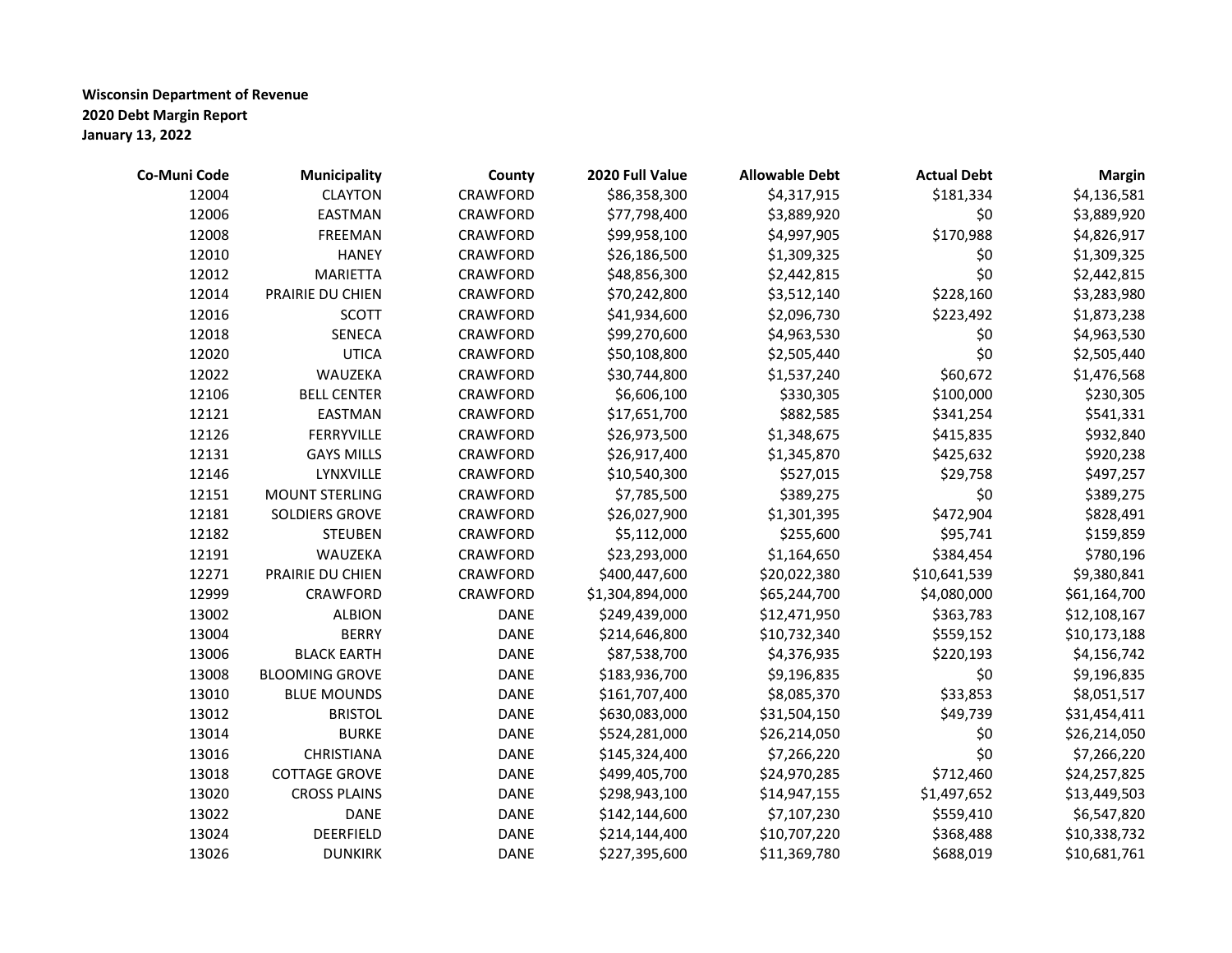| Co-Muni Code | <b>Municipality</b>  | County      | 2020 Full Value | <b>Allowable Debt</b> | <b>Actual Debt</b> | <b>Margin</b> |
|--------------|----------------------|-------------|-----------------|-----------------------|--------------------|---------------|
| 13028        | <b>DUNN</b>          | <b>DANE</b> | \$857,854,200   | \$42,892,710          | \$1,629,647        | \$41,263,063  |
| 13032        | <b>MADISON</b>       | <b>DANE</b> | \$488,360,000   | \$24,418,000          | \$1,129,436        | \$23,288,564  |
| 13034        | MAZOMANIE            | <b>DANE</b> | \$141,825,600   | \$7,091,280           | \$118,876          | \$6,972,404   |
| 13036        | <b>MEDINA</b>        | <b>DANE</b> | \$162,073,300   | \$8,103,665           | \$525,552          | \$7,578,113   |
| 13038        | <b>MIDDLETON</b>     | <b>DANE</b> | \$1,467,676,700 | \$73,383,835          | \$3,243,683        | \$70,140,152  |
| 13040        | <b>MONTROSE</b>      | <b>DANE</b> | \$155,602,400   | \$7,780,120           | \$76,811           | \$7,703,309   |
| 13042        | OREGON               | <b>DANE</b> | \$472,710,100   | \$23,635,505          | \$593,478          | \$23,042,027  |
| 13044        | <b>PERRY</b>         | <b>DANE</b> | \$94,236,900    | \$4,711,845           | \$907,968          | \$3,803,877   |
| 13046        | PLEASANT SPRINGS     | <b>DANE</b> | \$542,022,100   | \$27,101,105          | \$450,991          | \$26,650,114  |
| 13048        | PRIMROSE             | <b>DANE</b> | \$104,335,500   | \$5,216,775           | \$181,459          | \$5,035,316   |
| 13050        | <b>ROXBURY</b>       | <b>DANE</b> | \$279,334,200   | \$13,966,710          | \$682,097          | \$13,284,613  |
| 13052        | <b>RUTLAND</b>       | <b>DANE</b> | \$294,190,600   | \$14,709,530          | \$709,031          | \$14,000,499  |
| 13054        | SPRINGDALE           | <b>DANE</b> | \$355,101,400   | \$17,755,070          | \$1,254,978        | \$16,500,092  |
| 13056        | SPRINGFIELD          | <b>DANE</b> | \$513,347,100   | \$25,667,355          | \$1,468,996        | \$24,198,359  |
| 13058        | <b>SUN PRAIRIE</b>   | <b>DANE</b> | \$331,020,200   | \$16,551,010          | \$0                | \$16,551,010  |
| 13060        | <b>VERMONT</b>       | <b>DANE</b> | \$177,835,300   | \$8,891,765           | \$72,263           | \$8,819,502   |
| 13062        | <b>VERONA</b>        | <b>DANE</b> | \$365,678,000   | \$18,283,900          | \$0                | \$18,283,900  |
| 13064        | <b>VIENNA</b>        | <b>DANE</b> | \$282,849,900   | \$14,142,495          | \$824,701          | \$13,317,794  |
| 13066        | <b>WESTPORT</b>      | <b>DANE</b> | \$951,526,600   | \$47,576,330          | \$2,380,000        | \$45,196,330  |
| 13070        | <b>YORK</b>          | <b>DANE</b> | \$84,254,600    | \$4,212,730           | \$197,170          | \$4,015,560   |
| 13106        | <b>BELLEVILLE</b>    | <b>DANE</b> | \$261,829,600   | \$13,091,480          | \$8,450,254        | \$4,641,226   |
| 13107        | <b>BLACK EARTH</b>   | <b>DANE</b> | \$129,955,400   | \$6,497,770           | \$3,677,580        | \$2,820,190   |
| 13108        | <b>BLUE MOUNDS</b>   | <b>DANE</b> | \$87,125,000    | \$4,356,250           | \$1,518,224        | \$2,838,026   |
| 13111        | CAMBRIDGE            | <b>DANE</b> | \$189,483,500   | \$9,474,175           | \$4,772,771        | \$4,701,404   |
| 13112        | <b>COTTAGE GROVE</b> | <b>DANE</b> | \$842,628,700   | \$42,131,435          | \$19,461,265       | \$22,670,170  |
| 13113        | <b>CROSS PLAINS</b>  | <b>DANE</b> | \$423,574,200   | \$21,178,710          | \$9,836,000        | \$11,342,710  |
| 13116        | <b>DANE</b>          | <b>DANE</b> | \$102,534,300   | \$5,126,715           | \$987,317          | \$4,139,398   |
| 13117        | DEERFIELD            | <b>DANE</b> | \$249,864,100   | \$12,493,205          | \$3,925,000        | \$8,568,205   |
| 13118        | <b>DEFOREST</b>      | <b>DANE</b> | \$1,449,753,200 | \$72,487,660          | \$43,940,000       | \$28,547,660  |
| 13151        | <b>MAPLE BLUFF</b>   | <b>DANE</b> | \$498,956,400   | \$24,947,820          | \$8,850,000        | \$16,097,820  |
| 13152        | MARSHALL             | <b>DANE</b> | \$252,278,400   | \$12,613,920          | \$5,312,001        | \$7,301,919   |
| 13153        | MAZOMANIE            | <b>DANE</b> | \$172,681,000   | \$8,634,050           | \$3,582,859        | \$5,051,191   |
| 13154        | <b>MCFARLAND</b>     | <b>DANE</b> | \$1,127,280,700 | \$56,364,035          | \$18,400,000       | \$37,964,035  |
| 13157        | <b>MOUNT HOREB</b>   | <b>DANE</b> | \$838,224,300   | \$41,911,215          | \$21,448,506       | \$20,462,709  |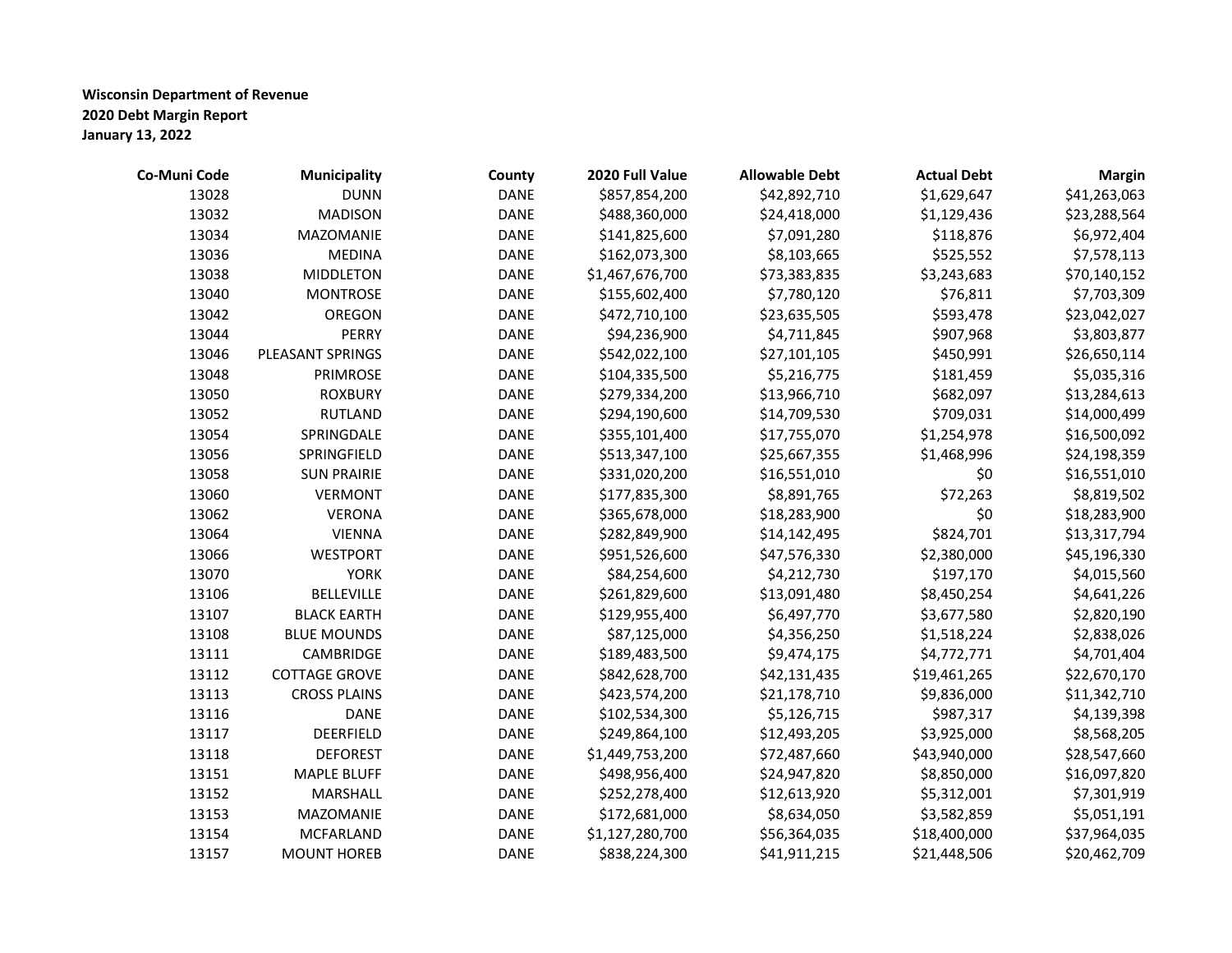| Co-Muni Code | <b>Municipality</b> | County       | 2020 Full Value  | <b>Allowable Debt</b> | <b>Actual Debt</b> | <b>Margin</b>   |
|--------------|---------------------|--------------|------------------|-----------------------|--------------------|-----------------|
| 13165        | <b>OREGON</b>       | <b>DANE</b>  | \$1,312,188,300  | \$65,609,415          | \$22,369,427       | \$43,239,988    |
| 13176        | <b>ROCKDALE</b>     | <b>DANE</b>  | \$16,516,600     | \$825,830             | \$62,940           | \$762,890       |
| 13181        | SHOREWOOD HILLS     | <b>DANE</b>  | \$649,033,900    | \$32,451,695          | \$14,140,000       | \$18,311,695    |
| 13191        | WAUNAKEE            | <b>DANE</b>  | \$2,150,021,500  | \$107,501,075         | \$36,663,548       | \$70,837,527    |
| 13196        | <b>WINDSOR</b>      | <b>DANE</b>  | \$1,048,228,900  | \$52,411,445          | \$31,710,000       | \$20,701,445    |
| 13225        | <b>FITCHBURG</b>    | <b>DANE</b>  | \$3,706,378,900  | \$185,318,945         | \$63,325,000       | \$121,993,945   |
| 13251        | <b>MADISON</b>      | <b>DANE</b>  | \$33,036,794,000 | \$1,651,839,700       | \$569,847,883      | \$1,081,991,817 |
| 13255        | <b>MIDDLETON</b>    | <b>DANE</b>  | \$4,077,208,800  | \$203,860,440         | \$40,540,000       | \$163,320,440   |
| 13258        | <b>MONONA</b>       | <b>DANE</b>  | \$1,451,017,900  | \$72,550,895          | \$54,270,501       | \$18,280,394    |
| 13281        | <b>STOUGHTON</b>    | <b>DANE</b>  | \$1,268,041,900  | \$63,402,095          | \$36,680,214       | \$26,721,881    |
| 13282        | <b>SUN PRAIRIE</b>  | <b>DANE</b>  | \$3,864,128,900  | \$193,206,445         | \$89,293,441       | \$103,913,004   |
| 13286        | <b>VERONA</b>       | <b>DANE</b>  | \$3,273,069,100  | \$163,653,455         | \$51,109,659       | \$112,543,796   |
| 13999        | <b>DANE</b>         | <b>DANE</b>  | \$74,243,627,000 | \$3,712,181,350       | \$422,520,000      | \$3,289,661,350 |
| 14002        | <b>ASHIPPUN</b>     | <b>DODGE</b> | \$291,941,500    | \$14,597,075          | \$209,921          | \$14,387,154    |
| 14004        | <b>BEAVER DAM</b>   | <b>DODGE</b> | \$379,053,500    | \$18,952,675          | \$2,000,000        | \$16,952,675    |
| 14006        | <b>BURNETT</b>      | <b>DODGE</b> | \$82,923,300     | \$4,146,165           | \$172,619          | \$3,973,546     |
| 14008        | CALAMUS             | <b>DODGE</b> | \$106,392,500    | \$5,319,625           | \$272,360          | \$5,047,265     |
| 14010        | <b>CHESTER</b>      | <b>DODGE</b> | \$60,762,600     | \$3,038,130           | \$0                | \$3,038,130     |
| 14012        | <b>CLYMAN</b>       | <b>DODGE</b> | \$78,958,300     | \$3,947,915           | \$247,711          | \$3,700,204     |
| 14014        | <b>ELBA</b>         | <b>DODGE</b> | \$120,876,500    | \$6,043,825           | \$60,000           | \$5,983,825     |
| 14016        | <b>EMMET</b>        | <b>DODGE</b> | \$147,519,600    | \$7,375,980           | \$0                | \$7,375,980     |
| 14018        | <b>FOX LAKE</b>     | <b>DODGE</b> | \$234,178,000    | \$11,708,900          | \$230,000          | \$11,478,900    |
| 14020        | <b>HERMAN</b>       | <b>DODGE</b> | \$116,831,600    | \$5,841,580           | \$0                | \$5,841,580     |
| 14022        | <b>HUBBARD</b>      | <b>DODGE</b> | \$232,326,600    | \$11,616,330          | \$82,561           | \$11,533,769    |
| 14024        | <b>HUSTISFORD</b>   | <b>DODGE</b> | \$153,500,200    | \$7,675,010           | \$0                | \$7,675,010     |
| 14026        | LEBANON             | <b>DODGE</b> | \$146,541,400    | \$7,327,070           | \$193,859          | \$7,133,211     |
| 14028        | LEROY               | <b>DODGE</b> | \$97,981,300     | \$4,899,065           | \$0                | \$4,899,065     |
| 14030        | LOMIRA              | <b>DODGE</b> | \$144,397,100    | \$7,219,855           | \$30,976           | \$7,188,879     |
| 14032        | LOWELL              | <b>DODGE</b> | \$116,946,200    | \$5,847,310           | \$194,708          | \$5,652,602     |
| 14034        | <b>OAK GROVE</b>    | <b>DODGE</b> | \$107,546,400    | \$5,377,320           | \$60,000           | \$5,317,320     |
| 14036        | <b>PORTLAND</b>     | <b>DODGE</b> | \$115,649,400    | \$5,782,470           | \$0                | \$5,782,470     |
| 14038        | <b>RUBICON</b>      | <b>DODGE</b> | \$246,989,200    | \$12,349,460          | \$0                | \$12,349,460    |
| 14040        | <b>SHIELDS</b>      | <b>DODGE</b> | \$56,011,800     | \$2,800,590           | \$0                | \$2,800,590     |
| 14042        | <b>THERESA</b>      | <b>DODGE</b> | \$102,099,500    | \$5,104,975           | \$177,332          | \$4,927,643     |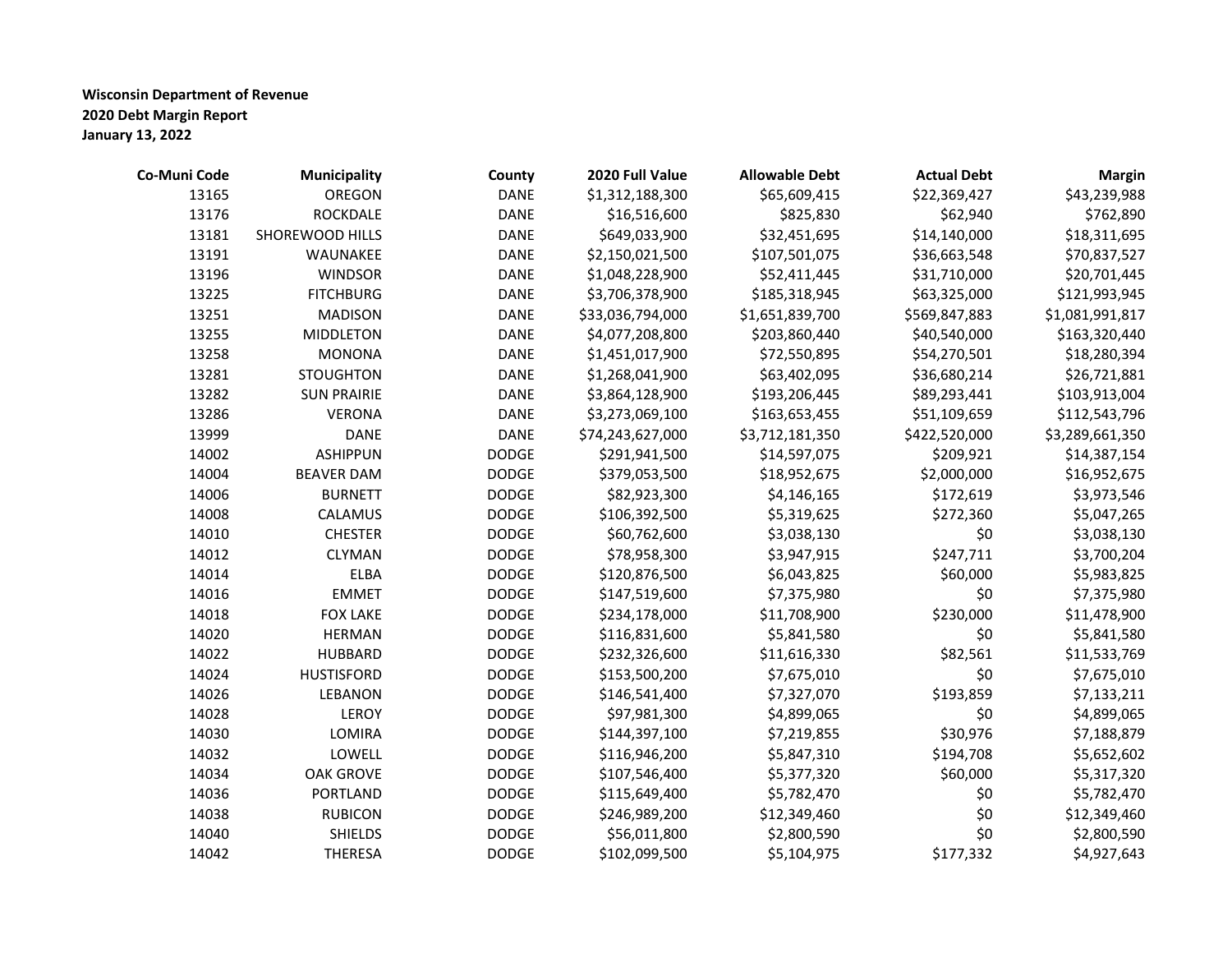| Co-Muni Code | <b>Municipality</b>   | County       | 2020 Full Value | <b>Allowable Debt</b> | <b>Actual Debt</b> | <b>Margin</b> |
|--------------|-----------------------|--------------|-----------------|-----------------------|--------------------|---------------|
| 14044        | <b>TRENTON</b>        | <b>DODGE</b> | \$132,243,600   | \$6,612,180           | \$99,683           | \$6,512,497   |
| 14046        | <b>WESTFORD</b>       | <b>DODGE</b> | \$156,055,500   | \$7,802,775           | \$0                | \$7,802,775   |
| 14106        | <b>BROWNSVILLE</b>    | <b>DODGE</b> | \$100,336,800   | \$5,016,840           | \$992,267          | \$4,024,573   |
| 14111        | <b>CLYMAN</b>         | <b>DODGE</b> | \$22,323,100    | \$1,116,155           | \$258,097          | \$858,058     |
| 14136        | <b>HUSTISFORD</b>     | <b>DODGE</b> | \$79,090,500    | \$3,954,525           | \$979,953          | \$2,974,572   |
| 14141        | <b>IRON RIDGE</b>     | <b>DODGE</b> | \$58,645,600    | \$2,932,280           | \$1,239,230        | \$1,693,050   |
| 14143        | <b>KEKOSKEE</b>       | <b>DODGE</b> | \$97,758,000    | \$4,887,900           | \$0                | \$4,887,900   |
| 14146        | LOMIRA                | <b>DODGE</b> | \$186,049,800   | \$9,302,490           | \$4,602,777        | \$4,699,713   |
| 14147        | LOWELL                | <b>DODGE</b> | \$14,874,700    | \$743,735             | \$304,894          | \$438,841     |
| 14161        | <b>NEOSHO</b>         | <b>DODGE</b> | \$41,846,300    | \$2,092,315           | \$727,880          | \$1,364,435   |
| 14176        | RANDOLPH              | <b>DODGE</b> | \$104,825,900   | \$5,241,295           | \$726,142          | \$4,515,153   |
| 14177        | REESEVILLE            | <b>DODGE</b> | \$40,187,200    | \$2,009,360           | \$590,781          | \$1,418,579   |
| 14186        | <b>THERESA</b>        | <b>DODGE</b> | \$63,943,200    | \$3,197,160           | \$0                | \$3,197,160   |
| 14206        | <b>BEAVER DAM</b>     | <b>DODGE</b> | \$1,305,728,100 | \$65,286,405          | \$19,771,169       | \$45,515,236  |
| 14226        | <b>FOX LAKE</b>       | <b>DODGE</b> | \$99,083,200    | \$4,954,160           | \$2,056,114        | \$2,898,046   |
| 14236        | <b>HORICON</b>        | <b>DODGE</b> | \$278,097,900   | \$13,904,895          | \$4,321,664        | \$9,583,231   |
| 14241        | <b>JUNEAU</b>         | <b>DODGE</b> | \$122,239,500   | \$6,111,975           | \$1,887,095        | \$4,224,880   |
| 14251        | MAYVILLE              | <b>DODGE</b> | \$393,579,800   | \$19,678,990          | \$2,732,111        | \$16,946,879  |
| 14292        | <b>WAUPUN</b>         | <b>DODGE</b> | \$511,112,400   | \$25,555,620          | \$12,509,529       | \$13,046,091  |
| 14999        | <b>DODGE</b>          | <b>DODGE</b> | \$7,292,847,600 | \$364,642,380         | \$0                | \$364,642,380 |
| 15002        | <b>BAILEYS HARBOR</b> | <b>DOOR</b>  | \$528,772,300   | \$26,438,615          | \$4,904,658        | \$21,533,957  |
| 15004        | <b>BRUSSELS</b>       | <b>DOOR</b>  | \$86,698,500    | \$4,334,925           | \$455,436          | \$3,879,489   |
| 15006        | <b>CLAY BANKS</b>     | <b>DOOR</b>  | \$65,869,700    | \$3,293,485           | \$13,352           | \$3,280,133   |
| 15008        | <b>EGG HARBOR</b>     | <b>DOOR</b>  | \$604,924,400   | \$30,246,220          | \$0                | \$30,246,220  |
| 15010        | <b>FORESTVILLE</b>    | <b>DOOR</b>  | \$82,182,100    | \$4,109,105           | \$0                | \$4,109,105   |
| 15012        | <b>GARDNER</b>        | <b>DOOR</b>  | \$265,132,300   | \$13,256,615          | \$1,103,250        | \$12,153,365  |
| 15014        | <b>GIBRALTAR</b>      | <b>DOOR</b>  | \$799,543,700   | \$39,977,185          | \$8,744,238        | \$31,232,947  |
| 15016        | <b>JACKSONPORT</b>    | <b>DOOR</b>  | \$304,037,200   | \$15,201,860          | \$1,246,152        | \$13,955,708  |
| 15018        | <b>LIBERTY GROVE</b>  | <b>DOOR</b>  | \$990,565,300   | \$49,528,265          | \$1,690,000        | \$47,838,265  |
| 15020        | NASEWAUPEE            | <b>DOOR</b>  | \$403,308,800   | \$20,165,440          | \$0                | \$20,165,440  |
| 15022        | SEVASTOPOL            | <b>DOOR</b>  | \$779,647,300   | \$38,982,365          | \$0                | \$38,982,365  |
| 15024        | <b>STURGEON BAY</b>   | <b>DOOR</b>  | \$190,342,500   | \$9,517,125           | \$0                | \$9,517,125   |
| 15026        | <b>UNION</b>          | <b>DOOR</b>  | \$160,718,100   | \$8,035,905           | \$815,118          | \$7,220,787   |
| 15028        | <b>WASHINGTON</b>     | <b>DOOR</b>  | \$294,966,400   | \$14,748,320          | \$547,538          | \$14,200,782  |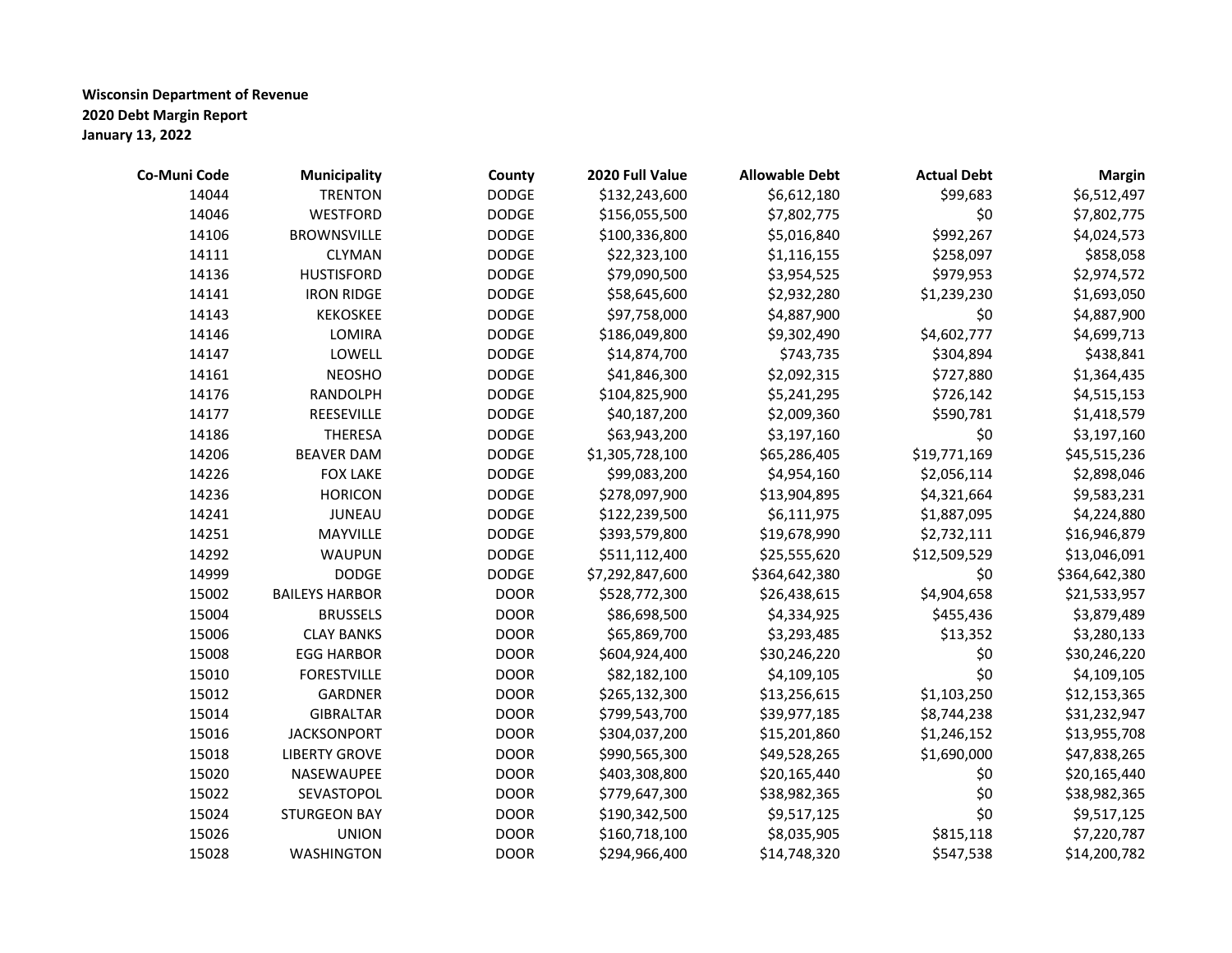| Co-Muni Code | <b>Municipality</b>   | County         | 2020 Full Value | <b>Allowable Debt</b> | <b>Actual Debt</b> | <b>Margin</b> |
|--------------|-----------------------|----------------|-----------------|-----------------------|--------------------|---------------|
| 15118        | <b>EGG HARBOR</b>     | <b>DOOR</b>    | \$411,590,200   | \$20,579,510          | \$8,808,591        | \$11,770,919  |
| 15121        | <b>EPHRAIM</b>        | <b>DOOR</b>    | \$380,226,400   | \$19,011,320          | \$5,226,804        | \$13,784,516  |
| 15127        | <b>FORESTVILLE</b>    | <b>DOOR</b>    | \$23,247,200    | \$1,162,360           | \$0                | \$1,162,360   |
| 15181        | <b>SISTER BAY</b>     | <b>DOOR</b>    | \$476,281,000   | \$23,814,050          | \$12,035,034       | \$11,779,016  |
| 15281        | <b>STURGEON BAY</b>   | <b>DOOR</b>    | \$995,436,200   | \$49,771,810          | \$26,980,096       | \$22,791,714  |
| 15999        | <b>DOOR</b>           | <b>DOOR</b>    | \$7,843,489,600 | \$392,174,480         | \$11,680,000       | \$380,494,480 |
| 16002        | <b>AMNICON</b>        | <b>DOUGLAS</b> | \$82,316,200    | \$4,115,810           | \$518,993          | \$3,596,817   |
| 16004        | <b>BENNETT</b>        | <b>DOUGLAS</b> | \$66,512,600    | \$3,325,630           | \$97,227           | \$3,228,403   |
| 16006        | <b>BRULE</b>          | <b>DOUGLAS</b> | \$59,476,200    | \$2,973,810           | \$247,380          | \$2,726,430   |
| 16008        | CLOVERLAND            | <b>DOUGLAS</b> | \$21,584,800    | \$1,079,240           | \$283,863          | \$795,377     |
| 16010        | DAIRYLAND             | <b>DOUGLAS</b> | \$39,567,800    | \$1,978,390           | \$0                | \$1,978,390   |
| 16012        | <b>GORDON</b>         | <b>DOUGLAS</b> | \$119,373,400   | \$5,968,670           | \$234,886          | \$5,733,784   |
| 16014        | <b>HAWTHORNE</b>      | <b>DOUGLAS</b> | \$77,294,300    | \$3,864,715           | \$380,186          | \$3,484,529   |
| 16016        | <b>HIGHLAND</b>       | <b>DOUGLAS</b> | \$60,197,300    | \$3,009,865           | \$202,459          | \$2,807,406   |
| 16018        | LAKESIDE              | <b>DOUGLAS</b> | \$62,800,500    | \$3,140,025           | \$95,260           | \$3,044,765   |
| 16020        | <b>MAPLE</b>          | <b>DOUGLAS</b> | \$41,002,900    | \$2,050,145           | \$441,416          | \$1,608,729   |
| 16022        | <b>OAKLAND</b>        | <b>DOUGLAS</b> | \$95,434,800    | \$4,771,740           | \$844,239          | \$3,927,501   |
| 16024        | PARKLAND              | <b>DOUGLAS</b> | \$91,399,800    | \$4,569,990           | \$70,037           | \$4,499,953   |
| 16026        | <b>SOLON SPRINGS</b>  | <b>DOUGLAS</b> | \$142,154,100   | \$7,107,705           | \$0                | \$7,107,705   |
| 16028        | <b>SUMMIT</b>         | <b>DOUGLAS</b> | \$92,218,100    | \$4,610,905           | \$76,100           | \$4,534,805   |
| 16030        | <b>SUPERIOR</b>       | <b>DOUGLAS</b> | \$211,225,200   | \$10,561,260          | \$2,022,134        | \$8,539,126   |
| 16032        | <b>WASCOTT</b>        | <b>DOUGLAS</b> | \$327,606,800   | \$16,380,340          | \$369,012          | \$16,011,328  |
| 16146        | <b>LAKE NEBAGAMON</b> | <b>DOUGLAS</b> | \$192,285,300   | \$9,614,265           | \$346,923          | \$9,267,342   |
| 16165        | <b>OLIVER</b>         | <b>DOUGLAS</b> | \$28,740,300    | \$1,437,015           | \$0                | \$1,437,015   |
| 16171        | <b>POPLAR</b>         | <b>DOUGLAS</b> | \$50,835,500    | \$2,541,775           | \$720,310          | \$1,821,465   |
| 16181        | <b>SOLON SPRINGS</b>  | <b>DOUGLAS</b> | \$54,473,000    | \$2,723,650           | \$422,458          | \$2,301,192   |
| 16182        | <b>SUPERIOR</b>       | <b>DOUGLAS</b> | \$54,234,900    | \$2,711,745           | \$0                | \$2,711,745   |
| 16281        | <b>SUPERIOR</b>       | <b>DOUGLAS</b> | \$1,876,478,900 | \$93,823,945          | \$37,870,743       | \$55,953,202  |
| 16999        | <b>DOUGLAS</b>        | <b>DOUGLAS</b> | \$3,847,212,700 | \$192,360,635         | \$28,800,072       | \$163,560,563 |
| 17002        | COLFAX                | <b>DUNN</b>    | \$94,060,300    | \$4,703,015           | \$0                | \$4,703,015   |
| 17004        | <b>DUNN</b>           | <b>DUNN</b>    | \$118,966,200   | \$5,948,310           | \$101,358          | \$5,846,952   |
| 17006        | <b>EAU GALLE</b>      | <b>DUNN</b>    | \$85,961,400    | \$4,298,070           | \$90,000           | \$4,208,070   |
| 17008        | <b>ELK MOUND</b>      | <b>DUNN</b>    | \$148,764,000   | \$7,438,200           | \$29,844           | \$7,408,356   |
| 17010        | <b>GRANT</b>          | <b>DUNN</b>    | \$44,940,300    | \$2,247,015           | \$0                | \$2,247,015   |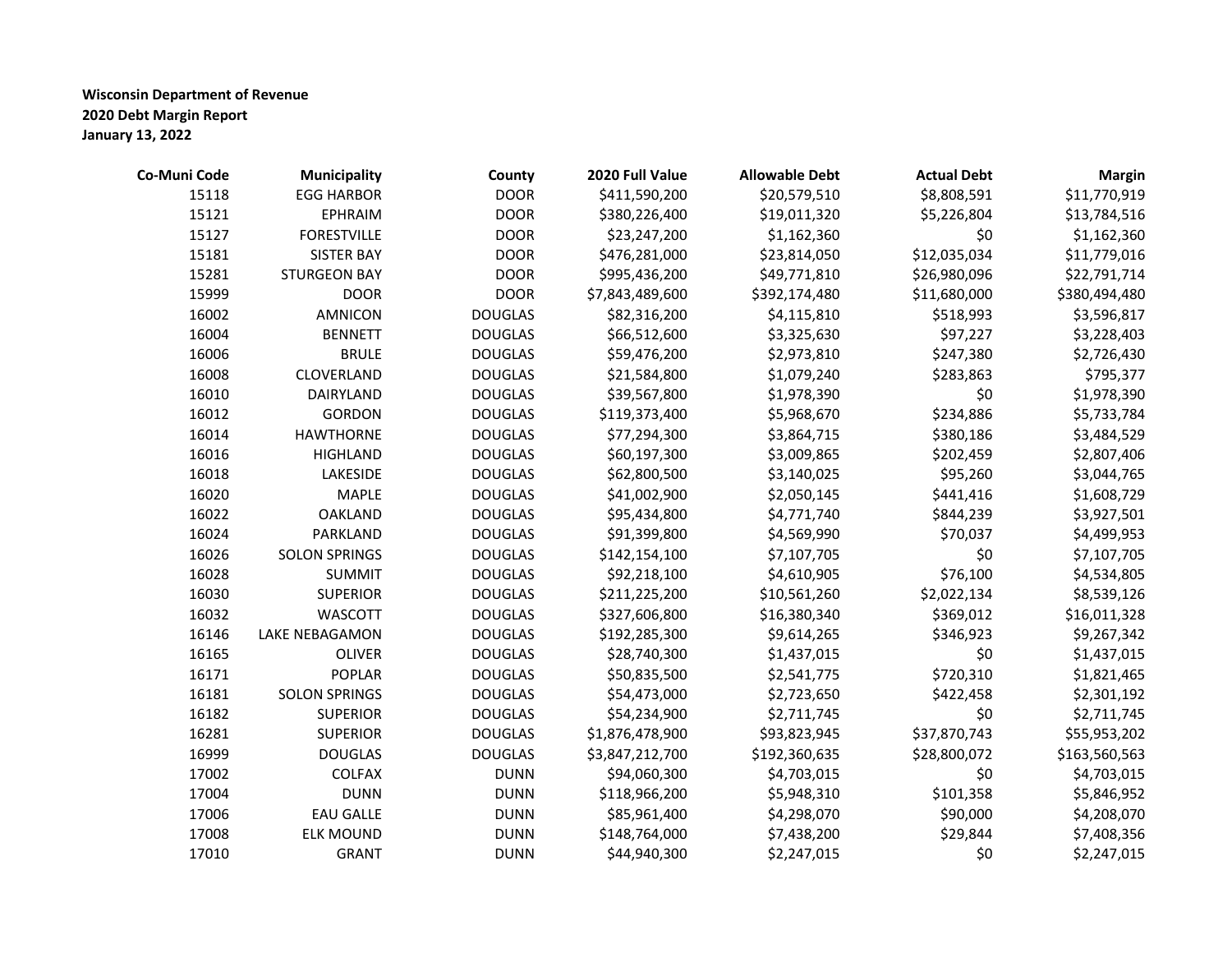| Co-Muni Code | <b>Municipality</b> | County            | 2020 Full Value | <b>Allowable Debt</b> | <b>Actual Debt</b> | <b>Margin</b> |
|--------------|---------------------|-------------------|-----------------|-----------------------|--------------------|---------------|
| 17012        | <b>HAY RIVER</b>    | <b>DUNN</b>       | \$64,820,000    | \$3,241,000           | \$345,375          | \$2,895,625   |
| 17014        | <b>LUCAS</b>        | <b>DUNN</b>       | \$65,008,700    | \$3,250,435           | \$600,000          | \$2,650,435   |
| 17016        | <b>MENOMONIE</b>    | <b>DUNN</b>       | \$284,575,400   | \$14,228,770          | \$143,367          | \$14,085,403  |
| 17018        | <b>NEW HAVEN</b>    | <b>DUNN</b>       | \$48,077,500    | \$2,403,875           | \$208,081          | \$2,195,794   |
| 17020        | <b>OTTER CREEK</b>  | <b>DUNN</b>       | \$45,010,900    | \$2,250,545           | \$0                | \$2,250,545   |
| 17022        | PERU                | <b>DUNN</b>       | \$19,641,000    | \$982,050             | \$0                | \$982,050     |
| 17024        | <b>RED CEDAR</b>    | <b>DUNN</b>       | \$232,537,100   | \$11,626,855          | \$180,000          | \$11,446,855  |
| 17026        | <b>ROCK CREEK</b>   | <b>DUNN</b>       | \$87,679,400    | \$4,383,970           | \$0                | \$4,383,970   |
| 17028        | <b>SAND CREEK</b>   | <b>DUNN</b>       | \$45,621,400    | \$2,281,070           | \$0                | \$2,281,070   |
| 17030        | SHERIDAN            | <b>DUNN</b>       | \$44,500,700    | \$2,225,035           | \$0                | \$2,225,035   |
| 17032        | SHERMAN             | <b>DUNN</b>       | \$83,226,800    | \$4,161,340           | \$224,405          | \$3,936,935   |
| 17034        | <b>SPRING BROOK</b> | <b>DUNN</b>       | \$151,351,000   | \$7,567,550           | \$93,000           | \$7,474,550   |
| 17036        | <b>STANTON</b>      | <b>DUNN</b>       | \$65,460,300    | \$3,273,015           | \$326,407          | \$2,946,608   |
| 17038        | <b>TAINTER</b>      | <b>DUNN</b>       | \$261,964,900   | \$13,098,245          | \$558,215          | \$12,540,030  |
| 17040        | <b>TIFFANY</b>      | <b>DUNN</b>       | \$47,804,300    | \$2,390,215           | \$343,722          | \$2,046,493   |
| 17042        | <b>WESTON</b>       | <b>DUNN</b>       | \$55,237,900    | \$2,761,895           | \$206,743          | \$2,555,152   |
| 17044        | <b>WILSON</b>       | <b>DUNN</b>       | \$44,261,700    | \$2,213,085           | \$0                | \$2,213,085   |
| 17106        | <b>BOYCEVILLE</b>   | <b>DUNN</b>       | \$53,696,700    | \$2,684,835           | \$1,931,948        | \$752,887     |
| 17111        | <b>COLFAX</b>       | <b>DUNN</b>       | \$57,684,200    | \$2,884,210           | \$1,039,544        | \$1,844,666   |
| 17116        | <b>DOWNING</b>      | <b>DUNN</b>       | \$11,367,000    | \$568,350             | \$0                | \$568,350     |
| 17121        | <b>ELK MOUND</b>    | <b>DUNN</b>       | \$44,174,600    | \$2,208,730           | \$1,221,418        | \$987,312     |
| 17141        | <b>KNAPP</b>        | <b>DUNN</b>       | \$23,005,700    | \$1,150,285           | \$154,179          | \$996,106     |
| 17176        | RIDGELAND           | <b>DUNN</b>       | \$15,073,300    | \$753,665             | \$0                | \$753,665     |
| 17191        | WHEELER             | <b>DUNN</b>       | \$10,303,500    | \$515,175             | \$44,893           | \$470,282     |
| 17251        | <b>MENOMONIE</b>    | <b>DUNN</b>       | \$1,247,279,300 | \$62,363,965          | \$27,104,313       | \$35,259,652  |
| 17999        | <b>DUNN</b>         | <b>DUNN</b>       | \$3,602,055,500 | \$180,102,775         | \$49,246,854       | \$130,855,921 |
| 18002        | <b>BRIDGE CREEK</b> | <b>EAU CLAIRE</b> | \$165,706,300   | \$8,285,315           | \$27,139           | \$8,258,176   |
| 18004        | <b>BRUNSWICK</b>    | <b>EAU CLAIRE</b> | \$210,456,600   | \$10,522,830          | \$0                | \$10,522,830  |
| 18006        | <b>CLEAR CREEK</b>  | <b>EAU CLAIRE</b> | \$68,276,100    | \$3,413,805           | \$90,246           | \$3,323,559   |
| 18008        | <b>DRAMMEN</b>      | <b>EAU CLAIRE</b> | \$75,599,600    | \$3,779,980           | \$23,099           | \$3,756,881   |
| 18010        | <b>FAIRCHILD</b>    | <b>EAU CLAIRE</b> | \$32,666,900    | \$1,633,345           | \$106,339          | \$1,527,006   |
| 18012        | LINCOLN             | <b>EAU CLAIRE</b> | \$107,205,500   | \$5,360,275           | \$0                | \$5,360,275   |
| 18014        | <b>LUDINGTON</b>    | <b>EAU CLAIRE</b> | \$104,230,100   | \$5,211,505           | \$0                | \$5,211,505   |
| 18016        | <b>OTTER CREEK</b>  | <b>EAU CLAIRE</b> | \$35,485,700    | \$1,774,285           | \$0                | \$1,774,285   |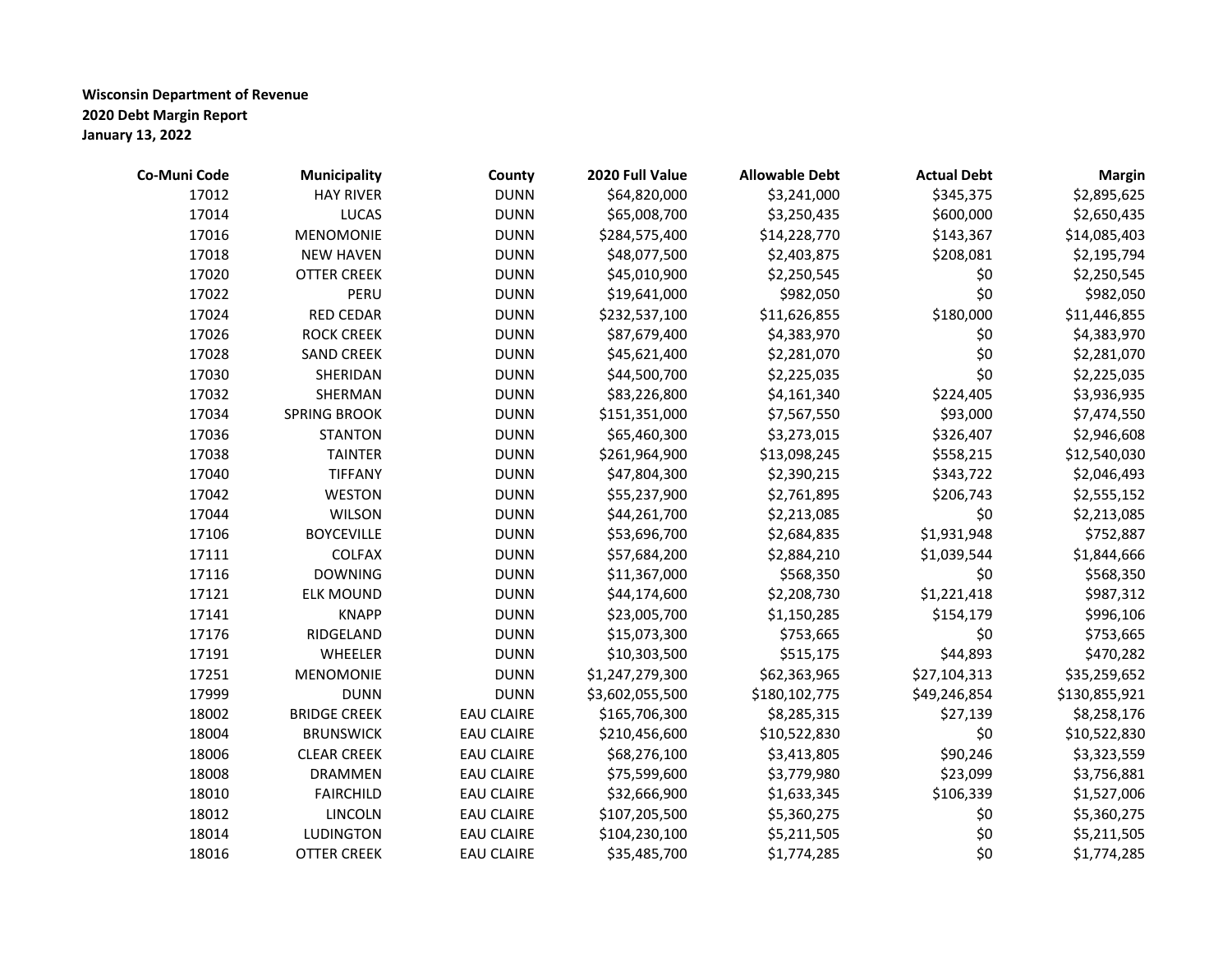| Co-Muni Code | Municipality      | County            | 2020 Full Value | <b>Allowable Debt</b> | <b>Actual Debt</b> | <b>Margin</b> |
|--------------|-------------------|-------------------|-----------------|-----------------------|--------------------|---------------|
| 18018        | PLEASANT VALLEY   | <b>EAU CLAIRE</b> | \$456,041,100   | \$22,802,055          | \$2,059,261        | \$20,742,794  |
| 18020        | <b>SEYMOUR</b>    | <b>EAU CLAIRE</b> | \$356,472,900   | \$17,823,645          | \$65,282           | \$17,758,363  |
| 18022        | <b>UNION</b>      | <b>EAU CLAIRE</b> | \$495,807,000   | \$24,790,350          | \$0                | \$24,790,350  |
| 18024        | <b>WASHINGTON</b> | <b>EAU CLAIRE</b> | \$857,315,000   | \$42,865,750          | \$0                | \$42,865,750  |
| 18026        | <b>WILSON</b>     | <b>EAU CLAIRE</b> | \$37,401,300    | \$1,870,065           | \$0                | \$1,870,065   |
| 18126        | <b>FAIRCHILD</b>  | <b>EAU CLAIRE</b> | \$13,650,400    | \$682,520             | \$172,343          | \$510,177     |
| 18127        | <b>FALL CREEK</b> | <b>EAU CLAIRE</b> | \$93,455,100    | \$4,672,755           | \$3,711,801        | \$960,954     |
| 18201        | <b>ALTOONA</b>    | <b>EAU CLAIRE</b> | \$806,015,500   | \$40,300,775          | \$21,359,831       | \$18,940,944  |
| 18202        | <b>AUGUSTA</b>    | <b>EAU CLAIRE</b> | \$98,916,100    | \$4,945,805           | \$0                | \$4,945,805   |
| 18221        | <b>EAU CLAIRE</b> | <b>EAU CLAIRE</b> | \$6,119,427,100 | \$305,971,355         | \$140,685,000      | \$165,286,355 |
| 18999        | <b>EAU CLAIRE</b> | <b>EAU CLAIRE</b> | \$9,899,766,800 | \$494,988,340         | \$84,805,000       | \$410,183,340 |
| 19002        | <b>AURORA</b>     | <b>FLORENCE</b>   | \$74,187,700    | \$3,709,385           | \$133,786          | \$3,575,599   |
| 19004        | COMMONWEALTH      | <b>FLORENCE</b>   | \$52,635,000    | \$2,631,750           | \$0                | \$2,631,750   |
| 19006        | <b>FENCE</b>      | <b>FLORENCE</b>   | \$41,669,300    | \$2,083,465           | \$0                | \$2,083,465   |
| 19008        | <b>FERN</b>       | <b>FLORENCE</b>   | \$49,969,400    | \$2,498,470           | \$0                | \$2,498,470   |
| 19010        | <b>FLORENCE</b>   | <b>FLORENCE</b>   | \$337,500,900   | \$16,875,045          | \$2,975,000        | \$13,900,045  |
| 19012        | HOMESTEAD         | <b>FLORENCE</b>   | \$47,069,400    | \$2,353,470           | \$204,516          | \$2,148,954   |
| 19014        | LONG LAKE         | <b>FLORENCE</b>   | \$43,054,600    | \$2,152,730           | \$133,253          | \$2,019,477   |
| 19016        | <b>TIPLER</b>     | <b>FLORENCE</b>   | \$29,588,200    | \$1,479,410           | \$100,000          | \$1,379,410   |
| 19999        | <b>FLORENCE</b>   | <b>FLORENCE</b>   | \$675,674,500   | \$33,783,725          | \$3,260,195        | \$30,523,530  |
| 20002        | <b>ALTO</b>       | FOND DU LAC       | \$112,090,700   | \$5,604,535           | \$1,530            | \$5,603,005   |
| 20004        | <b>ASHFORD</b>    | FOND DU LAC       | \$177,045,600   | \$8,852,280           | \$0                | \$8,852,280   |
| 20006        | <b>AUBURN</b>     | FOND DU LAC       | \$276,609,800   | \$13,830,490          | \$0                | \$13,830,490  |
| 20008        | <b>BYRON</b>      | FOND DU LAC       | \$180,726,600   | \$9,036,330           | \$0                | \$9,036,330   |
| 20010        | CALUMET           | FOND DU LAC       | \$207,074,400   | \$10,353,720          | \$1,331,005        | \$9,022,715   |
| 20012        | <b>EDEN</b>       | FOND DU LAC       | \$122,634,000   | \$6,131,700           | \$0                | \$6,131,700   |
| 20014        | <b>ELDORADO</b>   | FOND DU LAC       | \$129,983,300   | \$6,499,165           | \$855,810          | \$5,643,355   |
| 20016        | <b>EMPIRE</b>     | FOND DU LAC       | \$353,270,500   | \$17,663,525          | \$122,822          | \$17,540,703  |
| 20018        | FOND DU LAC       | FOND DU LAC       | \$393,855,900   | \$19,692,795          | \$2,351,210        | \$17,341,585  |
| 20020        | <b>FOREST</b>     | FOND DU LAC       | \$120,954,000   | \$6,047,700           | \$0                | \$6,047,700   |
| 20022        | <b>FRIENDSHIP</b> | FOND DU LAC       | \$187,690,900   | \$9,384,545           | \$0                | \$9,384,545   |
| 20024        | LAMARTINE         | FOND DU LAC       | \$164,516,700   | \$8,225,835           | \$243,943          | \$7,981,892   |
| 20026        | MARSHFIELD        | FOND DU LAC       | \$130,187,000   | \$6,509,350           | \$0                | \$6,509,350   |
| 20028        | <b>METOMEN</b>    | FOND DU LAC       | \$69,000,400    | \$3,450,020           | \$67,851           | \$3,382,169   |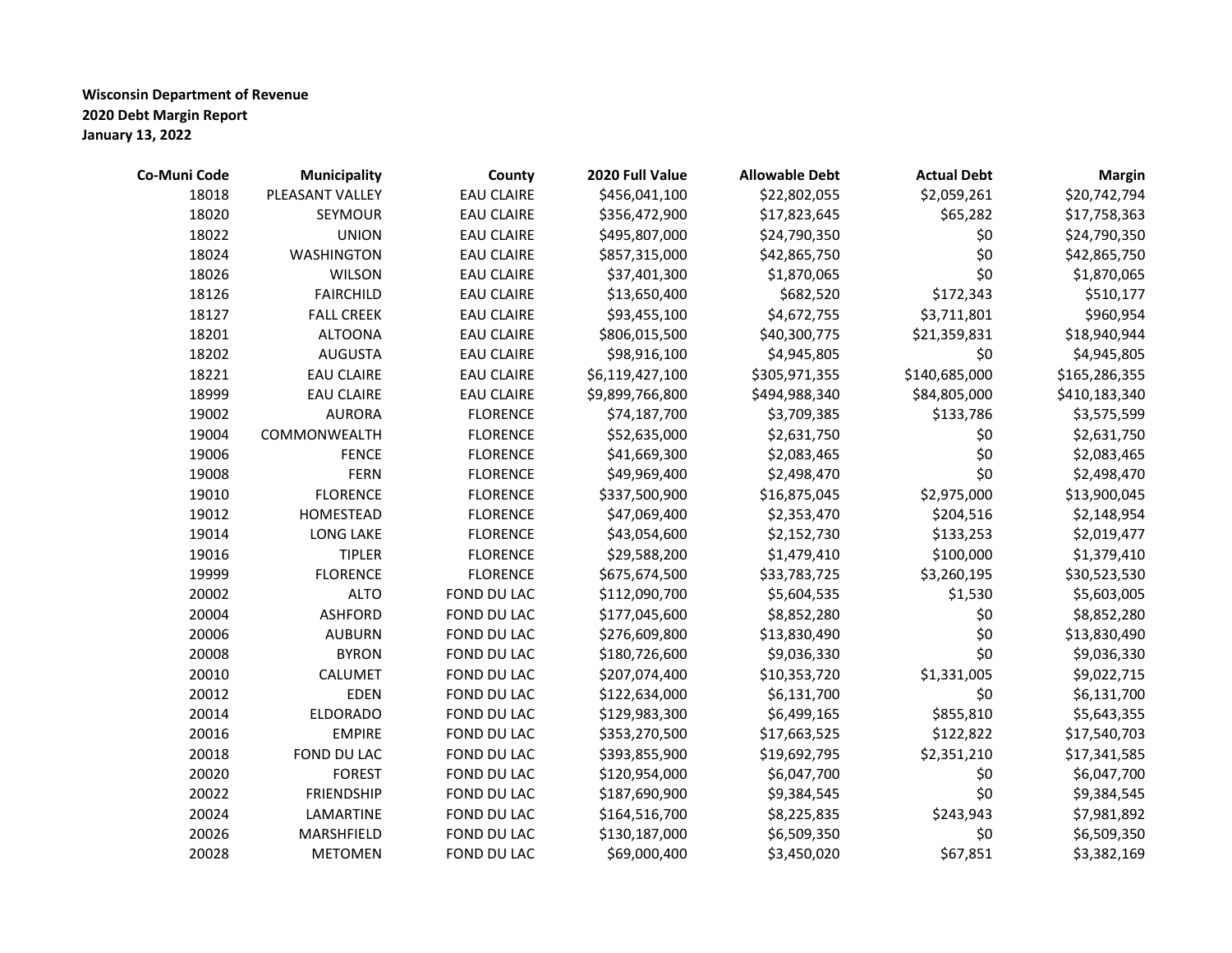| Co-Muni Code | <b>Municipality</b>    | County        | 2020 Full Value | <b>Allowable Debt</b> | <b>Actual Debt</b> | <b>Margin</b> |
|--------------|------------------------|---------------|-----------------|-----------------------|--------------------|---------------|
| 20030        | <b>OAKFIELD</b>        | FOND DU LAC   | \$67,283,600    | \$3,364,180           | \$135,000          | \$3,229,180   |
| 20032        | <b>OSCEOLA</b>         | FOND DU LAC   | \$246,980,800   | \$12,349,040          | \$0                | \$12,349,040  |
| 20034        | <b>RIPON</b>           | FOND DU LAC   | \$110,737,900   | \$5,536,895           | \$560,000          | \$4,976,895   |
| 20036        | ROSENDALE              | FOND DU LAC   | \$77,036,200    | \$3,851,810           | \$0                | \$3,851,810   |
| 20038        | SPRINGVALE             | FOND DU LAC   | \$63,995,800    | \$3,199,790           | \$0                | \$3,199,790   |
| 20040        | TAYCHEEDAH             | FOND DU LAC   | \$551,369,700   | \$27,568,485          | \$68,697           | \$27,499,788  |
| 20042        | WAUPUN                 | FOND DU LAC   | \$135,307,300   | \$6,765,365           | \$0                | \$6,765,365   |
| 20106        | <b>BRANDON</b>         | FOND DU LAC   | \$46,215,400    | \$2,310,770           | \$164,164          | \$2,146,606   |
| 20111        | CAMPBELLSPORT          | FOND DU LAC   | \$124,795,400   | \$6,239,770           | \$4,197,886        | \$2,041,884   |
| 20121        | <b>EDEN</b>            | FOND DU LAC   | \$48,221,800    | \$2,411,090           | \$1,620,481        | \$790,609     |
| 20126        | <b>FAIRWATER</b>       | FOND DU LAC   | \$21,817,500    | \$1,090,875           | \$0                | \$1,090,875   |
| 20151        | <b>MOUNT CALVARY</b>   | FOND DU LAC   | \$36,344,900    | \$1,817,245           | \$225,000          | \$1,592,245   |
| 20161        | NORTH FOND DU LAC      | FOND DU LAC   | \$224,419,200   | \$11,220,960          | \$4,637,148        | \$6,583,812   |
| 20165        | <b>OAKFIELD</b>        | FOND DU LAC   | \$72,324,300    | \$3,616,215           | \$445,245          | \$3,170,970   |
| 20176        | ROSENDALE              | FOND DU LAC   | \$70,991,600    | \$3,549,580           | \$70,000           | \$3,479,580   |
| 20181        | SAINT CLOUD            | FOND DU LAC   | \$30,469,500    | \$1,523,475           | \$532,490          | \$990,985     |
| 20226        | FOND DU LAC            | FOND DU LAC   | \$3,149,182,700 | \$157,459,135         | \$83,065,002       | \$74,394,133  |
| 20276        | <b>RIPON</b>           | FOND DU LAC   | \$507,867,000   | \$25,393,350          | \$12,443,145       | \$12,950,205  |
| 20999        | FOND DU LAC            | FOND DU LAC   | \$8,453,078,700 | \$422,653,935         | \$73,335,000       | \$349,318,935 |
| 21002        | <b>ALVIN</b>           | <b>FOREST</b> | \$44,030,900    | \$2,201,545           | \$0                | \$2,201,545   |
| 21004        | ARGONNE                | <b>FOREST</b> | \$42,048,100    | \$2,102,405           | \$29,109           | \$2,073,296   |
| 21006        | <b>ARMSTRONG CREEK</b> | <b>FOREST</b> | \$44,556,800    | \$2,227,840           | \$106,749          | \$2,121,091   |
| 21008        | <b>BLACKWELL</b>       | <b>FOREST</b> | \$23,554,800    | \$1,177,740           | \$0                | \$1,177,740   |
| 21010        | CASWELL                | <b>FOREST</b> | \$11,567,700    | \$578,385             | \$0                | \$578,385     |
| 21012        | CRANDON                | <b>FOREST</b> | \$62,925,100    | \$3,146,255           | \$100,000          | \$3,046,255   |
| 21014        | FREEDOM                | <b>FOREST</b> | \$85,546,000    | \$4,277,300           | \$0                | \$4,277,300   |
| 21016        | <b>HILES</b>           | <b>FOREST</b> | \$143,238,100   | \$7,161,905           | \$70,424           | \$7,091,481   |
| 21018        | LAONA                  | <b>FOREST</b> | \$112,595,100   | \$5,629,755           | \$158,644          | \$5,471,111   |
| 21020        | <b>LINCOLN</b>         | <b>FOREST</b> | \$198,679,400   | \$9,933,970           | \$0                | \$9,933,970   |
| 21022        | NASHVILLE              | <b>FOREST</b> | \$226,958,200   | \$11,347,910          | \$346,100          | \$11,001,810  |
| 21024        | POPPLE RIVER           | <b>FOREST</b> | \$12,502,700    | \$625,135             | \$0                | \$625,135     |
| 21026        | <b>ROSS</b>            | <b>FOREST</b> | \$14,752,000    | \$737,600             | \$0                | \$737,600     |
| 21028        | <b>WABENO</b>          | <b>FOREST</b> | \$85,206,700    | \$4,260,335           | \$0                | \$4,260,335   |
| 21211        | CRANDON                | <b>FOREST</b> | \$103,183,300   | \$5,159,165           | \$462,284          | \$4,696,881   |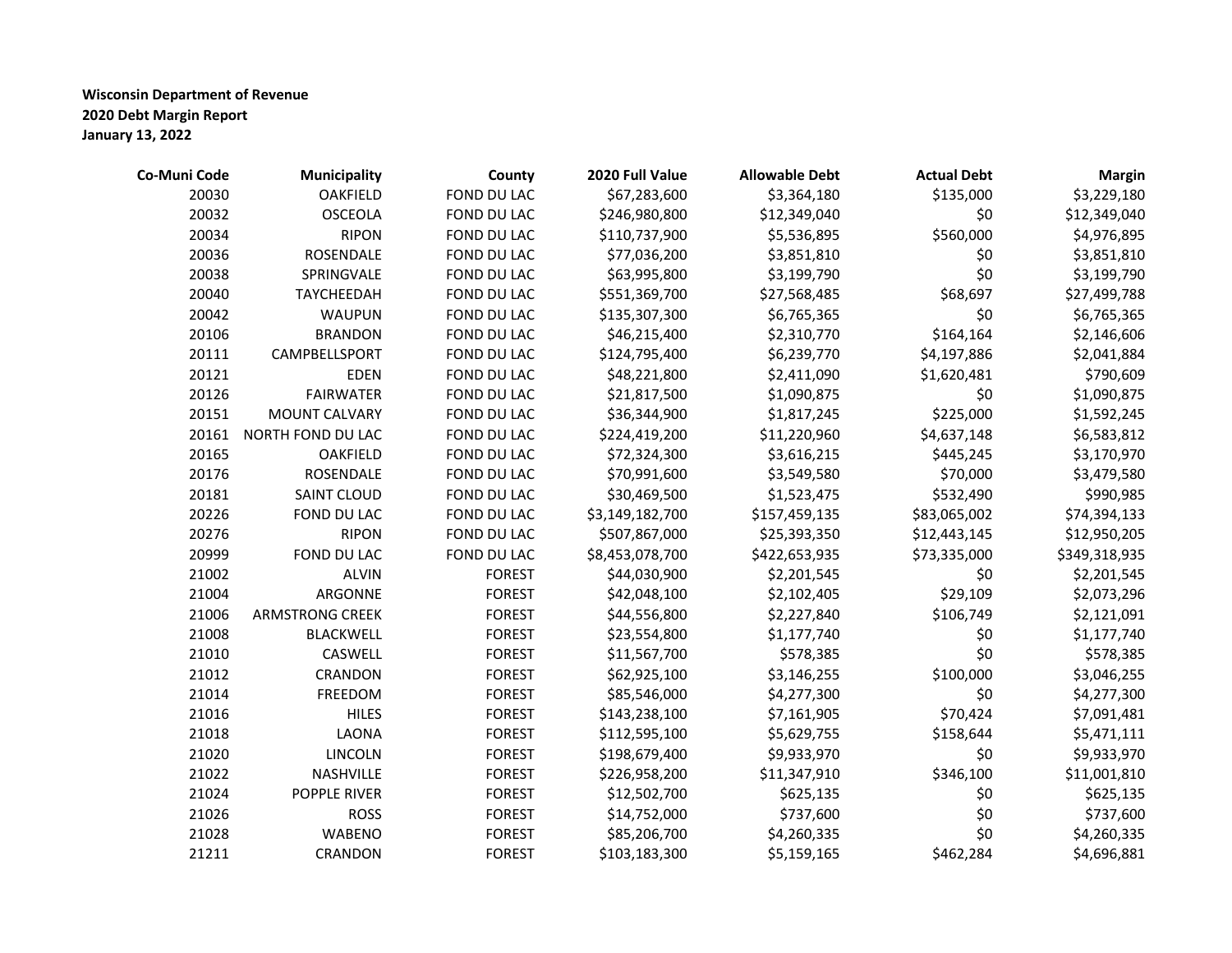| Co-Muni Code | <b>Municipality</b>    | County        | 2020 Full Value | <b>Allowable Debt</b> | <b>Actual Debt</b> | <b>Margin</b> |
|--------------|------------------------|---------------|-----------------|-----------------------|--------------------|---------------|
| 21999        | <b>FOREST</b>          | <b>FOREST</b> | \$1,211,344,900 | \$60,567,245          | \$5,000,000        | \$55,567,245  |
| 22002        | <b>BEETOWN</b>         | <b>GRANT</b>  | \$62,985,000    | \$3,149,250           | \$0                | \$3,149,250   |
| 22004        | <b>BLOOMINGTON</b>     | <b>GRANT</b>  | \$40,081,800    | \$2,004,090           | \$173,418          | \$1,830,672   |
| 22006        | <b>BOSCOBEL</b>        | <b>GRANT</b>  | \$28,174,900    | \$1,408,745           | \$0                | \$1,408,745   |
| 22008        | CASSVILLE              | <b>GRANT</b>  | \$35,123,200    | \$1,756,160           | \$38,256           | \$1,717,904   |
| 22010        | <b>CASTLE ROCK</b>     | <b>GRANT</b>  | \$25,426,000    | \$1,271,300           | \$0                | \$1,271,300   |
| 22012        | <b>CLIFTON</b>         | <b>GRANT</b>  | \$40,528,100    | \$2,026,405           | \$13,649           | \$2,012,756   |
| 22014        | <b>ELLENBORO</b>       | <b>GRANT</b>  | \$44,793,300    | \$2,239,665           | \$0                | \$2,239,665   |
| 22016        | <b>FENNIMORE</b>       | <b>GRANT</b>  | \$39,959,600    | \$1,997,980           | \$24,900           | \$1,973,080   |
| 22018        | <b>GLEN HAVEN</b>      | <b>GRANT</b>  | \$37,057,000    | \$1,852,850           | \$645,193          | \$1,207,657   |
| 22020        | <b>HARRISON</b>        | <b>GRANT</b>  | \$52,279,700    | \$2,613,985           | \$859,997          | \$1,753,988   |
| 22022        | <b>HAZEL GREEN</b>     | <b>GRANT</b>  | \$82,725,700    | \$4,136,285           | \$0                | \$4,136,285   |
| 22024        | <b>HICKORY GROVE</b>   | <b>GRANT</b>  | \$39,773,300    | \$1,988,665           | \$97,555           | \$1,891,110   |
| 22026        | <b>JAMESTOWN</b>       | <b>GRANT</b>  | \$230,831,600   | \$11,541,580          | \$0                | \$11,541,580  |
| 22028        | <b>LIBERTY</b>         | <b>GRANT</b>  | \$51,329,900    | \$2,566,495           | \$712              | \$2,565,783   |
| 22030        | LIMA                   | <b>GRANT</b>  | \$59,628,100    | \$2,981,405           | \$41,724           | \$2,939,681   |
| 22032        | <b>LITTLE GRANT</b>    | <b>GRANT</b>  | \$31,859,500    | \$1,592,975           | \$0                | \$1,592,975   |
| 22034        | <b>MARION</b>          | <b>GRANT</b>  | \$43,783,000    | \$2,189,150           | \$338,661          | \$1,850,489   |
| 22036        | MILLVILLE              | <b>GRANT</b>  | \$14,462,100    | \$723,105             | \$57,243           | \$665,862     |
| 22038        | <b>MOUNT HOPE</b>      | <b>GRANT</b>  | \$26,877,900    | \$1,343,895           | \$90,000           | \$1,253,895   |
| 22040        | <b>MOUNT IDA</b>       | <b>GRANT</b>  | \$39,065,300    | \$1,953,265           | \$154,875          | \$1,798,390   |
| 22042        | <b>MUSCODA</b>         | <b>GRANT</b>  | \$65,211,000    | \$3,260,550           | \$0                | \$3,260,550   |
| 22044        | <b>NORTH LANCASTER</b> | <b>GRANT</b>  | \$56,382,200    | \$2,819,110           | \$32,376           | \$2,786,734   |
| 22046        | <b>PARIS</b>           | <b>GRANT</b>  | \$71,697,500    | \$3,584,875           | \$123,035          | \$3,461,840   |
| 22048        | PATCH GROVE            | <b>GRANT</b>  | \$30,094,300    | \$1,504,715           | \$84,772           | \$1,419,943   |
| 22050        | PLATTEVILLE            | <b>GRANT</b>  | \$142,066,600   | \$7,103,330           | \$273,782          | \$6,829,548   |
| 22052        | <b>POTOSI</b>          | <b>GRANT</b>  | \$77,497,100    | \$3,874,855           | \$0                | \$3,874,855   |
| 22054        | SMELSER                | <b>GRANT</b>  | \$74,816,500    | \$3,740,825           | \$0                | \$3,740,825   |
| 22056        | SOUTH LANCASTER        | <b>GRANT</b>  | \$68,972,400    | \$3,448,620           | \$128,323          | \$3,320,297   |
| 22058        | <b>WATERLOO</b>        | <b>GRANT</b>  | \$63,305,000    | \$3,165,250           | \$69,432           | \$3,095,818   |
| 22060        | WATTERSTOWN            | <b>GRANT</b>  | \$33,751,800    | \$1,687,590           | \$0                | \$1,687,590   |
| 22062        | <b>WINGVILLE</b>       | <b>GRANT</b>  | \$37,990,200    | \$1,899,510           | \$275,779          | \$1,623,731   |
| 22064        | <b>WOODMAN</b>         | <b>GRANT</b>  | \$26,469,800    | \$1,323,490           | \$89,393           | \$1,234,097   |
| 22066        | WYALUSING              | <b>GRANT</b>  | \$37,629,200    | \$1,881,460           | \$0                | \$1,881,460   |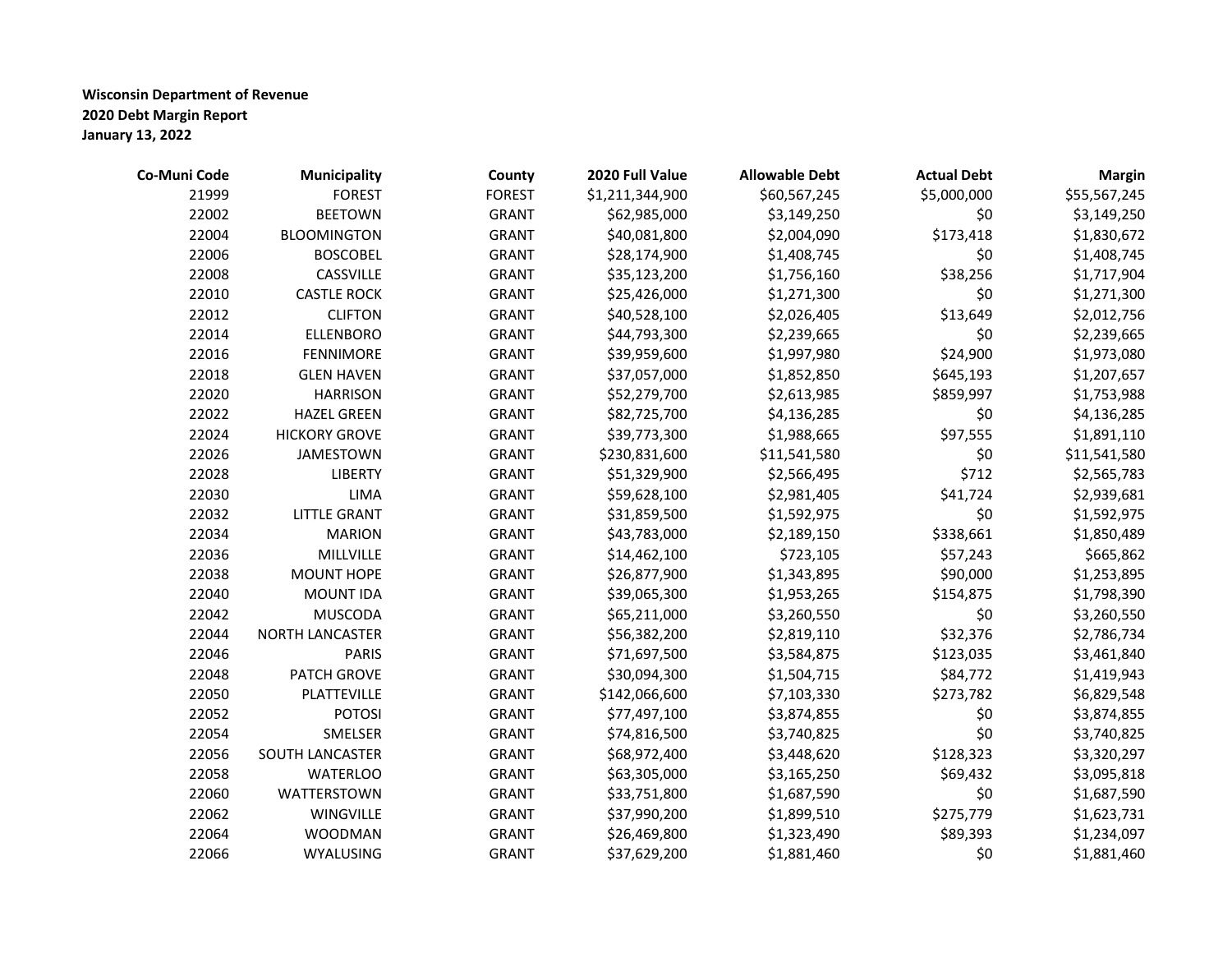| Co-Muni Code | <b>Municipality</b>   | County       | 2020 Full Value | <b>Allowable Debt</b> | <b>Actual Debt</b> | <b>Margin</b> |
|--------------|-----------------------|--------------|-----------------|-----------------------|--------------------|---------------|
| 22106        | <b>BAGLEY</b>         | <b>GRANT</b> | \$24,876,300    | \$1,243,815           | \$6,230            | \$1,237,585   |
| 22107        | <b>BLOOMINGTON</b>    | <b>GRANT</b> | \$33,935,700    | \$1,696,785           | \$499,670          | \$1,197,115   |
| 22108        | <b>BLUE RIVER</b>     | <b>GRANT</b> | \$16,562,700    | \$828,135             | \$170,667          | \$657,468     |
| 22111        | CASSVILLE             | <b>GRANT</b> | \$49,240,600    | \$2,462,030           | \$165,711          | \$2,296,319   |
| 22116        | <b>DICKEYVILLE</b>    | <b>GRANT</b> | \$68,369,000    | \$3,418,450           | \$1,320,133        | \$2,098,317   |
| 22136        | <b>HAZEL GREEN</b>    | <b>GRANT</b> | \$68,683,900    | \$3,434,195           | \$276,300          | \$3,157,895   |
| 22147        | <b>LIVINGSTON</b>     | <b>GRANT</b> | \$35,107,300    | \$1,755,365           | \$368,270          | \$1,387,095   |
| 22151        | <b>MONTFORT</b>       | <b>GRANT</b> | \$39,248,300    | \$1,962,415           | \$1,113,692        | \$848,723     |
| 22152        | MOUNT HOPE            | <b>GRANT</b> | \$8,084,700     | \$404,235             | \$87,945           | \$316,290     |
| 22153        | <b>MUSCODA</b>        | <b>GRANT</b> | \$91,514,600    | \$4,575,730           | \$690,000          | \$3,885,730   |
| 22171        | PATCH GROVE           | <b>GRANT</b> | \$9,344,700     | \$467,235             | \$0                | \$467,235     |
| 22172        | <b>POTOSI</b>         | <b>GRANT</b> | \$41,799,800    | \$2,089,990           | \$30,802           | \$2,059,188   |
| 22186        | <b>TENNYSON</b>       | <b>GRANT</b> | \$21,483,900    | \$1,074,195           | \$183,834          | \$890,361     |
| 22191        | <b>WOODMAN</b>        | <b>GRANT</b> | \$4,504,200     | \$225,210             | \$0                | \$225,210     |
| 22206        | <b>BOSCOBEL</b>       | <b>GRANT</b> | \$141,422,500   | \$7,071,125           | \$1,980,000        | \$5,091,125   |
| 22211        | <b>CUBA CITY</b>      | <b>GRANT</b> | \$140,025,600   | \$7,001,280           | \$1,387,021        | \$5,614,259   |
| 22226        | <b>FENNIMORE</b>      | <b>GRANT</b> | \$134,239,800   | \$6,711,990           | \$2,141,166        | \$4,570,824   |
| 22246        | LANCASTER             | <b>GRANT</b> | \$272,351,300   | \$13,617,565          | \$10,554,531       | \$3,063,034   |
| 22271        | PLATTEVILLE           | <b>GRANT</b> | \$726,100,300   | \$36,305,015          | \$20,549,975       | \$15,755,040  |
| 22999        | <b>GRANT</b>          | <b>GRANT</b> | \$3,696,357,600 | \$184,817,880         | \$24,517,037       | \$160,300,843 |
| 23002        | ADAMS                 | <b>GREEN</b> | \$58,037,100    | \$2,901,855           | \$12,479           | \$2,889,376   |
| 23004        | <b>ALBANY</b>         | <b>GREEN</b> | \$126,345,000   | \$6,317,250           | \$0                | \$6,317,250   |
| 23006        | <b>BROOKLYN</b>       | <b>GREEN</b> | \$148,243,800   | \$7,412,190           | \$490,131          | \$6,922,059   |
| 23008        | CADIZ                 | <b>GREEN</b> | \$71,272,300    | \$3,563,615           | \$70,854           | \$3,492,761   |
| 23010        | <b>CLARNO</b>         | <b>GREEN</b> | \$105,496,600   | \$5,274,830           | \$211,600          | \$5,063,230   |
| 23012        | <b>DECATUR</b>        | <b>GREEN</b> | \$165,823,900   | \$8,291,195           | \$162,941          | \$8,128,254   |
| 23014        | <b>EXETER</b>         | <b>GREEN</b> | \$264,370,400   | \$13,218,520          | \$282,500          | \$12,936,020  |
| 23016        | <b>JEFFERSON</b>      | <b>GREEN</b> | \$100,824,400   | \$5,041,220           | \$148,287          | \$4,892,933   |
| 23018        | <b>JORDAN</b>         | <b>GREEN</b> | \$74,635,200    | \$3,731,760           | \$0                | \$3,731,760   |
| 23020        | <b>MONROE</b>         | <b>GREEN</b> | \$127,996,500   | \$6,399,825           | \$211,600          | \$6,188,225   |
| 23022        | <b>MOUNT PLEASANT</b> | <b>GREEN</b> | \$65,976,700    | \$3,298,835           | \$30,699           | \$3,268,136   |
| 23024        | <b>NEW GLARUS</b>     | <b>GREEN</b> | \$191,241,500   | \$9,562,075           | \$1,746,913        | \$7,815,162   |
| 23026        | SPRING GROVE          | <b>GREEN</b> | \$95,561,200    | \$4,778,060           | \$0                | \$4,778,060   |
| 23028        | SYLVESTER             | <b>GREEN</b> | \$150,885,800   | \$7,544,290           | \$212,000          | \$7,332,290   |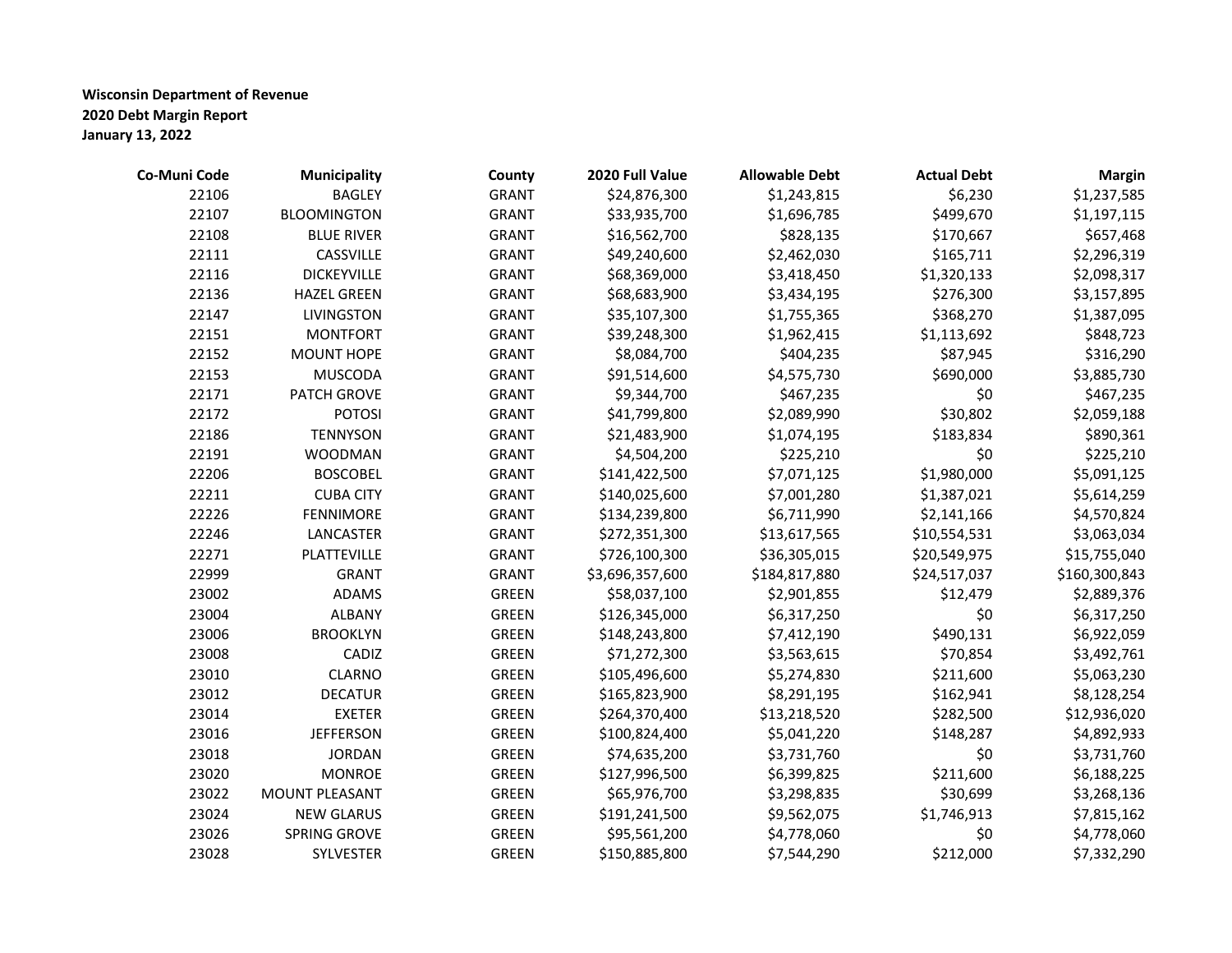| Co-Muni Code | <b>Municipality</b> | County            | 2020 Full Value | <b>Allowable Debt</b> | <b>Actual Debt</b> | <b>Margin</b> |
|--------------|---------------------|-------------------|-----------------|-----------------------|--------------------|---------------|
| 23030        | <b>WASHINGTON</b>   | <b>GREEN</b>      | \$85,528,400    | \$4,276,420           | \$263,322          | \$4,013,098   |
| 23032        | <b>YORK</b>         | <b>GREEN</b>      | \$116,793,200   | \$5,839,660           | \$33,643           | \$5,806,017   |
| 23101        | <b>ALBANY</b>       | <b>GREEN</b>      | \$58,174,800    | \$2,908,740           | \$1,583,429        | \$1,325,311   |
| 23109        | <b>BROOKLYN</b>     | <b>GREEN</b>      | \$120,206,100   | \$6,010,305           | \$3,164,318        | \$2,845,987   |
| 23110        | <b>BROWNTOWN</b>    | <b>GREEN</b>      | \$14,597,600    | \$729,880             | \$50,311           | \$679,569     |
| 23151        | <b>MONTICELLO</b>   | <b>GREEN</b>      | \$89,019,700    | \$4,450,985           | \$1,783,066        | \$2,667,919   |
| 23161        | <b>NEW GLARUS</b>   | <b>GREEN</b>      | \$216,548,000   | \$10,827,400          | \$6,039,785        | \$4,787,615   |
| 23206        | <b>BRODHEAD</b>     | <b>GREEN</b>      | \$197,407,100   | \$9,870,355           | \$3,494,000        | \$6,376,355   |
| 23251        | <b>MONROE</b>       | <b>GREEN</b>      | \$814,526,900   | \$40,726,345          | \$17,609,673       | \$23,116,672  |
| 23999        | <b>GREEN</b>        | <b>GREEN</b>      | \$3,408,306,400 | \$170,415,320         | \$31,795,000       | \$138,620,320 |
| 24002        | <b>BERLIN</b>       | <b>GREEN LAKE</b> | \$120,270,500   | \$6,013,525           | \$0                | \$6,013,525   |
| 24004        | <b>BROOKLYN</b>     | <b>GREEN LAKE</b> | \$467,973,800   | \$23,398,690          | \$261,663          | \$23,137,027  |
| 24006        | <b>GREEN LAKE</b>   | <b>GREEN LAKE</b> | \$450,933,700   | \$22,546,685          | \$0                | \$22,546,685  |
| 24008        | <b>KINGSTON</b>     | <b>GREEN LAKE</b> | \$61,214,800    | \$3,060,740           | \$252,415          | \$2,808,325   |
| 24010        | <b>MACKFORD</b>     | <b>GREEN LAKE</b> | \$57,891,600    | \$2,894,580           | \$0                | \$2,894,580   |
| 24012        | <b>MANCHESTER</b>   | <b>GREEN LAKE</b> | \$71,229,100    | \$3,561,455           | \$0                | \$3,561,455   |
| 24014        | MARQUETTE           | <b>GREEN LAKE</b> | \$81,579,900    | \$4,078,995           | \$339,344          | \$3,739,651   |
| 24016        | <b>PRINCETON</b>    | <b>GREEN LAKE</b> | \$344,002,400   | \$17,200,120          | \$0                | \$17,200,120  |
| 24018        | <b>SAINT MARIE</b>  | <b>GREEN LAKE</b> | \$40,400,600    | \$2,020,030           | \$135,690          | \$1,884,340   |
| 24020        | <b>SENECA</b>       | <b>GREEN LAKE</b> | \$36,941,300    | \$1,847,065           | \$0                | \$1,847,065   |
| 24141        | <b>KINGSTON</b>     | <b>GREEN LAKE</b> | \$17,321,400    | \$866,070             | \$123,388          | \$742,682     |
| 24154        | MARQUETTE           | <b>GREEN LAKE</b> | \$17,117,900    | \$855,895             | \$55,239           | \$800,656     |
| 24206        | <b>BERLIN</b>       | <b>GREEN LAKE</b> | \$303,797,000   | \$15,189,850          | \$5,265,413        | \$9,924,437   |
| 24231        | <b>GREEN LAKE</b>   | <b>GREEN LAKE</b> | \$258,072,500   | \$12,903,625          | \$4,527,033        | \$8,376,592   |
| 24251        | MARKESAN            | <b>GREEN LAKE</b> | \$74,824,900    | \$3,741,245           | \$1,448,419        | \$2,292,826   |
| 24271        | <b>PRINCETON</b>    | <b>GREEN LAKE</b> | \$56,612,400    | \$2,830,620           | \$1,706,075        | \$1,124,545   |
| 24999        | <b>GREEN LAKE</b>   | <b>GREEN LAKE</b> | \$2,445,615,100 | \$122,280,755         | \$12,475,000       | \$109,805,755 |
| 25002        | ARENA               | <b>IOWA</b>       | \$180,273,100   | \$9,013,655           | \$88,218           | \$8,925,437   |
| 25004        | <b>BRIGHAM</b>      | <b>IOWA</b>       | \$144,332,400   | \$7,216,620           | \$175,092          | \$7,041,528   |
| 25006        | <b>CLYDE</b>        | <b>IOWA</b>       | \$54,006,800    | \$2,700,340           | \$47,291           | \$2,653,049   |
| 25008        | <b>DODGEVILLE</b>   | <b>IOWA</b>       | \$230,140,700   | \$11,507,035          | \$73,544           | \$11,433,491  |
| 25010        | <b>EDEN</b>         | <b>IOWA</b>       | \$41,617,900    | \$2,080,895           | \$204,962          | \$1,875,933   |
| 25012        | <b>HIGHLAND</b>     | <b>IOWA</b>       | \$76,855,600    | \$3,842,780           | \$0                | \$3,842,780   |
| 25014        | <b>LINDEN</b>       | <b>IOWA</b>       | \$62,649,700    | \$3,132,485           | \$100,000          | \$3,032,485   |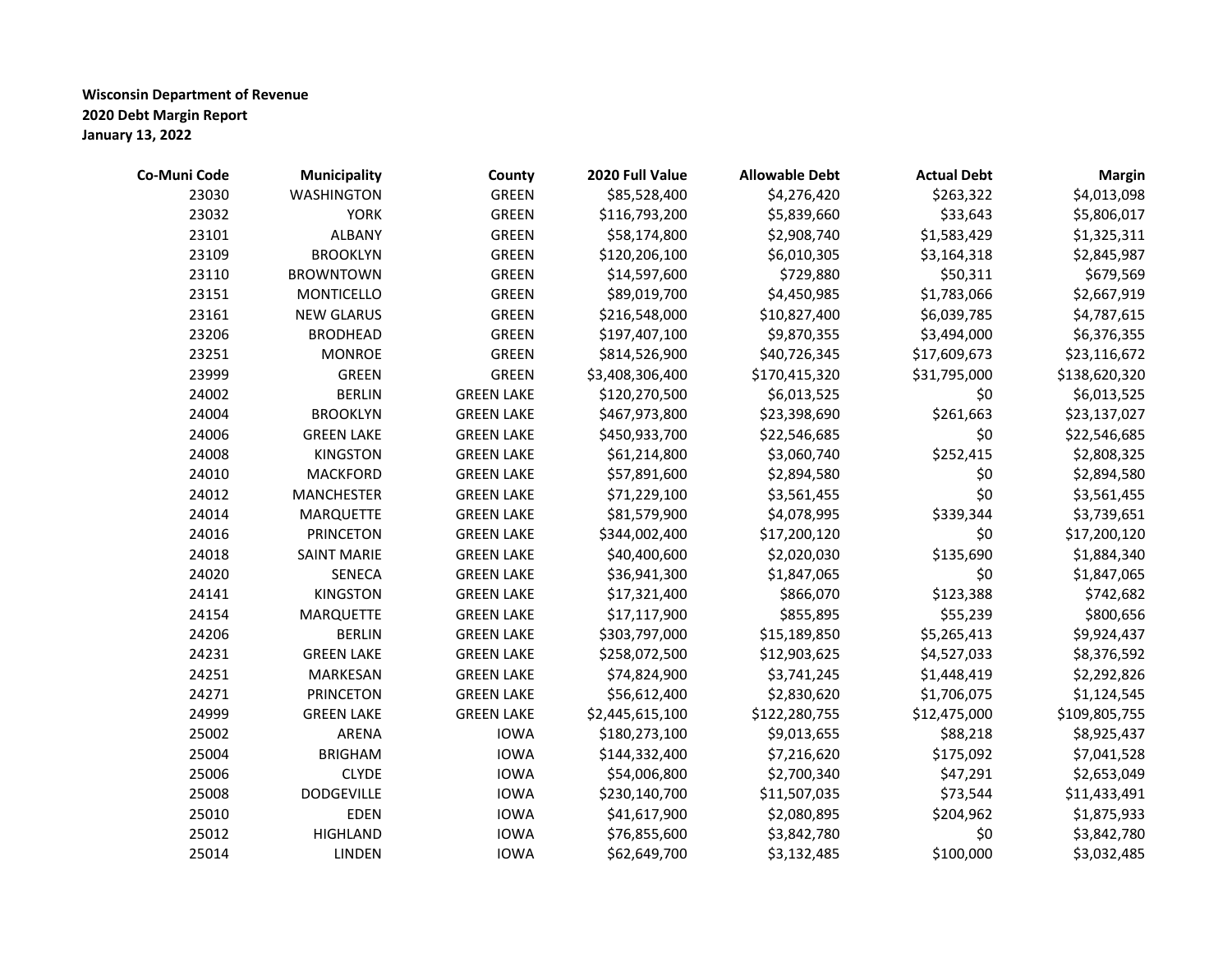| Co-Muni Code | <b>Municipality</b>  | County         | 2020 Full Value | <b>Allowable Debt</b> | <b>Actual Debt</b> | <b>Margin</b> |
|--------------|----------------------|----------------|-----------------|-----------------------|--------------------|---------------|
| 25016        | <b>MIFFLIN</b>       | <b>IOWA</b>    | \$48,630,000    | \$2,431,500           | \$35,528           | \$2,395,972   |
| 25018        | <b>MINERAL POINT</b> | <b>IOWA</b>    | \$98,786,000    | \$4,939,300           | \$126,172          | \$4,813,128   |
| 25020        | MOSCOW               | <b>IOWA</b>    | \$69,283,600    | \$3,464,180           | \$741,345          | \$2,722,835   |
| 25022        | PULASKI              | <b>IOWA</b>    | \$39,782,600    | \$1,989,130           | \$15,388           | \$1,973,742   |
| 25024        | RIDGEWAY             | <b>IOWA</b>    | \$75,100,200    | \$3,755,010           | \$64,258           | \$3,690,752   |
| 25026        | <b>WALDWICK</b>      | <b>IOWA</b>    | \$49,323,600    | \$2,466,180           | \$135,444          | \$2,330,736   |
| 25028        | <b>WYOMING</b>       | <b>IOWA</b>    | \$106,502,600   | \$5,325,130           | \$0                | \$5,325,130   |
| 25101        | ARENA                | <b>IOWA</b>    | \$56,321,300    | \$2,816,065           | \$511,632          | \$2,304,433   |
| 25102        | <b>AVOCA</b>         | <b>IOWA</b>    | \$19,140,300    | \$957,015             | \$228,055          | \$728,960     |
| 25106        | <b>BARNEVELD</b>     | <b>IOWA</b>    | \$155,384,000   | \$7,769,200           | \$1,313,510        | \$6,455,690   |
| 25111        | COBB                 | <b>IOWA</b>    | \$27,920,100    | \$1,396,005           | \$458,065          | \$937,940     |
| 25136        | <b>HIGHLAND</b>      | <b>IOWA</b>    | \$45,662,900    | \$2,283,145           | \$483,616          | \$1,799,529   |
| 25137        | HOLLANDALE           | <b>IOWA</b>    | \$15,406,000    | \$770,300             | \$58,673           | \$711,627     |
| 25146        | LINDEN               | <b>IOWA</b>    | \$20,637,500    | \$1,031,875           | \$546,073          | \$485,802     |
| 25176        | <b>REWEY</b>         | <b>IOWA</b>    | \$9,722,000     | \$486,100             | \$49,541           | \$436,559     |
| 25177        | RIDGEWAY             | <b>IOWA</b>    | \$41,673,700    | \$2,083,685           | \$4,130,841        | $-$2,047,156$ |
| 25216        | <b>DODGEVILLE</b>    | <b>IOWA</b>    | \$427,892,300   | \$21,394,615          | \$1,366,777        | \$20,027,838  |
| 25251        | <b>MINERAL POINT</b> | <b>IOWA</b>    | \$229,560,900   | \$11,478,045          | \$6,196,466        | \$5,281,579   |
| 25999        | <b>IOWA</b>          | <b>IOWA</b>    | \$2,358,700,900 | \$117,935,045         | \$27,419,802       | \$90,515,243  |
| 26002        | ANDERSON             | <b>IRON</b>    | \$17,291,200    | \$864,560             | \$0                | \$864,560     |
| 26004        | CAREY                | <b>IRON</b>    | \$23,186,000    | \$1,159,300           | \$119,983          | \$1,039,317   |
| 26006        | <b>GURNEY</b>        | <b>IRON</b>    | \$15,611,600    | \$780,580             | \$275,000          | \$505,580     |
| 26008        | KIMBALL              | <b>IRON</b>    | \$47,007,300    | \$2,350,365           | \$22,534           | \$2,327,831   |
| 26010        | <b>KNIGHT</b>        | <b>IRON</b>    | \$24,605,800    | \$1,230,290           | \$31,564           | \$1,198,726   |
| 26012        | <b>MERCER</b>        | <b>IRON</b>    | \$475,079,800   | \$23,753,990          | \$669,924          | \$23,084,066  |
| 26014        | <b>OMA</b>           | <b>IRON</b>    | \$117,018,500   | \$5,850,925           | \$0                | \$5,850,925   |
| 26016        | <b>PENCE</b>         | <b>IRON</b>    | \$19,921,100    | \$996,055             | \$86,666           | \$909,389     |
| 26018        | SAXON                | <b>IRON</b>    | \$28,852,900    | \$1,442,645           | \$362,825          | \$1,079,820   |
| 26020        | SHERMAN              | <b>IRON</b>    | \$138,112,800   | \$6,905,640           | \$79,660           | \$6,825,980   |
| 26236        | <b>HURLEY</b>        | <b>IRON</b>    | \$61,369,800    | \$3,068,490           | \$605,520          | \$2,462,970   |
| 26251        | <b>MONTREAL</b>      | <b>IRON</b>    | \$32,957,800    | \$1,647,890           | \$1,079,573        | \$568,317     |
| 26999        | <b>IRON</b>          | <b>IRON</b>    | \$1,001,014,600 | \$50,050,730          | \$11,538,514       | \$38,512,216  |
| 27002        | ADAMS                | <b>JACKSON</b> | \$176,840,800   | \$8,842,040           | \$0                | \$8,842,040   |
| 27004        | <b>ALBION</b>        | <b>JACKSON</b> | \$113,696,000   | \$5,684,800           | \$0                | \$5,684,800   |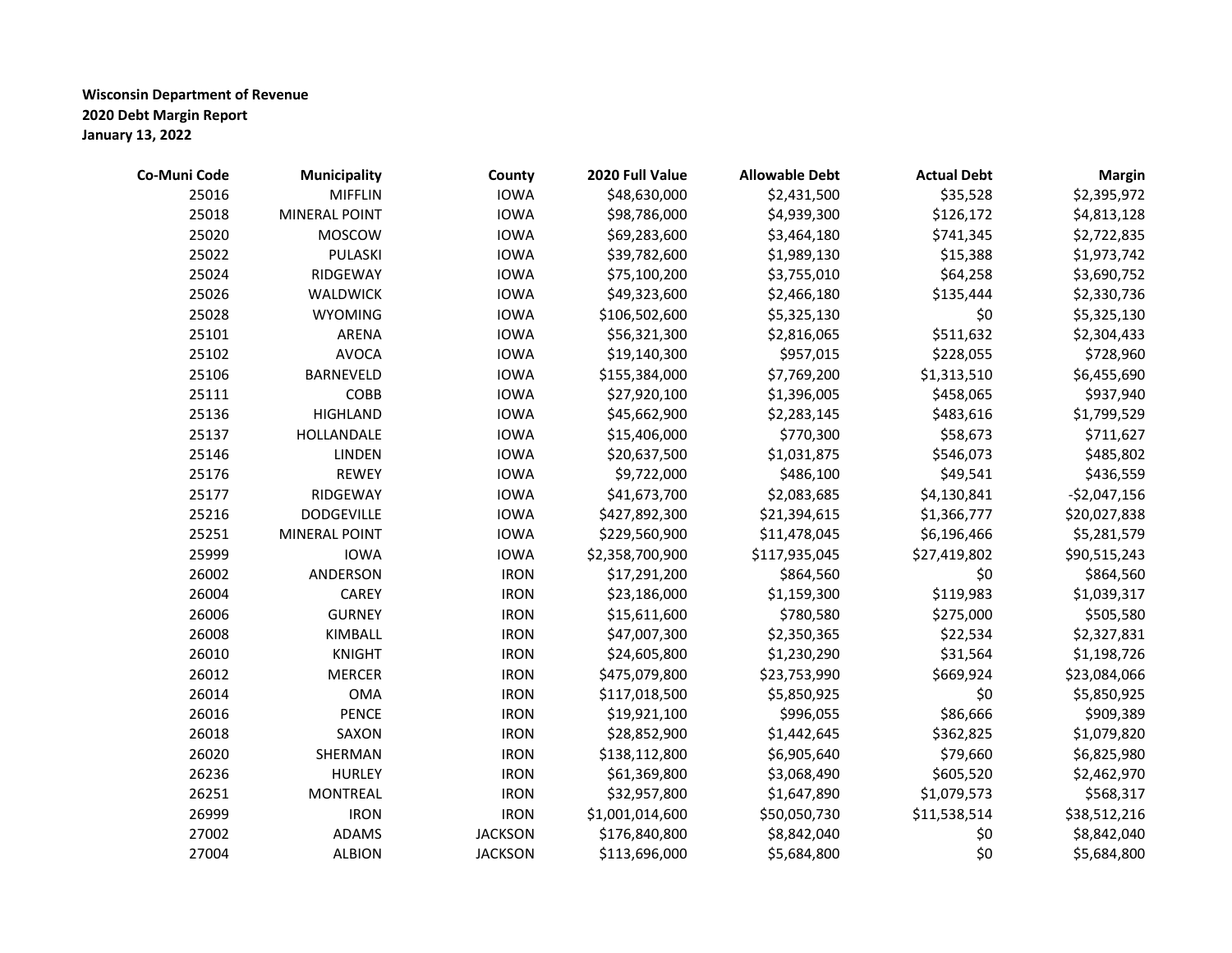| Co-Muni Code | Municipality             | County           | 2020 Full Value | <b>Allowable Debt</b> | <b>Actual Debt</b> | <b>Margin</b> |
|--------------|--------------------------|------------------|-----------------|-----------------------|--------------------|---------------|
| 27006        | <b>ALMA</b>              | <b>JACKSON</b>   | \$123,041,100   | \$6,152,055           | \$0                | \$6,152,055   |
| 27008        | <b>BEAR BLUFF</b>        | <b>JACKSON</b>   | \$32,520,900    | \$1,626,045           | \$0                | \$1,626,045   |
| 27010        | <b>BROCKWAY</b>          | <b>JACKSON</b>   | \$117,250,300   | \$5,862,515           | \$0                | \$5,862,515   |
| 27012        | <b>CITY POINT</b>        | <b>JACKSON</b>   | \$36,222,000    | \$1,811,100           | \$0                | \$1,811,100   |
| 27014        | CLEVELAND                | <b>JACKSON</b>   | \$47,419,900    | \$2,370,995           | \$167,802          | \$2,203,193   |
| 27016        | <b>CURRAN</b>            | <b>JACKSON</b>   | \$104,483,500   | \$5,224,175           | \$0                | \$5,224,175   |
| 27018        | <b>FRANKLIN</b>          | <b>JACKSON</b>   | \$45,897,700    | \$2,294,885           | \$0                | \$2,294,885   |
| 27020        | <b>GARDEN VALLEY</b>     | <b>JACKSON</b>   | \$39,276,000    | \$1,963,800           | \$90,259           | \$1,873,541   |
| 27022        | GARFIELD                 | <b>JACKSON</b>   | \$58,480,400    | \$2,924,020           | \$712,112          | \$2,211,908   |
| 27024        | <b>HIXTON</b>            | <b>JACKSON</b>   | \$51,088,300    | \$2,554,415           | \$0                | \$2,554,415   |
| 27026        | <b>IRVING</b>            | <b>JACKSON</b>   | \$75,604,700    | \$3,780,235           | \$0                | \$3,780,235   |
| 27028        | <b>KNAPP</b>             | <b>JACKSON</b>   | \$50,181,600    | \$2,509,080           | \$55,786           | \$2,453,294   |
| 27030        | <b>KOMENSKY</b>          | <b>JACKSON</b>   | \$11,454,100    | \$572,705             | \$131,004          | \$441,701     |
| 27032        | <b>MANCHESTER</b>        | <b>JACKSON</b>   | \$81,338,300    | \$4,066,915           | \$361,000          | \$3,705,915   |
| 27034        | <b>MELROSE</b>           | <b>JACKSON</b>   | \$44,578,600    | \$2,228,930           | \$166,084          | \$2,062,846   |
| 27036        | <b>MILLSTON</b>          | <b>JACKSON</b>   | \$18,391,400    | \$919,570             | \$0                | \$919,570     |
| 27038        | <b>NORTH BEND</b>        | <b>JACKSON</b>   | \$46,801,500    | \$2,340,075           | \$100,000          | \$2,240,075   |
| 27040        | NORTHFIELD               | <b>JACKSON</b>   | \$54,291,000    | \$2,714,550           | \$83,941           | \$2,630,609   |
| 27042        | SPRINGFIELD              | <b>JACKSON</b>   | \$65,053,200    | \$3,252,660           | \$62,873           | \$3,189,787   |
| 27101        | <b>ALMA CENTER</b>       | <b>JACKSON</b>   | \$18,924,900    | \$946,245             | \$483,898          | \$462,347     |
| 27136        | <b>HIXTON</b>            | <b>JACKSON</b>   | \$29,238,800    | \$1,461,940           | \$560,692          | \$901,248     |
| 27151        | MELROSE                  | <b>JACKSON</b>   | \$25,247,900    | \$1,262,395           | \$0                | \$1,262,395   |
| 27152        | MERRILLAN                | <b>JACKSON</b>   | \$23,293,600    | \$1,164,680           | \$423,882          | \$740,798     |
| 27186        | <b>TAYLOR</b>            | <b>JACKSON</b>   | \$15,295,300    | \$764,765             | \$0                | \$764,765     |
| 27206        | <b>BLACK RIVER FALLS</b> | <b>JACKSON</b>   | \$265,213,600   | \$13,260,680          | \$1,769,143        | \$11,491,537  |
| 27999        | <b>JACKSON</b>           | <b>JACKSON</b>   | \$1,771,125,400 | \$88,556,270          | \$5,940,500        | \$82,615,770  |
| 28002        | <b>AZTALAN</b>           | <b>JEFFERSON</b> | \$151,700,700   | \$7,585,035           | \$0                | \$7,585,035   |
| 28004        | <b>COLD SPRING</b>       | <b>JEFFERSON</b> | \$84,632,200    | \$4,231,610           | \$0                | \$4,231,610   |
| 28006        | CONCORD                  | <b>JEFFERSON</b> | \$217,719,800   | \$10,885,990          | \$186,540          | \$10,699,450  |
| 28008        | <b>FARMINGTON</b>        | <b>JEFFERSON</b> | \$156,703,100   | \$7,835,155           | \$0                | \$7,835,155   |
| 28010        | <b>HEBRON</b>            | <b>JEFFERSON</b> | \$120,145,200   | \$6,007,260           | \$400,000          | \$5,607,260   |
| 28012        | <b>IXONIA</b>            | <b>JEFFERSON</b> | \$536,071,500   | \$26,803,575          | \$773,930          | \$26,029,645  |
| 28014        | <b>JEFFERSON</b>         | <b>JEFFERSON</b> | \$225,626,600   | \$11,281,330          | \$0                | \$11,281,330  |
| 28016        | <b>KOSHKONONG</b>        | <b>JEFFERSON</b> | \$432,972,500   | \$21,648,625          | \$441,843          | \$21,206,782  |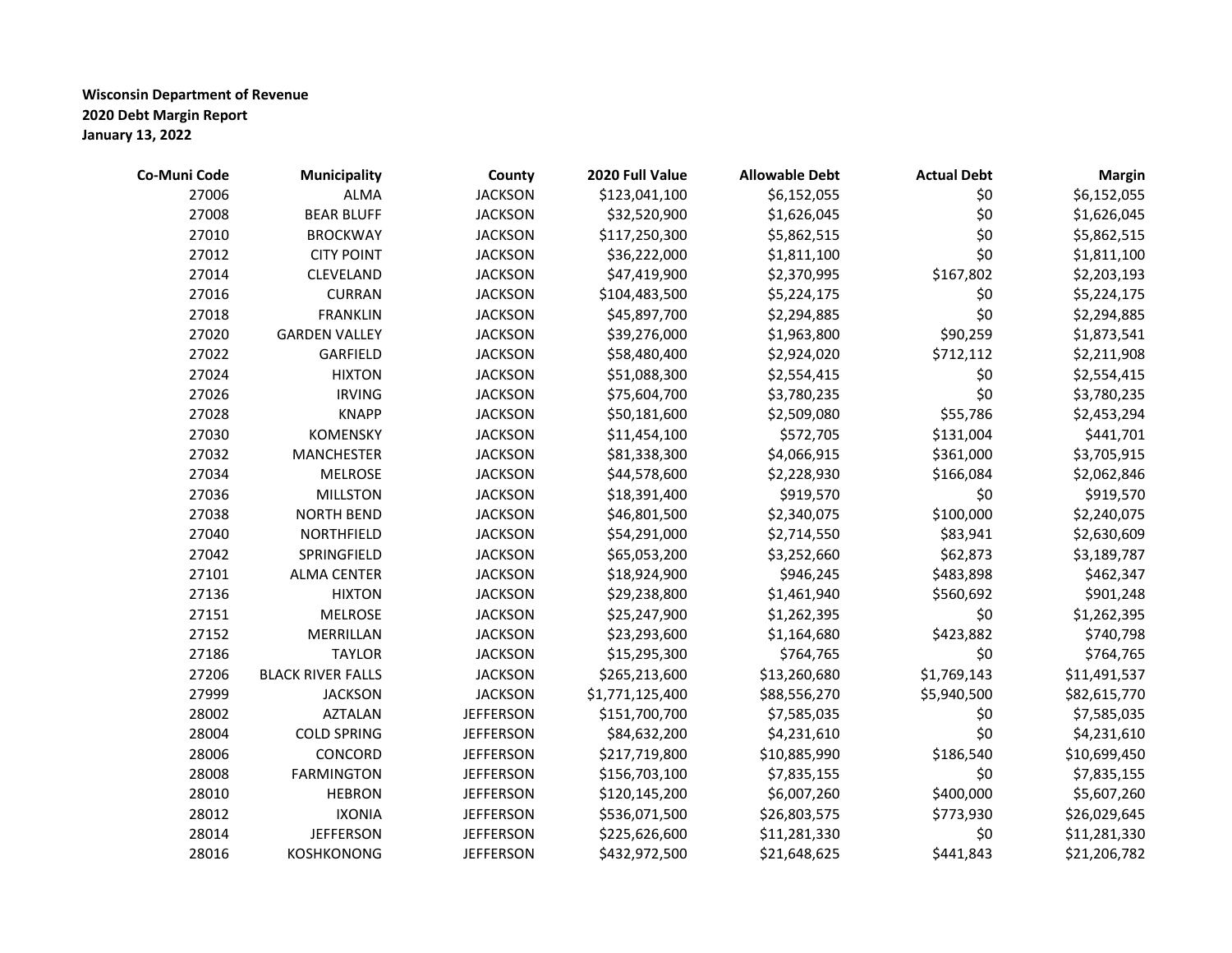| Co-Muni Code | Municipality            | County           | 2020 Full Value | <b>Allowable Debt</b> | <b>Actual Debt</b> | <b>Margin</b> |
|--------------|-------------------------|------------------|-----------------|-----------------------|--------------------|---------------|
| 28018        | <b>LAKE MILLS</b>       | <b>JEFFERSON</b> | \$426,884,300   | \$21,344,215          | \$311,712          | \$21,032,503  |
| 28020        | <b>MILFORD</b>          | <b>JEFFERSON</b> | \$127,222,000   | \$6,361,100           | \$0                | \$6,361,100   |
| 28022        | <b>OAKLAND</b>          | <b>JEFFERSON</b> | \$437,994,300   | \$21,899,715          | \$598,748          | \$21,300,967  |
| 28024        | PALMYRA                 | <b>JEFFERSON</b> | \$232,667,300   | \$11,633,365          | \$92,428           | \$11,540,937  |
| 28026        | SULLIVAN                | <b>JEFFERSON</b> | \$233,708,900   | \$11,685,445          | \$435,342          | \$11,250,103  |
| 28028        | <b>SUMNER</b>           | <b>JEFFERSON</b> | \$137,047,600   | \$6,852,380           | \$200,000          | \$6,652,380   |
| 28030        | <b>WATERLOO</b>         | <b>JEFFERSON</b> | \$104,907,900   | \$5,245,395           | \$0                | \$5,245,395   |
| 28032        | <b>WATERTOWN</b>        | <b>JEFFERSON</b> | \$224,977,100   | \$11,248,855          | \$0                | \$11,248,855  |
| 28141        | <b>JOHNSON CREEK</b>    | <b>JEFFERSON</b> | \$406,917,100   | \$20,345,855          | \$2,845,896        | \$17,499,959  |
| 28171        | PALMYRA                 | <b>JEFFERSON</b> | \$137,510,400   | \$6,875,520           | \$1,294,172        | \$5,581,348   |
| 28181        | SULLIVAN                | <b>JEFFERSON</b> | \$52,596,700    | \$2,629,835           | \$489,587          | \$2,140,248   |
| 28226        | <b>FORT ATKINSON</b>    | <b>JEFFERSON</b> | \$1,041,791,400 | \$52,089,570          | \$17,299,878       | \$34,789,692  |
| 28241        | <b>JEFFERSON</b>        | <b>JEFFERSON</b> | \$602,460,400   | \$30,123,020          | \$7,504,172        | \$22,618,848  |
| 28246        | <b>LAKE MILLS</b>       | <b>JEFFERSON</b> | \$639,518,000   | \$31,975,900          | \$20,060,821       | \$11,915,079  |
| 28290        | <b>WATERLOO</b>         | <b>JEFFERSON</b> | \$244,699,700   | \$12,234,985          | \$3,968,747        | \$8,266,238   |
| 28291        | <b>WATERTOWN</b>        | <b>JEFFERSON</b> | \$1,647,721,800 | \$82,386,090          | \$36,804,998       | \$45,581,092  |
| 28999        | <b>JEFFERSON</b>        | <b>JEFFERSON</b> | \$8,171,942,300 | \$408,597,115         | \$20,430,000       | \$388,167,115 |
| 29002        | ARMENIA                 | <b>JUNEAU</b>    | \$159,827,900   | \$7,991,395           | \$0                | \$7,991,395   |
| 29004        | CLEARFIELD              | <b>JUNEAU</b>    | \$83,570,000    | \$4,178,500           | \$26,838           | \$4,151,662   |
| 29006        | <b>CUTLER</b>           | JUNEAU           | \$32,297,900    | \$1,614,895           | \$68,283           | \$1,546,612   |
| 29008        | <b>FINLEY</b>           | JUNEAU           | \$17,603,400    | \$880,170             | \$37,479           | \$842,691     |
| 29010        | <b>FOUNTAIN</b>         | JUNEAU           | \$48,890,800    | \$2,444,540           | \$107,589          | \$2,336,951   |
| 29012        | GERMANTOWN              | <b>JUNEAU</b>    | \$447,180,300   | \$22,359,015          | \$968,887          | \$21,390,128  |
| 29014        | KILDARE                 | <b>JUNEAU</b>    | \$83,931,300    | \$4,196,565           | \$0                | \$4,196,565   |
| 29016        | <b>KINGSTON</b>         | JUNEAU           | \$4,359,700     | \$217,985             | \$0                | \$217,985     |
| 29018        | LEMONWEIR               | JUNEAU           | \$147,765,300   | \$7,388,265           | \$133,037          | \$7,255,228   |
| 29020        | <b>LINDINA</b>          | JUNEAU           | \$61,474,200    | \$3,073,710           | \$0                | \$3,073,710   |
| 29022        | <b>LISBON</b>           | <b>JUNEAU</b>    | \$74,257,500    | \$3,712,875           | \$0                | \$3,712,875   |
| 29024        | <b>LYNDON</b>           | <b>JUNEAU</b>    | \$135,389,500   | \$6,769,475           | \$0                | \$6,769,475   |
| 29026        | <b>MARION</b>           | JUNEAU           | \$68,256,100    | \$3,412,805           | \$0                | \$3,412,805   |
| 29028        | NECEDAH                 | JUNEAU           | \$237,821,100   | \$11,891,055          | \$0                | \$11,891,055  |
| 29030        | ORANGE                  | JUNEAU           | \$40,095,700    | \$2,004,785           | \$191,195          | \$1,813,590   |
| 29032        | PLYMOUTH                | JUNEAU           | \$65,508,800    | \$3,275,440           | \$0                | \$3,275,440   |
| 29034        | <b>SEVEN MILE CREEK</b> | <b>JUNEAU</b>    | \$33,031,800    | \$1,651,590           | \$273,211          | \$1,378,379   |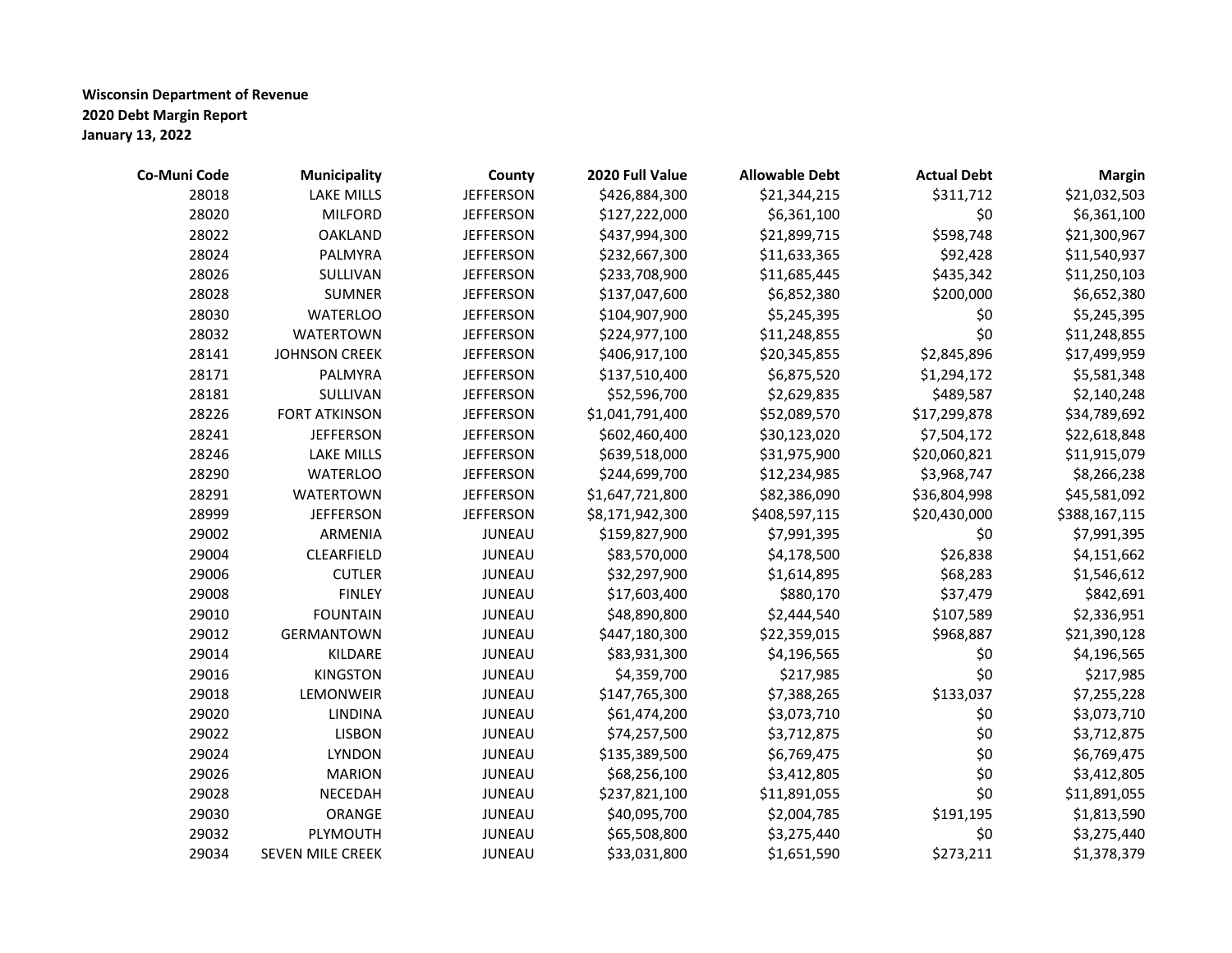| Co-Muni Code | <b>Municipality</b>   | County          | 2020 Full Value  | <b>Allowable Debt</b> | <b>Actual Debt</b> | <b>Margin</b> |
|--------------|-----------------------|-----------------|------------------|-----------------------|--------------------|---------------|
| 29036        | <b>SUMMIT</b>         | JUNEAU          | \$60,396,700     | \$3,019,835           | \$0                | \$3,019,835   |
| 29038        | WONEWOC               | JUNEAU          | \$48,999,400     | \$2,449,970           | \$0                | \$2,449,970   |
| 29111        | <b>CAMP DOUGLAS</b>   | <b>JUNEAU</b>   | \$25,881,600     | \$1,294,080           | \$495,259          | \$798,821     |
| 29136        | <b>HUSTLER</b>        | JUNEAU          | \$11,272,800     | \$563,640             | \$28,041           | \$535,599     |
| 29146        | <b>LYNDON STATION</b> | JUNEAU          | \$28,952,700     | \$1,447,635           | \$396,900          | \$1,050,735   |
| 29161        | NECEDAH               | JUNEAU          | \$45,873,200     | \$2,293,660           | \$1,302,849        | \$990,811     |
| 29186        | <b>UNION CENTER</b>   | JUNEAU          | \$14,901,800     | \$745,090             | \$175,147          | \$569,943     |
| 29191        | WONEWOC               | JUNEAU          | \$26,212,200     | \$1,310,610           | \$562,321          | \$748,289     |
| 29221        | <b>ELROY</b>          | JUNEAU          | \$64,664,600     | \$3,233,230           | \$2,529,104        | \$704,126     |
| 29251        | <b>MAUSTON</b>        | JUNEAU          | \$235,803,700    | \$11,790,185          | \$5,724,615        | \$6,065,570   |
| 29261        | <b>NEW LISBON</b>     | <b>JUNEAU</b>   | \$87,006,700     | \$4,350,335           | \$2,946,383        | \$1,403,952   |
| 29999        | <b>JUNEAU</b>         | JUNEAU          | \$2,391,722,800  | \$119,586,140         | \$19,959,818       | \$99,626,322  |
| 30002        | <b>BRIGHTON</b>       | <b>KENOSHA</b>  | \$242,275,100    | \$12,113,755          | \$0                | \$12,113,755  |
| 30006        | <b>PARIS</b>          | <b>KENOSHA</b>  | \$264,372,900    | \$13,218,645          | \$0                | \$13,218,645  |
| 30010        | RANDALL               | <b>KENOSHA</b>  | \$605,325,300    | \$30,266,265          | \$1,235,000        | \$29,031,265  |
| 30014        | SOMERS                | <b>KENOSHA</b>  | \$92,841,300     | \$4,642,065           | \$1,110,997        | \$3,531,068   |
| 30016        | WHEATLAND             | <b>KENOSHA</b>  | \$388,415,900    | \$19,420,795          | \$383,780          | \$19,037,015  |
| 30104        | <b>BRISTOL</b>        | <b>KENOSHA</b>  | \$703,798,900    | \$35,189,945          | \$2,531,135        | \$32,658,810  |
| 30171        | PADDOCK LAKE          | <b>KENOSHA</b>  | \$283,049,600    | \$14,152,480          | \$5,690,000        | \$8,462,480   |
| 30174        | PLEASANT PRAIRIE      | <b>KENOSHA</b>  | \$4,293,777,600  | \$214,688,880         | \$79,830,000       | \$134,858,880 |
| 30179        | <b>SALEM LAKES</b>    | <b>KENOSHA</b>  | \$1,581,951,700  | \$79,097,585          | \$17,670,000       | \$61,427,585  |
| 30182        | SOMERS                | <b>KENOSHA</b>  | \$940,358,100    | \$47,017,905          | \$10,625,032       | \$36,392,873  |
| 30186        | <b>TWIN LAKES</b>     | <b>KENOSHA</b>  | \$949,684,500    | \$47,484,225          | \$3,703,764        | \$43,780,461  |
| 30241        | <b>KENOSHA</b>        | <b>KENOSHA</b>  | \$7,621,873,500  | \$381,093,675         | \$214,023,213      | \$167,070,462 |
| 30999        | <b>KENOSHA</b>        | <b>KENOSHA</b>  | \$17,968,070,600 | \$898,403,530         | \$126,910,000      | \$771,493,530 |
| 31002        | AHNAPEE               | KEWAUNEE        | \$95,185,200     | \$4,759,260           | \$208,641          | \$4,550,619   |
| 31004        | CARLTON               | KEWAUNEE        | \$119,005,600    | \$5,950,280           | \$0                | \$5,950,280   |
| 31006        | CASCO                 | KEWAUNEE        | \$117,280,600    | \$5,864,030           | \$53,217           | \$5,810,813   |
| 31008        | <b>FRANKLIN</b>       | KEWAUNEE        | \$103,546,100    | \$5,177,305           | \$0                | \$5,177,305   |
| 31010        | <b>LINCOLN</b>        | <b>KEWAUNEE</b> | \$109,026,400    | \$5,451,320           | \$131,227          | \$5,320,093   |
| 31012        | LUXEMBURG             | KEWAUNEE        | \$150,322,300    | \$7,516,115           | \$0                | \$7,516,115   |
| 31014        | <b>MONTPELIER</b>     | KEWAUNEE        | \$138,708,600    | \$6,935,430           | \$16,422           | \$6,919,008   |
| 31016        | <b>PIERCE</b>         | KEWAUNEE        | \$89,591,600     | \$4,479,580           | \$0                | \$4,479,580   |
| 31018        | <b>RED RIVER</b>      | <b>KEWAUNEE</b> | \$176,296,000    | \$8,814,800           | \$40,000           | \$8,774,800   |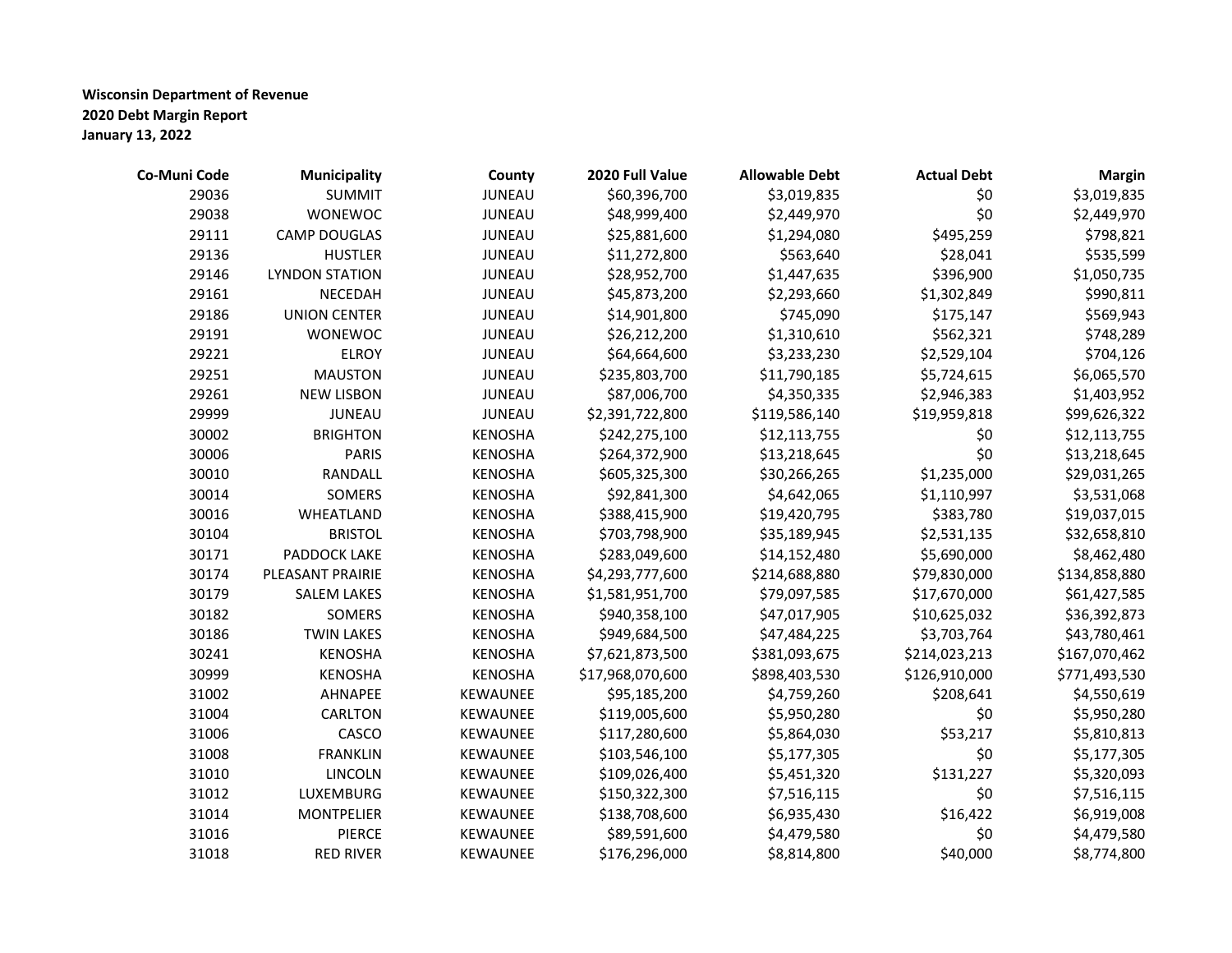| Co-Muni Code | Municipality         | County           | 2020 Full Value  | <b>Allowable Debt</b> | <b>Actual Debt</b> | <b>Margin</b> |
|--------------|----------------------|------------------|------------------|-----------------------|--------------------|---------------|
| 31020        | <b>WEST KEWAUNEE</b> | KEWAUNEE         | \$122,211,100    | \$6,110,555           | \$0                | \$6,110,555   |
| 31111        | CASCO                | KEWAUNEE         | \$35,353,900     | \$1,767,695           | \$610,286          | \$1,157,409   |
| 31146        | LUXEMBURG            | KEWAUNEE         | \$209,497,200    | \$10,474,860          | \$2,014,031        | \$8,460,829   |
| 31201        | ALGOMA               | KEWAUNEE         | \$199,596,700    | \$9,979,835           | \$5,676,404        | \$4,303,431   |
| 31241        | KEWAUNEE             | KEWAUNEE         | \$178,924,400    | \$8,946,220           | \$4,734,072        | \$4,212,148   |
| 31999        | KEWAUNEE             | KEWAUNEE         | \$1,844,545,700  | \$92,227,285          | \$9,650,000        | \$82,577,285  |
| 32002        | <b>BANGOR</b>        | <b>LA CROSSE</b> | \$71,365,700     | \$3,568,285           | \$300,000          | \$3,268,285   |
| 32004        | <b>BARRE</b>         | LA CROSSE        | \$127,494,900    | \$6,374,745           | \$32,522           | \$6,342,223   |
| 32006        | <b>BURNS</b>         | LA CROSSE        | \$104,566,700    | \$5,228,335           | \$0                | \$5,228,335   |
| 32008        | CAMPBELL             | <b>LA CROSSE</b> | \$389,832,400    | \$19,491,620          | \$971,176          | \$18,520,444  |
| 32010        | <b>FARMINGTON</b>    | <b>LA CROSSE</b> | \$196,339,200    | \$9,816,960           | \$497,421          | \$9,319,539   |
| 32012        | GREENFIELD           | <b>LA CROSSE</b> | \$196,063,100    | \$9,803,155           | \$559,276          | \$9,243,879   |
| 32014        | <b>HAMILTON</b>      | <b>LA CROSSE</b> | \$284,055,400    | \$14,202,770          | \$105,604          | \$14,097,166  |
| 32016        | <b>HOLLAND</b>       | <b>LA CROSSE</b> | \$477,899,500    | \$23,894,975          | \$0                | \$23,894,975  |
| 32018        | <b>MEDARY</b>        | <b>LA CROSSE</b> | \$199,291,100    | \$9,964,555           | \$0                | \$9,964,555   |
| 32020        | ONALASKA             | <b>LA CROSSE</b> | \$643,889,900    | \$32,194,495          | \$790,052          | \$31,404,443  |
| 32022        | SHELBY               | <b>LA CROSSE</b> | \$498,890,300    | \$24,944,515          | \$1,156,926        | \$23,787,589  |
| 32024        | <b>WASHINGTON</b>    | <b>LA CROSSE</b> | \$56,731,700     | \$2,836,585           | \$0                | \$2,836,585   |
| 32106        | <b>BANGOR</b>        | LA CROSSE        | \$93,581,300     | \$4,679,065           | \$1,722,313        | \$2,956,752   |
| 32136        | <b>HOLMEN</b>        | <b>LA CROSSE</b> | \$839,592,000    | \$41,979,600          | \$19,691,247       | \$22,288,353  |
| 32176        | <b>ROCKLAND</b>      | <b>LA CROSSE</b> | \$49,135,000     | \$2,456,750           | \$811,712          | \$1,645,038   |
| 32191        | <b>WEST SALEM</b>    | LA CROSSE        | \$475,746,000    | \$23,787,300          | \$815,090          | \$22,972,210  |
| 32246        | LA CROSSE            | LA CROSSE        | \$4,331,406,700  | \$216,570,335         | \$123,653,779      | \$92,916,556  |
| 32265        | ONALASKA             | LA CROSSE        | \$2,169,131,500  | \$108,456,575         | \$43,709,899       | \$64,746,676  |
| 32999        | <b>LA CROSSE</b>     | <b>LA CROSSE</b> | \$11,201,063,000 | \$560,053,150         | \$80,302,233       | \$479,750,917 |
| 33002        | ARGYLE               | LAFAYETTE        | \$53,180,300     | \$2,659,015           | \$0                | \$2,659,015   |
| 33004        | <b>BELMONT</b>       | LAFAYETTE        | \$63,979,500     | \$3,198,975           | \$163,529          | \$3,035,446   |
| 33006        | <b>BENTON</b>        | LAFAYETTE        | \$42,409,700     | \$2,120,485           | \$0                | \$2,120,485   |
| 33008        | <b>BLANCHARD</b>     | LAFAYETTE        | \$30,783,100     | \$1,539,155           | \$0                | \$1,539,155   |
| 33010        | <b>DARLINGTON</b>    | LAFAYETTE        | \$87,857,700     | \$4,392,885           | \$0                | \$4,392,885   |
| 33012        | <b>ELK GROVE</b>     | LAFAYETTE        | \$43,008,100     | \$2,150,405           | \$162,087          | \$1,988,318   |
| 33014        | <b>FAYETTE</b>       | LAFAYETTE        | \$36,328,600     | \$1,816,430           | \$161,554          | \$1,654,876   |
| 33016        | <b>GRATIOT</b>       | LAFAYETTE        | \$48,600,700     | \$2,430,035           | \$163,100          | \$2,266,935   |
| 33018        | KENDALL              | LAFAYETTE        | \$37,987,100     | \$1,899,355           | \$92,521           | \$1,806,834   |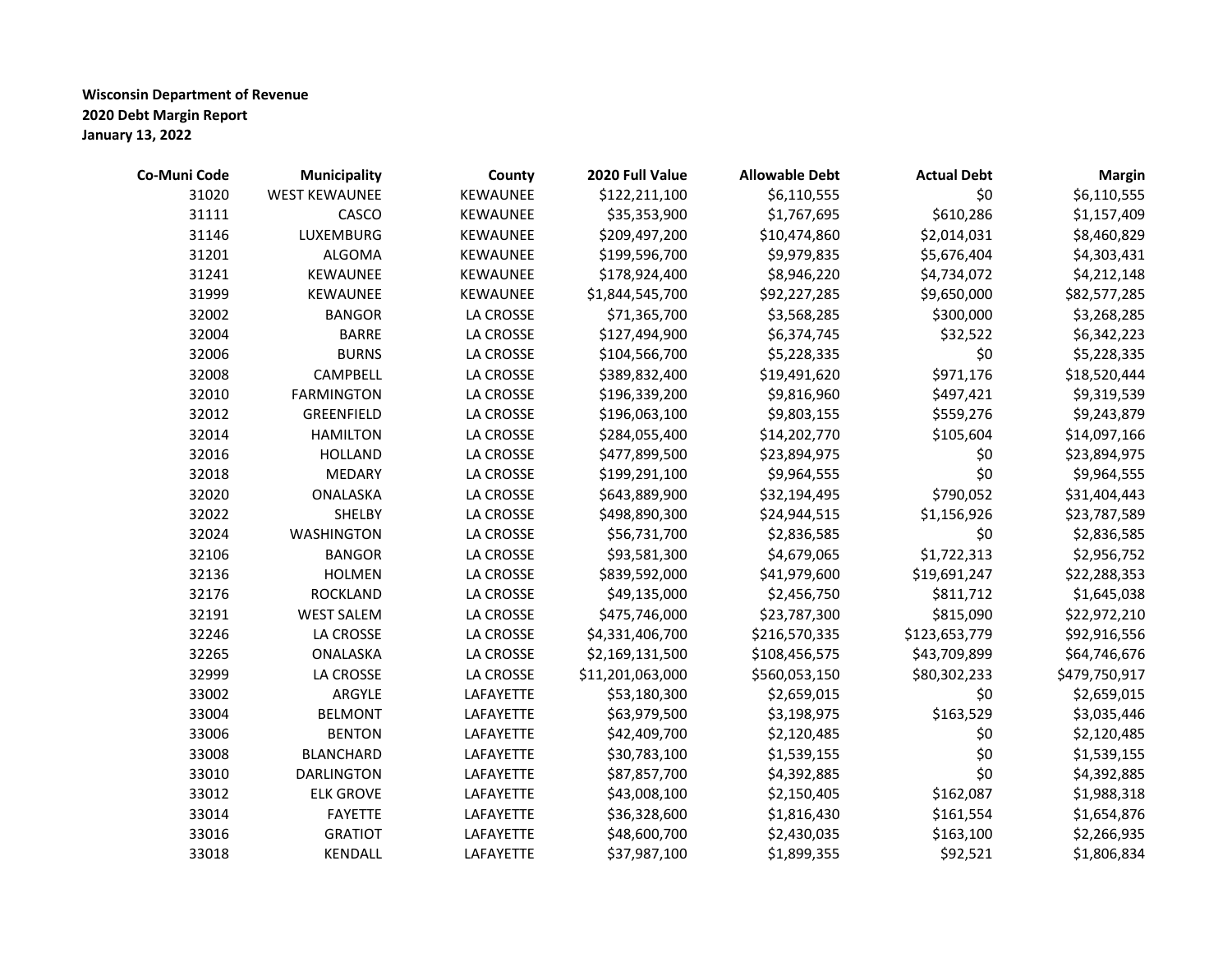| Co-Muni Code | <b>Municipality</b>      | County    | 2020 Full Value | <b>Allowable Debt</b> | <b>Actual Debt</b> | <b>Margin</b> |
|--------------|--------------------------|-----------|-----------------|-----------------------|--------------------|---------------|
| 33020        | <b>LAMONT</b>            | LAFAYETTE | \$22,549,600    | \$1,127,480           | \$0                | \$1,127,480   |
| 33022        | <b>MONTICELLO</b>        | LAFAYETTE | \$13,638,000    | \$681,900             | \$0                | \$681,900     |
| 33024        | <b>NEW DIGGINGS</b>      | LAFAYETTE | \$34,159,900    | \$1,707,995           | \$0                | \$1,707,995   |
| 33026        | SEYMOUR                  | LAFAYETTE | \$41,933,300    | \$2,096,665           | \$122,484          | \$1,974,181   |
| 33028        | SHULLSBURG               | LAFAYETTE | \$44,864,500    | \$2,243,225           | \$24,124           | \$2,219,101   |
| 33030        | <b>WAYNE</b>             | LAFAYETTE | \$39,549,500    | \$1,977,475           | \$72,870           | \$1,904,605   |
| 33032        | <b>WHITE OAK SPRINGS</b> | LAFAYETTE | \$12,449,600    | \$622,480             | \$129,857          | \$492,623     |
| 33034        | <b>WILLOW SPRINGS</b>    | LAFAYETTE | \$73,231,400    | \$3,661,570           | \$0                | \$3,661,570   |
| 33036        | <b>WIOTA</b>             | LAFAYETTE | \$78,280,100    | \$3,914,005           | \$0                | \$3,914,005   |
| 33101        | ARGYLE                   | LAFAYETTE | \$41,487,800    | \$2,074,390           | \$707,553          | \$1,366,837   |
| 33106        | <b>BELMONT</b>           | LAFAYETTE | \$81,251,900    | \$4,062,595           | \$1,438,542        | \$2,624,053   |
| 33107        | <b>BENTON</b>            | LAFAYETTE | \$48,704,600    | \$2,435,230           | \$0                | \$2,435,230   |
| 33108        | BLANCHARDVILLE           | LAFAYETTE | \$45,308,900    | \$2,265,445           | \$381,462          | \$1,883,983   |
| 33131        | <b>GRATIOT</b>           | LAFAYETTE | \$8,251,700     | \$412,585             | \$106,412          | \$306,173     |
| 33181        | SOUTH WAYNE              | LAFAYETTE | \$20,667,300    | \$1,033,365           | \$306,155          | \$727,210     |
| 33216        | <b>DARLINGTON</b>        | LAFAYETTE | \$139,659,100   | \$6,982,955           | \$3,407,267        | \$3,575,688   |
| 33281        | <b>SHULLSBURG</b>        | LAFAYETTE | \$66,340,900    | \$3,317,045           | \$1,919,492        | \$1,397,553   |
| 33999        | LAFAYETTE                | LAFAYETTE | \$1,267,534,000 | \$63,376,700          | \$7,595,159        | \$55,781,541  |
| 34002        | <b>ACKLEY</b>            | LANGLADE  | \$44,006,300    | \$2,200,315           | \$0                | \$2,200,315   |
| 34004        | <b>AINSWORTH</b>         | LANGLADE  | \$83,738,900    | \$4,186,945           | \$300,000          | \$3,886,945   |
| 34006        | <b>ANTIGO</b>            | LANGLADE  | \$111,475,500   | \$5,573,775           | \$0                | \$5,573,775   |
| 34008        | <b>ELCHO</b>             | LANGLADE  | \$273,745,200   | \$13,687,260          | \$0                | \$13,687,260  |
| 34010        | EVERGREEN                | LANGLADE  | \$38,893,500    | \$1,944,675           | \$0                | \$1,944,675   |
| 34012        | LANGLADE                 | LANGLADE  | \$69,593,900    | \$3,479,695           | \$0                | \$3,479,695   |
| 34014        | <b>NEVA</b>              | LANGLADE  | \$74,327,500    | \$3,716,375           | \$0                | \$3,716,375   |
| 34016        | <b>NORWOOD</b>           | LANGLADE  | \$76,489,400    | \$3,824,470           | \$0                | \$3,824,470   |
| 34018        | <b>PARRISH</b>           | LANGLADE  | \$14,624,500    | \$731,225             | \$0                | \$731,225     |
| 34020        | <b>PECK</b>              | LANGLADE  | \$31,750,600    | \$1,587,530           | \$0                | \$1,587,530   |
| 34022        | <b>POLAR</b>             | LANGLADE  | \$86,787,200    | \$4,339,360           | \$0                | \$4,339,360   |
| 34024        | <b>PRICE</b>             | LANGLADE  | \$21,656,000    | \$1,082,800           | \$0                | \$1,082,800   |
| 34026        | <b>ROLLING</b>           | LANGLADE  | \$110,612,300   | \$5,530,615           | \$0                | \$5,530,615   |
| 34028        | <b>SUMMIT</b>            | LANGLADE  | \$22,081,000    | \$1,104,050           | \$119,027          | \$985,023     |
| 34030        | <b>UPHAM</b>             | LANGLADE  | \$190,959,200   | \$9,547,960           | \$134,899          | \$9,413,061   |
| 34032        | <b>VILAS</b>             | LANGLADE  | \$31,097,000    | \$1,554,850           | \$0                | \$1,554,850   |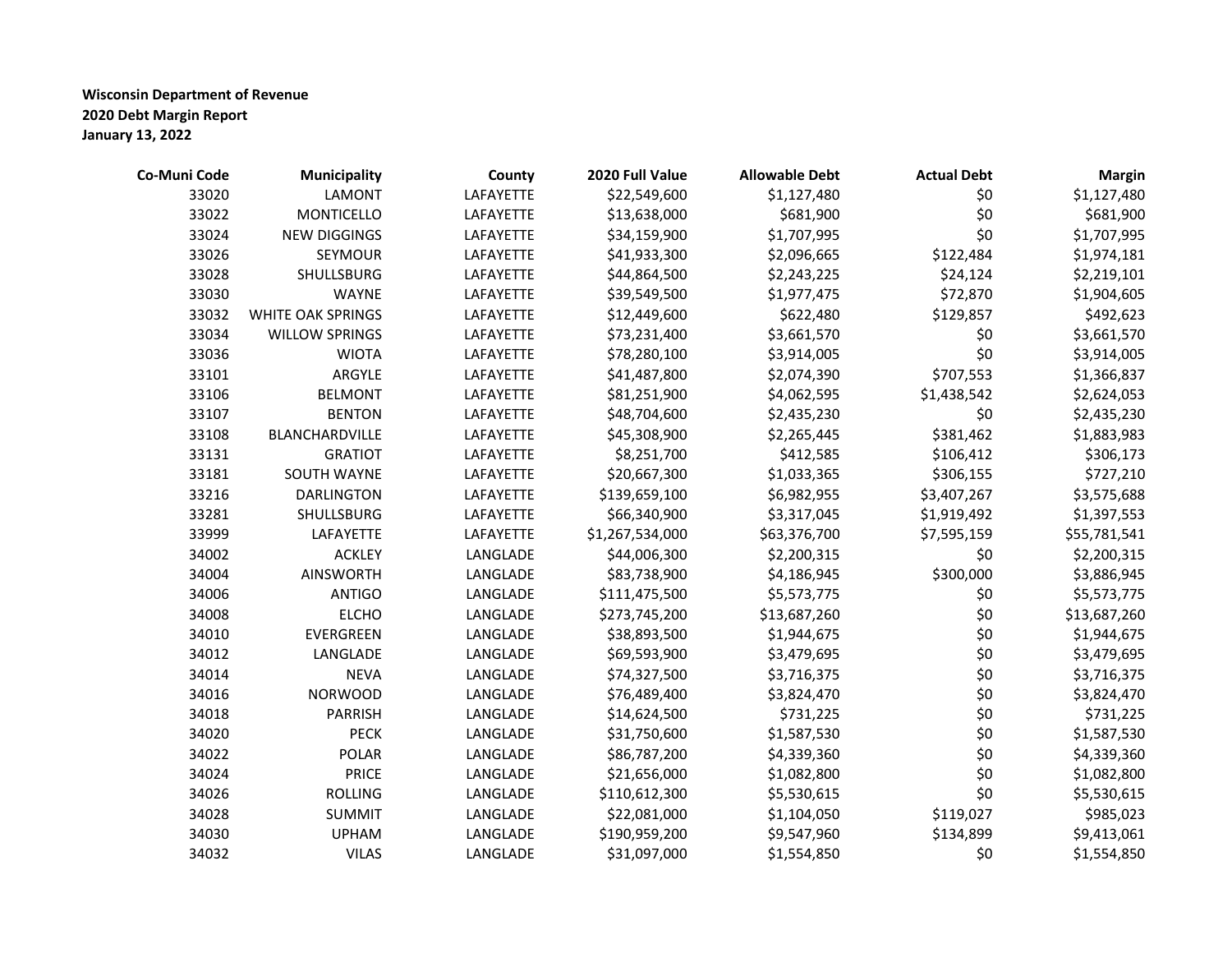| Co-Muni Code | <b>Municipality</b>     | County           | 2020 Full Value | <b>Allowable Debt</b> | <b>Actual Debt</b> | <b>Margin</b> |
|--------------|-------------------------|------------------|-----------------|-----------------------|--------------------|---------------|
| 34034        | <b>WOLF RIVER</b>       | LANGLADE         | \$133,724,600   | \$6,686,230           | \$0                | \$6,686,230   |
| 34191        | <b>WHITE LAKE</b>       | LANGLADE         | \$20,370,200    | \$1,018,510           | \$0                | \$1,018,510   |
| 34201        | <b>ANTIGO</b>           | LANGLADE         | \$407,058,300   | \$20,352,915          | \$8,050,000        | \$12,302,915  |
| 34999        | LANGLADE                | LANGLADE         | \$1,842,991,100 | \$92,149,555          | \$2,410,000        | \$89,739,555  |
| 35002        | <b>BIRCH</b>            | <b>LINCOLN</b>   | \$41,881,800    | \$2,094,090           | \$0                | \$2,094,090   |
| 35004        | <b>BRADLEY</b>          | <b>LINCOLN</b>   | \$498,727,100   | \$24,936,355          | \$0                | \$24,936,355  |
| 35006        | <b>CORNING</b>          | <b>LINCOLN</b>   | \$80,955,200    | \$4,047,760           | \$0                | \$4,047,760   |
| 35008        | <b>HARDING</b>          | <b>LINCOLN</b>   | \$53,334,500    | \$2,666,725           | \$0                | \$2,666,725   |
| 35010        | <b>HARRISON</b>         | <b>LINCOLN</b>   | \$182,827,100   | \$9,141,355           | \$0                | \$9,141,355   |
| 35012        | <b>KING</b>             | <b>LINCOLN</b>   | \$182,233,600   | \$9,111,680           | \$0                | \$9,111,680   |
| 35014        | <b>MERRILL</b>          | <b>LINCOLN</b>   | \$220,951,400   | \$11,047,570          | \$130,741          | \$10,916,829  |
| 35016        | <b>PINE RIVER</b>       | <b>LINCOLN</b>   | \$145,551,500   | \$7,277,575           | \$277,546          | \$7,000,029   |
| 35018        | <b>ROCK FALLS</b>       | <b>LINCOLN</b>   | \$94,165,000    | \$4,708,250           | \$15,583           | \$4,692,667   |
| 35020        | <b>RUSSELL</b>          | <b>LINCOLN</b>   | \$45,502,400    | \$2,275,120           | \$156,946          | \$2,118,174   |
| 35022        | <b>SCHLEY</b>           | <b>LINCOLN</b>   | \$74,736,700    | \$3,736,835           | \$0                | \$3,736,835   |
| 35024        | <b>SCOTT</b>            | <b>LINCOLN</b>   | \$115,213,500   | \$5,760,675           | \$181,881          | \$5,578,794   |
| 35026        | SKANAWAN                | <b>LINCOLN</b>   | \$54,826,900    | \$2,741,345           | \$0                | \$2,741,345   |
| 35028        | SOMO                    | <b>LINCOLN</b>   | \$19,750,500    | \$987,525             | \$0                | \$987,525     |
| 35030        | <b>TOMAHAWK</b>         | <b>LINCOLN</b>   | \$73,673,000    | \$3,683,650           | \$0                | \$3,683,650   |
| 35032        | <b>WILSON</b>           | <b>LINCOLN</b>   | \$72,623,600    | \$3,631,180           | \$0                | \$3,631,180   |
| 35251        | <b>MERRILL</b>          | <b>LINCOLN</b>   | \$464,066,900   | \$23,203,345          | \$19,345,002       | \$3,858,343   |
| 35286        | <b>TOMAHAWK</b>         | <b>LINCOLN</b>   | \$243,593,300   | \$12,179,665          | \$4,726,370        | \$7,453,295   |
| 35999        | <b>LINCOLN</b>          | <b>LINCOLN</b>   | \$2,664,614,000 | \$133,230,700         | \$13,900,000       | \$119,330,700 |
| 36002        | CATO                    | <b>MANITOWOC</b> | \$165,347,600   | \$8,267,380           | \$94,258           | \$8,173,122   |
| 36004        | CENTERVILLE             | <b>MANITOWOC</b> | \$79,765,100    | \$3,988,255           | \$0                | \$3,988,255   |
| 36006        | COOPERSTOWN             | <b>MANITOWOC</b> | \$129,527,100   | \$6,476,355           | \$30,665           | \$6,445,690   |
| 36008        | <b>EATON</b>            | <b>MANITOWOC</b> | \$87,998,900    | \$4,399,945           | \$226,437          | \$4,173,508   |
| 36010        | <b>FRANKLIN</b>         | <b>MANITOWOC</b> | \$126,168,300   | \$6,308,415           | \$662,450          | \$5,645,965   |
| 36012        | <b>GIBSON</b>           | <b>MANITOWOC</b> | \$133,646,500   | \$6,682,325           | \$0                | \$6,682,325   |
| 36014        | <b>KOSSUTH</b>          | <b>MANITOWOC</b> | \$190,921,200   | \$9,546,060           | \$0                | \$9,546,060   |
| 36016        | <b>LIBERTY</b>          | <b>MANITOWOC</b> | \$158,267,300   | \$7,913,365           | \$66,607           | \$7,846,758   |
| 36018        | <b>MANITOWOC</b>        | <b>MANITOWOC</b> | \$101,735,700   | \$5,086,785           | \$0                | \$5,086,785   |
| 36020        | <b>MANITOWOC RAPIDS</b> | <b>MANITOWOC</b> | \$233,489,800   | \$11,674,490          | \$56,542           | \$11,617,948  |
| 36022        | <b>MAPLE GROVE</b>      | <b>MANITOWOC</b> | \$83,729,100    | \$4,186,455           | \$0                | \$4,186,455   |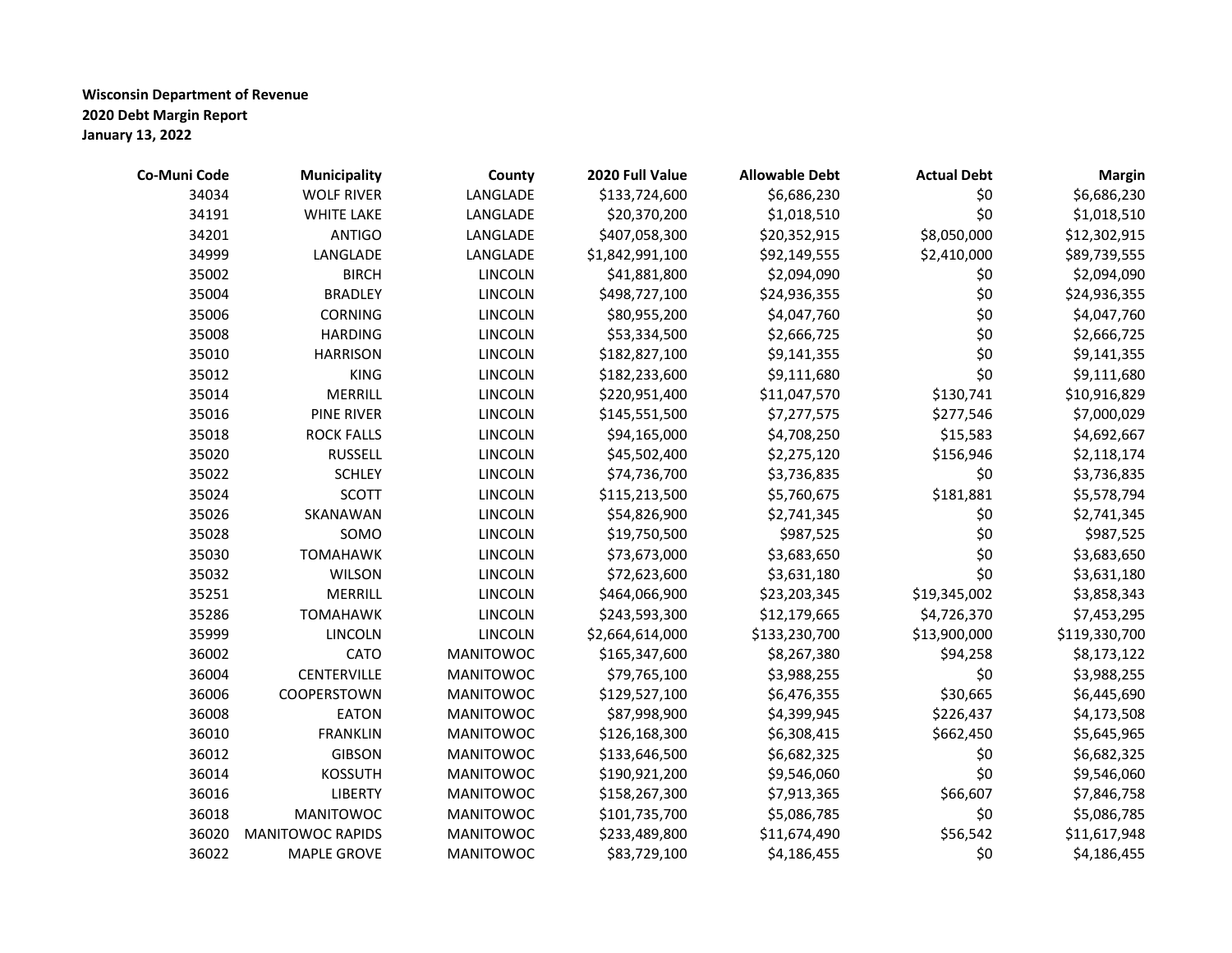| Co-Muni Code | <b>Municipality</b>  | County           | 2020 Full Value | <b>Allowable Debt</b> | <b>Actual Debt</b> | <b>Margin</b> |
|--------------|----------------------|------------------|-----------------|-----------------------|--------------------|---------------|
| 36024        | <b>MEEME</b>         | <b>MANITOWOC</b> | \$140,969,700   | \$7,048,485           | \$0                | \$7,048,485   |
| 36026        | <b>MISHICOT</b>      | <b>MANITOWOC</b> | \$104,359,000   | \$5,217,950           | \$67,755           | \$5,150,195   |
| 36028        | <b>NEWTON</b>        | <b>MANITOWOC</b> | \$265,003,000   | \$13,250,150          | \$0                | \$13,250,150  |
| 36030        | <b>ROCKLAND</b>      | <b>MANITOWOC</b> | \$103,562,100   | \$5,178,105           | \$518,263          | \$4,659,842   |
| 36032        | <b>SCHLESWIG</b>     | <b>MANITOWOC</b> | \$252,286,800   | \$12,614,340          | \$0                | \$12,614,340  |
| 36034        | <b>TWO CREEKS</b>    | <b>MANITOWOC</b> | \$45,804,500    | \$2,290,225           | \$0                | \$2,290,225   |
| 36036        | <b>TWO RIVERS</b>    | <b>MANITOWOC</b> | \$166,536,000   | \$8,326,800           | \$0                | \$8,326,800   |
| 36112        | CLEVELAND            | <b>MANITOWOC</b> | \$106,443,500   | \$5,322,175           | \$1,985,000        | \$3,337,175   |
| 36126        | <b>FRANCIS CREEK</b> | <b>MANITOWOC</b> | \$45,068,900    | \$2,253,445           | \$296,030          | \$1,957,415   |
| 36132        | KELLNERSVILLE        | <b>MANITOWOC</b> | \$15,225,800    | \$761,290             | \$63,096           | \$698,194     |
| 36147        | MARIBEL              | <b>MANITOWOC</b> | \$21,608,000    | \$1,080,400           | \$471,812          | \$608,588     |
| 36151        | <b>MISHICOT</b>      | <b>MANITOWOC</b> | \$87,853,300    | \$4,392,665           | \$920,066          | \$3,472,599   |
| 36176        | REEDSVILLE           | <b>MANITOWOC</b> | \$51,913,000    | \$2,595,650           | \$434,865          | \$2,160,785   |
| 36181        | SAINT NAZIANZ        | <b>MANITOWOC</b> | \$40,526,500    | \$2,026,325           | \$464,027          | \$1,562,298   |
| 36186        | VALDERS              | <b>MANITOWOC</b> | \$59,186,200    | \$2,959,310           | \$1,637,831        | \$1,321,479   |
| 36191        | WHITELAW             | <b>MANITOWOC</b> | \$41,880,700    | \$2,094,035           | \$406,591          | \$1,687,444   |
| 36241        | KIEL                 | <b>MANITOWOC</b> | \$344,903,800   | \$17,245,190          | \$13,904,013       | \$3,341,177   |
| 36251        | <b>MANITOWOC</b>     | <b>MANITOWOC</b> | \$2,131,596,900 | \$106,579,845         | \$55,714,039       | \$50,865,806  |
| 36286        | <b>TWO RIVERS</b>    | <b>MANITOWOC</b> | \$545,633,400   | \$27,281,670          | \$19,274,410       | \$8,007,260   |
| 36999        | <b>MANITOWOC</b>     | <b>MANITOWOC</b> | \$6,015,000,200 | \$300,750,010         | \$26,030,000       | \$274,720,010 |
| 37002        | <b>BERGEN</b>        | <b>MARATHON</b>  | \$79,537,900    | \$3,976,895           | \$115,931          | \$3,860,964   |
| 37004        | <b>BERLIN</b>        | <b>MARATHON</b>  | \$83,472,700    | \$4,173,635           | \$0                | \$4,173,635   |
| 37006        | <b>BERN</b>          | <b>MARATHON</b>  | \$40,727,300    | \$2,036,365           | \$0                | \$2,036,365   |
| 37008        | <b>BEVENT</b>        | <b>MARATHON</b>  | \$105,880,300   | \$5,294,015           | \$101,188          | \$5,192,827   |
| 37010        | <b>BRIGHTON</b>      | <b>MARATHON</b>  | \$46,943,800    | \$2,347,190           | \$16,854           | \$2,330,336   |
| 37012        | CASSEL               | <b>MARATHON</b>  | \$80,245,300    | \$4,012,265           | \$0                | \$4,012,265   |
| 37014        | CLEVELAND            | <b>MARATHON</b>  | \$132,521,100   | \$6,626,055           | \$211,943          | \$6,414,112   |
| 37016        | <b>DAY</b>           | <b>MARATHON</b>  | \$90,039,900    | \$4,501,995           | \$151,675          | \$4,350,320   |
| 37018        | <b>EASTON</b>        | <b>MARATHON</b>  | \$88,866,800    | \$4,443,340           | \$470,120          | \$3,973,220   |
| 37020        | <b>EAU PLEINE</b>    | <b>MARATHON</b>  | \$67,662,500    | \$3,383,125           | \$86,775           | \$3,296,350   |
| 37022        | <b>ELDERON</b>       | <b>MARATHON</b>  | \$62,957,800    | \$3,147,890           | \$0                | \$3,147,890   |
| 37024        | <b>EMMET</b>         | <b>MARATHON</b>  | \$89,370,100    | \$4,468,505           | \$150,000          | \$4,318,505   |
| 37026        | <b>FRANKFORT</b>     | <b>MARATHON</b>  | \$47,821,500    | \$2,391,075           | \$0                | \$2,391,075   |
| 37028        | <b>FRANZEN</b>       | <b>MARATHON</b>  | \$49,970,200    | \$2,498,510           | \$35,773           | \$2,462,737   |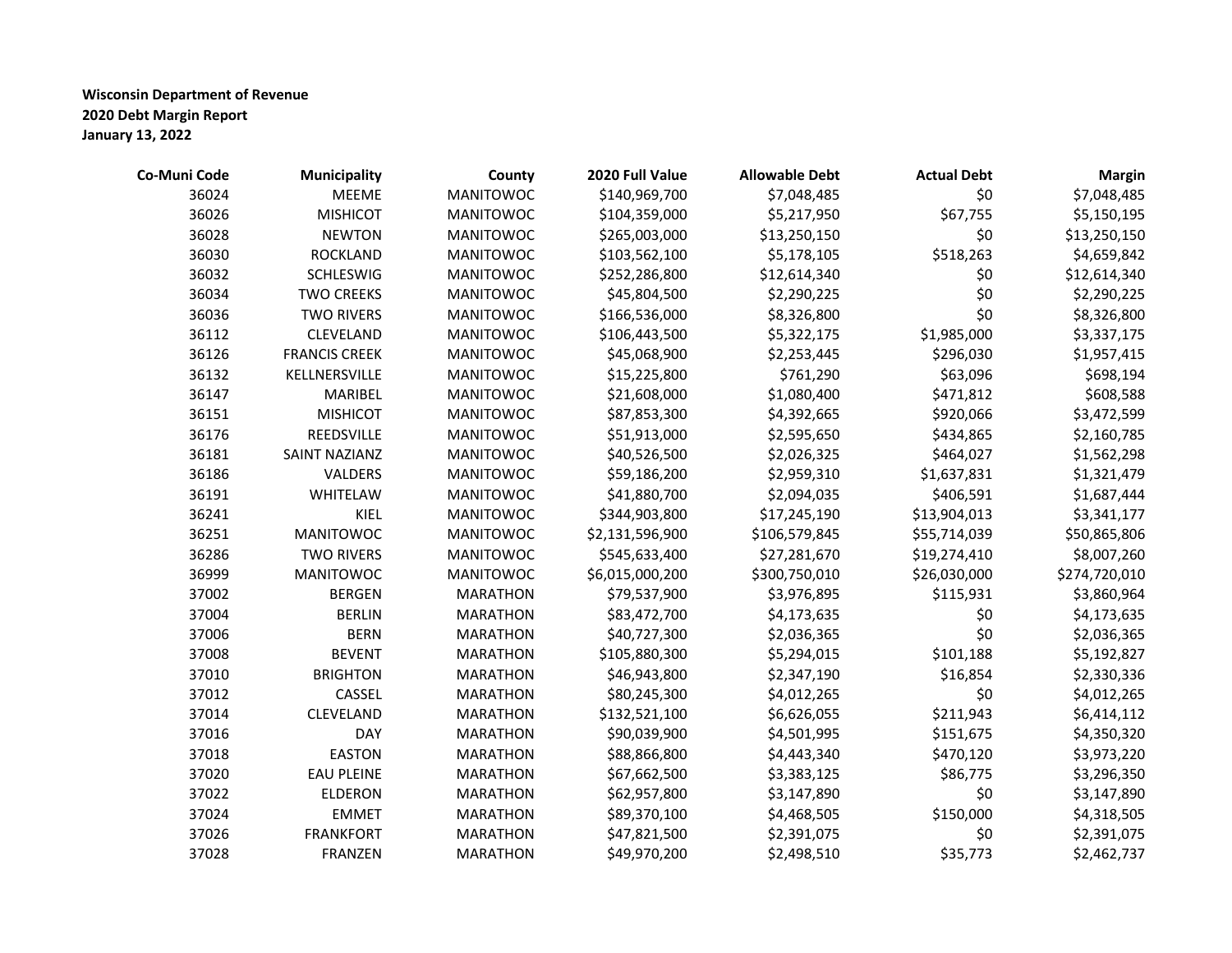| Co-Muni Code | <b>Municipality</b> | County          | 2020 Full Value | <b>Allowable Debt</b> | <b>Actual Debt</b> | <b>Margin</b> |
|--------------|---------------------|-----------------|-----------------|-----------------------|--------------------|---------------|
| 37030        | <b>GREEN VALLEY</b> | <b>MARATHON</b> | \$72,464,400    | \$3,623,220           | \$0                | \$3,623,220   |
| 37032        | <b>GUENTHER</b>     | <b>MARATHON</b> | \$37,622,600    | \$1,881,130           | \$300,000          | \$1,581,130   |
| 37034        | <b>HALSEY</b>       | <b>MARATHON</b> | \$42,720,800    | \$2,136,040           | \$72,733           | \$2,063,307   |
| 37036        | <b>HAMBURG</b>      | <b>MARATHON</b> | \$68,203,700    | \$3,410,185           | \$0                | \$3,410,185   |
| 37038        | <b>HARRISON</b>     | <b>MARATHON</b> | \$28,964,500    | \$1,448,225           | \$0                | \$1,448,225   |
| 37040        | <b>HEWITT</b>       | <b>MARATHON</b> | \$56,142,400    | \$2,807,120           | \$157,201          | \$2,649,919   |
| 37042        | <b>HOLTON</b>       | <b>MARATHON</b> | \$57,552,200    | \$2,877,610           | \$0                | \$2,877,610   |
| 37044        | <b>HULL</b>         | <b>MARATHON</b> | \$65,292,300    | \$3,264,615           | \$246,734          | \$3,017,881   |
| 37046        | <b>JOHNSON</b>      | <b>MARATHON</b> | \$56,368,100    | \$2,818,405           | \$490,750          | \$2,327,655   |
| 37048        | <b>KNOWLTON</b>     | <b>MARATHON</b> | \$294,652,500   | \$14,732,625          | \$570,058          | \$14,162,567  |
| 37054        | <b>MARATHON</b>     | <b>MARATHON</b> | \$109,401,700   | \$5,470,085           | \$0                | \$5,470,085   |
| 37056        | <b>MCMILLAN</b>     | <b>MARATHON</b> | \$222,256,100   | \$11,112,805          | \$85,419           | \$11,027,386  |
| 37058        | <b>MOSINEE</b>      | <b>MARATHON</b> | \$207,095,600   | \$10,354,780          | \$0                | \$10,354,780  |
| 37060        | <b>NORRIE</b>       | <b>MARATHON</b> | \$84,683,700    | \$4,234,185           | \$0                | \$4,234,185   |
| 37062        | <b>PLOVER</b>       | <b>MARATHON</b> | \$52,632,100    | \$2,631,605           | \$196,061          | \$2,435,544   |
| 37064        | <b>REID</b>         | <b>MARATHON</b> | \$108,694,700   | \$5,434,735           | \$22,165           | \$5,412,570   |
| 37066        | <b>RIB FALLS</b>    | <b>MARATHON</b> | \$92,785,900    | \$4,639,295           | \$0                | \$4,639,295   |
| 37068        | <b>RIB MOUNTAIN</b> | <b>MARATHON</b> | \$932,362,700   | \$46,618,135          | \$7,720,000        | \$38,898,135  |
| 37070        | RIETBROCK           | <b>MARATHON</b> | \$57,811,400    | \$2,890,570           | \$13,887           | \$2,876,683   |
| 37072        | RINGLE              | <b>MARATHON</b> | \$177,980,600   | \$8,899,030           | \$551,569          | \$8,347,461   |
| 37074        | SPENCER             | <b>MARATHON</b> | \$131,408,300   | \$6,570,415           | \$75,000           | \$6,495,415   |
| 37076        | <b>STETTIN</b>      | <b>MARATHON</b> | \$284,289,600   | \$14,214,480          | \$193,769          | \$14,020,711  |
| 37078        | <b>TEXAS</b>        | <b>MARATHON</b> | \$124,160,300   | \$6,208,015           | \$0                | \$6,208,015   |
| 37080        | WAUSAU              | <b>MARATHON</b> | \$185,862,100   | \$9,293,105           | \$388,565          | \$8,904,540   |
| 37082        | <b>WESTON</b>       | <b>MARATHON</b> | \$65,295,200    | \$3,264,760           | \$0                | \$3,264,760   |
| 37084        | <b>WIEN</b>         | <b>MARATHON</b> | \$70,925,900    | \$3,546,295           | \$0                | \$3,546,295   |
| 37102        | <b>ATHENS</b>       | <b>MARATHON</b> | \$64,228,100    | \$3,211,405           | \$1,043,200        | \$2,168,205   |
| 37121        | <b>EDGAR</b>        | <b>MARATHON</b> | \$83,547,900    | \$4,177,395           | \$220,000          | \$3,957,395   |
| 37122        | <b>ELDERON</b>      | <b>MARATHON</b> | \$8,170,600     | \$408,530             | \$0                | \$408,530     |
| 37126        | <b>FENWOOD</b>      | <b>MARATHON</b> | \$7,914,100     | \$395,705             | \$9,906            | \$385,799     |
| 37136        | <b>HATLEY</b>       | <b>MARATHON</b> | \$39,796,200    | \$1,989,810           | \$973,985          | \$1,015,825   |
| 37145        | KRONENWETTER        | <b>MARATHON</b> | \$691,295,200   | \$34,564,760          | \$14,945,000       | \$19,619,760  |
| 37146        | <b>MAINE</b>        | <b>MARATHON</b> | \$265,125,400   | \$13,256,270          | \$876,970          | \$12,379,300  |
| 37151        | <b>MARATHON</b>     | <b>MARATHON</b> | \$165,975,100   | \$8,298,755           | \$3,649,560        | \$4,649,195   |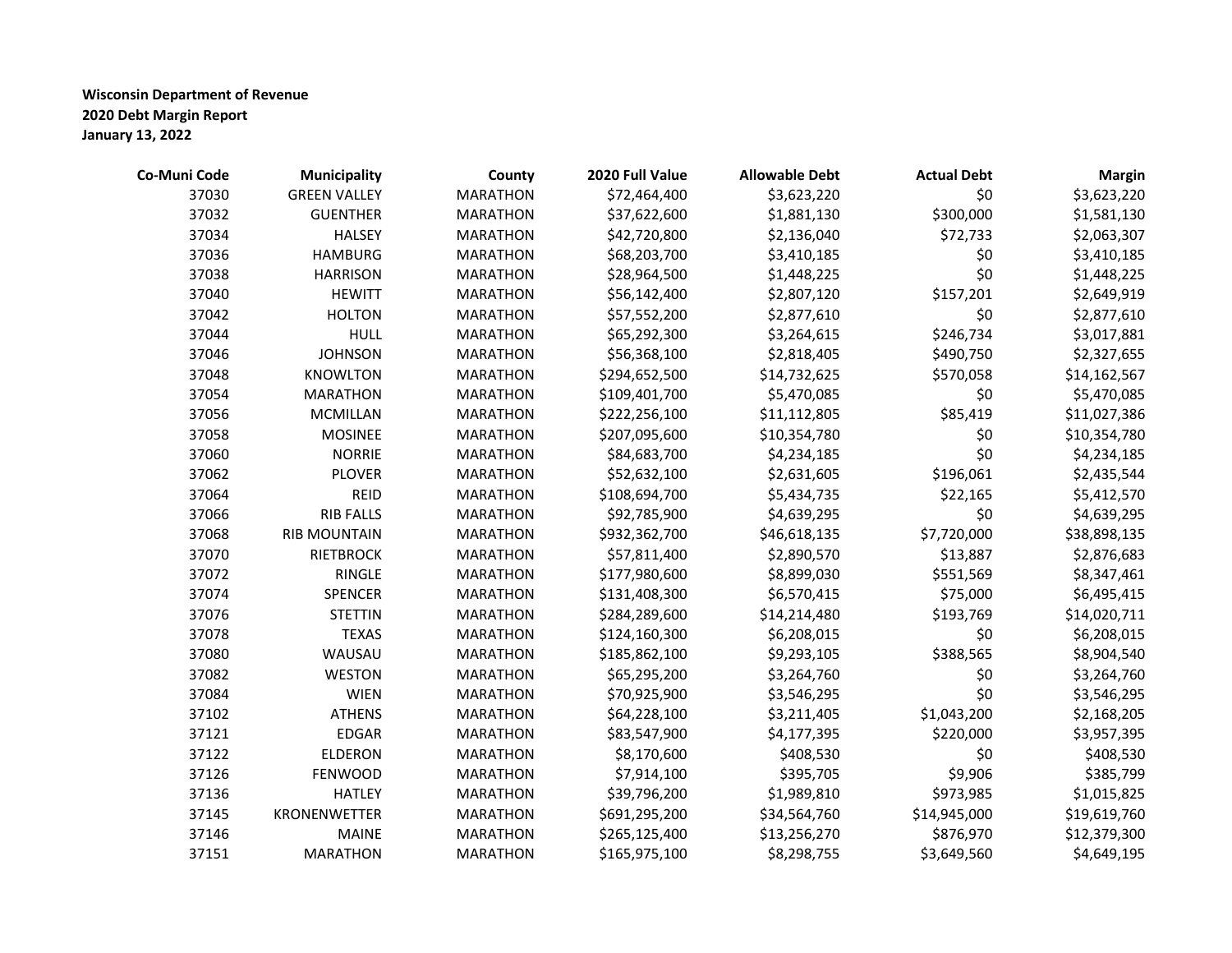| Co-Muni Code | <b>Municipality</b> | County           | 2020 Full Value  | <b>Allowable Debt</b> | <b>Actual Debt</b> | <b>Margin</b> |
|--------------|---------------------|------------------|------------------|-----------------------|--------------------|---------------|
| 37176        | <b>ROTHSCHILD</b>   | <b>MARATHON</b>  | \$528,470,600    | \$26,423,530          | \$14,600,000       | \$11,823,530  |
| 37181        | SPENCER             | <b>MARATHON</b>  | \$111,272,200    | \$5,563,610           | \$2,387,120        | \$3,176,490   |
| 37182        | <b>STRATFORD</b>    | <b>MARATHON</b>  | \$117,655,900    | \$5,882,795           | \$3,997,078        | \$1,885,717   |
| 37186        | <b>UNITY</b>        | <b>MARATHON</b>  | \$14,546,000     | \$727,300             | \$0                | \$727,300     |
| 37192        | <b>WESTON</b>       | <b>MARATHON</b>  | \$1,344,927,200  | \$67,246,360          | \$14,868,018       | \$52,378,342  |
| 37251        | <b>MOSINEE</b>      | <b>MARATHON</b>  | \$334,563,200    | \$16,728,160          | \$8,262,279        | \$8,465,881   |
| 37281        | <b>SCHOFIELD</b>    | <b>MARATHON</b>  | \$263,679,900    | \$13,183,995          | \$8,540,340        | \$4,643,655   |
| 37291        | WAUSAU              | <b>MARATHON</b>  | \$3,345,281,800  | \$167,264,090         | \$81,790,779       | \$85,473,311  |
| 37999        | <b>MARATHON</b>     | <b>MARATHON</b>  | \$12,377,596,900 | \$618,879,845         | \$42,345,000       | \$576,534,845 |
| 38002        | AMBERG              | <b>MARINETTE</b> | \$93,546,400     | \$4,677,320           | \$0                | \$4,677,320   |
| 38004        | ATHELSTANE          | <b>MARINETTE</b> | \$128,385,900    | \$6,419,295           | \$162,114          | \$6,257,181   |
| 38006        | <b>BEAVER</b>       | <b>MARINETTE</b> | \$164,287,300    | \$8,214,365           | \$0                | \$8,214,365   |
| 38008        | <b>BEECHER</b>      | <b>MARINETTE</b> | \$100,411,100    | \$5,020,555           | \$114,450          | \$4,906,105   |
| 38010        | <b>DUNBAR</b>       | <b>MARINETTE</b> | \$84,852,600     | \$4,242,630           | \$0                | \$4,242,630   |
| 38012        | <b>GOODMAN</b>      | <b>MARINETTE</b> | \$76,845,400     | \$3,842,270           | \$293,535          | \$3,548,735   |
| 38014        | <b>GROVER</b>       | <b>MARINETTE</b> | \$137,145,300    | \$6,857,265           | \$0                | \$6,857,265   |
| 38016        | LAKE                | <b>MARINETTE</b> | \$179,387,300    | \$8,969,365           | \$247,646          | \$8,721,719   |
| 38018        | MIDDLE INLET        | <b>MARINETTE</b> | \$118,898,000    | \$5,944,900           | \$0                | \$5,944,900   |
| 38020        | <b>NIAGARA</b>      | <b>MARINETTE</b> | \$77,589,200     | \$3,879,460           | \$0                | \$3,879,460   |
| 38022        | PEMBINE             | <b>MARINETTE</b> | \$97,956,600     | \$4,897,830           | \$48,583           | \$4,849,247   |
| 38024        | <b>PESHTIGO</b>     | <b>MARINETTE</b> | \$340,374,400    | \$17,018,720          | \$0                | \$17,018,720  |
| 38026        | PORTERFIELD         | <b>MARINETTE</b> | \$188,416,600    | \$9,420,830           | \$0                | \$9,420,830   |
| 38028        | <b>POUND</b>        | <b>MARINETTE</b> | \$111,902,100    | \$5,595,105           | \$0                | \$5,595,105   |
| 38030        | SILVER CLIFF        | <b>MARINETTE</b> | \$127,668,000    | \$6,383,400           | \$254,375          | \$6,129,025   |
| 38032        | <b>STEPHENSON</b>   | MARINETTE        | \$611,882,800    | \$30,594,140          | \$0                | \$30,594,140  |
| 38034        | <b>WAGNER</b>       | <b>MARINETTE</b> | \$97,295,100     | \$4,864,755           | \$0                | \$4,864,755   |
| 38036        | WAUSAUKEE           | <b>MARINETTE</b> | \$190,703,200    | \$9,535,160           | \$0                | \$9,535,160   |
| 38111        | COLEMAN             | <b>MARINETTE</b> | \$47,331,600     | \$2,366,580           | \$1,329,541        | \$1,037,039   |
| 38121        | <b>CRIVITZ</b>      | <b>MARINETTE</b> | \$83,278,600     | \$4,163,930           | \$1,431,061        | \$2,732,869   |
| 38171        | <b>POUND</b>        | <b>MARINETTE</b> | \$14,921,500     | \$746,075             | \$346,854          | \$399,221     |
| 38191        | WAUSAUKEE           | <b>MARINETTE</b> | \$27,077,300     | \$1,353,865           | \$196,307          | \$1,157,558   |
| 38251        | <b>MARINETTE</b>    | <b>MARINETTE</b> | \$773,565,600    | \$38,678,280          | \$18,049,102       | \$20,629,178  |
| 38261        | <b>NIAGARA</b>      | <b>MARINETTE</b> | \$71,092,400     | \$3,554,620           | \$683,013          | \$2,871,607   |
| 38271        | <b>PESHTIGO</b>     | <b>MARINETTE</b> | \$186,010,100    | \$9,300,505           | \$1,010,577        | \$8,289,928   |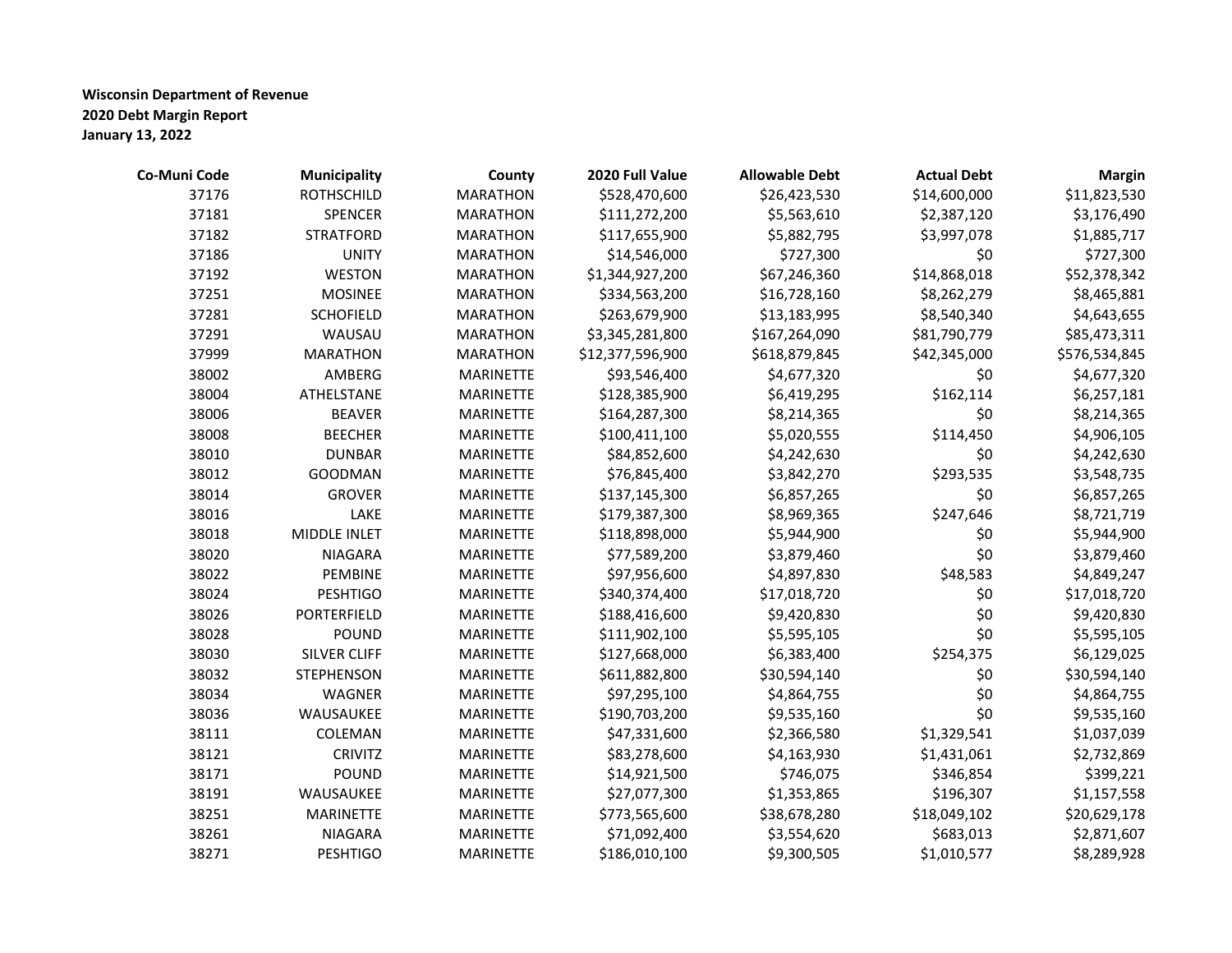| Co-Muni Code | <b>Municipality</b>   | County           | 2020 Full Value | <b>Allowable Debt</b> | <b>Actual Debt</b> | <b>Margin</b> |
|--------------|-----------------------|------------------|-----------------|-----------------------|--------------------|---------------|
| 38999        | <b>MARINETTE</b>      | <b>MARINETTE</b> | \$4,130,824,400 | \$206,541,220         | \$16,800,000       | \$189,741,220 |
| 39002        | <b>BUFFALO</b>        | <b>MARQUETTE</b> | \$113,325,400   | \$5,666,270           | \$0                | \$5,666,270   |
| 39004        | CRYSTAL LAKE          | MARQUETTE        | \$122,916,500   | \$6,145,825           | \$0                | \$6,145,825   |
| 39006        | <b>DOUGLAS</b>        | <b>MARQUETTE</b> | \$81,066,500    | \$4,053,325           | \$0                | \$4,053,325   |
| 39008        | <b>HARRIS</b>         | <b>MARQUETTE</b> | \$78,324,500    | \$3,916,225           | \$0                | \$3,916,225   |
| 39010        | <b>MECAN</b>          | <b>MARQUETTE</b> | \$122,831,700   | \$6,141,585           | \$0                | \$6,141,585   |
| 39012        | <b>MONTELLO</b>       | <b>MARQUETTE</b> | \$157,828,200   | \$7,891,410           | \$0                | \$7,891,410   |
| 39014        | MOUNDVILLE            | <b>MARQUETTE</b> | \$49,902,200    | \$2,495,110           | \$204,493          | \$2,290,617   |
| 39016        | <b>NESHKORO</b>       | <b>MARQUETTE</b> | \$91,099,400    | \$4,554,970           | \$0                | \$4,554,970   |
| 39018        | <b>NEWTON</b>         | <b>MARQUETTE</b> | \$72,347,200    | \$3,617,360           | \$0                | \$3,617,360   |
| 39020        | <b>OXFORD</b>         | <b>MARQUETTE</b> | \$123,773,100   | \$6,188,655           | \$128,978          | \$6,059,677   |
| 39022        | PACKWAUKEE            | <b>MARQUETTE</b> | \$164,661,800   | \$8,233,090           | \$0                | \$8,233,090   |
| 39024        | <b>SHIELDS</b>        | <b>MARQUETTE</b> | \$59,075,200    | \$2,953,760           | \$0                | \$2,953,760   |
| 39026        | SPRINGFIELD           | <b>MARQUETTE</b> | \$149,254,100   | \$7,462,705           | \$0                | \$7,462,705   |
| 39028        | WESTFIELD             | MARQUETTE        | \$115,242,200   | \$5,762,110           | \$0                | \$5,762,110   |
| 39121        | ENDEAVOR              | MARQUETTE        | \$20,328,600    | \$1,016,430           | \$538,225          | \$478,205     |
| 39161        | <b>NESHKORO</b>       | <b>MARQUETTE</b> | \$22,961,700    | \$1,148,085           | \$0                | \$1,148,085   |
| 39165        | <b>OXFORD</b>         | <b>MARQUETTE</b> | \$28,935,700    | \$1,446,785           | \$81,613           | \$1,365,172   |
| 39191        | WESTFIELD             | <b>MARQUETTE</b> | \$63,350,300    | \$3,167,515           | \$351,200          | \$2,816,315   |
| 39251        | <b>MONTELLO</b>       | <b>MARQUETTE</b> | \$90,570,300    | \$4,528,515           | \$1,492,917        | \$3,035,598   |
| 39999        | MARQUETTE             | <b>MARQUETTE</b> | \$1,727,794,600 | \$86,389,730          | \$9,783,332        | \$76,606,398  |
| 40106        | <b>BAYSIDE</b>        | MILWAUKEE        | \$664,940,700   | \$33,247,035          | \$9,207,908        | \$24,039,127  |
| 40107        | <b>BROWN DEER</b>     | MILWAUKEE        | \$1,044,623,500 | \$52,231,175          | \$32,010,137       | \$20,221,038  |
| 40126        | <b>FOX POINT</b>      | MILWAUKEE        | \$1,253,755,800 | \$62,687,790          | \$13,245,000       | \$49,442,790  |
| 40131        | GREENDALE             | MILWAUKEE        | \$1,638,882,500 | \$81,944,125          | \$21,278,195       | \$60,665,930  |
| 40136        | <b>HALES CORNERS</b>  | MILWAUKEE        | \$748,496,900   | \$37,424,845          | \$12,380,000       | \$25,044,845  |
| 40176        | <b>RIVER HILLS</b>    | MILWAUKEE        | \$487,792,400   | \$24,389,620          | \$6,925,475        | \$17,464,145  |
| 40181        | SHOREWOOD             | MILWAUKEE        | \$1,789,249,400 | \$89,462,470          | \$50,387,709       | \$39,074,761  |
| 40191        | <b>WEST MILWAUKEE</b> | MILWAUKEE        | \$410,368,400   | \$20,518,420          | \$9,883,391        | \$10,635,029  |
| 40192        | <b>WHITEFISH BAY</b>  | MILWAUKEE        | \$2,473,091,400 | \$123,654,570         | \$49,178,477       | \$74,476,093  |
| 40211        | <b>CUDAHY</b>         | MILWAUKEE        | \$1,332,631,900 | \$66,631,595          | \$18,405,000       | \$48,226,595  |
| 40226        | <b>FRANKLIN</b>       | MILWAUKEE        | \$4,587,752,500 | \$229,387,625         | \$67,560,069       | \$161,827,556 |
| 40231        | <b>GLENDALE</b>       | MILWAUKEE        | \$2,075,388,000 | \$103,769,400         | \$45,437,388       | \$58,332,012  |
| 40236        | GREENFIELD            | MILWAUKEE        | \$3,533,060,200 | \$176,653,010         | \$78,583,068       | \$98,069,942  |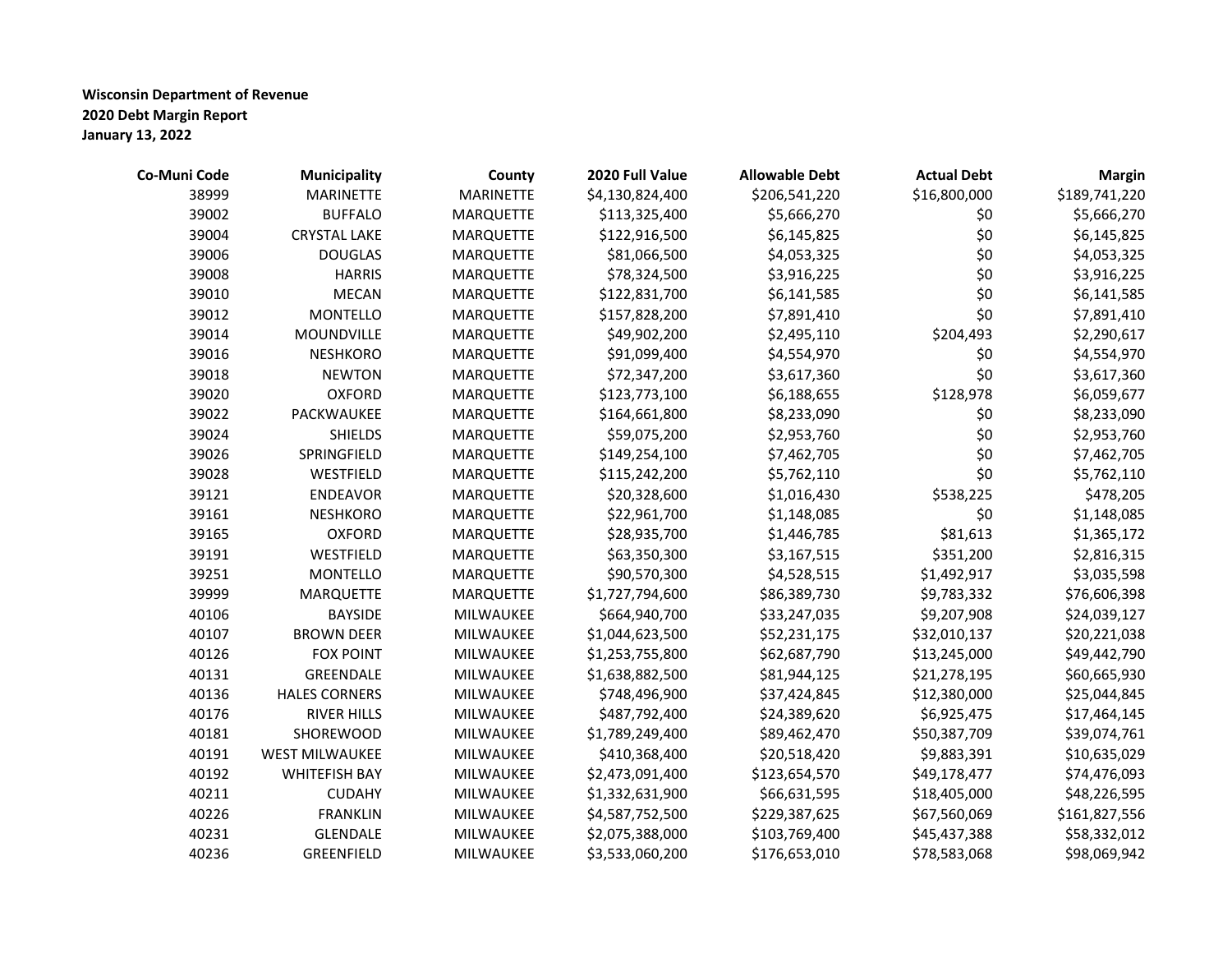| Co-Muni Code | Municipality         | County        | 2020 Full Value  | <b>Allowable Debt</b> | <b>Actual Debt</b> | <b>Margin</b>   |
|--------------|----------------------|---------------|------------------|-----------------------|--------------------|-----------------|
| 40251        | MILWAUKEE            | MILWAUKEE     | \$31,475,102,300 | \$1,573,755,115       | \$1,187,804,000    | \$385,951,115   |
| 40265        | <b>OAK CREEK</b>     | MILWAUKEE     | \$4,215,753,700  | \$210,787,685         | \$97,640,000       | \$113,147,685   |
| 40281        | <b>SAINT FRANCIS</b> | MILWAUKEE     | \$697,326,800    | \$34,866,340          | \$19,420,361       | \$15,445,979    |
| 40282        | SOUTH MILWAUKEE      | MILWAUKEE     | \$1,350,642,000  | \$67,532,100          | \$31,500,000       | \$36,032,100    |
| 40291        | <b>WAUWATOSA</b>     | MILWAUKEE     | \$6,863,838,600  | \$343,191,930         | \$127,884,967      | \$215,306,963   |
| 40292        | <b>WEST ALLIS</b>    | MILWAUKEE     | \$4,324,118,600  | \$216,205,930         | \$76,770,838       | \$139,435,092   |
| 40999        | MILWAUKEE            | MILWAUKEE     | \$70,916,861,100 | \$3,545,843,055       | \$435,949,960      | \$3,109,893,095 |
| 41002        | <b>ADRIAN</b>        | <b>MONROE</b> | \$80,701,500     | \$4,035,075           | \$19,180           | \$4,015,895     |
| 41004        | ANGELO               | <b>MONROE</b> | \$88,105,100     | \$4,405,255           | \$103,635          | \$4,301,620     |
| 41006        | <b>BYRON</b>         | <b>MONROE</b> | \$132,359,700    | \$6,617,985           | \$0                | \$6,617,985     |
| 41008        | <b>CLIFTON</b>       | <b>MONROE</b> | \$43,382,700     | \$2,169,135           | \$0                | \$2,169,135     |
| 41010        | GLENDALE             | <b>MONROE</b> | \$47,207,200     | \$2,360,360           | \$159,676          | \$2,200,684     |
| 41012        | <b>GRANT</b>         | <b>MONROE</b> | \$46,395,700     | \$2,319,785           | \$161,691          | \$2,158,094     |
| 41014        | GREENFIELD           | <b>MONROE</b> | \$124,929,600    | \$6,246,480           | \$0                | \$6,246,480     |
| 41016        | <b>JEFFERSON</b>     | <b>MONROE</b> | \$52,315,000     | \$2,615,750           | \$957,225          | \$1,658,525     |
| 41018        | LA FAYETTE           | <b>MONROE</b> | \$29,417,400     | \$1,470,870           | \$31,971           | \$1,438,899     |
| 41020        | LA GRANGE            | <b>MONROE</b> | \$178,656,900    | \$8,932,845           | \$0                | \$8,932,845     |
| 41022        | LEON                 | <b>MONROE</b> | \$107,079,700    | \$5,353,985           | \$334,397          | \$5,019,588     |
| 41024        | <b>LINCOLN</b>       | <b>MONROE</b> | \$94,581,000     | \$4,729,050           | \$241,624          | \$4,487,426     |
| 41026        | <b>LITTLE FALLS</b>  | <b>MONROE</b> | \$137,715,200    | \$6,885,760           | \$218,434          | \$6,667,326     |
| 41028        | <b>NEW LYME</b>      | <b>MONROE</b> | \$26,334,000     | \$1,316,700           | \$0                | \$1,316,700     |
| 41030        | <b>OAKDALE</b>       | <b>MONROE</b> | \$125,772,000    | \$6,288,600           | \$0                | \$6,288,600     |
| 41032        | <b>PORTLAND</b>      | <b>MONROE</b> | \$64,297,800     | \$3,214,890           | \$0                | \$3,214,890     |
| 41034        | RIDGEVILLE           | <b>MONROE</b> | \$43,832,600     | \$2,191,630           | \$0                | \$2,191,630     |
| 41036        | <b>SCOTT</b>         | <b>MONROE</b> | \$13,317,800     | \$665,890             | \$0                | \$665,890       |
| 41038        | SHELDON              | <b>MONROE</b> | \$43,010,000     | \$2,150,500           | \$599,553          | \$1,550,947     |
| 41040        | SPARTA               | <b>MONROE</b> | \$289,011,400    | \$14,450,570          | \$82,185           | \$14,368,385    |
| 41042        | <b>TOMAH</b>         | <b>MONROE</b> | \$128,774,100    | \$6,438,705           | \$95,067           | \$6,343,638     |
| 41044        | WELLINGTON           | <b>MONROE</b> | \$42,796,400     | \$2,139,820           | \$45,000           | \$2,094,820     |
| 41046        | WELLS                | <b>MONROE</b> | \$55,847,300     | \$2,792,365           | \$212,584          | \$2,579,781     |
| 41048        | <b>WILTON</b>        | <b>MONROE</b> | \$48,378,500     | \$2,418,925           | \$266,959          | \$2,151,966     |
| 41111        | <b>CASHTON</b>       | <b>MONROE</b> | \$102,020,300    | \$5,101,015           | \$370,253          | \$4,730,762     |
| 41141        | KENDALL              | <b>MONROE</b> | \$19,377,700     | \$968,885             | \$644,301          | \$324,584       |
| 41151        | <b>MELVINA</b>       | <b>MONROE</b> | \$2,981,300      | \$149,065             | \$50,000           | \$99,065        |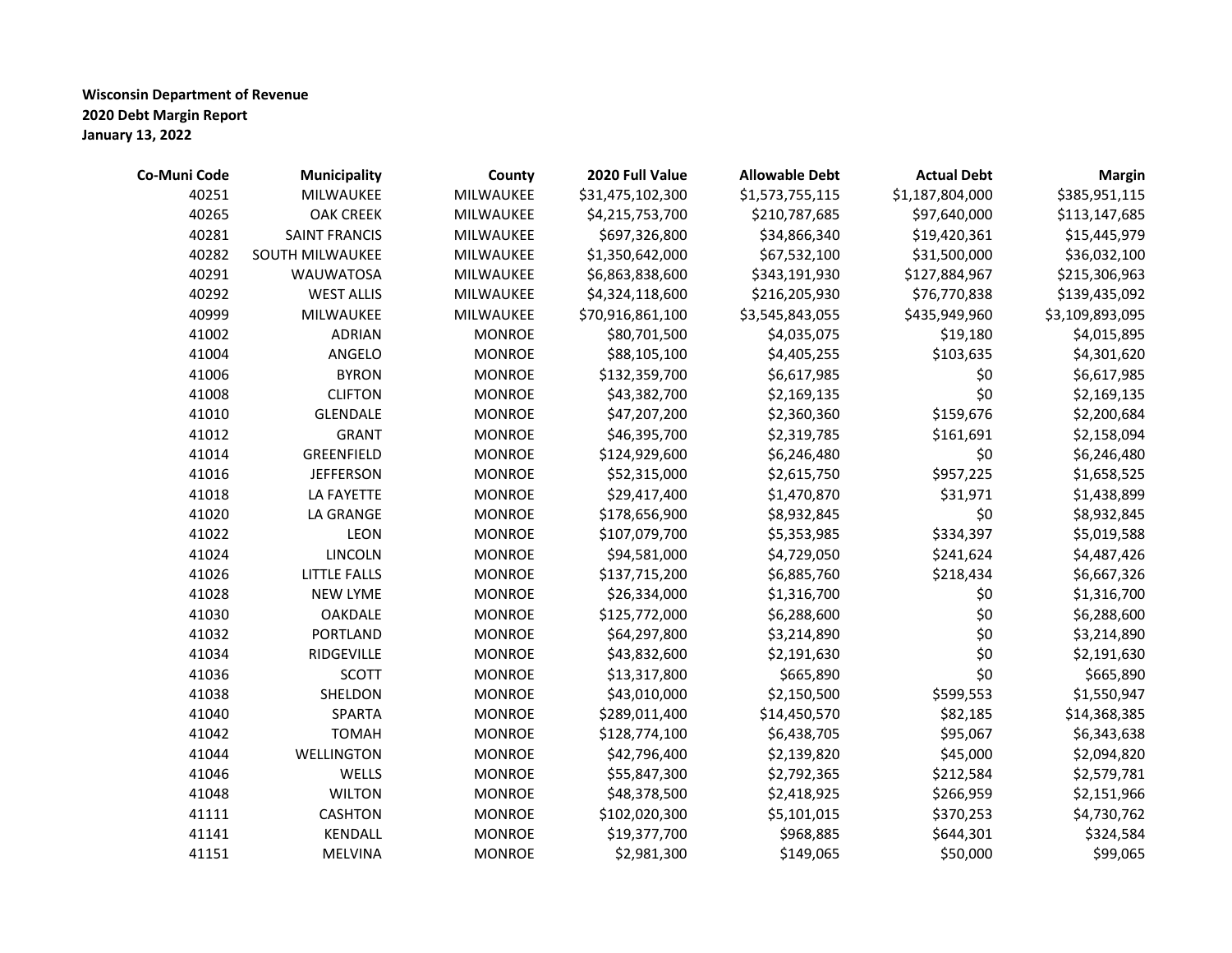| Co-Muni Code | <b>Municipality</b> | County        | 2020 Full Value | <b>Allowable Debt</b> | <b>Actual Debt</b> | <b>Margin</b> |
|--------------|---------------------|---------------|-----------------|-----------------------|--------------------|---------------|
| 41161        | <b>NORWALK</b>      | <b>MONROE</b> | \$17,141,500    | \$857,075             | \$377,073          | \$480,002     |
| 41165        | OAKDALE             | <b>MONROE</b> | \$23,229,600    | \$1,161,480           | \$67,682           | \$1,093,798   |
| 41185        | <b>WARRENS</b>      | <b>MONROE</b> | \$62,460,400    | \$3,123,020           | \$1,650,702        | \$1,472,318   |
| 41191        | <b>WILTON</b>       | <b>MONROE</b> | \$34,098,600    | \$1,704,930           | \$594,108          | \$1,110,822   |
| 41192        | <b>WYEVILLE</b>     | <b>MONROE</b> | \$6,052,000     | \$302,600             | \$0                | \$302,600     |
| 41281        | SPARTA              | <b>MONROE</b> | \$680,177,000   | \$34,008,850          | \$16,349,168       | \$17,659,682  |
| 41286        | <b>TOMAH</b>        | <b>MONROE</b> | \$775,354,200   | \$38,767,710          | \$18,289,939       | \$20,477,771  |
| 41999        | <b>MONROE</b>       | <b>MONROE</b> | \$3,771,060,600 | \$188,553,030         | \$16,789,677       | \$171,763,353 |
| 42002        | ABRAMS              | <b>OCONTO</b> | \$196,855,800   | \$9,842,790           | \$0                | \$9,842,790   |
| 42006        | <b>BAGLEY</b>       | <b>OCONTO</b> | \$47,258,300    | \$2,362,915           | \$34,075           | \$2,328,840   |
| 42008        | <b>BRAZEAU</b>      | <b>OCONTO</b> | \$264,851,300   | \$13,242,565          | \$0                | \$13,242,565  |
| 42010        | <b>BREED</b>        | <b>OCONTO</b> | \$81,019,000    | \$4,050,950           | \$126,353          | \$3,924,597   |
| 42012        | <b>CHASE</b>        | <b>OCONTO</b> | \$277,782,600   | \$13,889,130          | \$54,795           | \$13,834,335  |
| 42014        | <b>DOTY</b>         | <b>OCONTO</b> | \$110,010,600   | \$5,500,530           | \$550,000          | \$4,950,530   |
| 42016        | <b>GILLETT</b>      | <b>OCONTO</b> | \$83,315,100    | \$4,165,755           | \$0                | \$4,165,755   |
| 42018        | <b>HOW</b>          | <b>OCONTO</b> | \$44,541,800    | \$2,227,090           | \$0                | \$2,227,090   |
| 42019        | <b>LAKEWOOD</b>     | <b>OCONTO</b> | \$243,764,200   | \$12,188,210          | \$526,130          | \$11,662,080  |
| 42020        | LENA                | <b>OCONTO</b> | \$63,122,300    | \$3,156,115           | \$121,923          | \$3,034,192   |
| 42022        | <b>LITTLE RIVER</b> | <b>OCONTO</b> | \$89,384,100    | \$4,469,205           | \$0                | \$4,469,205   |
| 42024        | LITTLE SUAMICO      | <b>OCONTO</b> | \$578,087,400   | \$28,904,370          | \$0                | \$28,904,370  |
| 42026        | <b>MAPLE VALLEY</b> | <b>OCONTO</b> | \$55,636,900    | \$2,781,845           | \$0                | \$2,781,845   |
| 42028        | <b>MORGAN</b>       | <b>OCONTO</b> | \$93,967,900    | \$4,698,395           | \$0                | \$4,698,395   |
| 42029        | <b>MOUNTAIN</b>     | <b>OCONTO</b> | \$162,392,100   | \$8,119,605           | \$304,886          | \$7,814,719   |
| 42030        | <b>OCONTO</b>       | <b>OCONTO</b> | \$118,680,100   | \$5,934,005           | \$217,930          | \$5,716,075   |
| 42032        | <b>OCONTO FALLS</b> | <b>OCONTO</b> | \$118,047,600   | \$5,902,380           | \$42,865           | \$5,859,515   |
| 42034        | PENSAUKEE           | <b>OCONTO</b> | \$139,337,400   | \$6,966,870           | \$31,337           | \$6,935,533   |
| 42036        | RIVERVIEW           | <b>OCONTO</b> | \$269,178,800   | \$13,458,940          | \$0                | \$13,458,940  |
| 42038        | SPRUCE              | <b>OCONTO</b> | \$120,215,500   | \$6,010,775           | \$23,200           | \$5,987,575   |
| 42040        | <b>STILES</b>       | <b>OCONTO</b> | \$139,680,600   | \$6,984,030           | \$34,692           | \$6,949,338   |
| 42042        | TOWNSEND            | <b>OCONTO</b> | \$329,439,400   | \$16,471,970          | \$63,191           | \$16,408,779  |
| 42044        | <b>UNDERHILL</b>    | <b>OCONTO</b> | \$102,488,200   | \$5,124,410           | \$26,511           | \$5,097,899   |
| 42146        | LENA                | <b>OCONTO</b> | \$32,729,900    | \$1,636,495           | \$482,770          | \$1,153,725   |
| 42181        | <b>SURING</b>       | <b>OCONTO</b> | \$22,196,100    | \$1,109,805           | \$471,313          | \$638,492     |
| 42231        | <b>GILLETT</b>      | <b>OCONTO</b> | \$60,268,300    | \$3,013,415           | \$2,076,297        | \$937,118     |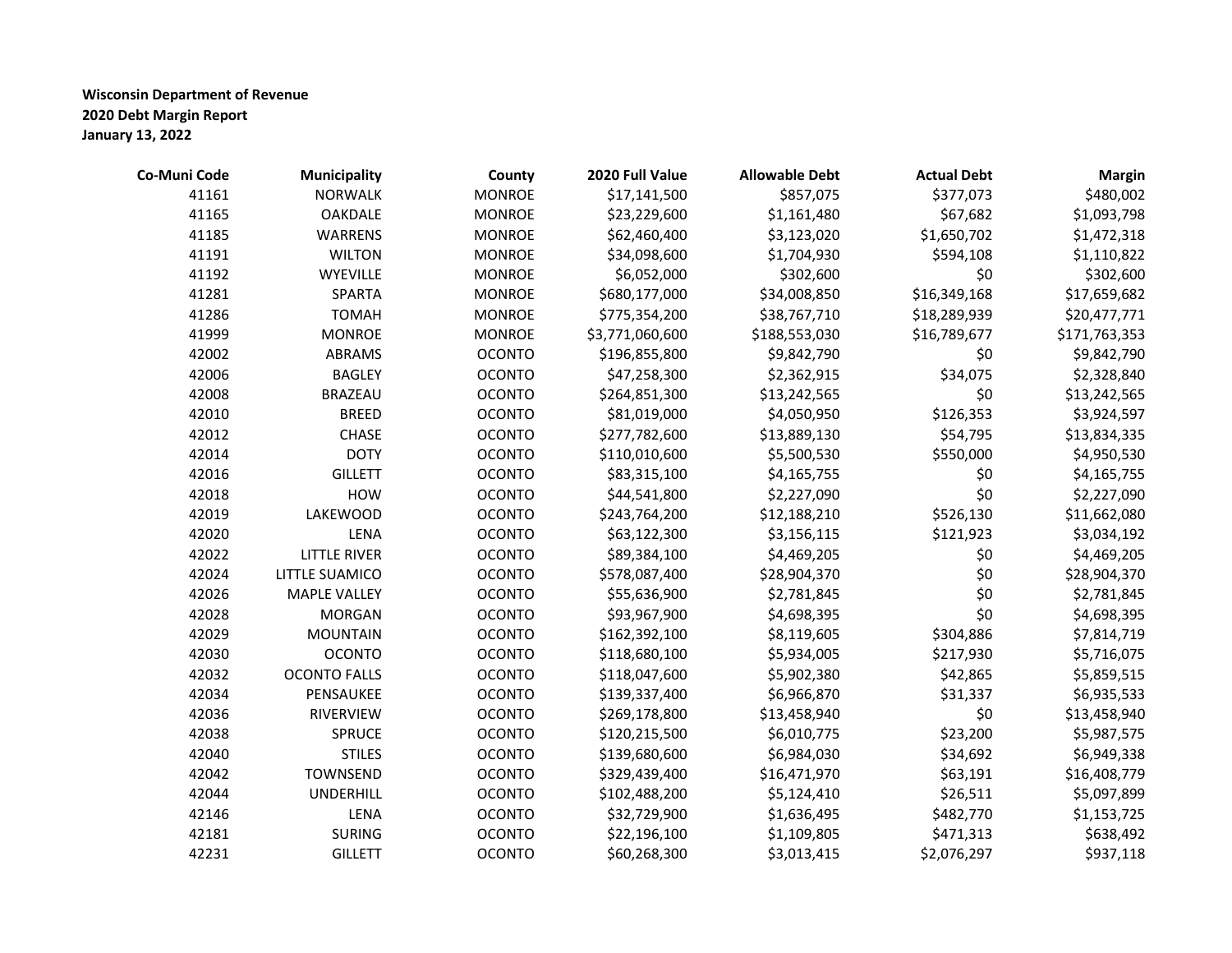| Co-Muni Code | <b>Municipality</b> | County        | 2020 Full Value | <b>Allowable Debt</b> | <b>Actual Debt</b> | <b>Margin</b> |
|--------------|---------------------|---------------|-----------------|-----------------------|--------------------|---------------|
| 42265        | <b>OCONTO</b>       | <b>OCONTO</b> | \$228,667,300   | \$11,433,365          | \$8,387,335        | \$3,046,030   |
| 42266        | <b>OCONTO FALLS</b> | <b>OCONTO</b> | \$173,996,100   | \$8,699,805           | \$2,854,875        | \$5,844,930   |
| 42999        | <b>OCONTO</b>       | <b>OCONTO</b> | \$4,247,500,700 | \$212,375,035         | \$18,850,000       | \$193,525,035 |
| 43002        | CASSIAN             | ONEIDA        | \$268,058,800   | \$13,402,940          | \$0                | \$13,402,940  |
| 43004        | <b>CRESCENT</b>     | <b>ONEIDA</b> | \$278,949,100   | \$13,947,455          | \$225,743          | \$13,721,712  |
| 43006        | <b>ENTERPRISE</b>   | ONEIDA        | \$93,360,400    | \$4,668,020           | \$114,989          | \$4,553,031   |
| 43008        | HAZELHURST          | ONEIDA        | \$394,415,600   | \$19,720,780          | \$547,344          | \$19,173,436  |
| 43010        | LAKE TOMAHAWK       | ONEIDA        | \$262,691,800   | \$13,134,590          | \$0                | \$13,134,590  |
| 43012        | <b>LITTLE RICE</b>  | ONEIDA        | \$78,027,700    | \$3,901,385           | \$107,209          | \$3,794,176   |
| 43014        | <b>LYNNE</b>        | ONEIDA        | \$36,103,800    | \$1,805,190           | \$0                | \$1,805,190   |
| 43016        | MINOCQUA            | ONEIDA        | \$1,809,656,700 | \$90,482,835          | \$6,418,129        | \$84,064,706  |
| 43018        | <b>MONICO</b>       | ONEIDA        | \$27,444,700    | \$1,372,235           | \$0                | \$1,372,235   |
| 43020        | <b>NEWBOLD</b>      | ONEIDA        | \$555,824,100   | \$27,791,205          | \$0                | \$27,791,205  |
| 43022        | <b>NOKOMIS</b>      | ONEIDA        | \$267,284,300   | \$13,364,215          | \$0                | \$13,364,215  |
| 43024        | PELICAN             | ONEIDA        | \$320,166,300   | \$16,008,315          | \$198,763          | \$15,809,552  |
| 43026        | <b>PIEHL</b>        | ONEIDA        | \$16,423,500    | \$821,175             | \$0                | \$821,175     |
| 43028        | <b>PINE LAKE</b>    | ONEIDA        | \$322,364,100   | \$16,118,205          | \$257,287          | \$15,860,918  |
| 43030        | <b>SCHOEPKE</b>     | ONEIDA        | \$126,865,900   | \$6,343,295           | \$407,195          | \$5,936,100   |
| 43032        | <b>STELLA</b>       | ONEIDA        | \$81,502,700    | \$4,075,135           | \$78,018           | \$3,997,117   |
| 43034        | <b>SUGAR CAMP</b>   | ONEIDA        | \$403,396,200   | \$20,169,810          | \$517,452          | \$19,652,358  |
| 43036        | THREE LAKES         | ONEIDA        | \$980,964,300   | \$49,048,215          | \$8,174,430        | \$40,873,785  |
| 43038        | <b>WOODBORO</b>     | ONEIDA        | \$180,165,700   | \$9,008,285           | \$0                | \$9,008,285   |
| 43040        | <b>WOODRUFF</b>     | ONEIDA        | \$382,731,700   | \$19,136,585          | \$1,465,829        | \$17,670,756  |
| 43276        | RHINELANDER         | ONEIDA        | \$584,179,500   | \$29,208,975          | \$15,301,885       | \$13,907,090  |
| 43999        | ONEIDA              | ONEIDA        | \$7,470,576,900 | \$373,528,845         | \$9,265,186        | \$364,263,659 |
| 44002        | <b>BLACK CREEK</b>  | OUTAGAMIE     | \$115,551,700   | \$5,777,585           | \$335,294          | \$5,442,291   |
| 44004        | <b>BOVINA</b>       | OUTAGAMIE     | \$106,362,500   | \$5,318,125           | \$19,849           | \$5,298,276   |
| 44006        | <b>BUCHANAN</b>     | OUTAGAMIE     | \$767,254,600   | \$38,362,730          | \$4,630,000        | \$33,732,730  |
| 44008        | <b>CENTER</b>       | OUTAGAMIE     | \$424,793,000   | \$21,239,650          | \$26,500           | \$21,213,150  |
| 44010        | <b>CICERO</b>       | OUTAGAMIE     | \$102,048,900   | \$5,102,445           | \$0                | \$5,102,445   |
| 44012        | <b>DALE</b>         | OUTAGAMIE     | \$285,231,800   | \$14,261,590          | \$170,224          | \$14,091,366  |
| 44014        | <b>DEER CREEK</b>   | OUTAGAMIE     | \$47,346,600    | \$2,367,330           | \$0                | \$2,367,330   |
| 44016        | <b>ELLINGTON</b>    | OUTAGAMIE     | \$311,378,300   | \$15,568,915          | \$1,194,649        | \$14,374,266  |
| 44018        | <b>FREEDOM</b>      | OUTAGAMIE     | \$578,628,800   | \$28,931,440          | \$11,799,108       | \$17,132,332  |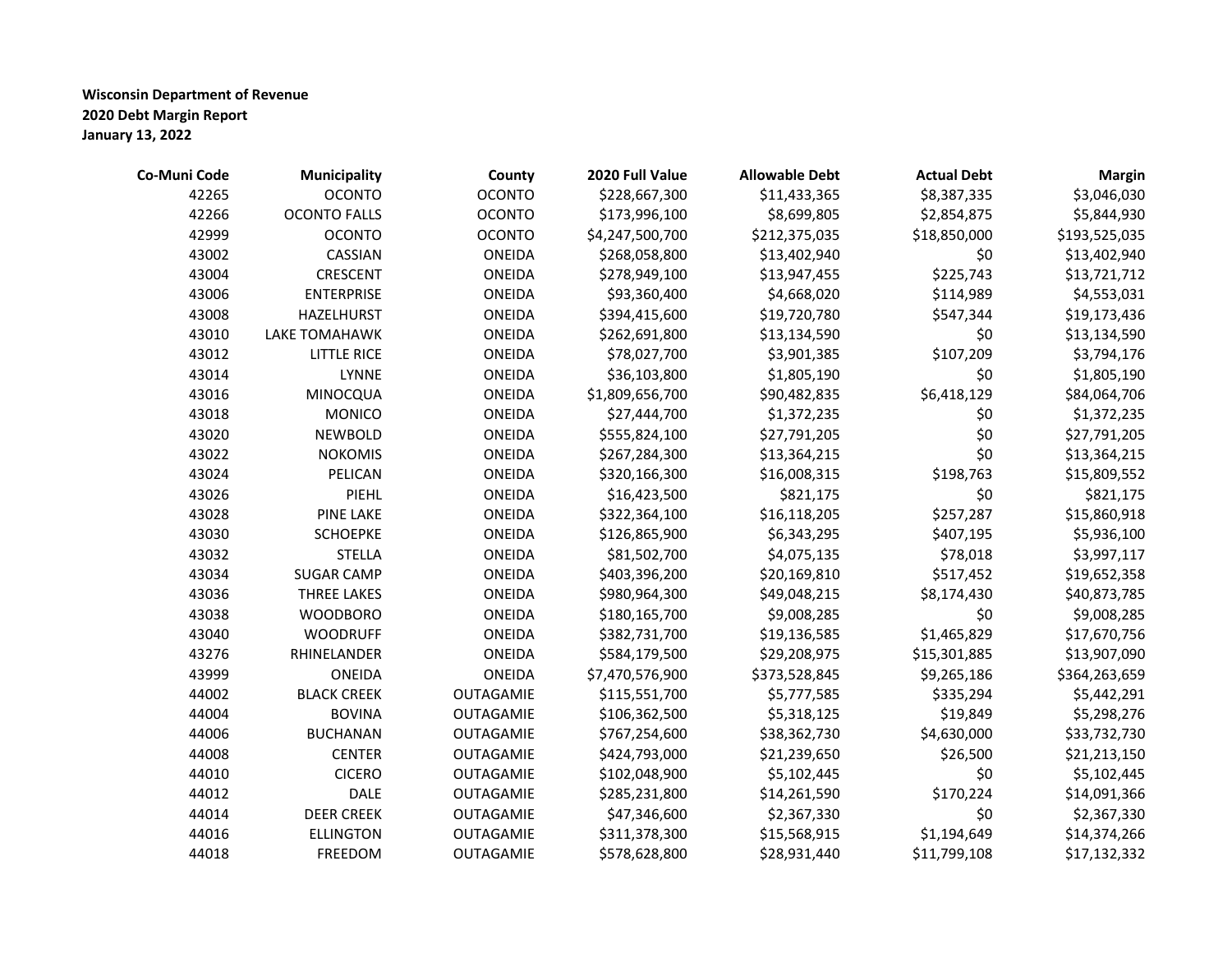| Co-Muni Code | <b>Municipality</b>   | County         | 2020 Full Value  | <b>Allowable Debt</b> | <b>Actual Debt</b> | <b>Margin</b> |
|--------------|-----------------------|----------------|------------------|-----------------------|--------------------|---------------|
| 44020        | <b>GRAND CHUTE</b>    | OUTAGAMIE      | \$3,138,463,400  | \$156,923,170         | \$33,090,000       | \$123,833,170 |
| 44022        | GREENVILLE            | OUTAGAMIE      | \$1,545,676,600  | \$77,283,830          | \$19,696,165       | \$57,587,665  |
| 44024        | <b>HORTONIA</b>       | OUTAGAMIE      | \$137,799,300    | \$6,889,965           | \$0                | \$6,889,965   |
| 44026        | KAUKAUNA              | OUTAGAMIE      | \$160,423,500    | \$8,021,175           | \$0                | \$8,021,175   |
| 44028        | <b>LIBERTY</b>        | OUTAGAMIE      | \$77,225,900     | \$3,861,295           | \$0                | \$3,861,295   |
| 44030        | <b>MAINE</b>          | OUTAGAMIE      | \$77,351,500     | \$3,867,575           | \$0                | \$3,867,575   |
| 44032        | <b>MAPLE CREEK</b>    | OUTAGAMIE      | \$49,521,300     | \$2,476,065           | \$0                | \$2,476,065   |
| 44034        | ONEIDA                | OUTAGAMIE      | \$253,299,900    | \$12,664,995          | \$0                | \$12,664,995  |
| 44036        | <b>OSBORN</b>         | OUTAGAMIE      | \$111,009,300    | \$5,550,465           | \$0                | \$5,550,465   |
| 44038        | SEYMOUR               | OUTAGAMIE      | \$102,718,300    | \$5,135,915           | \$0                | \$5,135,915   |
| 44040        | VANDENBROEK           | OUTAGAMIE      | \$195,263,700    | \$9,763,185           | \$779,909          | \$8,983,276   |
| 44106        | <b>BEAR CREEK</b>     | OUTAGAMIE      | \$18,103,400     | \$905,170             | \$27,143           | \$878,027     |
| 44107        | <b>BLACK CREEK</b>    | OUTAGAMIE      | \$76,126,000     | \$3,806,300           | \$39,641           | \$3,766,659   |
| 44111        | <b>COMBINED LOCKS</b> | OUTAGAMIE      | \$337,746,300    | \$16,887,315          | \$11,028,043       | \$5,859,272   |
| 44136        | <b>HORTONVILLE</b>    | OUTAGAMIE      | \$230,745,900    | \$11,537,295          | \$4,121,596        | \$7,415,699   |
| 44141        | KIMBERLY              | OUTAGAMIE      | \$599,222,500    | \$29,961,125          | \$23,243,000       | \$6,718,125   |
| 44146        | LITTLE CHUTE          | OUTAGAMIE      | \$1,015,966,200  | \$50,798,310          | \$29,580,000       | \$21,218,310  |
| 44155        | <b>NICHOLS</b>        | OUTAGAMIE      | \$9,414,000      | \$470,700             | \$112,019          | \$358,681     |
| 44181        | <b>SHIOCTON</b>       | OUTAGAMIE      | \$43,773,000     | \$2,188,650           | \$299,659          | \$1,888,991   |
| 44201        | <b>APPLETON</b>       | OUTAGAMIE      | \$6,200,311,200  | \$310,015,560         | \$76,660,000       | \$233,355,560 |
| 44241        | KAUKAUNA              | OUTAGAMIE      | \$1,208,319,100  | \$60,415,955          | \$44,715,000       | \$15,700,955  |
| 44281        | SEYMOUR               | OUTAGAMIE      | \$235,324,000    | \$11,766,200          | \$1,953,540        | \$9,812,660   |
| 44999        | OUTAGAMIE             | OUTAGAMIE      | \$17,772,577,200 | \$888,628,860         | \$66,305,000       | \$822,323,860 |
| 45002        | <b>BELGIUM</b>        | <b>OZAUKEE</b> | \$307,007,200    | \$15,350,360          | \$0                | \$15,350,360  |
| 45004        | CEDARBURG             | <b>OZAUKEE</b> | \$995,880,600    | \$49,794,030          | \$982,770          | \$48,811,260  |
| 45006        | <b>FREDONIA</b>       | <b>OZAUKEE</b> | \$258,967,900    | \$12,948,395          | \$814,124          | \$12,134,271  |
| 45008        | <b>GRAFTON</b>        | <b>OZAUKEE</b> | \$702,541,300    | \$35,127,065          | \$0                | \$35,127,065  |
| 45012        | PORT WASHINGTON       | <b>OZAUKEE</b> | \$243,171,500    | \$12,158,575          | \$0                | \$12,158,575  |
| 45014        | SAUKVILLE             | <b>OZAUKEE</b> | \$249,456,600    | \$12,472,830          | \$0                | \$12,472,830  |
| 45106        | <b>BELGIUM</b>        | <b>OZAUKEE</b> | \$221,983,100    | \$11,099,155          | \$4,488,058        | \$6,611,097   |
| 45126        | <b>FREDONIA</b>       | <b>OZAUKEE</b> | \$195,844,700    | \$9,792,235           | \$5,595,780        | \$4,196,455   |
| 45131        | <b>GRAFTON</b>        | <b>OZAUKEE</b> | \$1,542,468,400  | \$77,123,420          | \$31,677,424       | \$45,445,996  |
| 45181        | SAUKVILLE             | <b>OZAUKEE</b> | \$500,511,900    | \$25,025,595          | \$12,098,235       | \$12,927,360  |
| 45186        | THIENSVILLE           | <b>OZAUKEE</b> | \$392,582,000    | \$19,629,100          | \$0                | \$19,629,100  |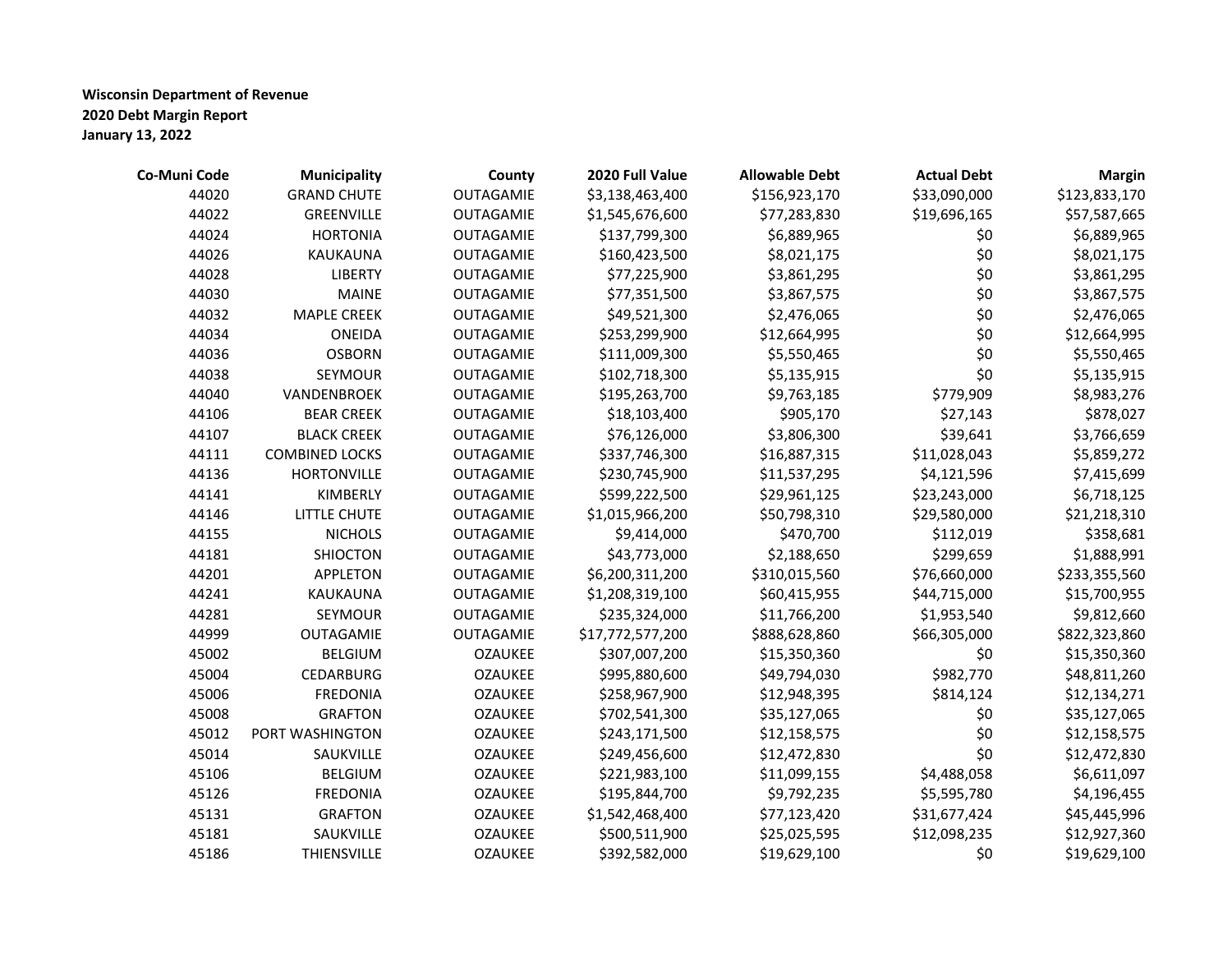| Co-Muni Code | <b>Municipality</b>  | County         | 2020 Full Value  | <b>Allowable Debt</b> | <b>Actual Debt</b> | <b>Margin</b> |
|--------------|----------------------|----------------|------------------|-----------------------|--------------------|---------------|
| 45211        | CEDARBURG            | <b>OZAUKEE</b> | \$1,548,438,900  | \$77,421,945          | \$23,187,954       | \$54,233,991  |
| 45255        | <b>MEQUON</b>        | <b>OZAUKEE</b> | \$5,232,431,000  | \$261,621,550         | \$39,550,000       | \$222,071,550 |
| 45271        | PORT WASHINGTON      | <b>OZAUKEE</b> | \$1,174,525,000  | \$58,726,250          | \$27,125,974       | \$31,600,276  |
| 45999        | <b>OZAUKEE</b>       | <b>OZAUKEE</b> | \$13,599,803,300 | \$679,990,165         | \$22,550,000       | \$657,440,165 |
| 46002        | <b>ALBANY</b>        | <b>PEPIN</b>   | \$62,319,600     | \$3,115,980           | \$90,000           | \$3,025,980   |
| 46004        | <b>DURAND</b>        | <b>PEPIN</b>   | \$51,630,600     | \$2,581,530           | \$0                | \$2,581,530   |
| 46006        | <b>FRANKFORT</b>     | <b>PEPIN</b>   | \$31,818,000     | \$1,590,900           | \$0                | \$1,590,900   |
| 46008        | <b>LIMA</b>          | <b>PEPIN</b>   | \$66,523,100     | \$3,326,155           | \$0                | \$3,326,155   |
| 46010        | <b>PEPIN</b>         | <b>PEPIN</b>   | \$111,002,500    | \$5,550,125           | \$0                | \$5,550,125   |
| 46012        | STOCKHOLM            | <b>PEPIN</b>   | \$41,089,800     | \$2,054,490           | \$30,509           | \$2,023,981   |
| 46014        | WATERVILLE           | <b>PEPIN</b>   | \$64,706,600     | \$3,235,330           | \$0                | \$3,235,330   |
| 46016        | WAUBEEK              | <b>PEPIN</b>   | \$48,097,500     | \$2,404,875           | \$38,067           | \$2,366,808   |
| 46171        | <b>PEPIN</b>         | <b>PEPIN</b>   | \$75,361,700     | \$3,768,085           | \$1,786,732        | \$1,981,353   |
| 46181        | STOCKHOLM            | <b>PEPIN</b>   | \$23,563,200     | \$1,178,160           | \$0                | \$1,178,160   |
| 46216        | <b>DURAND</b>        | <b>PEPIN</b>   | \$105,692,200    | \$5,284,610           | \$1,890,804        | \$3,393,806   |
| 46999        | <b>PEPIN</b>         | <b>PEPIN</b>   | \$681,804,800    | \$34,090,240          | \$12,516,886       | \$21,573,354  |
| 47002        | <b>CLIFTON</b>       | <b>PIERCE</b>  | \$339,424,000    | \$16,971,200          | \$0                | \$16,971,200  |
| 47004        | <b>DIAMOND BLUFF</b> | <b>PIERCE</b>  | \$55,834,800     | \$2,791,740           | \$127,998          | \$2,663,742   |
| 47006        | <b>ELLSWORTH</b>     | <b>PIERCE</b>  | \$124,258,100    | \$6,212,905           | \$0                | \$6,212,905   |
| 47008        | EL PASO              | <b>PIERCE</b>  | \$81,142,800     | \$4,057,140           | \$0                | \$4,057,140   |
| 47010        | <b>GILMAN</b>        | PIERCE         | \$105,941,800    | \$5,297,090           | \$63,803           | \$5,233,287   |
| 47012        | <b>HARTLAND</b>      | PIERCE         | \$85,933,500     | \$4,296,675           | \$0                | \$4,296,675   |
| 47014        | <b>ISABELLE</b>      | <b>PIERCE</b>  | \$36,244,300     | \$1,812,215           | \$0                | \$1,812,215   |
| 47016        | <b>MAIDEN ROCK</b>   | <b>PIERCE</b>  | \$80,471,900     | \$4,023,595           | \$0                | \$4,023,595   |
| 47018        | <b>MARTELL</b>       | <b>PIERCE</b>  | \$110,961,100    | \$5,548,055           | \$374,426          | \$5,173,629   |
| 47020        | <b>OAK GROVE</b>     | <b>PIERCE</b>  | \$337,442,600    | \$16,872,130          | \$0                | \$16,872,130  |
| 47022        | <b>RIVER FALLS</b>   | <b>PIERCE</b>  | \$284,288,500    | \$14,214,425          | \$48,080           | \$14,166,345  |
| 47024        | <b>ROCK ELM</b>      | PIERCE         | \$44,901,400     | \$2,245,070           | \$64,920           | \$2,180,150   |
| 47026        | SALEM                | <b>PIERCE</b>  | \$55,204,100     | \$2,760,205           | \$315,857          | \$2,444,348   |
| 47028        | <b>SPRING LAKE</b>   | <b>PIERCE</b>  | \$49,380,700     | \$2,469,035           | \$540,218          | \$1,928,817   |
| 47030        | <b>TRENTON</b>       | <b>PIERCE</b>  | \$226,097,800    | \$11,304,890          | \$25,960           | \$11,278,930  |
| 47032        | TRIMBELLE            | <b>PIERCE</b>  | \$164,913,000    | \$8,245,650           | \$0                | \$8,245,650   |
| 47034        | <b>UNION</b>         | <b>PIERCE</b>  | \$54,631,600     | \$2,731,580           | \$301,529          | \$2,430,051   |
| 47106        | <b>BAY CITY</b>      | <b>PIERCE</b>  | \$20,800,300     | \$1,040,015           | \$211,400          | \$828,615     |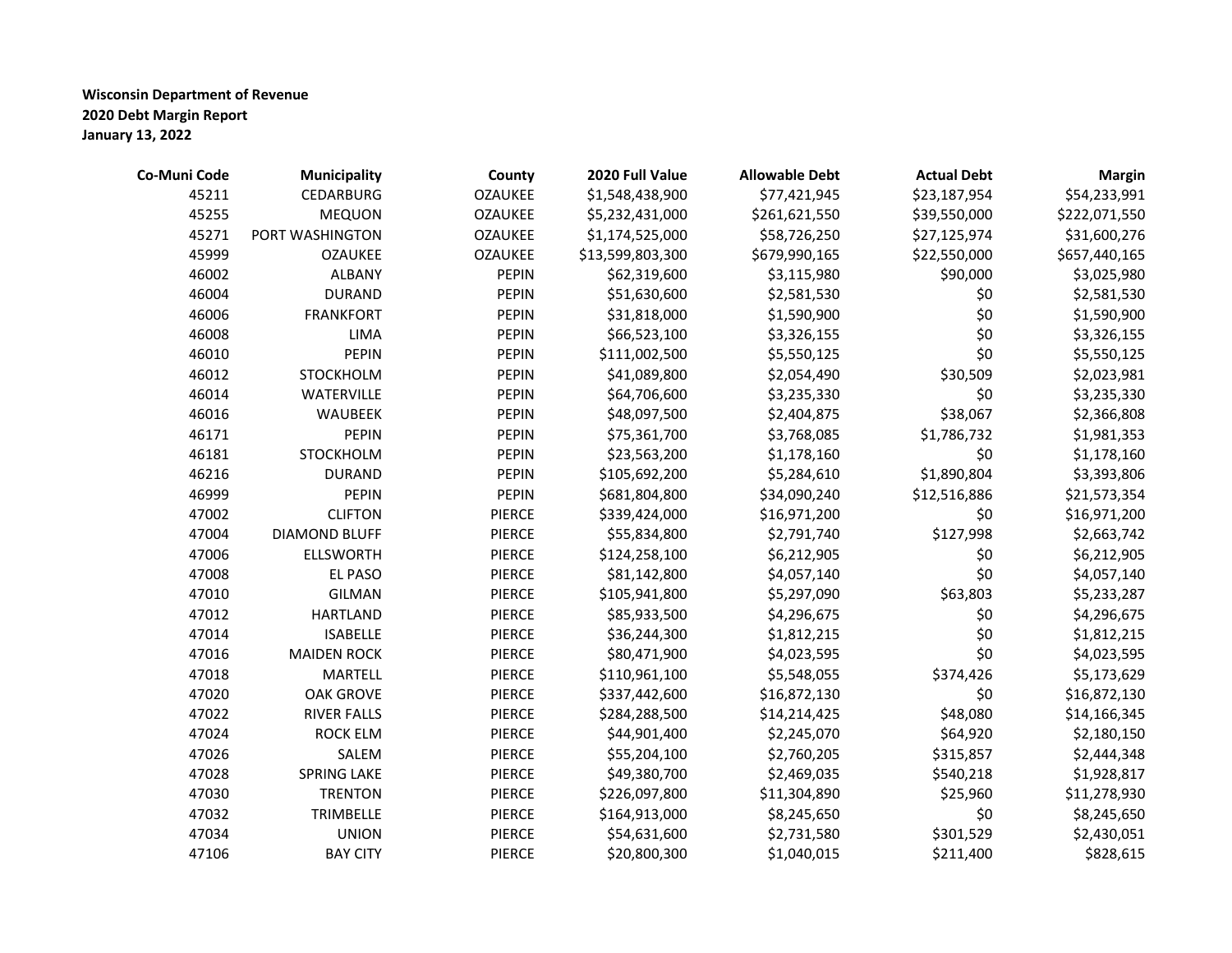| Co-Muni Code | <b>Municipality</b>  | County        | 2020 Full Value | <b>Allowable Debt</b> | <b>Actual Debt</b> | <b>Margin</b> |
|--------------|----------------------|---------------|-----------------|-----------------------|--------------------|---------------|
| 47121        | <b>ELLSWORTH</b>     | <b>PIERCE</b> | \$235,826,700   | \$11,791,335          | \$3,125,426        | \$8,665,909   |
| 47122        | <b>ELMWOOD</b>       | <b>PIERCE</b> | \$44,502,700    | \$2,225,135           | \$1,239,531        | \$985,604     |
| 47151        | <b>MAIDEN ROCK</b>   | <b>PIERCE</b> | \$22,969,300    | \$1,148,465           | \$0                | \$1,148,465   |
| 47171        | PLUM CITY            | <b>PIERCE</b> | \$33,731,100    | \$1,686,555           | \$214,423          | \$1,472,132   |
| 47181        | <b>SPRING VALLEY</b> | <b>PIERCE</b> | \$82,020,600    | \$4,101,030           | \$2,223,115        | \$1,877,915   |
| 47271        | PRESCOTT             | <b>PIERCE</b> | \$410,648,500   | \$20,532,425          | \$8,080,000        | \$12,452,425  |
| 47276        | <b>RIVER FALLS</b>   | <b>PIERCE</b> | \$1,252,128,800 | \$62,606,440          | \$21,677,571       | \$40,928,869  |
| 47999        | PIERCE               | <b>PIERCE</b> | \$3,876,262,000 | \$193,813,100         | \$24,080,000       | \$169,733,100 |
| 48002        | <b>ALDEN</b>         | <b>POLK</b>   | \$403,991,700   | \$20,199,585          | \$512,466          | \$19,687,119  |
| 48004        | <b>APPLE RIVER</b>   | <b>POLK</b>   | \$169,721,200   | \$8,486,060           | \$0                | \$8,486,060   |
| 48006        | <b>BALSAM LAKE</b>   | <b>POLK</b>   | \$321,675,400   | \$16,083,770          | \$0                | \$16,083,770  |
| 48008        | <b>BEAVER</b>        | <b>POLK</b>   | \$120,698,100   | \$6,034,905           | \$0                | \$6,034,905   |
| 48010        | <b>BLACK BROOK</b>   | <b>POLK</b>   | \$126,796,300   | \$6,339,815           | \$0                | \$6,339,815   |
| 48012        | <b>BONE LAKE</b>     | <b>POLK</b>   | \$105,964,800   | \$5,298,240           | \$30,000           | \$5,268,240   |
| 48014        | <b>CLAM FALLS</b>    | <b>POLK</b>   | \$57,830,900    | \$2,891,545           | \$0                | \$2,891,545   |
| 48016        | <b>CLAYTON</b>       | <b>POLK</b>   | \$84,839,400    | \$4,241,970           | \$0                | \$4,241,970   |
| 48018        | <b>CLEAR LAKE</b>    | <b>POLK</b>   | \$65,953,600    | \$3,297,680           | \$321,933          | \$2,975,747   |
| 48020        | <b>EUREKA</b>        | <b>POLK</b>   | \$162,547,100   | \$8,127,355           | \$118,803          | \$8,008,552   |
| 48022        | <b>FARMINGTON</b>    | <b>POLK</b>   | \$202,508,300   | \$10,125,415          | \$1,612,448        | \$8,512,967   |
| 48024        | GARFIELD             | <b>POLK</b>   | \$243,516,100   | \$12,175,805          | \$870,517          | \$11,305,288  |
| 48026        | <b>GEORGETOWN</b>    | <b>POLK</b>   | \$367,703,300   | \$18,385,165          | \$45,835           | \$18,339,330  |
| 48028        | <b>JOHNSTOWN</b>     | <b>POLK</b>   | \$125,990,700   | \$6,299,535           | \$108,033          | \$6,191,502   |
| 48030        | LAKETOWN             | <b>POLK</b>   | \$98,631,300    | \$4,931,565           | \$0                | \$4,931,565   |
| 48032        | <b>LINCOLN</b>       | <b>POLK</b>   | \$324,173,500   | \$16,208,675          | \$0                | \$16,208,675  |
| 48034        | <b>LORAIN</b>        | <b>POLK</b>   | \$29,967,500    | \$1,498,375           | \$0                | \$1,498,375   |
| 48036        | LUCK                 | <b>POLK</b>   | \$87,511,900    | \$4,375,595           | \$125,028          | \$4,250,567   |
| 48038        | <b>MCKINLEY</b>      | <b>POLK</b>   | \$50,302,000    | \$2,515,100           | \$0                | \$2,515,100   |
| 48040        | <b>MILLTOWN</b>      | <b>POLK</b>   | \$292,390,900   | \$14,619,545          | \$96,627           | \$14,522,918  |
| 48042        | <b>OSCEOLA</b>       | <b>POLK</b>   | \$339,269,000   | \$16,963,450          | \$217,796          | \$16,745,654  |
| 48044        | SAINT CROIX FALLS    | <b>POLK</b>   | \$190,537,300   | \$9,526,865           | \$0                | \$9,526,865   |
| 48046        | <b>STERLING</b>      | <b>POLK</b>   | \$70,558,100    | \$3,527,905           | \$0                | \$3,527,905   |
| 48048        | <b>WEST SWEDEN</b>   | <b>POLK</b>   | \$69,749,100    | \$3,487,455           | \$132,311          | \$3,355,144   |
| 48106        | <b>BALSAM LAKE</b>   | <b>POLK</b>   | \$151,819,300   | \$7,590,965           | \$1,035,032        | \$6,555,933   |
| 48111        | <b>CENTURIA</b>      | <b>POLK</b>   | \$35,577,600    | \$1,778,880           | \$143,828          | \$1,635,052   |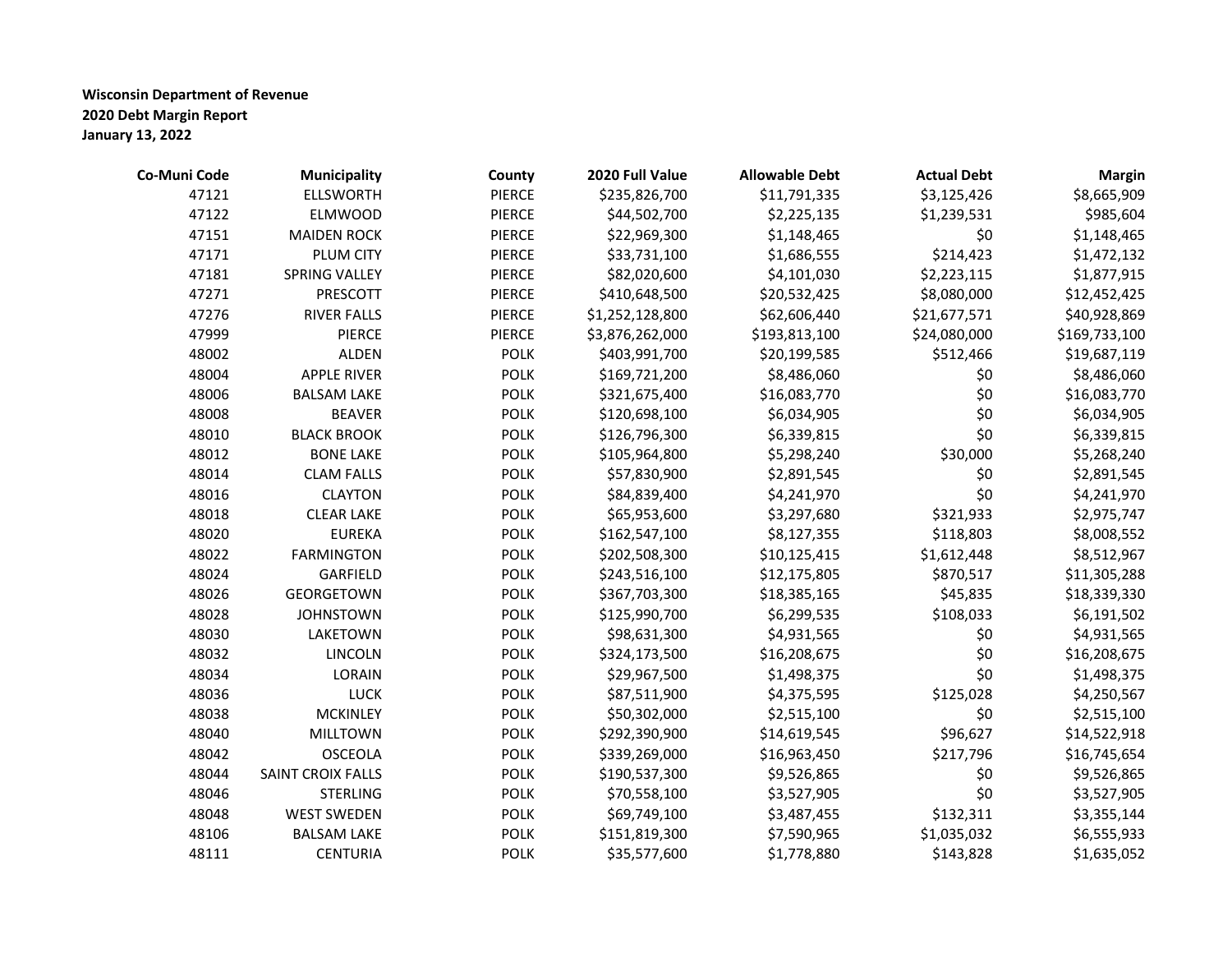| Co-Muni Code | <b>Municipality</b>     | County         | 2020 Full Value | <b>Allowable Debt</b> | <b>Actual Debt</b> | <b>Margin</b> |
|--------------|-------------------------|----------------|-----------------|-----------------------|--------------------|---------------|
| 48112        | <b>CLAYTON</b>          | <b>POLK</b>    | \$26,017,000    | \$1,300,850           | \$643,600          | \$657,250     |
| 48113        | <b>CLEAR LAKE</b>       | <b>POLK</b>    | \$76,463,400    | \$3,823,170           | \$1,311,140        | \$2,512,030   |
| 48116        | <b>DRESSER</b>          | <b>POLK</b>    | \$68,065,100    | \$3,403,255           | \$1,941,136        | \$1,462,119   |
| 48126        | <b>FREDERIC</b>         | <b>POLK</b>    | \$62,761,200    | \$3,138,060           | \$1,558,700        | \$1,579,360   |
| 48146        | <b>LUCK</b>             | <b>POLK</b>    | \$83,866,200    | \$4,193,310           | \$1,389,312        | \$2,803,998   |
| 48151        | <b>MILLTOWN</b>         | <b>POLK</b>    | \$47,128,000    | \$2,356,400           | \$1,540,360        | \$816,040     |
| 48165        | <b>OSCEOLA</b>          | <b>POLK</b>    | \$236,492,300   | \$11,824,615          | \$8,748,762        | \$3,075,853   |
| 48201        | AMERY                   | <b>POLK</b>    | \$235,954,400   | \$11,797,720          | \$2,213,985        | \$9,583,735   |
| 48281        | SAINT CROIX FALLS       | <b>POLK</b>    | \$251,340,200   | \$12,567,010          | \$839,502          | \$11,727,508  |
| 48999        | <b>POLK</b>             | <b>POLK</b>    | \$5,421,113,500 | \$271,055,675         | \$10,756,642       | \$260,299,033 |
| 49002        | <b>ALBAN</b>            | <b>PORTAGE</b> | \$98,259,100    | \$4,912,955           | \$263,311          | \$4,649,644   |
| 49004        | <b>ALMOND</b>           | <b>PORTAGE</b> | \$61,048,100    | \$3,052,405           | \$0                | \$3,052,405   |
| 49006        | AMHERST                 | <b>PORTAGE</b> | \$152,477,100   | \$7,623,855           | \$488,438          | \$7,135,417   |
| 49008        | <b>BELMONT</b>          | <b>PORTAGE</b> | \$67,318,600    | \$3,365,930           | \$0                | \$3,365,930   |
| 49010        | <b>BUENA VISTA</b>      | <b>PORTAGE</b> | \$109,683,700   | \$5,484,185           | \$0                | \$5,484,185   |
| 49012        | CARSON                  | <b>PORTAGE</b> | \$166,581,700   | \$8,329,085           | \$0                | \$8,329,085   |
| 49014        | <b>DEWEY</b>            | <b>PORTAGE</b> | \$128,955,600   | \$6,447,780           | \$113,231          | \$6,334,549   |
| 49016        | <b>EAU PLEINE</b>       | <b>PORTAGE</b> | \$123,410,600   | \$6,170,530           | \$48,395           | \$6,122,135   |
| 49018        | <b>GRANT</b>            | <b>PORTAGE</b> | \$180,961,100   | \$9,048,055           | \$458,507          | \$8,589,548   |
| 49020        | <b>HULL</b>             | <b>PORTAGE</b> | \$493,542,000   | \$24,677,100          | \$1,713,440        | \$22,963,660  |
| 49022        | LANARK                  | PORTAGE        | \$146,933,800   | \$7,346,690           | \$0                | \$7,346,690   |
| 49024        | <b>LINWOOD</b>          | <b>PORTAGE</b> | \$123,461,300   | \$6,173,065           | \$0                | \$6,173,065   |
| 49026        | <b>NEW HOPE</b>         | <b>PORTAGE</b> | \$97,343,300    | \$4,867,165           | \$0                | \$4,867,165   |
| 49028        | <b>PINE GROVE</b>       | <b>PORTAGE</b> | \$56,434,800    | \$2,821,740           | \$615,523          | \$2,206,217   |
| 49030        | <b>PLOVER</b>           | <b>PORTAGE</b> | \$218,802,100   | \$10,940,105          | \$0                | \$10,940,105  |
| 49032        | <b>SHARON</b>           | <b>PORTAGE</b> | \$223,844,300   | \$11,192,215          | \$476,932          | \$10,715,283  |
| 49034        | <b>STOCKTON</b>         | <b>PORTAGE</b> | \$318,814,500   | \$15,940,725          | \$215,000          | \$15,725,725  |
| 49101        | <b>ALMOND</b>           | <b>PORTAGE</b> | \$23,157,200    | \$1,157,860           | \$190,423          | \$967,437     |
| 49102        | <b>AMHERST</b>          | <b>PORTAGE</b> | \$76,167,800    | \$3,808,390           | \$1,103,429        | \$2,704,961   |
| 49103        | <b>AMHERST JUNCTION</b> | <b>PORTAGE</b> | \$34,188,100    | \$1,709,405           | \$0                | \$1,709,405   |
| 49141        | <b>JUNCTION CITY</b>    | <b>PORTAGE</b> | \$20,519,500    | \$1,025,975           | \$303,181          | \$722,794     |
| 49161        | NELSONVILLE             | <b>PORTAGE</b> | \$12,168,400    | \$608,420             | \$0                | \$608,420     |
| 49171        | <b>PARK RIDGE</b>       | <b>PORTAGE</b> | \$58,091,700    | \$2,904,585           | \$125,500          | \$2,779,085   |
| 49173        | <b>PLOVER</b>           | <b>PORTAGE</b> | \$1,291,134,200 | \$64,556,710          | \$22,911,509       | \$41,645,201  |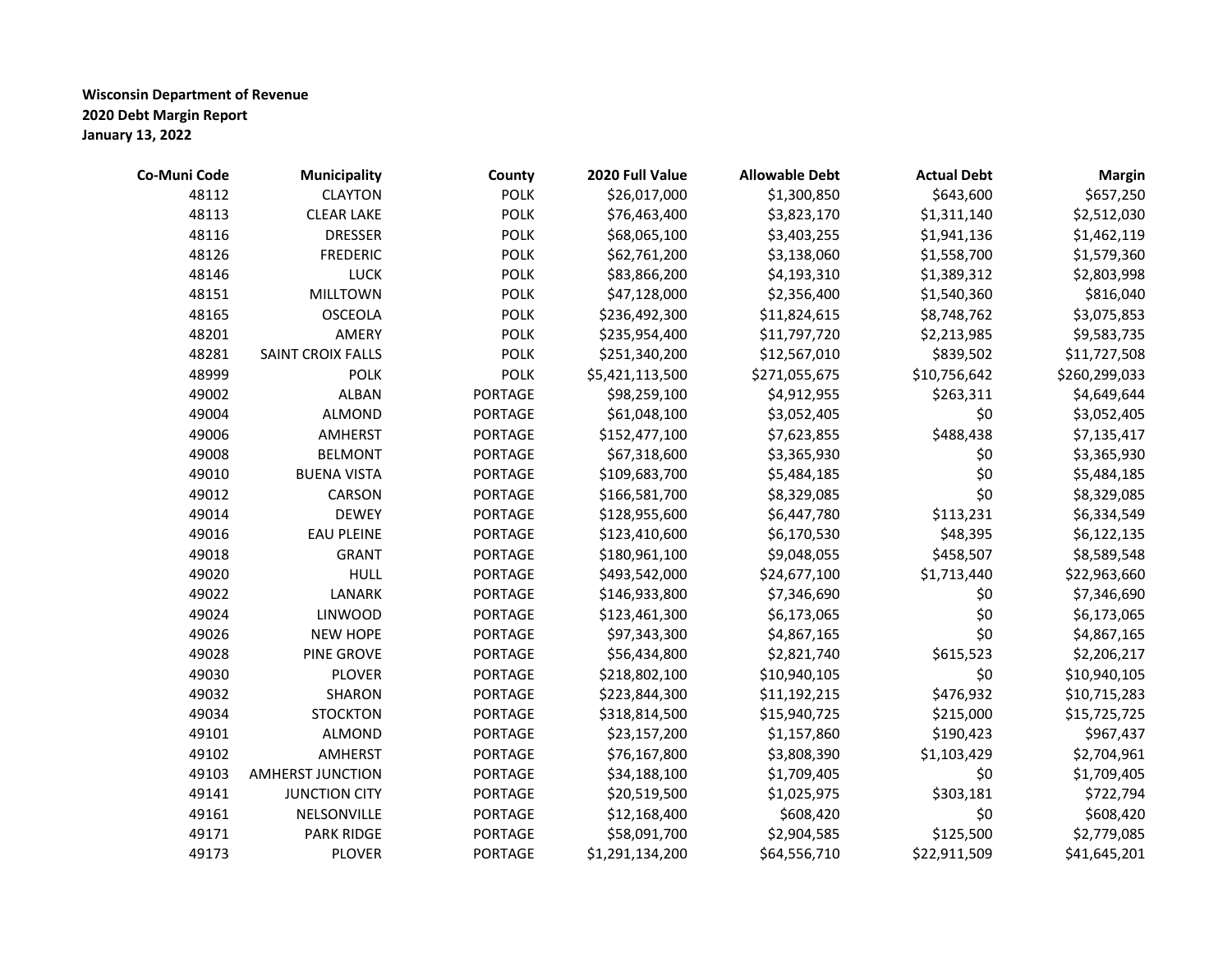| Co-Muni Code | <b>Municipality</b>   | County         | 2020 Full Value | <b>Allowable Debt</b> | <b>Actual Debt</b> | <b>Margin</b>  |
|--------------|-----------------------|----------------|-----------------|-----------------------|--------------------|----------------|
| 49176        | <b>ROSHOLT</b>        | <b>PORTAGE</b> | \$23,960,700    | \$1,198,035           | \$749,369          | \$448,666      |
| 49191        | <b>WHITING</b>        | <b>PORTAGE</b> | \$137,078,400   | \$6,853,920           | \$1,058,899        | \$5,795,021    |
| 49281        | <b>STEVENS POINT</b>  | <b>PORTAGE</b> | \$2,201,302,700 | \$110,065,135         | \$27,218,766       | \$82,846,369   |
| 49999        | PORTAGE               | PORTAGE        | \$6,645,640,400 | \$332,282,020         | \$14,510,000       | \$317,772,020  |
| 50002        | <b>CATAWBA</b>        | <b>PRICE</b>   | \$25,721,300    | \$1,286,065           | \$0                | \$1,286,065    |
| 50004        | <b>EISENSTEIN</b>     | <b>PRICE</b>   | \$68,332,300    | \$3,416,615           | \$198,342          | \$3,218,273    |
| 50006        | <b>ELK</b>            | <b>PRICE</b>   | \$160,786,100   | \$8,039,305           | \$0                | \$8,039,305    |
| 50008        | <b>EMERY</b>          | <b>PRICE</b>   | \$34,573,900    | \$1,728,695           | \$0                | \$1,728,695    |
| 50010        | <b>FIFIELD</b>        | <b>PRICE</b>   | \$184,171,200   | \$9,208,560           | \$194,301          | \$9,014,259    |
| 50012        | <b>FLAMBEAU</b>       | <b>PRICE</b>   | \$74,314,100    | \$3,715,705           | \$45,852           | \$3,669,853    |
| 50014        | <b>GEORGETOWN</b>     | <b>PRICE</b>   | \$17,356,300    | \$867,815             | \$0                | \$867,815      |
| 50016        | <b>HACKETT</b>        | <b>PRICE</b>   | \$26,954,600    | \$1,347,730           | \$0                | \$1,347,730    |
| 50018        | <b>HARMONY</b>        | <b>PRICE</b>   | \$22,553,200    | \$1,127,660           | \$0                | \$1,127,660    |
| 50020        | <b>HILL</b>           | <b>PRICE</b>   | \$40,524,900    | \$2,026,245           | \$0                | \$2,026,245    |
| 50022        | <b>KENNAN</b>         | <b>PRICE</b>   | \$31,784,600    | \$1,589,230           | \$40,000           | \$1,549,230    |
| 50024        | <b>KNOX</b>           | <b>PRICE</b>   | \$33,779,400    | \$1,688,970           | \$0                | \$1,688,970    |
| 50026        | LAKE                  | <b>PRICE</b>   | \$163,648,700   | \$8,182,435           | \$89,097           | \$8,093,338    |
| 50028        | <b>OGEMA</b>          | <b>PRICE</b>   | \$64,127,300    | \$3,206,365           | \$178,236          | \$3,028,129    |
| 50030        | <b>PRENTICE</b>       | <b>PRICE</b>   | \$50,118,800    | \$2,505,940           | \$38,814           | \$2,467,126    |
| 50032        | <b>SPIRIT</b>         | <b>PRICE</b>   | \$49,093,600    | \$2,454,680           | \$204,580          | \$2,250,100    |
| 50034        | <b>WORCESTER</b>      | <b>PRICE</b>   | \$180,425,900   | \$9,021,295           | \$0                | \$9,021,295    |
| 50111        | CATAWBA               | <b>PRICE</b>   | \$6,175,800     | \$308,790             | \$0                | \$308,790      |
| 50141        | <b>KENNAN</b>         | <b>PRICE</b>   | \$6,430,900     | \$321,545             | \$0                | \$321,545      |
| 50171        | <b>PRENTICE</b>       | <b>PRICE</b>   | \$28,729,100    | \$1,436,455           | \$756,183          | \$680,272      |
| 50271        | <b>PARK FALLS</b>     | <b>PRICE</b>   | \$116,583,800   | \$5,829,190           | \$559,294          | \$5,269,896    |
| 50272        | <b>PHILLIPS</b>       | <b>PRICE</b>   | \$96,392,000    | \$4,819,600           | \$1,866,607        | \$2,952,993    |
| 50999        | <b>PRICE</b>          | <b>PRICE</b>   | \$1,482,577,800 | \$74,128,890          | \$3,640,244        | \$70,488,646   |
| 51002        | <b>BURLINGTON</b>     | <b>RACINE</b>  | \$794,714,500   | \$39,735,725          | \$600,000          | \$39,135,725   |
| 51006        | <b>DOVER</b>          | <b>RACINE</b>  | \$440,117,500   | \$22,005,875          | \$0                | \$22,005,875   |
| 51010        | <b>NORWAY</b>         | <b>RACINE</b>  | \$1,044,874,700 | \$52,243,735          | \$967,888          | \$51,275,847   |
| 51016        | <b>WATERFORD</b>      | <b>RACINE</b>  | \$821,864,400   | \$41,093,220          | \$0                | \$41,093,220   |
| 51104        | CALEDONIA             | <b>RACINE</b>  | \$2,534,013,200 | \$126,700,660         | \$60,191,322       | \$66,509,338   |
| 51121        | <b>ELMWOOD PARK</b>   | <b>RACINE</b>  | \$44,220,900    | \$2,211,045           | \$393,190          | \$1,817,855    |
| 51151        | <b>MOUNT PLEASANT</b> | <b>RACINE</b>  | \$3,748,555,500 | \$187,427,775         | \$242,682,000      | $-$55,254,225$ |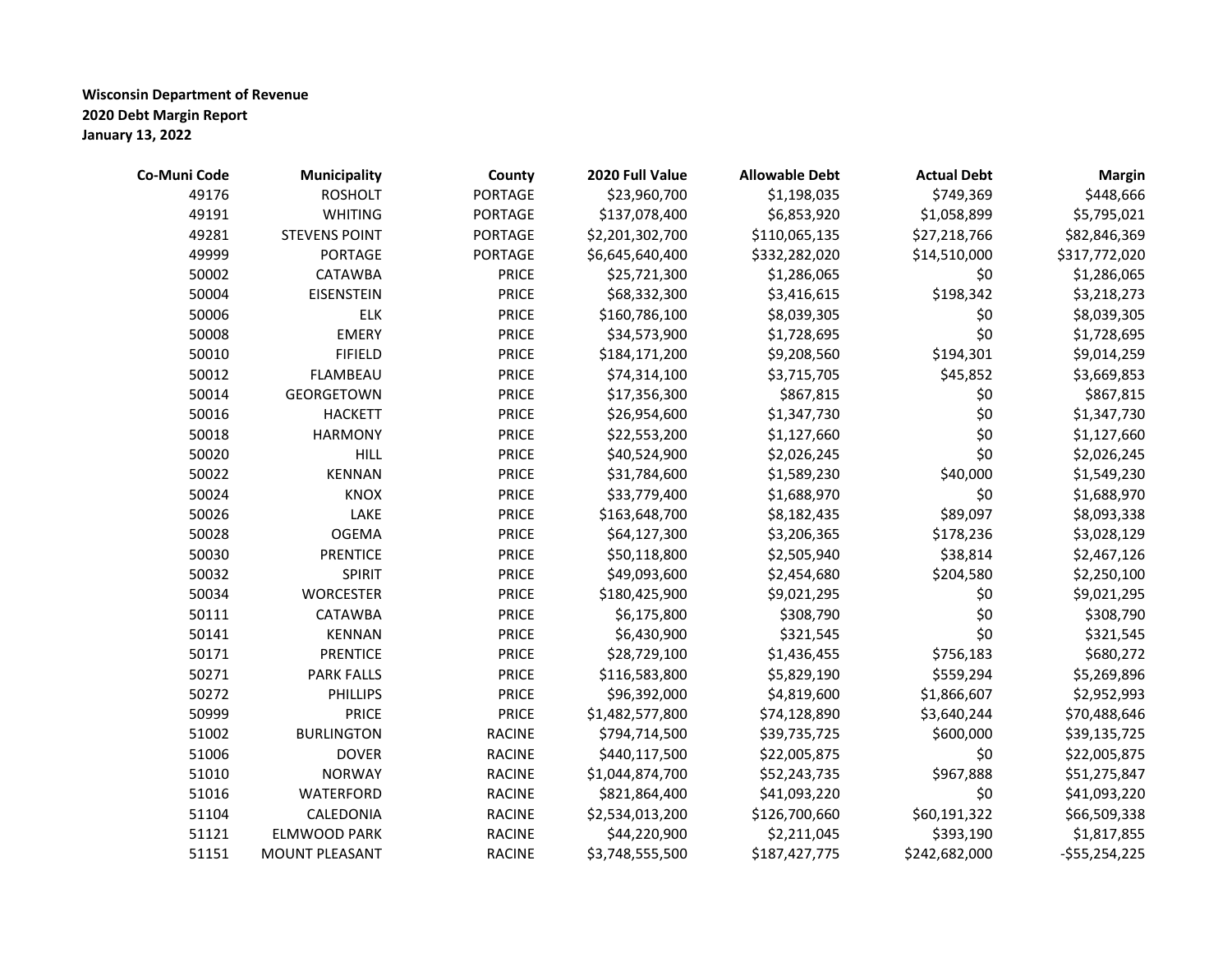| Co-Muni Code | <b>Municipality</b> | County        | 2020 Full Value  | <b>Allowable Debt</b> | <b>Actual Debt</b> | <b>Margin</b> |
|--------------|---------------------|---------------|------------------|-----------------------|--------------------|---------------|
| 51161        | <b>NORTH BAY</b>    | <b>RACINE</b> | \$42,162,600     | \$2,108,130           | \$0                | \$2,108,130   |
| 51168        | <b>RAYMOND</b>      | <b>RACINE</b> | \$569,377,600    | \$28,468,880          | \$494,061          | \$27,974,819  |
| 51176        | <b>ROCHESTER</b>    | <b>RACINE</b> | \$405,241,500    | \$20,262,075          | \$2,466,169        | \$17,795,906  |
| 51181        | <b>STURTEVANT</b>   | <b>RACINE</b> | \$664,908,200    | \$33,245,410          | \$14,434,084       | \$18,811,326  |
| 51186        | <b>UNION GROVE</b>  | <b>RACINE</b> | \$393,397,600    | \$19,669,880          | \$13,667,068       | \$6,002,812   |
| 51191        | WATERFORD           | <b>RACINE</b> | \$556,127,500    | \$27,806,375          | \$18,735,000       | \$9,071,375   |
| 51192        | <b>WIND POINT</b>   | <b>RACINE</b> | \$282,098,400    | \$14,104,920          | \$0                | \$14,104,920  |
| 51194        | <b>YORKVILLE</b>    | <b>RACINE</b> | \$636,521,600    | \$31,826,080          | \$55,096           | \$31,770,984  |
| 51206        | <b>BURLINGTON</b>   | <b>RACINE</b> | \$1,054,579,700  | \$52,728,985          | \$20,920,251       | \$31,808,734  |
| 51276        | <b>RACINE</b>       | <b>RACINE</b> | \$3,977,875,700  | \$198,893,785         | \$93,935,000       | \$104,958,785 |
| 51999        | <b>RACINE</b>       | <b>RACINE</b> | \$17,999,659,200 | \$899,982,960         | \$167,317,717      | \$732,665,243 |
| 52002        | <b>AKAN</b>         | RICHLAND      | \$35,399,700     | \$1,769,985           | \$0                | \$1,769,985   |
| 52004        | <b>BLOOM</b>        | RICHLAND      | \$38,950,600     | \$1,947,530           | \$45,740           | \$1,901,790   |
| 52006        | <b>BUENA VISTA</b>  | RICHLAND      | \$129,362,700    | \$6,468,135           | \$0                | \$6,468,135   |
| 52008        | <b>DAYTON</b>       | RICHLAND      | \$57,034,500     | \$2,851,725           | \$0                | \$2,851,725   |
| 52010        | EAGLE               | RICHLAND      | \$46,419,800     | \$2,320,990           | \$0                | \$2,320,990   |
| 52012        | <b>FOREST</b>       | RICHLAND      | \$33,811,000     | \$1,690,550           | \$140,000          | \$1,550,550   |
| 52014        | <b>HENRIETTA</b>    | RICHLAND      | \$37,943,900     | \$1,897,195           | \$0                | \$1,897,195   |
| 52016        | <b>ITHACA</b>       | RICHLAND      | \$52,051,000     | \$2,602,550           | \$0                | \$2,602,550   |
| 52018        | MARSHALL            | RICHLAND      | \$45,574,800     | \$2,278,740           | \$0                | \$2,278,740   |
| 52020        | ORION               | RICHLAND      | \$67,982,500     | \$3,399,125           | \$0                | \$3,399,125   |
| 52022        | RICHLAND            | RICHLAND      | \$97,711,100     | \$4,885,555           | \$0                | \$4,885,555   |
| 52024        | <b>RICHWOOD</b>     | RICHLAND      | \$45,816,500     | \$2,290,825           | \$0                | \$2,290,825   |
| 52026        | <b>ROCKBRIDGE</b>   | RICHLAND      | \$64,264,500     | \$3,213,225           | \$0                | \$3,213,225   |
| 52028        | SYLVAN              | RICHLAND      | \$38,246,500     | \$1,912,325           | \$0                | \$1,912,325   |
| 52030        | <b>WESTFORD</b>     | RICHLAND      | \$40,918,900     | \$2,045,945           | \$0                | \$2,045,945   |
| 52032        | WILLOW              | RICHLAND      | \$40,277,800     | \$2,013,890           | \$0                | \$2,013,890   |
| 52106        | <b>BOAZ</b>         | RICHLAND      | \$4,079,200      | \$203,960             | \$0                | \$203,960     |
| 52111        | CAZENOVIA           | RICHLAND      | \$16,573,400     | \$828,670             | \$668,911          | \$159,759     |
| 52146        | <b>LONE ROCK</b>    | RICHLAND      | \$38,334,000     | \$1,916,700           | \$110,648          | \$1,806,052   |
| 52186        | <b>VIOLA</b>        | RICHLAND      | \$26,450,700     | \$1,322,535           | \$255,131          | \$1,067,404   |
| 52196        | <b>YUBA</b>         | RICHLAND      | \$2,389,700      | \$119,485             | \$0                | \$119,485     |
| 52276        | RICHLAND CENTER     | RICHLAND      | \$321,772,700    | \$16,088,635          | \$5,785,158        | \$10,303,477  |
| 52999        | RICHLAND            | RICHLAND      | \$1,270,705,200  | \$63,535,260          | \$25,650,568       | \$37,884,692  |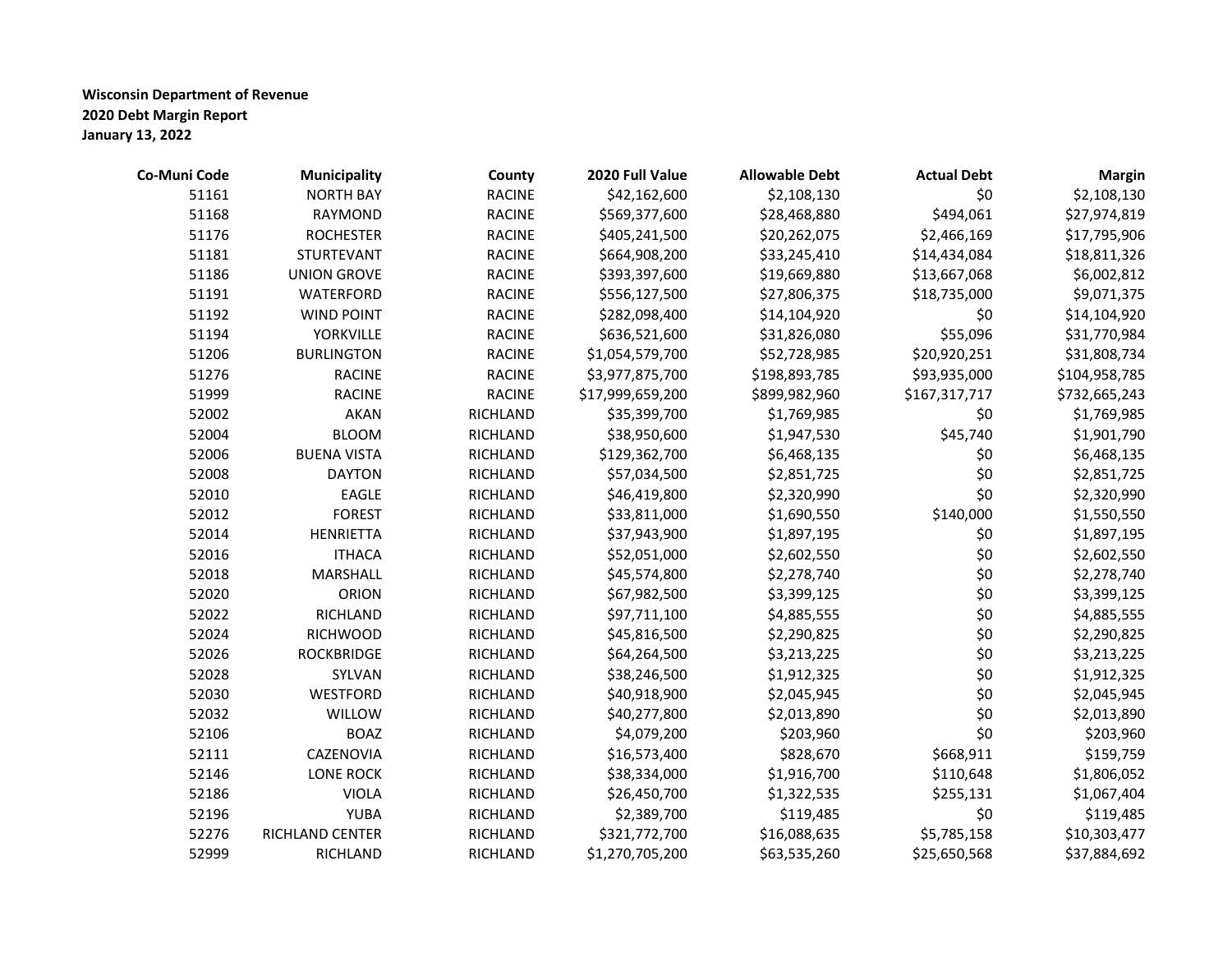| Co-Muni Code | <b>Municipality</b>  | County      | 2020 Full Value  | <b>Allowable Debt</b> | <b>Actual Debt</b> | <b>Margin</b>     |
|--------------|----------------------|-------------|------------------|-----------------------|--------------------|-------------------|
| 53002        | <b>AVON</b>          | <b>ROCK</b> | \$55,382,200     | \$2,769,110           | \$0                | \$2,769,110       |
| 53004        | <b>BELOIT</b>        | <b>ROCK</b> | \$557,040,100    | \$27,852,005          | \$13,828,178       | \$14,023,827      |
| 53006        | <b>BRADFORD</b>      | <b>ROCK</b> | \$103,666,900    | \$5,183,345           | \$0                | \$5,183,345       |
| 53008        | <b>CENTER</b>        | <b>ROCK</b> | \$119,121,700    | \$5,956,085           | \$162,857          | \$5,793,228       |
| 53010        | <b>CLINTON</b>       | <b>ROCK</b> | \$81,899,400     | \$4,094,970           | \$117,926          | \$3,977,044       |
| 53012        | <b>FULTON</b>        | <b>ROCK</b> | \$466,286,500    | \$23,314,325          | \$482,848          | \$22,831,477      |
| 53014        | <b>HARMONY</b>       | <b>ROCK</b> | \$307,415,000    | \$15,370,750          | \$0                | \$15,370,750      |
| 53016        | JANESVILLE           | <b>ROCK</b> | \$486,379,600    | \$24,318,980          | \$0                | \$24,318,980      |
| 53018        | <b>JOHNSTOWN</b>     | <b>ROCK</b> | \$87,912,400     | \$4,395,620           | \$0                | \$4,395,620       |
| 53020        | LA PRAIRIE           | <b>ROCK</b> | \$83,988,300     | \$4,199,415           | \$0                | \$4,199,415       |
| 53022        | LIMA                 | <b>ROCK</b> | \$110,607,100    | \$5,530,355           | \$0                | \$5,530,355       |
| 53024        | <b>MAGNOLIA</b>      | <b>ROCK</b> | \$72,916,800     | \$3,645,840           | \$0                | \$3,645,840       |
| 53026        | <b>MILTON</b>        | <b>ROCK</b> | \$367,519,400    | \$18,375,970          | \$0                | \$18,375,970      |
| 53028        | <b>NEWARK</b>        | <b>ROCK</b> | \$142,267,600    | \$7,113,380           | \$43,878           | \$7,069,502       |
| 53030        | PLYMOUTH             | <b>ROCK</b> | \$111,675,800    | \$5,583,790           | \$0                | \$5,583,790       |
| 53032        | <b>PORTER</b>        | <b>ROCK</b> | \$118,163,400    | \$5,908,170           | \$0                | \$5,908,170       |
| 53034        | <b>ROCK</b>          | <b>ROCK</b> | \$209,990,500    | \$10,499,525          | \$0                | \$10,499,525      |
| 53036        | <b>SPRING VALLEY</b> | <b>ROCK</b> | \$77,989,500     | \$3,899,475           | \$0                | \$3,899,475       |
| 53038        | <b>TURTLE</b>        | <b>ROCK</b> | \$228,521,500    | \$11,426,075          | \$79,258           | \$11,346,817      |
| 53040        | <b>UNION</b>         | <b>ROCK</b> | \$211,502,200    | \$10,575,110          | \$1,325,997        | \$9,249,113       |
| 53111        | <b>CLINTON</b>       | <b>ROCK</b> | \$139,775,500    | \$6,988,775           | \$3,480,538        | \$3,508,237       |
| 53126        | <b>FOOTVILLE</b>     | <b>ROCK</b> | \$47,907,700     | \$2,395,385           | \$767,176          | \$1,628,209       |
| 53165        | ORFORDVILLE          | <b>ROCK</b> | \$86,312,900     | \$4,315,645           | \$1,504,421        | \$2,811,224       |
| 53206        | <b>BELOIT</b>        | <b>ROCK</b> | \$1,944,861,100  | \$97,243,055          | \$75,689,067,033   | -\$75,591,823,978 |
| 53221        | <b>EDGERTON</b>      | <b>ROCK</b> | \$456,512,400    | \$22,825,620          | \$2,969,331        | \$19,856,289      |
| 53222        | EVANSVILLE           | <b>ROCK</b> | \$476,251,800    | \$23,812,590          | \$7,665,180        | \$16,147,410      |
| 53241        | JANESVILLE           | <b>ROCK</b> | \$5,591,259,700  | \$279,562,985         | \$108,700,000      | \$170,862,985     |
| 53257        | <b>MILTON</b>        | <b>ROCK</b> | \$455,017,900    | \$22,750,895          | \$10,035,000       | \$12,715,895      |
| 53999        | <b>ROCK</b>          | <b>ROCK</b> | \$13,178,803,700 | \$658,940,185         | \$42,205,000       | \$616,735,185     |
| 54002        | <b>ATLANTA</b>       | <b>RUSK</b> | \$45,350,100     | \$2,267,505           | \$0                | \$2,267,505       |
| 54004        | <b>BIG BEND</b>      | <b>RUSK</b> | \$131,324,300    | \$6,566,215           | \$186,345          | \$6,379,870       |
| 54006        | <b>BIG FALLS</b>     | <b>RUSK</b> | \$12,815,000     | \$640,750             | \$0                | \$640,750         |
| 54008        | <b>CEDAR RAPIDS</b>  | <b>RUSK</b> | \$3,735,700      | \$186,785             | \$0                | \$186,785         |
| 54010        | <b>DEWEY</b>         | <b>RUSK</b> | \$68,658,100     | \$3,432,905           | \$62,457           | \$3,370,448       |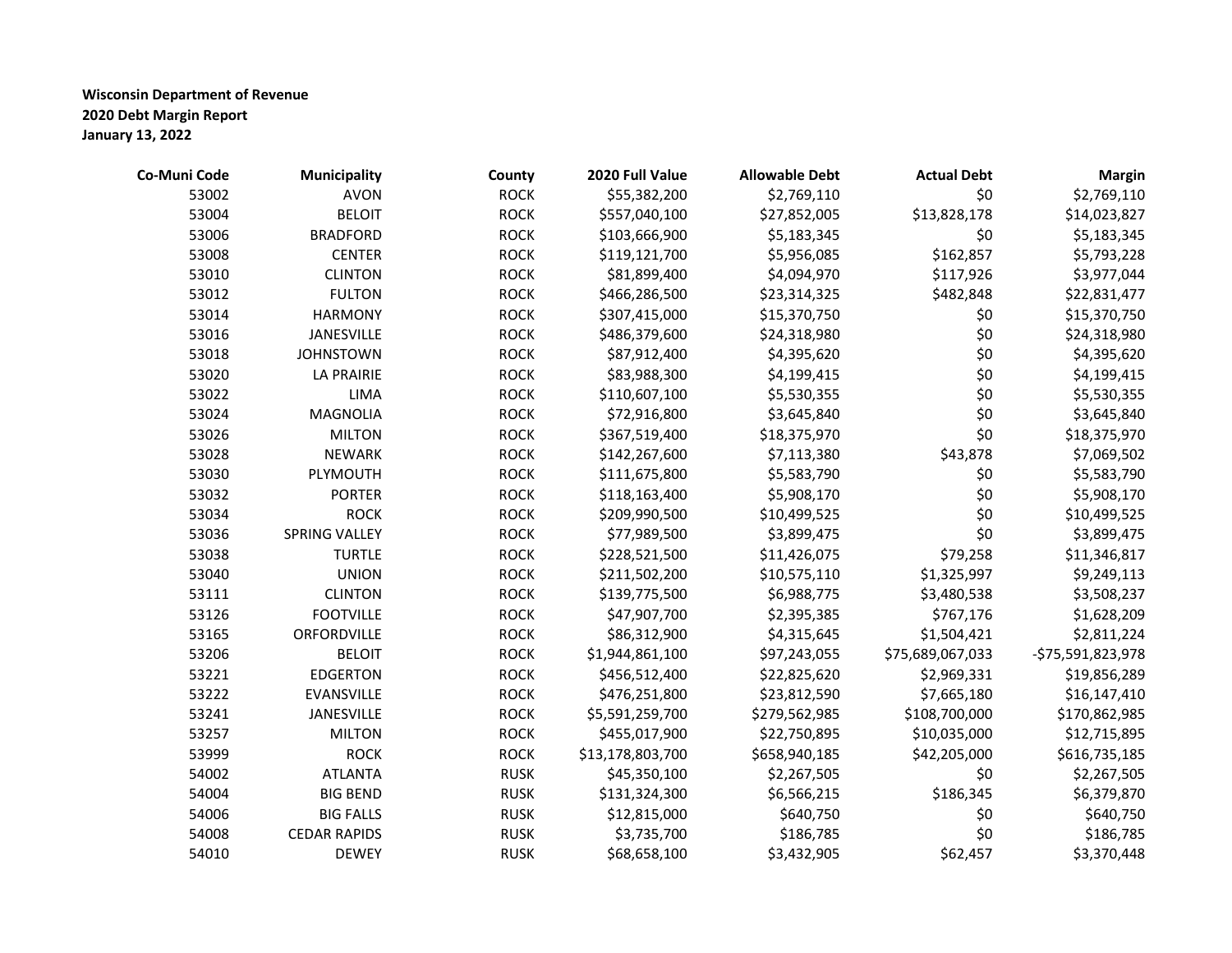| Co-Muni Code | <b>Municipality</b> | County          | 2020 Full Value | <b>Allowable Debt</b> | <b>Actual Debt</b> | <b>Margin</b> |
|--------------|---------------------|-----------------|-----------------|-----------------------|--------------------|---------------|
| 54012        | <b>FLAMBEAU</b>     | <b>RUSK</b>     | \$73,605,100    | \$3,680,255           | \$501,966          | \$3,178,289   |
| 54014        | <b>GRANT</b>        | <b>RUSK</b>     | \$50,720,400    | \$2,536,020           | \$0                | \$2,536,020   |
| 54016        | <b>GROW</b>         | <b>RUSK</b>     | \$24,117,300    | \$1,205,865           | \$56,200           | \$1,149,665   |
| 54018        | <b>HAWKINS</b>      | <b>RUSK</b>     | \$16,261,800    | \$813,090             | \$170,461          | \$642,629     |
| 54020        | <b>HUBBARD</b>      | <b>RUSK</b>     | \$20,772,700    | \$1,038,635           | \$194,746          | \$843,889     |
| 54022        | LAWRENCE            | <b>RUSK</b>     | \$20,580,400    | \$1,029,020           | \$0                | \$1,029,020   |
| 54024        | MARSHALL            | <b>RUSK</b>     | \$29,473,700    | \$1,473,685           | \$79,998           | \$1,393,687   |
| 54026        | <b>MURRY</b>        | <b>RUSK</b>     | \$26,729,000    | \$1,336,450           | \$0                | \$1,336,450   |
| 54028        | RICHLAND            | <b>RUSK</b>     | \$20,309,600    | \$1,015,480           | \$0                | \$1,015,480   |
| 54030        | <b>RUSK</b>         | <b>RUSK</b>     | \$128,848,600   | \$6,442,430           | \$0                | \$6,442,430   |
| 54032        | <b>SOUTH FORK</b>   | <b>RUSK</b>     | \$11,757,000    | \$587,850             | \$0                | \$587,850     |
| 54034        | <b>STRICKLAND</b>   | <b>RUSK</b>     | \$31,807,400    | \$1,590,370           | \$0                | \$1,590,370   |
| 54036        | <b>STUBBS</b>       | <b>RUSK</b>     | \$59,323,600    | \$2,966,180           | \$0                | \$2,966,180   |
| 54038        | <b>THORNAPPLE</b>   | <b>RUSK</b>     | \$62,021,500    | \$3,101,075           | \$0                | \$3,101,075   |
| 54040        | <b>TRUE</b>         | <b>RUSK</b>     | \$17,005,000    | \$850,250             | \$0                | \$850,250     |
| 54042        | <b>WASHINGTON</b>   | <b>RUSK</b>     | \$77,162,600    | \$3,858,130           | \$0                | \$3,858,130   |
| 54044        | <b>WILKINSON</b>    | <b>RUSK</b>     | \$7,127,000     | \$356,350             | \$0                | \$356,350     |
| 54046        | WILLARD             | <b>RUSK</b>     | \$73,348,100    | \$3,667,405           | \$29,919           | \$3,637,486   |
| 54048        | <b>WILSON</b>       | <b>RUSK</b>     | \$11,394,500    | \$569,725             | \$126,332          | \$443,393     |
| 54106        | <b>BRUCE</b>        | <b>RUSK</b>     | \$29,751,200    | \$1,487,560           | \$255,198          | \$1,232,362   |
| 54111        | CONRATH             | <b>RUSK</b>     | \$3,110,200     | \$155,510             | \$0                | \$155,510     |
| 54131        | <b>GLEN FLORA</b>   | <b>RUSK</b>     | \$5,410,500     | \$270,525             | \$0                | \$270,525     |
| 54136        | <b>HAWKINS</b>      | <b>RUSK</b>     | \$13,778,500    | \$688,925             | \$257,555          | \$431,370     |
| 54141        | <b>INGRAM</b>       | <b>RUSK</b>     | \$1,653,500     | \$82,675              | \$0                | \$82,675      |
| 54181        | SHELDON             | <b>RUSK</b>     | \$8,766,700     | \$438,335             | \$40,778           | \$397,557     |
| 54186        | <b>TONY</b>         | <b>RUSK</b>     | \$4,357,300     | \$217,865             | \$212,501          | \$5,364       |
| 54191        | WEYERHAEUSER        | <b>RUSK</b>     | \$27,713,700    | \$1,385,685           | \$183,593          | \$1,202,092   |
| 54246        | LADYSMITH           | <b>RUSK</b>     | \$166,504,100   | \$8,325,205           | \$4,514,622        | \$3,810,583   |
| 54999        | <b>RUSK</b>         | <b>RUSK</b>     | \$1,285,294,200 | \$64,264,710          | \$11,338,819       | \$52,925,891  |
| 55002        | <b>BALDWIN</b>      | <b>ST CROIX</b> | \$99,404,600    | \$4,970,230           | \$0                | \$4,970,230   |
| 55004        | CADY                | <b>ST CROIX</b> | \$87,934,500    | \$4,396,725           | \$0                | \$4,396,725   |
| 55006        | <b>CYLON</b>        | <b>ST CROIX</b> | \$63,648,800    | \$3,182,440           | \$0                | \$3,182,440   |
| 55008        | <b>EAU GALLE</b>    | <b>ST CROIX</b> | \$129,543,600   | \$6,477,180           | \$71,286           | \$6,405,894   |
| 55010        | <b>EMERALD</b>      | <b>ST CROIX</b> | \$75,305,200    | \$3,765,260           | \$56,321           | \$3,708,939   |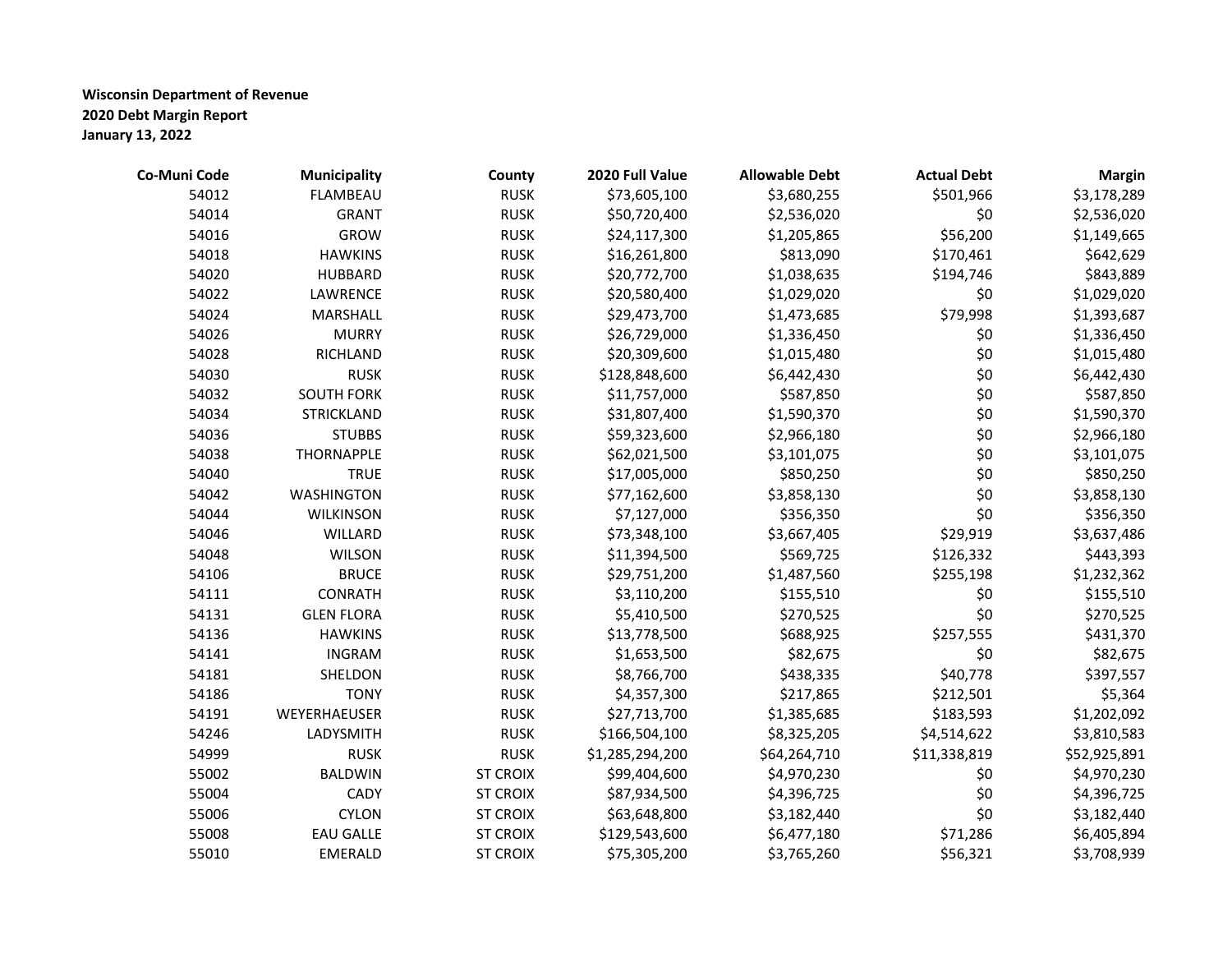| Co-Muni Code | <b>Municipality</b>  | County          | 2020 Full Value  | <b>Allowable Debt</b> | <b>Actual Debt</b> | <b>Margin</b> |
|--------------|----------------------|-----------------|------------------|-----------------------|--------------------|---------------|
| 55012        | <b>ERIN PRAIRIE</b>  | <b>ST CROIX</b> | \$82,581,500     | \$4,129,075           | \$0                | \$4,129,075   |
| 55014        | <b>FOREST</b>        | <b>ST CROIX</b> | \$53,738,900     | \$2,686,945           | \$0                | \$2,686,945   |
| 55016        | <b>GLENWOOD</b>      | <b>ST CROIX</b> | \$65,805,700     | \$3,290,285           | \$109,838          | \$3,180,447   |
| 55018        | <b>HAMMOND</b>       | <b>ST CROIX</b> | \$273,312,100    | \$13,665,605          | \$0                | \$13,665,605  |
| 55020        | <b>HUDSON</b>        | <b>ST CROIX</b> | \$1,259,078,600  | \$62,953,930          | \$1,514,390        | \$61,439,540  |
| 55022        | KINNICKINNIC         | <b>ST CROIX</b> | \$250,153,700    | \$12,507,685          | \$0                | \$12,507,685  |
| 55024        | PLEASANT VALLEY      | <b>ST CROIX</b> | \$63,521,600     | \$3,176,080           | \$0                | \$3,176,080   |
| 55026        | RICHMOND             | <b>ST CROIX</b> | \$411,259,700    | \$20,562,985          | \$32,325           | \$20,530,660  |
| 55028        | <b>RUSH RIVER</b>    | <b>ST CROIX</b> | \$51,647,400     | \$2,582,370           | \$0                | \$2,582,370   |
| 55030        | SAINT JOSEPH         | <b>ST CROIX</b> | \$744,000,200    | \$37,200,010          | \$6,964,554        | \$30,235,456  |
| 55032        | SOMERSET             | <b>ST CROIX</b> | \$602,656,200    | \$30,132,810          | \$0                | \$30,132,810  |
| 55034        | SPRINGFIELD          | <b>ST CROIX</b> | \$80,207,100     | \$4,010,355           | \$0                | \$4,010,355   |
| 55036        | <b>STANTON</b>       | <b>ST CROIX</b> | \$92,294,400     | \$4,614,720           | \$24,008           | \$4,590,712   |
| 55038        | <b>STAR PRAIRIE</b>  | <b>ST CROIX</b> | \$407,355,600    | \$20,367,780          | \$0                | \$20,367,780  |
| 55040        | <b>TROY</b>          | <b>ST CROIX</b> | \$976,341,200    | \$48,817,060          | \$0                | \$48,817,060  |
| 55042        | WARREN               | <b>ST CROIX</b> | \$218,598,500    | \$10,929,925          | \$26,296           | \$10,903,629  |
| 55106        | <b>BALDWIN</b>       | <b>ST CROIX</b> | \$357,625,300    | \$17,881,265          | \$2,018,098        | \$15,863,167  |
| 55116        | <b>DEER PARK</b>     | <b>ST CROIX</b> | \$13,987,000     | \$699,350             | \$100,000          | \$599,350     |
| 55136        | <b>HAMMOND</b>       | <b>ST CROIX</b> | \$146,325,000    | \$7,316,250           | \$4,285,000        | \$3,031,250   |
| 55161        | <b>NORTH HUDSON</b>  | <b>ST CROIX</b> | \$490,238,900    | \$24,511,945          | \$850,694          | \$23,661,251  |
| 55176        | <b>ROBERTS</b>       | <b>ST CROIX</b> | \$175,867,200    | \$8,793,360           | \$1,054,466        | \$7,738,894   |
| 55181        | SOMERSET             | <b>ST CROIX</b> | \$266,792,200    | \$13,339,610          | \$6,149,073        | \$7,190,537   |
| 55182        | <b>STAR PRAIRIE</b>  | <b>ST CROIX</b> | \$46,899,100     | \$2,344,955           | \$150,769          | \$2,194,186   |
| 55191        | <b>WILSON</b>        | <b>ST CROIX</b> | \$11,725,100     | \$586,255             | \$46,000           | \$540,255     |
| 55192        | WOODVILLE            | <b>ST CROIX</b> | \$104,063,000    | \$5,203,150           | \$3,789,403        | \$1,413,747   |
| 55231        | <b>GLENWOOD CITY</b> | <b>ST CROIX</b> | \$73,235,200     | \$3,661,760           | \$153,657          | \$3,508,103   |
| 55236        | <b>HUDSON</b>        | <b>ST CROIX</b> | \$2,317,243,500  | \$115,862,175         | \$20,535,000       | \$95,327,175  |
| 55261        | NEW RICHMOND         | <b>ST CROIX</b> | \$978,286,000    | \$48,914,300          | \$16,229,347       | \$32,684,953  |
| 55999        | <b>ST CROIX</b>      | <b>ST CROIX</b> | \$11,534,114,600 | \$576,705,730         | \$59,309,000       | \$517,396,730 |
| 56002        | <b>BARABOO</b>       | SAUK            | \$227,331,300    | \$11,366,565          | \$0                | \$11,366,565  |
| 56004        | <b>BEAR CREEK</b>    | SAUK            | \$74,149,800     | \$3,707,490           | \$115,100          | \$3,592,390   |
| 56006        | DELLONA              | SAUK            | \$235,204,100    | \$11,760,205          | \$0                | \$11,760,205  |
| 56008        | <b>DELTON</b>        | SAUK            | \$324,958,300    | \$16,247,915          | \$0                | \$16,247,915  |
| 56010        | <b>EXCELSIOR</b>     | SAUK            | \$167,568,100    | \$8,378,405           | \$113,416          | \$8,264,989   |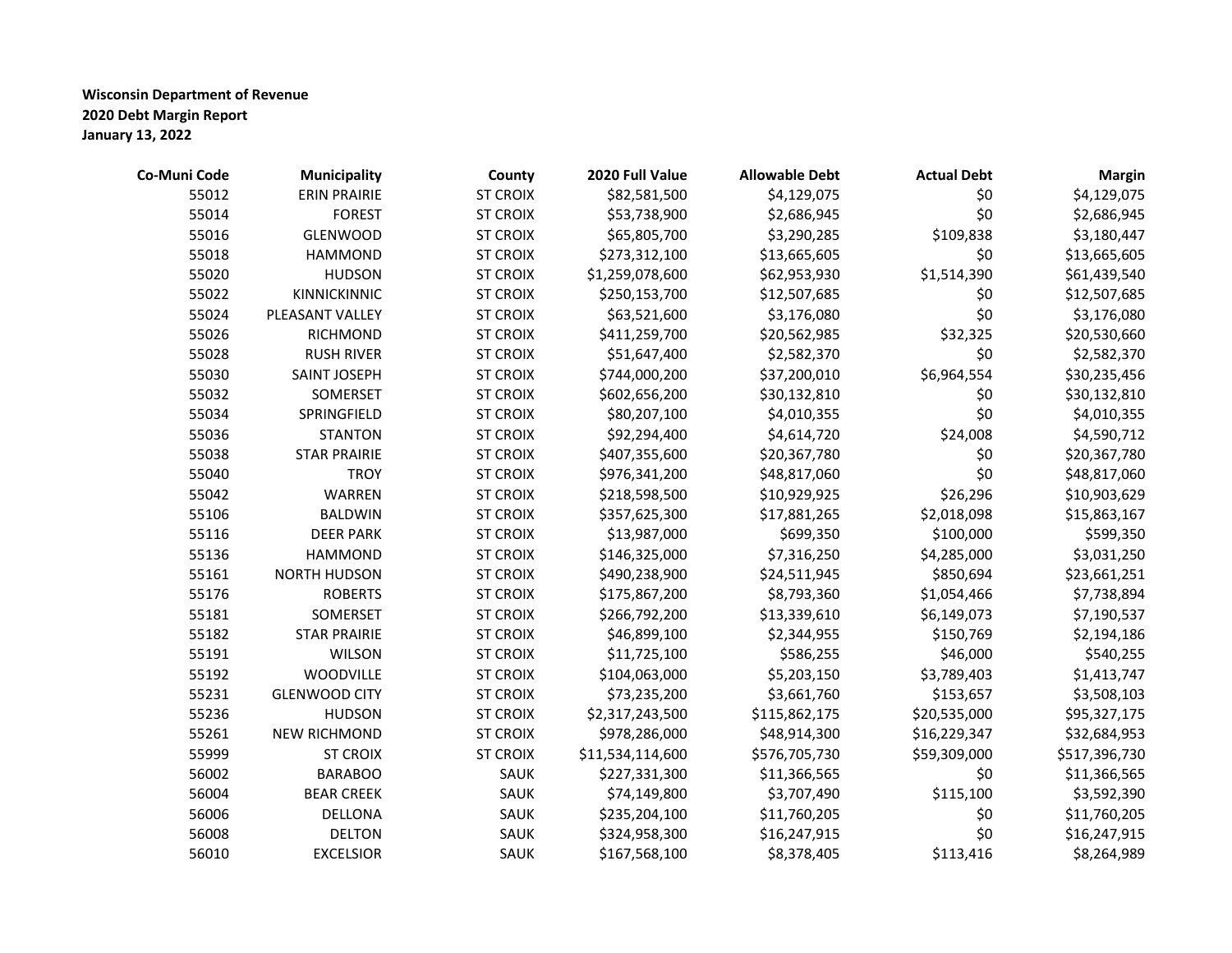| Co-Muni Code | <b>Municipality</b> | County | 2020 Full Value | <b>Allowable Debt</b> | <b>Actual Debt</b> | <b>Margin</b> |
|--------------|---------------------|--------|-----------------|-----------------------|--------------------|---------------|
| 56012        | <b>FAIRFIELD</b>    | SAUK   | \$119,529,000   | \$5,976,450           | \$0                | \$5,976,450   |
| 56014        | <b>FRANKLIN</b>     | SAUK   | \$81,360,700    | \$4,068,035           | \$350,000          | \$3,718,035   |
| 56016        | FREEDOM             | SAUK   | \$61,616,300    | \$3,080,815           | \$115,925          | \$2,964,890   |
| 56018        | GREENFIELD          | SAUK   | \$124,660,500   | \$6,233,025           | \$0                | \$6,233,025   |
| 56020        | <b>HONEY CREEK</b>  | SAUK   | \$95,623,100    | \$4,781,155           | \$0                | \$4,781,155   |
| 56022        | <b>IRONTON</b>      | SAUK   | \$59,846,600    | \$2,992,330           | \$41,593           | \$2,950,737   |
| 56024        | LA VALLE            | SAUK   | \$379,465,900   | \$18,973,295          | \$3,989,978        | \$14,983,317  |
| 56026        | <b>MERRIMAC</b>     | SAUK   | \$293,738,000   | \$14,686,900          | \$0                | \$14,686,900  |
| 56028        | PRAIRIE DU SAC      | SAUK   | \$175,465,800   | \$8,773,290           | \$0                | \$8,773,290   |
| 56030        | REEDSBURG           | SAUK   | \$118,060,800   | \$5,903,040           | \$0                | \$5,903,040   |
| 56032        | <b>SPRING GREEN</b> | SAUK   | \$198,238,800   | \$9,911,940           | \$0                | \$9,911,940   |
| 56034        | <b>SUMPTER</b>      | SAUK   | \$71,619,800    | \$3,580,990           | \$169,243          | \$3,411,747   |
| 56036        | <b>TROY</b>         | SAUK   | \$103,813,200   | \$5,190,660           | \$0                | \$5,190,660   |
| 56038        | <b>WASHINGTON</b>   | SAUK   | \$72,883,600    | \$3,644,180           | \$145,000          | \$3,499,180   |
| 56040        | WESTFIELD           | SAUK   | \$55,791,400    | \$2,789,570           | \$0                | \$2,789,570   |
| 56042        | WINFIELD            | SAUK   | \$99,718,100    | \$4,985,905           | \$0                | \$4,985,905   |
| 56044        | <b>WOODLAND</b>     | SAUK   | \$97,448,800    | \$4,872,440           | \$0                | \$4,872,440   |
| 56141        | <b>IRONTON</b>      | SAUK   | \$8,391,000     | \$419,550             | \$6,373            | \$413,177     |
| 56146        | <b>LAKE DELTON</b>  | SAUK   | \$1,611,298,000 | \$80,564,900          | \$26,138,812       | \$54,426,088  |
| 56147        | LA VALLE            | SAUK   | \$16,590,200    | \$829,510             | \$150,379          | \$679,131     |
| 56148        | <b>LIME RIDGE</b>   | SAUK   | \$10,149,000    | \$507,450             | \$0                | \$507,450     |
| 56149        | LOGANVILLE          | SAUK   | \$16,129,700    | \$806,485             | \$372,605          | \$433,880     |
| 56151        | <b>MERRIMAC</b>     | SAUK   | \$84,308,000    | \$4,215,400           | \$437,977          | \$3,777,423   |
| 56161        | NORTH FREEDOM       | SAUK   | \$27,009,600    | \$1,350,480           | \$441,858          | \$908,622     |
| 56171        | <b>PLAIN</b>        | SAUK   | \$70,625,800    | \$3,531,290           | \$2,224,617        | \$1,306,673   |
| 56172        | PRAIRIE DU SAC      | SAUK   | \$471,055,800   | \$23,552,790          | \$13,926,951       | \$9,625,839   |
| 56176        | <b>ROCK SPRINGS</b> | SAUK   | \$23,309,900    | \$1,165,495           | \$811,488          | \$354,007     |
| 56181        | <b>SAUK CITY</b>    | SAUK   | \$392,765,400   | \$19,638,270          | \$11,821,429       | \$7,816,841   |
| 56182        | <b>SPRING GREEN</b> | SAUK   | \$190,386,600   | \$9,519,330           | \$6,465,000        | \$3,054,330   |
| 56191        | <b>WEST BARABOO</b> | SAUK   | \$122,595,300   | \$6,129,765           | \$310,000          | \$5,819,765   |
| 56206        | <b>BARABOO</b>      | SAUK   | \$933,993,100   | \$46,699,655          | \$17,989,137       | \$28,710,518  |
| 56276        | REEDSBURG           | SAUK   | \$711,174,700   | \$35,558,735          | \$24,963,847       | \$10,594,888  |
| 56999        | SAUK                | SAUK   | \$8,041,209,100 | \$402,060,455         | \$8,700,000        | \$393,360,455 |
| 57002        | <b>BASS LAKE</b>    | SAWYER | \$555,776,000   | \$27,788,800          | \$0                | \$27,788,800  |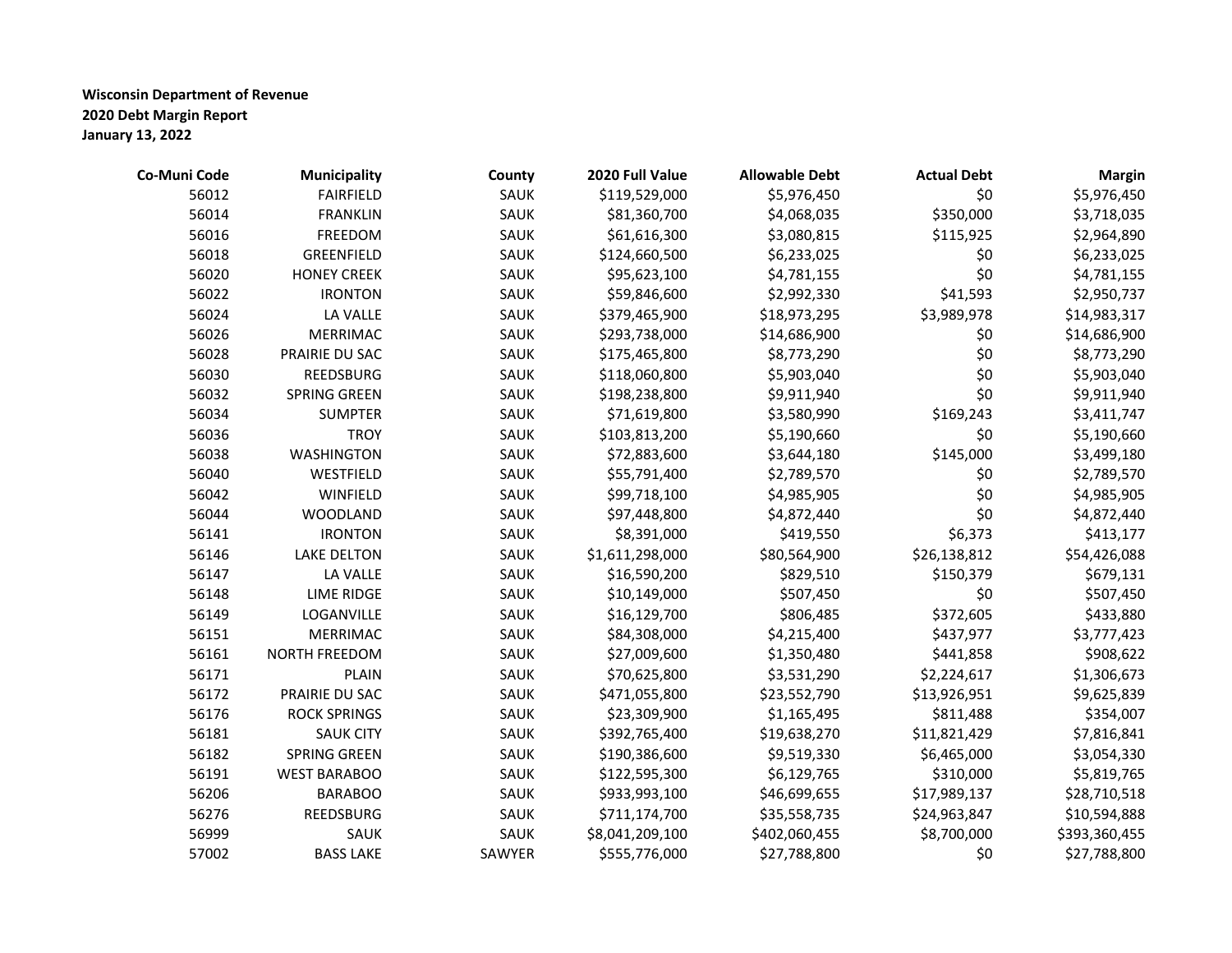| Co-Muni Code | <b>Municipality</b> | County  | 2020 Full Value | <b>Allowable Debt</b> | <b>Actual Debt</b> | <b>Margin</b> |
|--------------|---------------------|---------|-----------------|-----------------------|--------------------|---------------|
| 57004        | COUDERAY            | SAWYER  | \$30,738,400    | \$1,536,920           | \$0                | \$1,536,920   |
| 57006        | <b>DRAPER</b>       | SAWYER  | \$50,630,000    | \$2,531,500           | \$146,772          | \$2,384,728   |
| 57008        | <b>EDGEWATER</b>    | SAWYER  | \$191,035,900   | \$9,551,795           | \$133,381          | \$9,418,414   |
| 57010        | <b>HAYWARD</b>      | SAWYER  | \$589,606,400   | \$29,480,320          | \$143,469          | \$29,336,851  |
| 57012        | <b>HUNTER</b>       | SAWYER  | \$205,882,700   | \$10,294,135          | \$0                | \$10,294,135  |
| 57014        | <b>LENROOT</b>      | SAWYER  | \$293,403,500   | \$14,670,175          | \$0                | \$14,670,175  |
| 57016        | <b>MEADOWBROOK</b>  | SAWYER  | \$19,371,600    | \$968,580             | \$0                | \$968,580     |
| 57018        | <b>METEOR</b>       | SAWYER  | \$26,500,900    | \$1,325,045           | \$0                | \$1,325,045   |
| 57020        | <b>OJIBWA</b>       | SAWYER  | \$55,800,300    | \$2,790,015           | \$0                | \$2,790,015   |
| 57022        | <b>RADISSON</b>     | SAWYER  | \$64,772,000    | \$3,238,600           | \$643,476          | \$2,595,124   |
| 57024        | <b>ROUND LAKE</b>   | SAWYER  | \$398,505,600   | \$19,925,280          | \$52,088           | \$19,873,192  |
| 57026        | <b>SAND LAKE</b>    | SAWYER  | \$418,189,700   | \$20,909,485          | \$0                | \$20,909,485  |
| 57028        | SPIDER LAKE         | SAWYER  | \$302,307,100   | \$15,115,355          | \$0                | \$15,115,355  |
| 57030        | <b>WEIRGOR</b>      | SAWYER  | \$42,711,000    | \$2,135,550           | \$112,476          | \$2,023,074   |
| 57032        | <b>WINTER</b>       | SAWYER  | \$221,721,500   | \$11,086,075          | \$0                | \$11,086,075  |
| 57111        | COUDERAY            | SAWYER  | \$3,725,800     | \$186,290             | \$37,396           | \$148,894     |
| 57121        | <b>EXELAND</b>      | SAWYER  | \$7,867,300     | \$393,365             | \$11,680           | \$381,685     |
| 57176        | <b>RADISSON</b>     | SAWYER  | \$8,910,800     | \$445,540             | \$47,315           | \$398,225     |
| 57190        | <b>WINTER</b>       | SAWYER  | \$14,744,400    | \$737,220             | \$257,217          | \$480,003     |
| 57236        | <b>HAYWARD</b>      | SAWYER  | \$230,791,300   | \$11,539,565          | \$1,634,054        | \$9,905,511   |
| 57999        | SAWYER              | SAWYER  | \$3,732,992,200 | \$186,649,610         | \$2,345,333        | \$184,304,277 |
| 58002        | <b>ALMON</b>        | SHAWANO | \$63,016,200    | \$3,150,810           | \$0                | \$3,150,810   |
| 58004        | ANGELICA            | SHAWANO | \$164,743,100   | \$8,237,155           | \$0                | \$8,237,155   |
| 58006        | ANIWA               | SHAWANO | \$49,547,800    | \$2,477,390           | \$0                | \$2,477,390   |
| 58008        | <b>BARTELME</b>     | SHAWANO | \$21,670,500    | \$1,083,525           | \$0                | \$1,083,525   |
| 58010        | <b>BELLE PLAINE</b> | SHAWANO | \$236,190,000   | \$11,809,500          | \$0                | \$11,809,500  |
| 58012        | <b>BIRNAMWOOD</b>   | SHAWANO | \$60,172,800    | \$3,008,640           | \$0                | \$3,008,640   |
| 58014        | <b>FAIRBANKS</b>    | SHAWANO | \$53,560,200    | \$2,678,010           | \$0                | \$2,678,010   |
| 58016        | <b>GERMANIA</b>     | SHAWANO | \$47,064,900    | \$2,353,245           | \$0                | \$2,353,245   |
| 58018        | <b>GRANT</b>        | SHAWANO | \$74,391,600    | \$3,719,580           | \$0                | \$3,719,580   |
| 58020        | <b>GREEN VALLEY</b> | SHAWANO | \$86,135,000    | \$4,306,750           | \$0                | \$4,306,750   |
| 58022        | <b>HARTLAND</b>     | SHAWANO | \$75,404,600    | \$3,770,230           | \$259,590          | \$3,510,640   |
| 58024        | <b>HERMAN</b>       | SHAWANO | \$58,353,700    | \$2,917,685           | \$0                | \$2,917,685   |
| 58026        | <b>HUTCHINS</b>     | SHAWANO | \$51,723,200    | \$2,586,160           | \$0                | \$2,586,160   |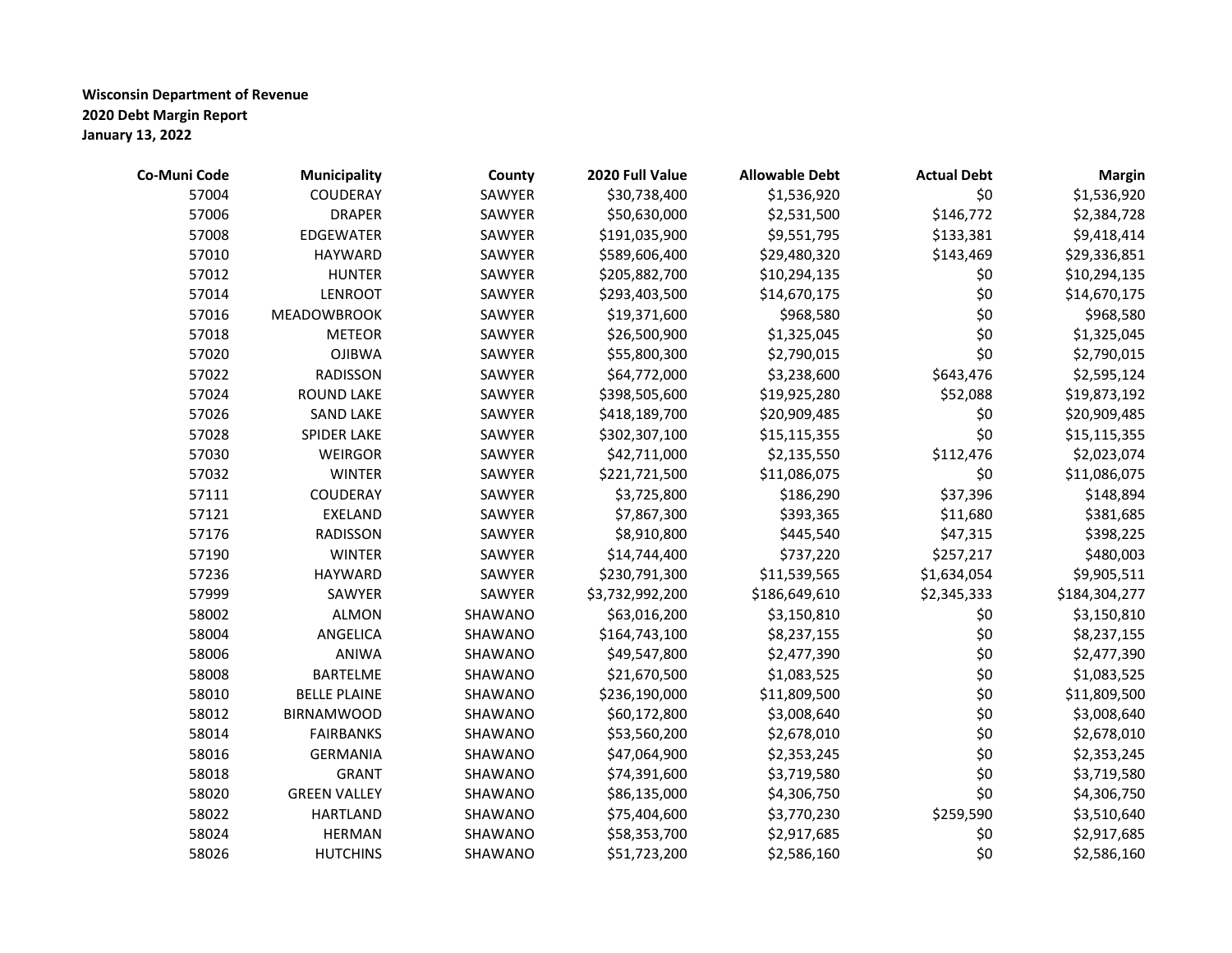| Co-Muni Code | Municipality       | County    | 2020 Full Value | <b>Allowable Debt</b> | <b>Actual Debt</b> | <b>Margin</b> |
|--------------|--------------------|-----------|-----------------|-----------------------|--------------------|---------------|
| 58028        | <b>LESSOR</b>      | SHAWANO   | \$104,187,400   | \$5,209,370           | \$200,000          | \$5,009,370   |
| 58030        | <b>MAPLE GROVE</b> | SHAWANO   | \$71,973,100    | \$3,598,655           | \$0                | \$3,598,655   |
| 58032        | <b>MORRIS</b>      | SHAWANO   | \$47,917,400    | \$2,395,870           | \$0                | \$2,395,870   |
| 58034        | <b>NAVARINO</b>    | SHAWANO   | \$44,820,500    | \$2,241,025           | \$200,000          | \$2,041,025   |
| 58036        | PELLA              | SHAWANO   | \$82,258,300    | \$4,112,915           | \$32,422           | \$4,080,493   |
| 58038        | <b>RED SPRINGS</b> | SHAWANO   | \$77,548,100    | \$3,877,405           | \$0                | \$3,877,405   |
| 58040        | <b>RICHMOND</b>    | SHAWANO   | \$184,957,100   | \$9,247,855           | \$0                | \$9,247,855   |
| 58042        | SENECA             | SHAWANO   | \$54,300,300    | \$2,715,015           | \$56,000           | \$2,659,015   |
| 58044        | <b>WASHINGTON</b>  | SHAWANO   | \$244,339,900   | \$12,216,995          | \$0                | \$12,216,995  |
| 58046        | WAUKECHON          | SHAWANO   | \$98,760,900    | \$4,938,045           | \$0                | \$4,938,045   |
| 58048        | WESCOTT            | SHAWANO   | \$415,165,000   | \$20,758,250          | \$0                | \$20,758,250  |
| 58050        | <b>WITTENBERG</b>  | SHAWANO   | \$80,605,000    | \$4,030,250           | \$0                | \$4,030,250   |
| 58101        | <b>ANIWA</b>       | SHAWANO   | \$9,052,200     | \$452,610             | \$0                | \$452,610     |
| 58106        | <b>BIRNAMWOOD</b>  | SHAWANO   | \$36,329,000    | \$1,816,450           | \$0                | \$1,816,450   |
| 58107        | <b>BONDUEL</b>     | SHAWANO   | \$84,002,000    | \$4,200,100           | \$3,250,000        | \$950,100     |
| 58108        | <b>BOWLER</b>      | SHAWANO   | \$9,700,600     | \$485,030             | \$35,000           | \$450,030     |
| 58111        | <b>CECIL</b>       | SHAWANO   | \$52,198,600    | \$2,609,930           | \$150,100          | \$2,459,830   |
| 58121        | <b>ELAND</b>       | SHAWANO   | \$9,558,600     | \$477,930             | \$0                | \$477,930     |
| 58131        | GRESHAM            | SHAWANO   | \$21,214,000    | \$1,060,700           | \$407,427          | \$653,273     |
| 58151        | <b>MATTOON</b>     | SHAWANO   | \$11,537,400    | \$576,870             | \$29,349           | \$547,521     |
| 58186        | <b>TIGERTON</b>    | SHAWANO   | \$22,617,200    | \$1,130,860           | \$332,207          | \$798,653     |
| 58191        | WITTENBERG         | SHAWANO   | \$60,342,000    | \$3,017,100           | \$716,875          | \$2,300,225   |
| 58281        | SHAWANO            | SHAWANO   | \$569,250,500   | \$28,462,525          | \$18,803,000       | \$9,659,525   |
| 58999        | SHAWANO            | SHAWANO   | \$3,449,155,000 | \$172,457,750         | \$17,295,067       | \$155,162,683 |
| 59002        | <b>GREENBUSH</b>   | SHEBOYGAN | \$164,238,600   | \$8,211,930           | \$40,505           | \$8,171,425   |
| 59004        | <b>HERMAN</b>      | SHEBOYGAN | \$156,687,200   | \$7,834,360           | \$0                | \$7,834,360   |
| 59006        | <b>HOLLAND</b>     | SHEBOYGAN | \$360,575,100   | \$18,028,755          | \$6                | \$18,028,749  |
| 59008        | LIMA               | SHEBOYGAN | \$259,086,300   | \$12,954,315          | \$0                | \$12,954,315  |
| 59010        | <b>LYNDON</b>      | SHEBOYGAN | \$190,069,800   | \$9,503,490           | \$0                | \$9,503,490   |
| 59012        | <b>MITCHELL</b>    | SHEBOYGAN | \$130,708,600   | \$6,535,430           | \$500,000          | \$6,035,430   |
| 59014        | <b>MOSEL</b>       | SHEBOYGAN | \$144,816,100   | \$7,240,805           | \$873,681          | \$6,367,124   |
| 59016        | PLYMOUTH           | SHEBOYGAN | \$386,141,900   | \$19,307,095          | \$77,818           | \$19,229,277  |
| 59018        | <b>RHINE</b>       | SHEBOYGAN | \$403,353,400   | \$20,167,670          | \$431,914          | \$19,735,756  |
| 59020        | <b>RUSSELL</b>     | SHEBOYGAN | \$39,554,300    | \$1,977,715           | \$0                | \$1,977,715   |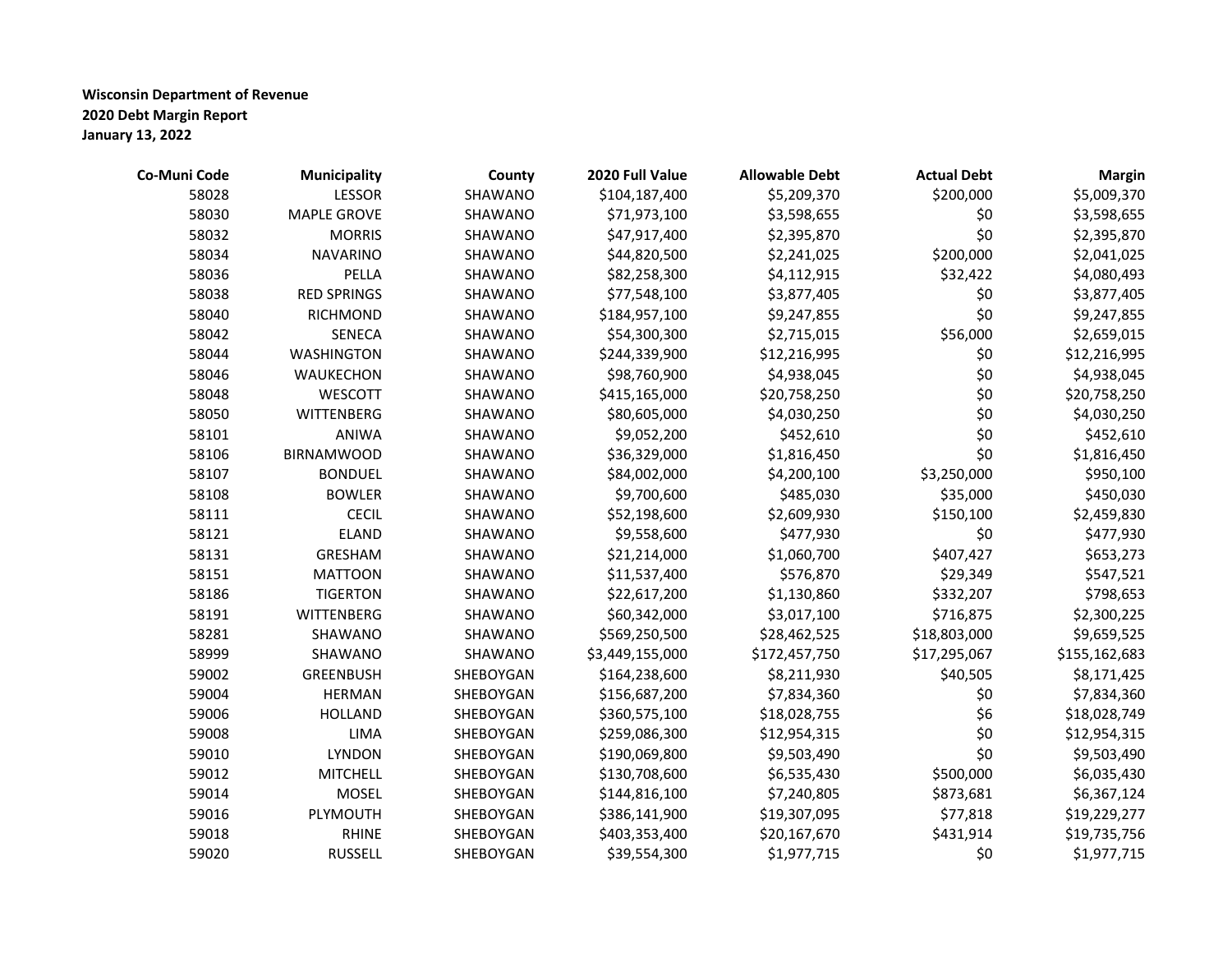| Co-Muni Code | <b>Municipality</b>  | County        | 2020 Full Value  | <b>Allowable Debt</b> | <b>Actual Debt</b> | <b>Margin</b> |
|--------------|----------------------|---------------|------------------|-----------------------|--------------------|---------------|
| 59022        | <b>SCOTT</b>         | SHEBOYGAN     | \$171,537,200    | \$8,576,860           | \$76,766           | \$8,500,094   |
| 59024        | SHEBOYGAN            | SHEBOYGAN     | \$860,652,700    | \$43,032,635          | \$3,970,000        | \$39,062,635  |
| 59026        | SHEBOYGAN FALLS      | SHEBOYGAN     | \$248,660,900    | \$12,433,045          | \$1,184,371        | \$11,248,674  |
| 59028        | SHERMAN              | SHEBOYGAN     | \$159,713,900    | \$7,985,695           | \$81,177           | \$7,904,518   |
| 59030        | <b>WILSON</b>        | SHEBOYGAN     | \$472,897,500    | \$23,644,875          | \$367,143          | \$23,277,732  |
| 59101        | <b>ADELL</b>         | SHEBOYGAN     | \$39,391,100     | \$1,969,555           | \$1,024,684        | \$944,871     |
| 59111        | CASCADE              | SHEBOYGAN     | \$43,453,500     | \$2,172,675           | \$0                | \$2,172,675   |
| 59112        | <b>CEDAR GROVE</b>   | SHEBOYGAN     | \$160,245,200    | \$8,012,260           | \$2,988,432        | \$5,023,828   |
| 59121        | <b>ELKHART LAKE</b>  | SHEBOYGAN     | \$364,572,400    | \$18,228,620          | \$9,141,500        | \$9,087,120   |
| 59131        | <b>GLENBEULAH</b>    | SHEBOYGAN     | \$35,500,900     | \$1,775,045           | \$477,839          | \$1,297,206   |
| 59135        | <b>HOWARDS GROVE</b> | SHEBOYGAN     | \$275,610,700    | \$13,780,535          | \$159,895          | \$13,620,640  |
| 59141        | <b>KOHLER</b>        | SHEBOYGAN     | \$483,363,600    | \$24,168,180          | \$9,576,950        | \$14,591,230  |
| 59165        | <b>OOSTBURG</b>      | SHEBOYGAN     | \$266,050,600    | \$13,302,530          | \$7,710,054        | \$5,592,476   |
| 59176        | <b>RANDOM LAKE</b>   | SHEBOYGAN     | \$162,703,700    | \$8,135,185           | \$4,239,401        | \$3,895,784   |
| 59191        | <b>WALDO</b>         | SHEBOYGAN     | \$35,425,100     | \$1,771,255           | \$622,328          | \$1,148,927   |
| 59271        | PLYMOUTH             | SHEBOYGAN     | \$863,133,100    | \$43,156,655          | \$19,115,000       | \$24,041,655  |
| 59281        | SHEBOYGAN            | SHEBOYGAN     | \$3,298,516,300  | \$164,925,815         | \$60,664,727       | \$104,261,088 |
| 59282        | SHEBOYGAN FALLS      | SHEBOYGAN     | \$698,600,100    | \$34,930,005          | \$12,429,230       | \$22,500,775  |
| 59999        | SHEBOYGAN            | SHEBOYGAN     | \$10,875,259,800 | \$543,762,990         | \$28,893,000       | \$514,869,990 |
| 60002        | <b>AURORA</b>        | <b>TAYLOR</b> | \$31,376,800     | \$1,568,840           | \$0                | \$1,568,840   |
| 60004        | <b>BROWNING</b>      | <b>TAYLOR</b> | \$67,348,300     | \$3,367,415           | \$0                | \$3,367,415   |
| 60006        | CHELSEA              | <b>TAYLOR</b> | \$68,184,200     | \$3,409,210           | \$0                | \$3,409,210   |
| 60008        | CLEVELAND            | <b>TAYLOR</b> | \$23,859,300     | \$1,192,965           | \$0                | \$1,192,965   |
| 60010        | <b>DEER CREEK</b>    | <b>TAYLOR</b> | \$49,973,100     | \$2,498,655           | \$0                | \$2,498,655   |
| 60012        | <b>FORD</b>          | <b>TAYLOR</b> | \$24,322,600     | \$1,216,130           | \$0                | \$1,216,130   |
| 60014        | <b>GOODRICH</b>      | <b>TAYLOR</b> | \$40,502,900     | \$2,025,145           | \$0                | \$2,025,145   |
| 60016        | <b>GREENWOOD</b>     | <b>TAYLOR</b> | \$58,891,800     | \$2,944,590           | \$298,281          | \$2,646,309   |
| 60018        | <b>GROVER</b>        | <b>TAYLOR</b> | \$38,343,000     | \$1,917,150           | \$0                | \$1,917,150   |
| 60020        | <b>HAMMEL</b>        | <b>TAYLOR</b> | \$71,597,200     | \$3,579,860           | \$212,432          | \$3,367,428   |
| 60022        | <b>HOLWAY</b>        | <b>TAYLOR</b> | \$45,987,000     | \$2,299,350           | \$51,039           | \$2,248,311   |
| 60024        | <b>JUMP RIVER</b>    | <b>TAYLOR</b> | \$23,449,600     | \$1,172,480           | \$310,102          | \$862,378     |
| 60026        | <b>LITTLE BLACK</b>  | <b>TAYLOR</b> | \$71,772,800     | \$3,588,640           | \$0                | \$3,588,640   |
| 60028        | MAPLEHURST           | <b>TAYLOR</b> | \$30,405,200     | \$1,520,260           | \$0                | \$1,520,260   |
| 60030        | <b>MCKINLEY</b>      | <b>TAYLOR</b> | \$32,867,800     | \$1,643,390           | \$36,629           | \$1,606,761   |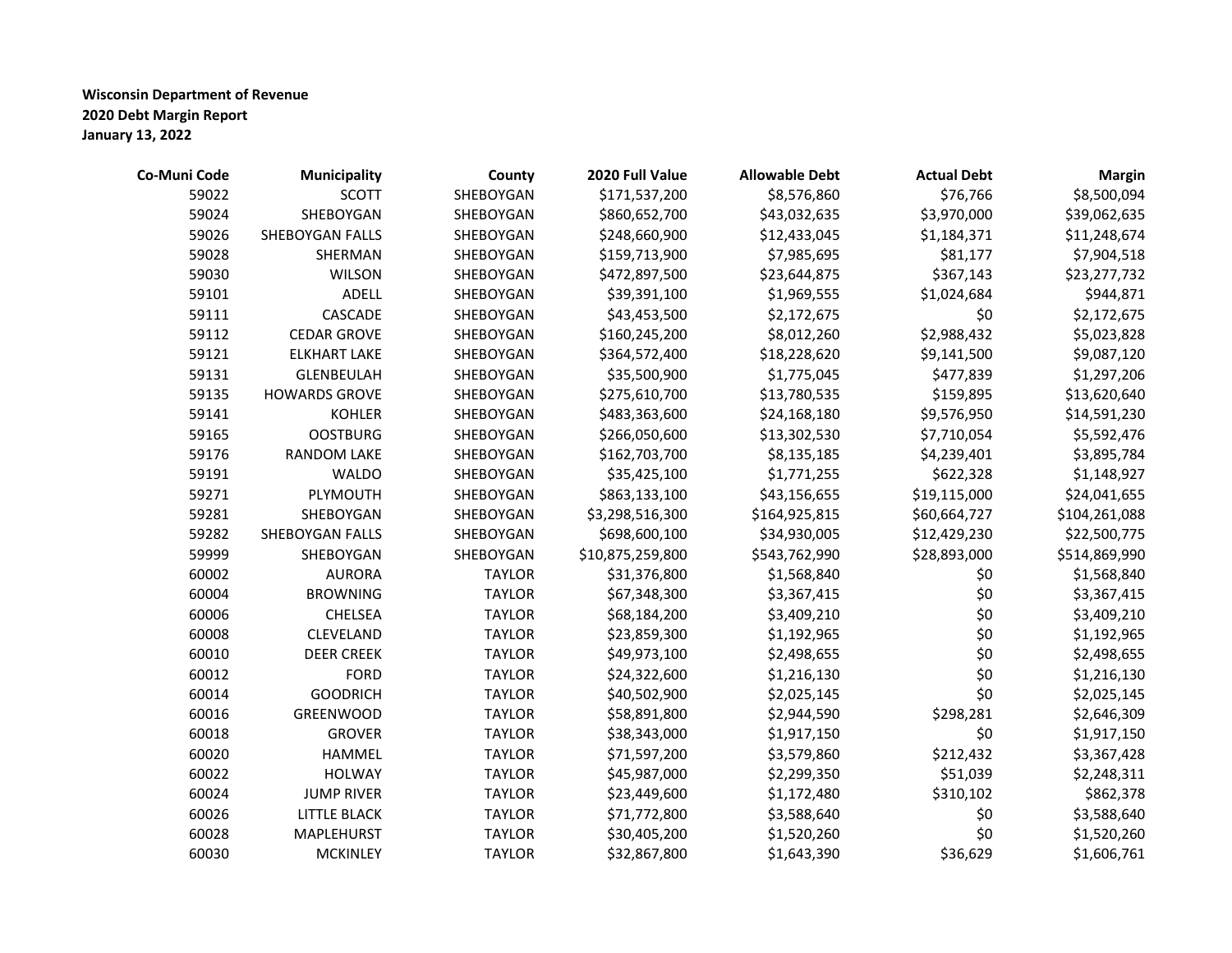| Co-Muni Code | <b>Municipality</b> | County        | 2020 Full Value | <b>Allowable Debt</b> | <b>Actual Debt</b> | <b>Margin</b> |
|--------------|---------------------|---------------|-----------------|-----------------------|--------------------|---------------|
| 60032        | <b>MEDFORD</b>      | <b>TAYLOR</b> | \$180,642,400   | \$9,032,120           | \$115,000          | \$8,917,120   |
| 60034        | <b>MOLITOR</b>      | <b>TAYLOR</b> | \$45,996,400    | \$2,299,820           | \$0                | \$2,299,820   |
| 60036        | PERSHING            | <b>TAYLOR</b> | \$19,636,400    | \$981,820             | \$0                | \$981,820     |
| 60038        | RIB LAKE            | <b>TAYLOR</b> | \$84,732,100    | \$4,236,605           | \$290,251          | \$3,946,354   |
| 60040        | <b>ROOSEVELT</b>    | <b>TAYLOR</b> | \$35,968,900    | \$1,798,445           | \$0                | \$1,798,445   |
| 60042        | <b>TAFT</b>         | <b>TAYLOR</b> | \$36,121,000    | \$1,806,050           | \$0                | \$1,806,050   |
| 60044        | <b>WESTBORO</b>     | <b>TAYLOR</b> | \$66,356,300    | \$3,317,815           | \$19,978           | \$3,297,837   |
| 60131        | <b>GILMAN</b>       | <b>TAYLOR</b> | \$18,770,100    | \$938,505             | \$53,697           | \$884,808     |
| 60146        | <b>LUBLIN</b>       | <b>TAYLOR</b> | \$3,951,400     | \$197,570             | \$0                | \$197,570     |
| 60176        | RIB LAKE            | <b>TAYLOR</b> | \$37,937,700    | \$1,896,885           | \$25,000           | \$1,871,885   |
| 60181        | STETSONVILLE        | <b>TAYLOR</b> | \$25,108,100    | \$1,255,405           | \$455,508          | \$799,897     |
| 60251        | <b>MEDFORD</b>      | <b>TAYLOR</b> | \$326,677,900   | \$16,333,895          | \$6,435,000        | \$9,898,895   |
| 60999        | <b>TAYLOR</b>       | <b>TAYLOR</b> | \$1,560,780,300 | \$78,039,015          | \$10,175,000       | \$67,864,015  |
| 61002        | <b>ALBION</b>       | TREMPEALEAU   | \$62,133,200    | \$3,106,660           | \$0                | \$3,106,660   |
| 61004        | <b>ARCADIA</b>      | TREMPEALEAU   | \$191,308,000   | \$9,565,400           | \$567,821          | \$8,997,579   |
| 61006        | <b>BURNSIDE</b>     | TREMPEALEAU   | \$47,022,100    | \$2,351,105           | \$0                | \$2,351,105   |
| 61008        | CALEDONIA           | TREMPEALEAU   | \$89,404,300    | \$4,470,215           | \$0                | \$4,470,215   |
| 61010        | <b>CHIMNEY ROCK</b> | TREMPEALEAU   | \$31,477,500    | \$1,573,875           | \$310,340          | \$1,263,535   |
| 61012        | <b>DODGE</b>        | TREMPEALEAU   | \$40,925,000    | \$2,046,250           | \$83,260           | \$1,962,990   |
| 61014        | <b>ETTRICK</b>      | TREMPEALEAU   | \$132,453,400   | \$6,622,670           | \$0                | \$6,622,670   |
| 61016        | <b>GALE</b>         | TREMPEALEAU   | \$188,476,500   | \$9,423,825           | \$543,471          | \$8,880,354   |
| 61018        | <b>HALE</b>         | TREMPEALEAU   | \$93,441,000    | \$4,672,050           | \$135,000          | \$4,537,050   |
| 61020        | LINCOLN             | TREMPEALEAU   | \$51,149,400    | \$2,557,470           | \$0                | \$2,557,470   |
| 61022        | <b>PIGEON</b>       | TREMPEALEAU   | \$69,958,800    | \$3,497,940           | \$176,223          | \$3,321,717   |
| 61024        | <b>PRESTON</b>      | TREMPEALEAU   | \$96,496,900    | \$4,824,845           | \$350,000          | \$4,474,845   |
| 61026        | <b>SUMNER</b>       | TREMPEALEAU   | \$82,780,600    | \$4,139,030           | \$73,162           | \$4,065,868   |
| 61028        | TREMPEALEAU         | TREMPEALEAU   | \$215,738,900   | \$10,786,945          | \$0                | \$10,786,945  |
| 61030        | <b>UNITY</b>        | TREMPEALEAU   | \$47,492,500    | \$2,374,625           | \$341,461          | \$2,033,164   |
| 61121        | <b>ELEVA</b>        | TREMPEALEAU   | \$35,371,600    | \$1,768,580           | \$410,850          | \$1,357,730   |
| 61122        | <b>ETTRICK</b>      | TREMPEALEAU   | \$31,728,100    | \$1,586,405           | \$5,000            | \$1,581,405   |
| 61173        | <b>PIGEON FALLS</b> | TREMPEALEAU   | \$19,522,300    | \$976,115             | \$116,601          | \$859,514     |
| 61181        | <b>STRUM</b>        | TREMPEALEAU   | \$62,023,900    | \$3,101,195           | \$830,787          | \$2,270,408   |
| 61186        | TREMPEALEAU         | TREMPEALEAU   | \$146,061,700   | \$7,303,085           | \$1,303,021        | \$6,000,064   |
| 61201        | <b>ARCADIA</b>      | TREMPEALEAU   | \$198,437,800   | \$9,921,890           | \$5,002,758        | \$4,919,132   |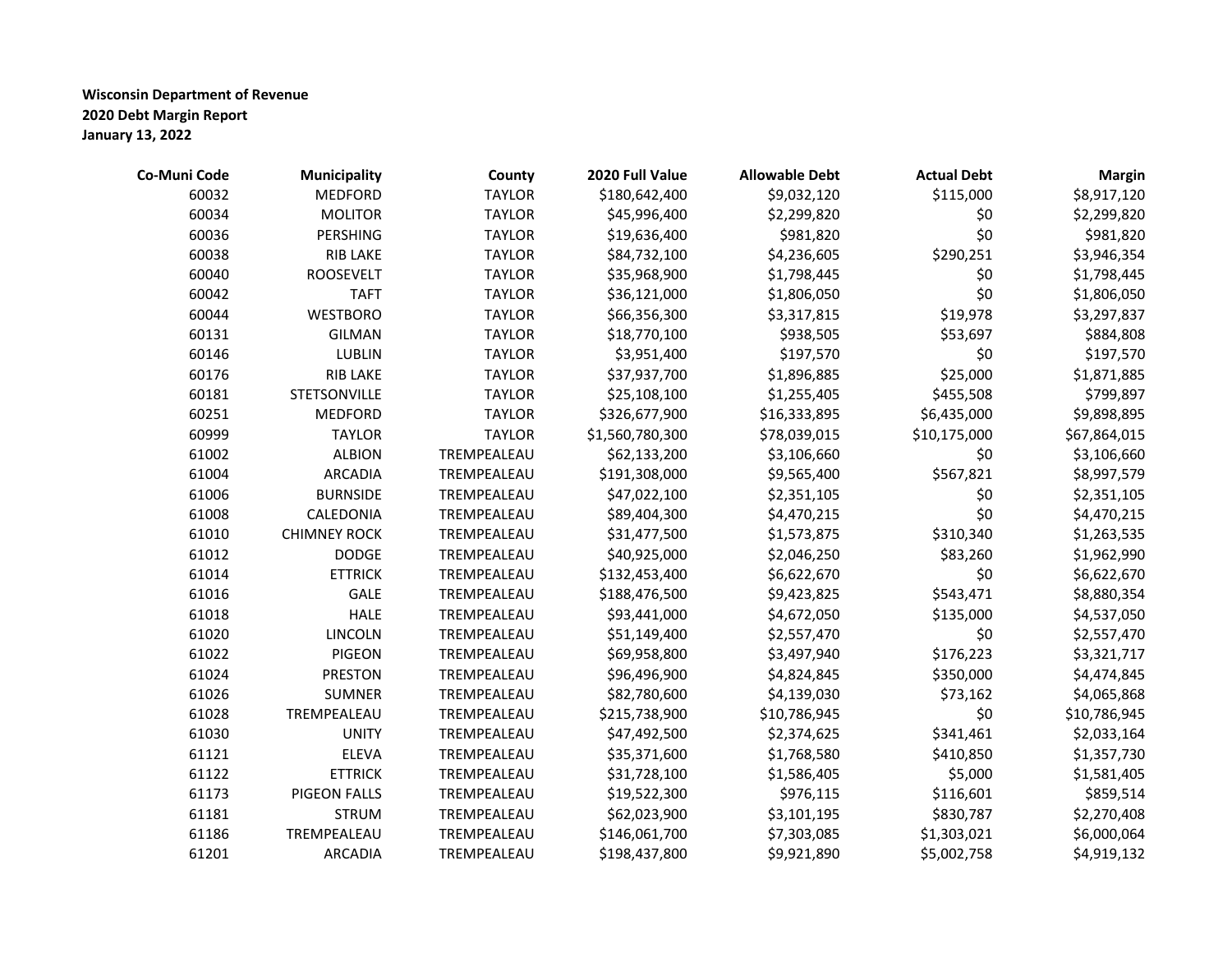| Co-Muni Code | <b>Municipality</b> | County        | 2020 Full Value | <b>Allowable Debt</b> | <b>Actual Debt</b> | <b>Margin</b> |
|--------------|---------------------|---------------|-----------------|-----------------------|--------------------|---------------|
| 61206        | <b>BLAIR</b>        | TREMPEALEAU   | \$118,339,400   | \$5,916,970           | \$2,682,702        | \$3,234,268   |
| 61231        | <b>GALESVILLE</b>   | TREMPEALEAU   | \$109,585,000   | \$5,479,250           | \$1,895,000        | \$3,584,250   |
| 61241        | INDEPENDENCE        | TREMPEALEAU   | \$95,190,600    | \$4,759,530           | \$4,195,590        | \$563,940     |
| 61265        | OSSEO               | TREMPEALEAU   | \$149,308,700   | \$7,465,435           | \$2,112,513        | \$5,352,922   |
| 61291        | WHITEHALL           | TREMPEALEAU   | \$109,721,200   | \$5,486,060           | \$2,411,172        | \$3,074,888   |
| 61999        | TREMPEALEAU         | TREMPEALEAU   | \$2,515,548,400 | \$125,777,420         | \$33,412,000       | \$92,365,420  |
| 62002        | <b>BERGEN</b>       | <b>VERNON</b> | \$135,231,700   | \$6,761,585           | \$3,856            | \$6,757,729   |
| 62004        | CHRISTIANA          | <b>VERNON</b> | \$81,352,200    | \$4,067,610           | \$437,695          | \$3,629,915   |
| 62006        | <b>CLINTON</b>      | <b>VERNON</b> | \$56,445,200    | \$2,822,260           | \$0                | \$2,822,260   |
| 62008        | COON                | <b>VERNON</b> | \$72,176,600    | \$3,608,830           | \$1,167,631        | \$2,441,199   |
| 62010        | <b>FOREST</b>       | <b>VERNON</b> | \$39,554,000    | \$1,977,700           | \$216,520          | \$1,761,180   |
| 62012        | <b>FRANKLIN</b>     | <b>VERNON</b> | \$88,087,200    | \$4,404,360           | \$264,582          | \$4,139,778   |
| 62014        | <b>GENOA</b>        | <b>VERNON</b> | \$65,725,700    | \$3,286,285           | \$310,174          | \$2,976,111   |
| 62016        | GREENWOOD           | <b>VERNON</b> | \$45,033,500    | \$2,251,675           | \$0                | \$2,251,675   |
| 62018        | <b>HAMBURG</b>      | <b>VERNON</b> | \$86,844,000    | \$4,342,200           | \$484,074          | \$3,858,126   |
| 62020        | <b>HARMONY</b>      | <b>VERNON</b> | \$65,568,400    | \$3,278,420           | \$589,082          | \$2,689,338   |
| 62022        | <b>HILLSBORO</b>    | <b>VERNON</b> | \$67,935,600    | \$3,396,780           | \$0                | \$3,396,780   |
| 62024        | <b>JEFFERSON</b>    | <b>VERNON</b> | \$93,109,900    | \$4,655,495           | \$61,133           | \$4,594,362   |
| 62026        | <b>KICKAPOO</b>     | <b>VERNON</b> | \$51,120,300    | \$2,556,015           | \$0                | \$2,556,015   |
| 62028        | <b>LIBERTY</b>      | <b>VERNON</b> | \$33,996,700    | \$1,699,835           | \$178,125          | \$1,521,710   |
| 62030        | <b>STARK</b>        | <b>VERNON</b> | \$34,950,100    | \$1,747,505           | \$0                | \$1,747,505   |
| 62032        | <b>STERLING</b>     | <b>VERNON</b> | \$53,101,800    | \$2,655,090           | \$0                | \$2,655,090   |
| 62034        | <b>UNION</b>        | <b>VERNON</b> | \$45,256,500    | \$2,262,825           | \$37,562           | \$2,225,263   |
| 62036        | <b>VIROQUA</b>      | <b>VERNON</b> | \$155,708,100   | \$7,785,405           | \$256,522          | \$7,528,883   |
| 62038        | WEBSTER             | <b>VERNON</b> | \$64,347,600    | \$3,217,380           | \$261,675          | \$2,955,705   |
| 62040        | WHEATLAND           | <b>VERNON</b> | \$69,925,600    | \$3,496,280           | \$112,219          | \$3,384,061   |
| 62042        | WHITESTOWN          | <b>VERNON</b> | \$33,242,500    | \$1,662,125           | \$271,423          | \$1,390,702   |
| 62111        | CHASEBURG           | <b>VERNON</b> | \$18,079,600    | \$903,980             | \$60,202           | \$843,778     |
| 62112        | <b>COON VALLEY</b>  | <b>VERNON</b> | \$52,760,500    | \$2,638,025           | \$269,589          | \$2,368,436   |
| 62116        | DE SOTO             | <b>VERNON</b> | \$20,523,600    | \$1,026,180           | \$86,620           | \$939,560     |
| 62131        | <b>GENOA</b>        | <b>VERNON</b> | \$16,210,900    | \$810,545             | \$20,990           | \$789,555     |
| 62146        | LA FARGE            | <b>VERNON</b> | \$39,031,000    | \$1,951,550           | \$932,619          | \$1,018,931   |
| 62165        | <b>ONTARIO</b>      | <b>VERNON</b> | \$18,584,400    | \$929,220             | \$564,746          | \$364,474     |
| 62176        | READSTOWN           | <b>VERNON</b> | \$16,606,500    | \$830,325             | \$203,390          | \$626,935     |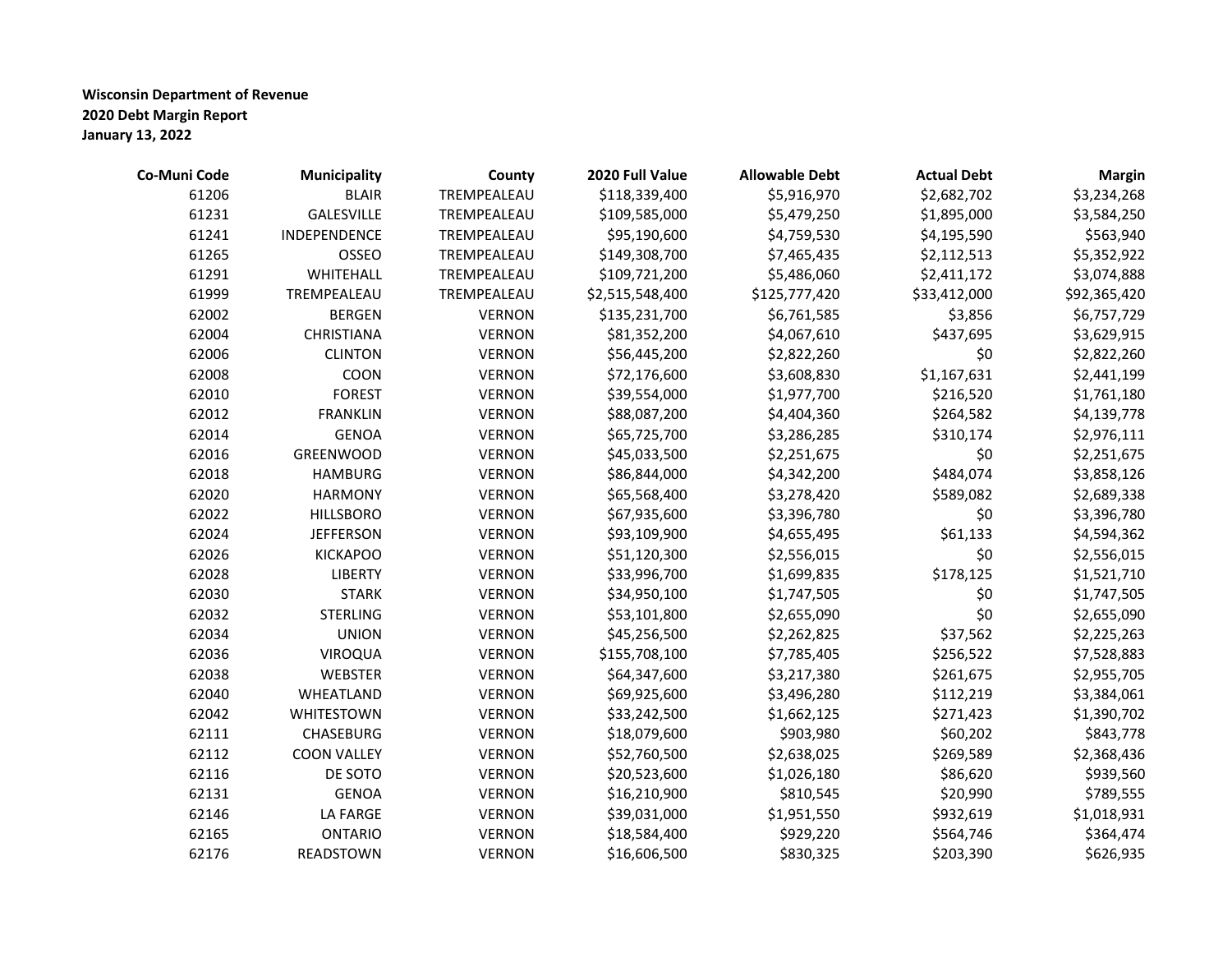| Co-Muni Code | <b>Municipality</b>     | County          | 2020 Full Value | <b>Allowable Debt</b> | <b>Actual Debt</b> | <b>Margin</b> |
|--------------|-------------------------|-----------------|-----------------|-----------------------|--------------------|---------------|
| 62181        | <b>STODDARD</b>         | <b>VERNON</b>   | \$60,587,300    | \$3,029,365           | \$1,500,713        | \$1,528,652   |
| 62236        | <b>HILLSBORO</b>        | <b>VERNON</b>   | \$77,333,400    | \$3,866,670           | \$2,178,977        | \$1,687,693   |
| 62286        | VIROQUA                 | <b>VERNON</b>   | \$313,190,600   | \$15,659,530          | \$8,784,525        | \$6,875,005   |
| 62291        | <b>WESTBY</b>           | <b>VERNON</b>   | \$139,183,300   | \$6,959,165           | \$2,974,856        | \$3,984,309   |
| 62999        | <b>VERNON</b>           | <b>VERNON</b>   | \$2,216,533,700 | \$110,826,685         | \$8,774,091        | \$102,052,594 |
| 63002        | <b>ARBOR VITAE</b>      | <b>VILAS</b>    | \$594,867,000   | \$29,743,350          | \$449,673          | \$29,293,677  |
| 63004        | <b>BOULDER JUNCTION</b> | <b>VILAS</b>    | \$503,965,900   | \$25,198,295          | \$6,208,123        | \$18,990,172  |
| 63006        | CLOVERLAND              | <b>VILAS</b>    | \$273,134,400   | \$13,656,720          | \$0                | \$13,656,720  |
| 63008        | CONOVER                 | <b>VILAS</b>    | \$399,012,200   | \$19,950,610          | \$1,039,889        | \$18,910,721  |
| 63010        | LAC DU FLAMBEAU         | <b>VILAS</b>    | \$938,176,700   | \$46,908,835          | \$0                | \$46,908,835  |
| 63012        | <b>LAND O LAKES</b>     | <b>VILAS</b>    | \$454,458,200   | \$22,722,910          | \$705,060          | \$22,017,850  |
| 63014        | <b>LINCOLN</b>          | <b>VILAS</b>    | \$588,637,500   | \$29,431,875          | \$0                | \$29,431,875  |
|              | 63016 MANITOWISH WATERS | <b>VILAS</b>    | \$585,636,800   | \$29,281,840          | \$3,870,000        | \$25,411,840  |
| 63018        | <b>PHELPS</b>           | <b>VILAS</b>    | \$414,875,100   | \$20,743,755          | \$869,129          | \$19,874,626  |
| 63020        | <b>PLUM LAKE</b>        | <b>VILAS</b>    | \$284,275,200   | \$14,213,760          | \$1,559,580        | \$12,654,180  |
| 63022        | PRESQUE ISLE            | <b>VILAS</b>    | \$574,586,300   | \$28,729,315          | \$844,515          | \$27,884,800  |
| 63024        | <b>SAINT GERMAIN</b>    | <b>VILAS</b>    | \$720,290,700   | \$36,014,535          | \$1,527,359        | \$34,487,176  |
| 63026        | <b>WASHINGTON</b>       | <b>VILAS</b>    | \$588,082,000   | \$29,404,100          | \$1,300,000        | \$28,104,100  |
| 63028        | <b>WINCHESTER</b>       | <b>VILAS</b>    | \$279,197,100   | \$13,959,855          | \$1,405,265        | \$12,554,590  |
| 63221        | <b>EAGLE RIVER</b>      | <b>VILAS</b>    | \$198,355,100   | \$9,917,755           | \$4,007,608        | \$5,910,147   |
| 63999        | <b>VILAS</b>            | <b>VILAS</b>    | \$7,397,550,200 | \$369,877,510         | \$10,835,000       | \$359,042,510 |
| 64002        | <b>BLOOMFIELD</b>       | WALWORTH        | \$127,703,900   | \$6,385,195           | \$1,500,000        | \$4,885,195   |
| 64004        | <b>DARIEN</b>           | WALWORTH        | \$227,940,400   | \$11,397,020          | \$0                | \$11,397,020  |
| 64006        | DELAVAN                 | WALWORTH        | \$1,093,408,300 | \$54,670,415          | \$14,135,000       | \$40,535,415  |
| 64008        | <b>EAST TROY</b>        | WALWORTH        | \$873,212,700   | \$43,660,635          | \$1,630,856        | \$42,029,779  |
| 64010        | <b>GENEVA</b>           | <b>WALWORTH</b> | \$1,005,873,100 | \$50,293,655          | \$250,000          | \$50,043,655  |
| 64012        | LA FAYETTE              | WALWORTH        | \$318,482,000   | \$15,924,100          | \$504,537          | \$15,419,563  |
| 64014        | LA GRANGE               | WALWORTH        | \$844,090,700   | \$42,204,535          | \$0                | \$42,204,535  |
| 64016        | LINN                    | WALWORTH        | \$2,109,195,900 | \$105,459,795         | \$2,155,000        | \$103,304,795 |
| 64018        | <b>LYONS</b>            | WALWORTH        | \$498,394,600   | \$24,919,730          | \$0                | \$24,919,730  |
| 64020        | <b>RICHMOND</b>         | WALWORTH        | \$274,352,000   | \$13,717,600          | \$0                | \$13,717,600  |
| 64022        | <b>SHARON</b>           | WALWORTH        | \$92,037,800    | \$4,601,890           | \$0                | \$4,601,890   |
| 64024        | <b>SPRING PRAIRIE</b>   | WALWORTH        | \$301,180,400   | \$15,059,020          | \$0                | \$15,059,020  |
| 64026        | <b>SUGAR CREEK</b>      | <b>WALWORTH</b> | \$438,649,900   | \$21,932,495          | \$205,860          | \$21,726,635  |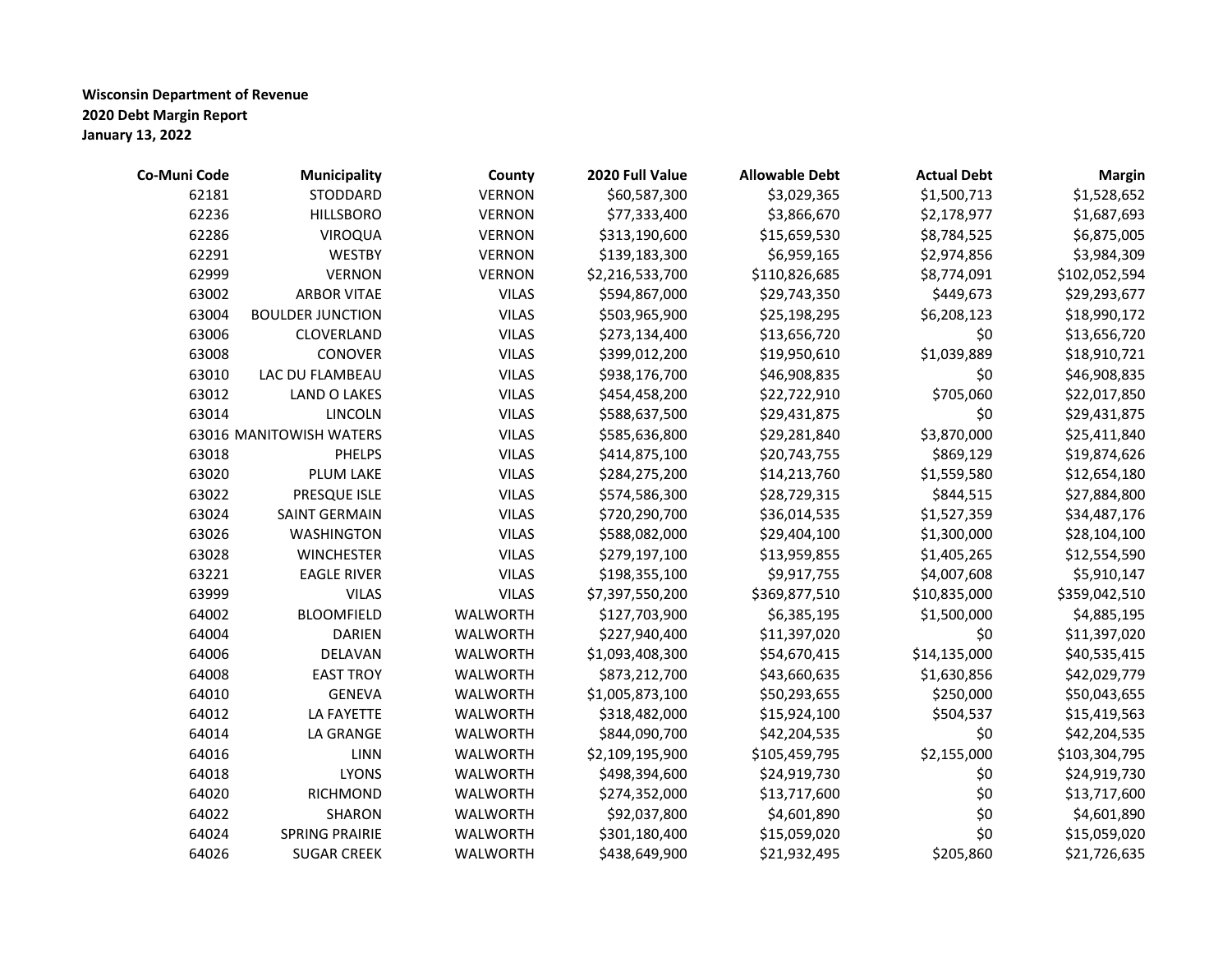| Co-Muni Code | <b>Municipality</b> | County          | 2020 Full Value  | <b>Allowable Debt</b> | <b>Actual Debt</b> | <b>Margin</b> |
|--------------|---------------------|-----------------|------------------|-----------------------|--------------------|---------------|
| 64028        | <b>TROY</b>         | WALWORTH        | \$317,154,200    | \$15,857,710          | \$1,830,000        | \$14,027,710  |
| 64030        | WALWORTH            | WALWORTH        | \$267,465,800    | \$13,373,290          | \$346,799          | \$13,026,491  |
| 64032        | <b>WHITEWATER</b>   | WALWORTH        | \$348,710,500    | \$17,435,525          | \$0                | \$17,435,525  |
| 64115        | <b>BLOOMFIELD</b>   | WALWORTH        | \$426,746,100    | \$21,337,305          | \$5,995,853        | \$15,341,452  |
| 64116        | <b>DARIEN</b>       | <b>WALWORTH</b> | \$128,954,200    | \$6,447,710           | \$3,148,414        | \$3,299,296   |
| 64121        | <b>EAST TROY</b>    | WALWORTH        | \$415,729,400    | \$20,786,470          | \$6,570,000        | \$14,216,470  |
| 64126        | <b>FONTANA</b>      | WALWORTH        | \$1,351,069,900  | \$67,553,495          | \$30,258,909       | \$37,294,586  |
| 64131        | <b>GENOA CITY</b>   | WALWORTH        | \$222,704,800    | \$11,135,240          | \$5,990,000        | \$5,145,240   |
| 64181        | <b>SHARON</b>       | WALWORTH        | \$80,504,600     | \$4,025,230           | \$1,378,879        | \$2,646,351   |
| 64191        | WALWORTH            | WALWORTH        | \$249,646,200    | \$12,482,310          | \$1,690,190        | \$10,792,120  |
| 64192        | <b>WILLIAMS BAY</b> | WALWORTH        | \$877,475,100    | \$43,873,755          | \$6,875,678        | \$36,998,077  |
| 64216        | DELAVAN             | WALWORTH        | \$720,720,900    | \$36,036,045          | \$15,441,108       | \$20,594,937  |
| 64221        | <b>ELKHORN</b>      | WALWORTH        | \$890,316,900    | \$44,515,845          | \$28,860,000       | \$15,655,845  |
| 64246        | LAKE GENEVA         | WALWORTH        | \$1,511,702,700  | \$75,585,135          | \$5,220,000        | \$70,365,135  |
| 64291        | <b>WHITEWATER</b>   | WALWORTH        | \$740,802,400    | \$37,040,120          | \$21,350,848       | \$15,689,272  |
| 64999        | WALWORTH            | WALWORTH        | \$16,734,914,200 | \$836,745,710         | \$0                | \$836,745,710 |
| 65002        | <b>BARRONETT</b>    | WASHBURN        | \$42,570,900     | \$2,128,545           | \$125,164          | \$2,003,381   |
| 65004        | <b>BASHAW</b>       | WASHBURN        | \$95,367,000     | \$4,768,350           | \$0                | \$4,768,350   |
| 65006        | <b>BASS LAKE</b>    | WASHBURN        | \$71,427,100     | \$3,571,355           | \$0                | \$3,571,355   |
| 65008        | <b>BEAVER BROOK</b> | <b>WASHBURN</b> | \$63,666,600     | \$3,183,330           | \$0                | \$3,183,330   |
| 65010        | <b>BIRCHWOOD</b>    | <b>WASHBURN</b> | \$240,709,400    | \$12,035,470          | \$200,000          | \$11,835,470  |
| 65012        | <b>BROOKLYN</b>     | WASHBURN        | \$45,161,800     | \$2,258,090           | \$0                | \$2,258,090   |
| 65014        | CASEY               | WASHBURN        | \$187,835,800    | \$9,391,790           | \$109,924          | \$9,281,866   |
| 65016        | <b>CHICOG</b>       | WASHBURN        | \$112,399,800    | \$5,619,990           | \$236,189          | \$5,383,801   |
| 65018        | CRYSTAL             | <b>WASHBURN</b> | \$45,835,100     | \$2,291,755           | \$0                | \$2,291,755   |
| 65020        | EVERGREEN           | <b>WASHBURN</b> | \$112,779,500    | \$5,638,975           | \$61,242           | \$5,577,733   |
| 65022        | <b>FROG CREEK</b>   | <b>WASHBURN</b> | \$17,550,500     | \$877,525             | \$0                | \$877,525     |
| 65024        | <b>GULL LAKE</b>    | WASHBURN        | \$38,881,000     | \$1,944,050           | \$0                | \$1,944,050   |
| 65026        | <b>LONG LAKE</b>    | WASHBURN        | \$215,111,200    | \$10,755,560          | \$0                | \$10,755,560  |
| 65028        | MADGE               | <b>WASHBURN</b> | \$149,363,100    | \$7,468,155           | \$0                | \$7,468,155   |
| 65030        | <b>MINONG</b>       | <b>WASHBURN</b> | \$358,392,900    | \$17,919,645          | \$256,778          | \$17,662,867  |
| 65032        | SARONA              | WASHBURN        | \$77,129,300     | \$3,856,465           | \$0                | \$3,856,465   |
| 65034        | <b>SPOONER</b>      | WASHBURN        | \$100,396,500    | \$5,019,825           | \$0                | \$5,019,825   |
| 65036        | SPRINGBROOK         | <b>WASHBURN</b> | \$42,378,800     | \$2,118,940           | \$0                | \$2,118,940   |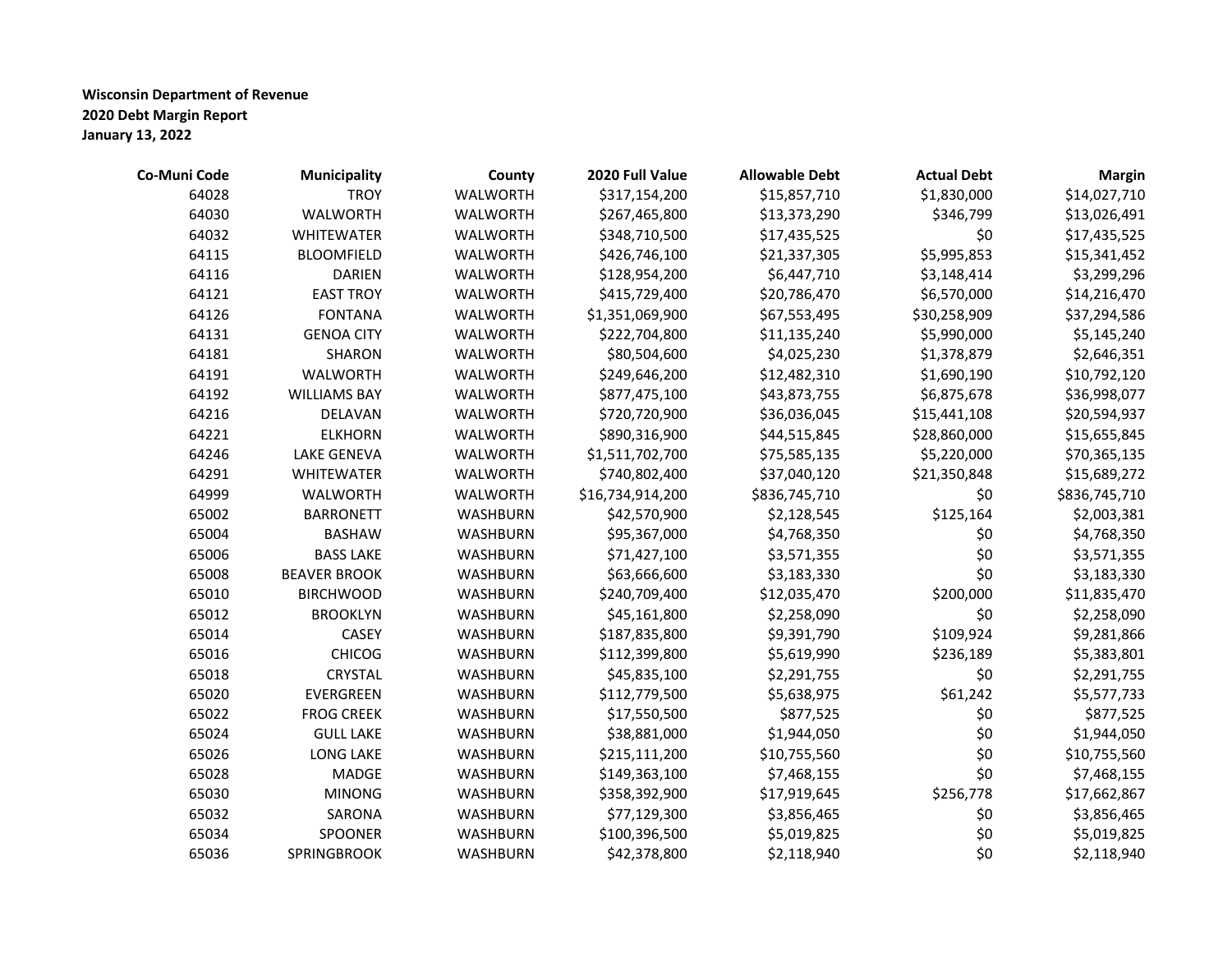| Co-Muni Code | Municipality      | County            | 2020 Full Value  | <b>Allowable Debt</b> | <b>Actual Debt</b> | <b>Margin</b> |
|--------------|-------------------|-------------------|------------------|-----------------------|--------------------|---------------|
| 65038        | <b>STINNETT</b>   | <b>WASHBURN</b>   | \$19,004,500     | \$950,225             | \$0                | \$950,225     |
| 65040        | <b>STONE LAKE</b> | <b>WASHBURN</b>   | \$78,165,600     | \$3,908,280           | \$311,791          | \$3,596,489   |
| 65042        | <b>TREGO</b>      | WASHBURN          | \$145,676,900    | \$7,283,845           | \$0                | \$7,283,845   |
| 65106        | <b>BIRCHWOOD</b>  | WASHBURN          | \$35,598,700     | \$1,779,935           | \$513,179          | \$1,266,756   |
| 65151        | <b>MINONG</b>     | WASHBURN          | \$43,920,500     | \$2,196,025           | \$1,172,372        | \$1,023,653   |
| 65281        | SPOONER           | <b>WASHBURN</b>   | \$168,969,500    | \$8,448,475           | \$2,377,541        | \$6,070,934   |
| 65282        | <b>SHELL LAKE</b> | WASHBURN          | \$224,800,000    | \$11,240,000          | \$1,932,481        | \$9,307,519   |
| 65999        | <b>WASHBURN</b>   | WASHBURN          | \$2,733,092,000  | \$136,654,600         | \$14,896,321       | \$121,758,279 |
| 66002        | <b>ADDISON</b>    | <b>WASHINGTON</b> | \$373,060,000    | \$18,653,000          | \$200,000          | \$18,453,000  |
| 66004        | <b>BARTON</b>     | WASHINGTON        | \$362,935,100    | \$18,146,755          | \$0                | \$18,146,755  |
| 66006        | ERIN              | <b>WASHINGTON</b> | \$645,175,100    | \$32,258,755          | \$0                | \$32,258,755  |
| 66008        | <b>FARMINGTON</b> | <b>WASHINGTON</b> | \$476,597,100    | \$23,829,855          | \$319,580          | \$23,510,275  |
| 66010        | <b>GERMANTOWN</b> | <b>WASHINGTON</b> | \$28,676,100     | \$1,433,805           | \$0                | \$1,433,805   |
| 66012        | <b>HARTFORD</b>   | <b>WASHINGTON</b> | \$442,748,500    | \$22,137,425          | \$204,254          | \$21,933,171  |
| 66014        | <b>JACKSON</b>    | <b>WASHINGTON</b> | \$601,119,400    | \$30,055,970          | \$490,760          | \$29,565,210  |
| 66016        | KEWASKUM          | <b>WASHINGTON</b> | \$148,073,200    | \$7,403,660           | \$0                | \$7,403,660   |
| 66018        | <b>POLK</b>       | <b>WASHINGTON</b> | \$746,500,900    | \$37,325,045          | \$0                | \$37,325,045  |
| 66022        | <b>TRENTON</b>    | <b>WASHINGTON</b> | \$579,623,500    | \$28,981,175          | \$0                | \$28,981,175  |
| 66024        | <b>WAYNE</b>      | <b>WASHINGTON</b> | \$259,916,300    | \$12,995,815          | \$29,124           | \$12,966,691  |
| 66026        | <b>WEST BEND</b>  | <b>WASHINGTON</b> | \$1,017,988,300  | \$50,899,415          | \$0                | \$50,899,415  |
| 66131        | GERMANTOWN        | <b>WASHINGTON</b> | \$2,900,792,300  | \$145,039,615         | \$43,569,999       | \$101,469,616 |
| 66141        | <b>JACKSON</b>    | <b>WASHINGTON</b> | \$785,455,400    | \$39,272,770          | \$16,010,684       | \$23,262,086  |
| 66142        | KEWASKUM          | <b>WASHINGTON</b> | \$362,629,200    | \$18,131,460          | \$6,935,478        | \$11,195,982  |
| 66161        | <b>NEWBURG</b>    | WASHINGTON        | \$89,795,500     | \$4,489,775           | \$1,355,000        | \$3,134,775   |
| 66166        | <b>RICHFIELD</b>  | <b>WASHINGTON</b> | \$1,877,841,100  | \$93,892,055          | \$609,021          | \$93,283,034  |
| 66181        | <b>SLINGER</b>    | <b>WASHINGTON</b> | \$681,506,400    | \$34,075,320          | \$4,161,043        | \$29,914,277  |
| 66236        | <b>HARTFORD</b>   | <b>WASHINGTON</b> | \$1,494,573,200  | \$74,728,660          | \$23,830,000       | \$50,898,660  |
| 66291        | <b>WEST BEND</b>  | <b>WASHINGTON</b> | \$3,200,372,200  | \$160,018,610         | \$49,831,375       | \$110,187,235 |
| 66999        | <b>WASHINGTON</b> | <b>WASHINGTON</b> | \$17,011,541,700 | \$850,577,085         | \$11,675,000       | \$838,902,085 |
| 67002        | <b>BROOKFIELD</b> | WAUKESHA          | \$1,392,726,900  | \$69,636,345          | \$3,571,437        | \$66,064,908  |
| 67004        | DELAFIELD         | WAUKESHA          | \$1,803,432,000  | \$90,171,600          | \$3,224,930        | \$86,946,670  |
| 67006        | <b>EAGLE</b>      | WAUKESHA          | \$568,316,000    | \$28,415,800          | \$428,826          | \$27,986,974  |
| 67008        | <b>GENESEE</b>    | WAUKESHA          | \$1,155,603,200  | \$57,780,160          | \$3,300,512        | \$54,479,648  |
| 67010        | <b>LISBON</b>     | WAUKESHA          | \$1,402,089,000  | \$70,104,450          | \$8,104,271        | \$62,000,179  |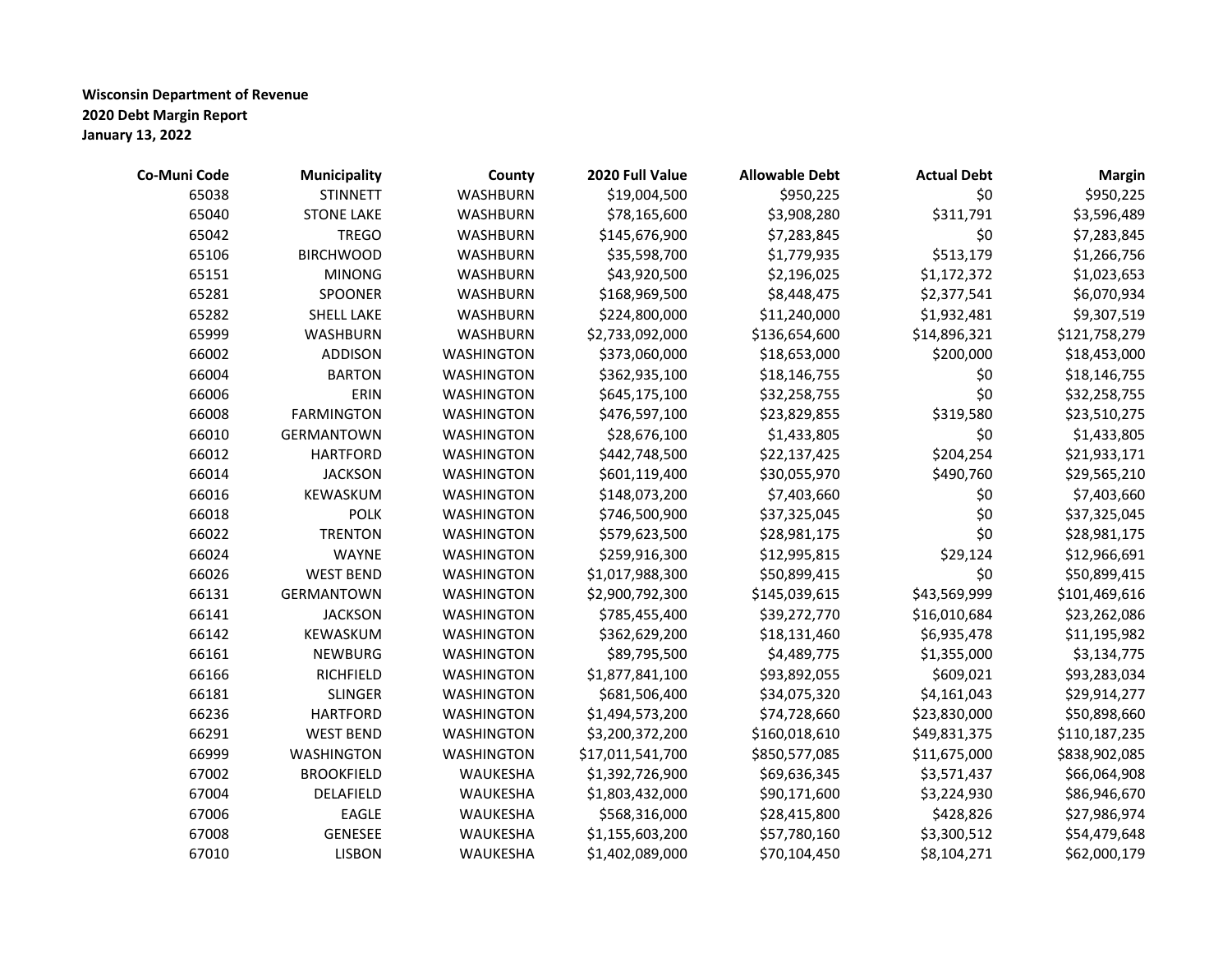| Co-Muni Code | <b>Municipality</b>    | County          | 2020 Full Value  | <b>Allowable Debt</b> | <b>Actual Debt</b> | <b>Margin</b>   |
|--------------|------------------------|-----------------|------------------|-----------------------|--------------------|-----------------|
| 67014        | <b>MERTON</b>          | WAUKESHA        | \$1,838,790,000  | \$91,939,500          | \$2,600,570        | \$89,338,930    |
| 67016        | <b>MUKWONAGO</b>       | WAUKESHA        | \$1,018,429,900  | \$50,921,495          | \$3,970,656        | \$46,950,839    |
| 67022        | <b>OCONOMOWOC</b>      | WAUKESHA        | \$1,843,825,100  | \$92,191,255          | \$6,302,681        | \$85,888,574    |
| 67024        | <b>OTTAWA</b>          | WAUKESHA        | \$674,883,900    | \$33,744,195          | \$5,597            | \$33,738,598    |
| 67030        | <b>VERNON</b>          | WAUKESHA        | \$1,048,003,700  | \$52,400,185          | \$765,991          | \$51,634,194    |
| 67032        | WAUKESHA               | WAUKESHA        | \$1,197,715,800  | \$59,885,790          | \$8,269            | \$59,877,521    |
| 67106        | <b>BIG BEND</b>        | WAUKESHA        | \$198,679,200    | \$9,933,960           | \$4,267,576        | \$5,666,384     |
| 67107        | <b>BUTLER</b>          | WAUKESHA        | \$254,259,700    | \$12,712,985          | \$6,166,550        | \$6,546,435     |
| 67111        | CHENEQUA               | WAUKESHA        | \$529,548,600    | \$26,477,430          | \$675,479          | \$25,801,951    |
| 67116        | <b>DOUSMAN</b>         | WAUKESHA        | \$229,825,300    | \$11,491,265          | \$4,550,936        | \$6,940,329     |
| 67121        | <b>EAGLE</b>           | WAUKESHA        | \$214,502,900    | \$10,725,145          | \$80,697           | \$10,644,448    |
| 67122        | <b>ELM GROVE</b>       | WAUKESHA        | \$1,278,185,200  | \$63,909,260          | \$7,075,838        | \$56,833,422    |
| 67136        | <b>HARTLAND</b>        | WAUKESHA        | \$1,435,660,300  | \$71,783,015          | \$19,789,707       | \$51,993,308    |
| 67146        | LAC LA BELLE           | WAUKESHA        | \$129,676,800    | \$6,483,840           | \$1,298,372        | \$5,185,468     |
| 67147        | <b>LANNON</b>          | WAUKESHA        | \$151,387,900    | \$7,569,395           | \$4,024,818        | \$3,544,577     |
| 67151        | <b>MENOMONEE FALLS</b> | WAUKESHA        | \$5,621,021,400  | \$281,051,070         | \$85,995,902       | \$195,055,168   |
| 67152        | <b>MERTON</b>          | WAUKESHA        | \$512,871,700    | \$25,643,585          | \$2,088,895        | \$23,554,690    |
| 67153        | <b>MUKWONAGO</b>       | <b>WAUKESHA</b> | \$992,994,900    | \$49,649,745          | \$27,671,864       | \$21,977,881    |
| 67158        | <b>NASHOTAH</b>        | WAUKESHA        | \$217,036,100    | \$10,851,805          | \$502,642          | \$10,349,163    |
| 67161        | <b>NORTH PRAIRIE</b>   | WAUKESHA        | \$275,386,700    | \$13,769,335          | \$427,224          | \$13,342,111    |
| 67166        | OCONOMOWOC LAKE        | WAUKESHA        | \$400,458,500    | \$20,022,925          | \$406,319          | \$19,616,606    |
| 67171        | PEWAUKEE               | WAUKESHA        | \$1,120,935,100  | \$56,046,755          | \$15,496,220       | \$40,550,535    |
| 67172        | <b>SUMMIT</b>          | WAUKESHA        | \$1,182,001,900  | \$59,100,095          | \$6,186,301        | \$52,913,794    |
| 67181        | <b>SUSSEX</b>          | WAUKESHA        | \$1,533,703,600  | \$76,685,180          | \$47,084,603       | \$29,600,577    |
| 67191        | WALES                  | WAUKESHA        | \$439,027,700    | \$21,951,385          | \$5,432,122        | \$16,519,263    |
| 67206        | <b>BROOKFIELD</b>      | WAUKESHA        | \$7,713,940,200  | \$385,697,010         | \$97,269,055       | \$288,427,955   |
| 67216        | DELAFIELD              | WAUKESHA        | \$1,663,340,700  | \$83,167,035          | \$14,928,581       | \$68,238,454    |
| 67251        | <b>MUSKEGO</b>         | WAUKESHA        | \$3,479,899,800  | \$173,994,990         | \$40,318,024       | \$133,676,966   |
| 67261        | <b>NEW BERLIN</b>      | WAUKESHA        | \$5,849,283,800  | \$292,464,190         | \$59,074,760       | \$233,389,430   |
| 67265        | <b>OCONOMOWOC</b>      | WAUKESHA        | \$2,655,689,500  | \$132,784,475         | \$28,650,620       | \$104,133,855   |
| 67270        | PEWAUKEE               | WAUKESHA        | \$3,526,148,000  | \$176,307,400         | \$14,922,951       | \$161,384,449   |
| 67291        | WAUKESHA               | WAUKESHA        | \$7,117,690,000  | \$355,884,500         | \$197,421,954      | \$158,462,546   |
| 67999        | WAUKESHA               | WAUKESHA        | \$62,620,157,900 | \$3,131,007,895       | \$84,678,000       | \$3,046,329,895 |
| 68002        | <b>BEAR CREEK</b>      | <b>WAUPACA</b>  | \$71,018,400     | \$3,550,920           | \$0                | \$3,550,920     |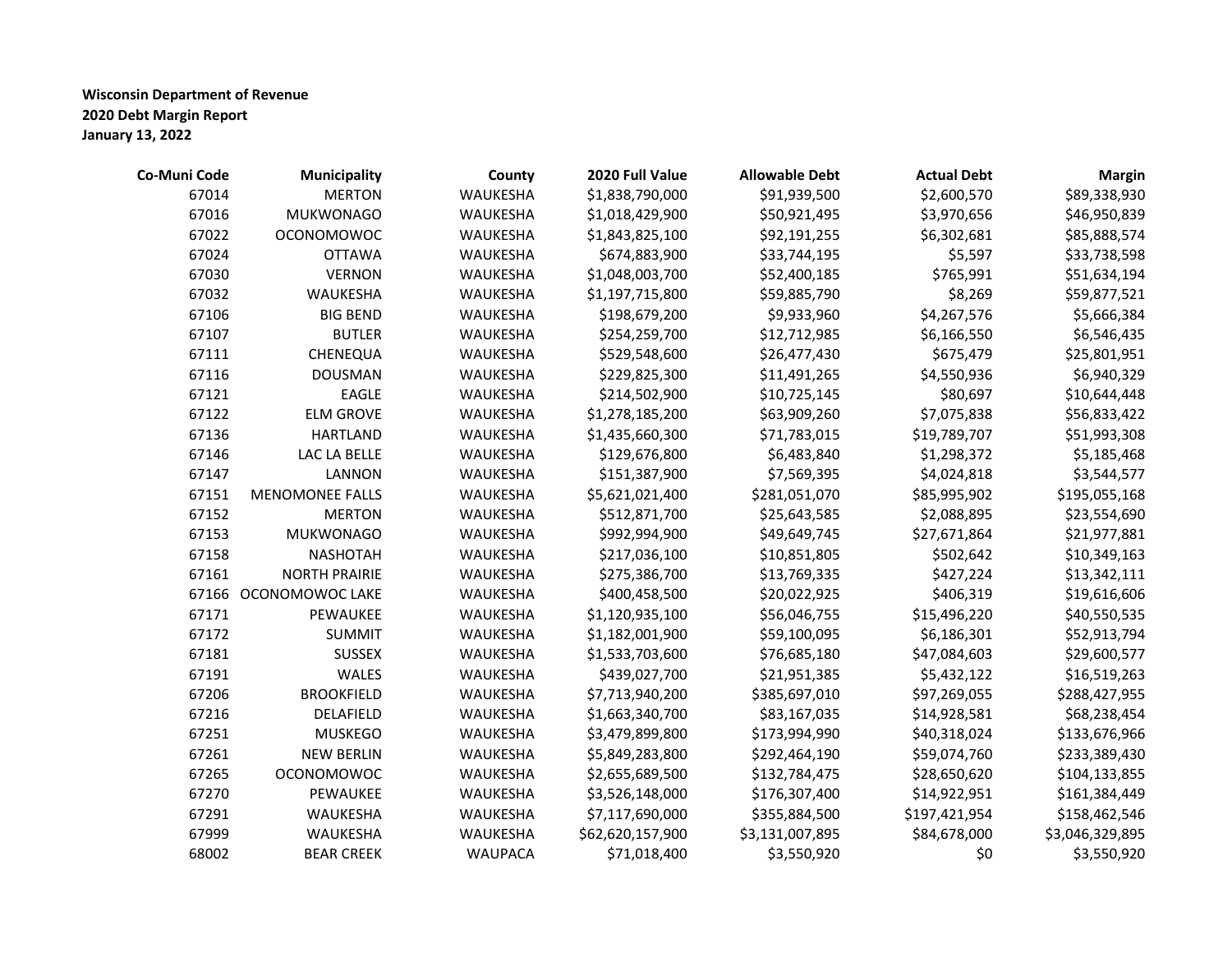| Co-Muni Code | <b>Municipality</b>   | County         | 2020 Full Value | <b>Allowable Debt</b> | <b>Actual Debt</b> | <b>Margin</b> |
|--------------|-----------------------|----------------|-----------------|-----------------------|--------------------|---------------|
| 68004        | CALEDONIA             | <b>WAUPACA</b> | \$178,871,400   | \$8,943,570           | \$163,481          | \$8,780,089   |
| 68006        | <b>DAYTON</b>         | <b>WAUPACA</b> | \$415,475,500   | \$20,773,775          | \$0                | \$20,773,775  |
| 68008        | <b>DUPONT</b>         | <b>WAUPACA</b> | \$60,452,600    | \$3,022,630           | \$0                | \$3,022,630   |
| 68010        | <b>FARMINGTON</b>     | <b>WAUPACA</b> | \$543,168,100   | \$27,158,405          | \$0                | \$27,158,405  |
| 68012        | <b>FREMONT</b>        | <b>WAUPACA</b> | \$94,785,100    | \$4,739,255           | \$0                | \$4,739,255   |
| 68014        | <b>HARRISON</b>       | <b>WAUPACA</b> | \$57,897,900    | \$2,894,895           | \$0                | \$2,894,895   |
| 68016        | <b>HELVETIA</b>       | <b>WAUPACA</b> | \$76,081,100    | \$3,804,055           | \$0                | \$3,804,055   |
| 68018        | <b>IOLA</b>           | <b>WAUPACA</b> | \$118,434,700   | \$5,921,735           | \$0                | \$5,921,735   |
| 68020        | LARRABEE              | <b>WAUPACA</b> | \$94,541,800    | \$4,727,090           | \$0                | \$4,727,090   |
| 68022        | LEBANON               | <b>WAUPACA</b> | \$125,462,500   | \$6,273,125           | \$728,611          | \$5,544,514   |
| 68024        | LIND                  | <b>WAUPACA</b> | \$141,898,400   | \$7,094,920           | \$0                | \$7,094,920   |
| 68026        | <b>LITTLE WOLF</b>    | <b>WAUPACA</b> | \$117,221,000   | \$5,861,050           | \$0                | \$5,861,050   |
| 68028        | <b>MATTESON</b>       | <b>WAUPACA</b> | \$73,890,200    | \$3,694,510           | \$0                | \$3,694,510   |
| 68030        | <b>MUKWA</b>          | <b>WAUPACA</b> | \$249,698,800   | \$12,484,940          | \$0                | \$12,484,940  |
| 68032        | <b>ROYALTON</b>       | <b>WAUPACA</b> | \$149,941,400   | \$7,497,070           | \$31,347           | \$7,465,723   |
| 68034        | <b>SAINT LAWRENCE</b> | <b>WAUPACA</b> | \$65,058,200    | \$3,252,910           | \$30,196           | \$3,222,714   |
| 68036        | SCANDINAVIA           | <b>WAUPACA</b> | \$117,584,200   | \$5,879,210           | \$0                | \$5,879,210   |
| 68038        | <b>UNION</b>          | <b>WAUPACA</b> | \$63,524,500    | \$3,176,225           | \$0                | \$3,176,225   |
| 68040        | <b>WAUPACA</b>        | <b>WAUPACA</b> | \$107,567,600   | \$5,378,380           | \$0                | \$5,378,380   |
| 68042        | WEYAUWEGA             | <b>WAUPACA</b> | \$62,773,400    | \$3,138,670           | \$0                | \$3,138,670   |
| 68044        | <b>WYOMING</b>        | <b>WAUPACA</b> | \$38,479,700    | \$1,923,985           | \$0                | \$1,923,985   |
| 68106        | <b>BIG FALLS</b>      | <b>WAUPACA</b> | \$3,517,100     | \$175,855             | \$0                | \$175,855     |
| 68121        | <b>EMBARRASS</b>      | <b>WAUPACA</b> | \$16,666,300    | \$833,315             | \$0                | \$833,315     |
| 68126        | <b>FREMONT</b>        | <b>WAUPACA</b> | \$77,847,900    | \$3,892,395           | \$15,776           | \$3,876,619   |
| 68141        | <b>IOLA</b>           | <b>WAUPACA</b> | \$63,237,700    | \$3,161,885           | \$1,475,556        | \$1,686,329   |
| 68165        | <b>OGDENSBURG</b>     | <b>WAUPACA</b> | \$8,150,300     | \$407,515             | \$69,880           | \$337,635     |
| 68181        | SCANDINAVIA           | <b>WAUPACA</b> | \$17,260,300    | \$863,015             | \$0                | \$863,015     |
| 68211        | <b>CLINTONVILLE</b>   | <b>WAUPACA</b> | \$244,611,400   | \$12,230,570          | \$5,218,707        | \$7,011,863   |
| 68251        | <b>MANAWA</b>         | <b>WAUPACA</b> | \$84,084,400    | \$4,204,220           | \$2,485,254        | \$1,718,966   |
| 68252        | <b>MARION</b>         | <b>WAUPACA</b> | \$65,444,800    | \$3,272,240           | \$1,219,473        | \$2,052,767   |
| 68261        | <b>NEW LONDON</b>     | <b>WAUPACA</b> | \$416,750,900   | \$20,837,545          | \$10,500,125       | \$10,337,420  |
| 68291        | <b>WAUPACA</b>        | <b>WAUPACA</b> | \$466,714,700   | \$23,335,735          | \$12,871,243       | \$10,464,492  |
| 68292        | WEYAUWEGA             | <b>WAUPACA</b> | \$105,262,000   | \$5,263,100           | \$2,877,400        | \$2,385,700   |
| 68999        | <b>WAUPACA</b>        | <b>WAUPACA</b> | \$4,453,425,800 | \$222,671,290         | \$28,710,000       | \$193,961,290 |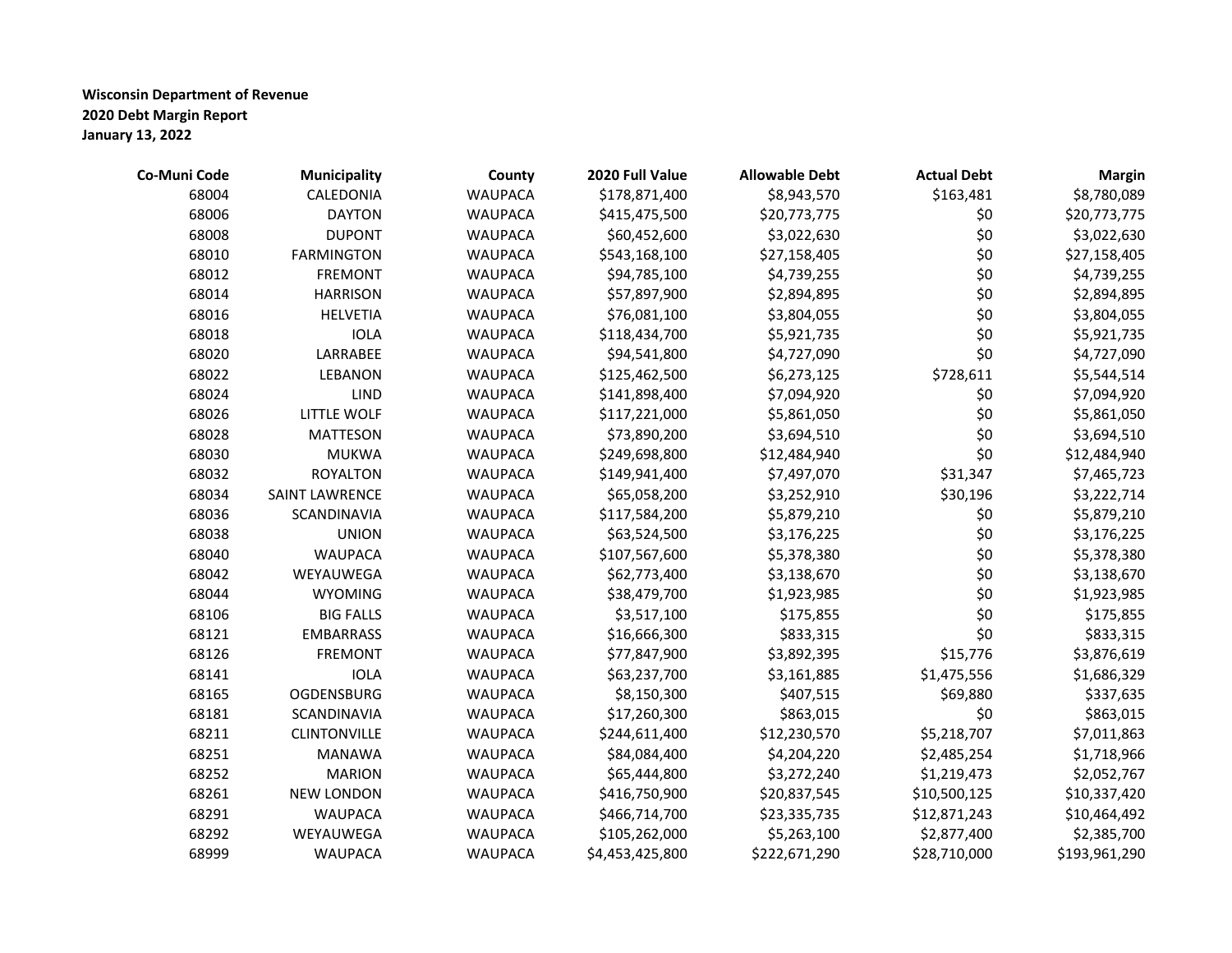| Co-Muni Code | <b>Municipality</b> | County           | 2020 Full Value | <b>Allowable Debt</b> | <b>Actual Debt</b> | <b>Margin</b> |
|--------------|---------------------|------------------|-----------------|-----------------------|--------------------|---------------|
| 69002        | <b>AURORA</b>       | <b>WAUSHARA</b>  | \$104,380,100   | \$5,219,005           | \$0                | \$5,219,005   |
| 69004        | <b>BLOOMFIELD</b>   | <b>WAUSHARA</b>  | \$114,495,600   | \$5,724,780           | \$0                | \$5,724,780   |
| 69006        | COLOMA              | <b>WAUSHARA</b>  | \$106,201,400   | \$5,310,070           | \$0                | \$5,310,070   |
| 69008        | <b>DAKOTA</b>       | <b>WAUSHARA</b>  | \$112,520,400   | \$5,626,020           | \$0                | \$5,626,020   |
| 69010        | DEERFIELD           | <b>WAUSHARA</b>  | \$108,633,400   | \$5,431,670           | \$0                | \$5,431,670   |
| 69012        | <b>HANCOCK</b>      | <b>WAUSHARA</b>  | \$82,671,100    | \$4,133,555           | \$100,000          | \$4,033,555   |
| 69014        | LEON                | <b>WAUSHARA</b>  | \$196,255,700   | \$9,812,785           | \$86,804           | \$9,725,981   |
| 69016        | <b>MARION</b>       | <b>WAUSHARA</b>  | \$390,205,400   | \$19,510,270          | \$0                | \$19,510,270  |
| 69018        | <b>MOUNT MORRIS</b> | <b>WAUSHARA</b>  | \$269,847,100   | \$13,492,355          | \$397,201          | \$13,095,154  |
| 69020        | <b>OASIS</b>        | <b>WAUSHARA</b>  | \$58,112,400    | \$2,905,620           | \$0                | \$2,905,620   |
| 69022        | PLAINFIELD          | <b>WAUSHARA</b>  | \$53,210,000    | \$2,660,500           | \$45,057           | \$2,615,443   |
| 69024        | POY SIPPI           | <b>WAUSHARA</b>  | \$78,773,500    | \$3,938,675           | \$0                | \$3,938,675   |
| 69026        | <b>RICHFORD</b>     | <b>WAUSHARA</b>  | \$76,645,100    | \$3,832,255           | \$0                | \$3,832,255   |
| 69028        | <b>ROSE</b>         | <b>WAUSHARA</b>  | \$84,487,600    | \$4,224,380           | \$0                | \$4,224,380   |
| 69030        | SAXEVILLE           | <b>WAUSHARA</b>  | \$157,699,100   | \$7,884,955           | \$0                | \$7,884,955   |
| 69032        | SPRINGWATER         | <b>WAUSHARA</b>  | \$333,304,300   | \$16,665,215          | \$0                | \$16,665,215  |
| 69034        | WARREN              | <b>WAUSHARA</b>  | \$59,750,100    | \$2,987,505           | \$0                | \$2,987,505   |
| 69036        | <b>WAUTOMA</b>      | <b>WAUSHARA</b>  | \$145,039,200   | \$7,251,960           | \$0                | \$7,251,960   |
| 69111        | COLOMA              | <b>WAUSHARA</b>  | \$28,805,900    | \$1,440,295           | \$181,975          | \$1,258,320   |
| 69136        | <b>HANCOCK</b>      | <b>WAUSHARA</b>  | \$18,716,400    | \$935,820             | \$167,927          | \$767,893     |
| 69146        | <b>LOHRVILLE</b>    | <b>WAUSHARA</b>  | \$16,708,800    | \$835,440             | \$0                | \$835,440     |
| 69171        | PLAINFIELD          | <b>WAUSHARA</b>  | \$37,133,900    | \$1,856,695           | \$227,922          | \$1,628,773   |
| 69176        | REDGRANITE          | <b>WAUSHARA</b>  | \$51,586,100    | \$2,579,305           | \$1,953,135        | \$626,170     |
| 69191        | <b>WILD ROSE</b>    | <b>WAUSHARA</b>  | \$37,401,100    | \$1,870,055           | \$308,487          | \$1,561,568   |
| 69291        | <b>WAUTOMA</b>      | <b>WAUSHARA</b>  | \$113,206,200   | \$5,660,310           | \$2,207,023        | \$3,453,287   |
| 69999        | <b>WAUSHARA</b>     | <b>WAUSHARA</b>  | \$2,850,358,600 | \$142,517,930         | \$1,975,000        | \$140,542,930 |
| 70002        | <b>ALGOMA</b>       | <b>WINNEBAGO</b> | \$732,428,500   | \$36,621,425          | \$360,000          | \$36,261,425  |
| 70004        | <b>BLACK WOLF</b>   | <b>WINNEBAGO</b> | \$314,446,500   | \$15,722,325          | \$0                | \$15,722,325  |
| 70006        | <b>CLAYTON</b>      | <b>WINNEBAGO</b> | \$575,495,100   | \$28,774,755          | \$17,198,548       | \$11,576,207  |
| 70010        | <b>NEENAH</b>       | <b>WINNEBAGO</b> | \$504,367,900   | \$25,218,395          | \$355,231          | \$24,863,164  |
| 70012        | <b>NEKIMI</b>       | <b>WINNEBAGO</b> | \$161,935,600   | \$8,096,780           | \$0                | \$8,096,780   |
| 70014        | NEPEUSKUN           | <b>WINNEBAGO</b> | \$71,367,100    | \$3,568,355           | \$0                | \$3,568,355   |
| 70016        | <b>OMRO</b>         | <b>WINNEBAGO</b> | \$264,209,300   | \$13,210,465          | \$26,295           | \$13,184,170  |
| 70018        | <b>OSHKOSH</b>      | <b>WINNEBAGO</b> | \$380,786,200   | \$19,039,310          | \$0                | \$19,039,310  |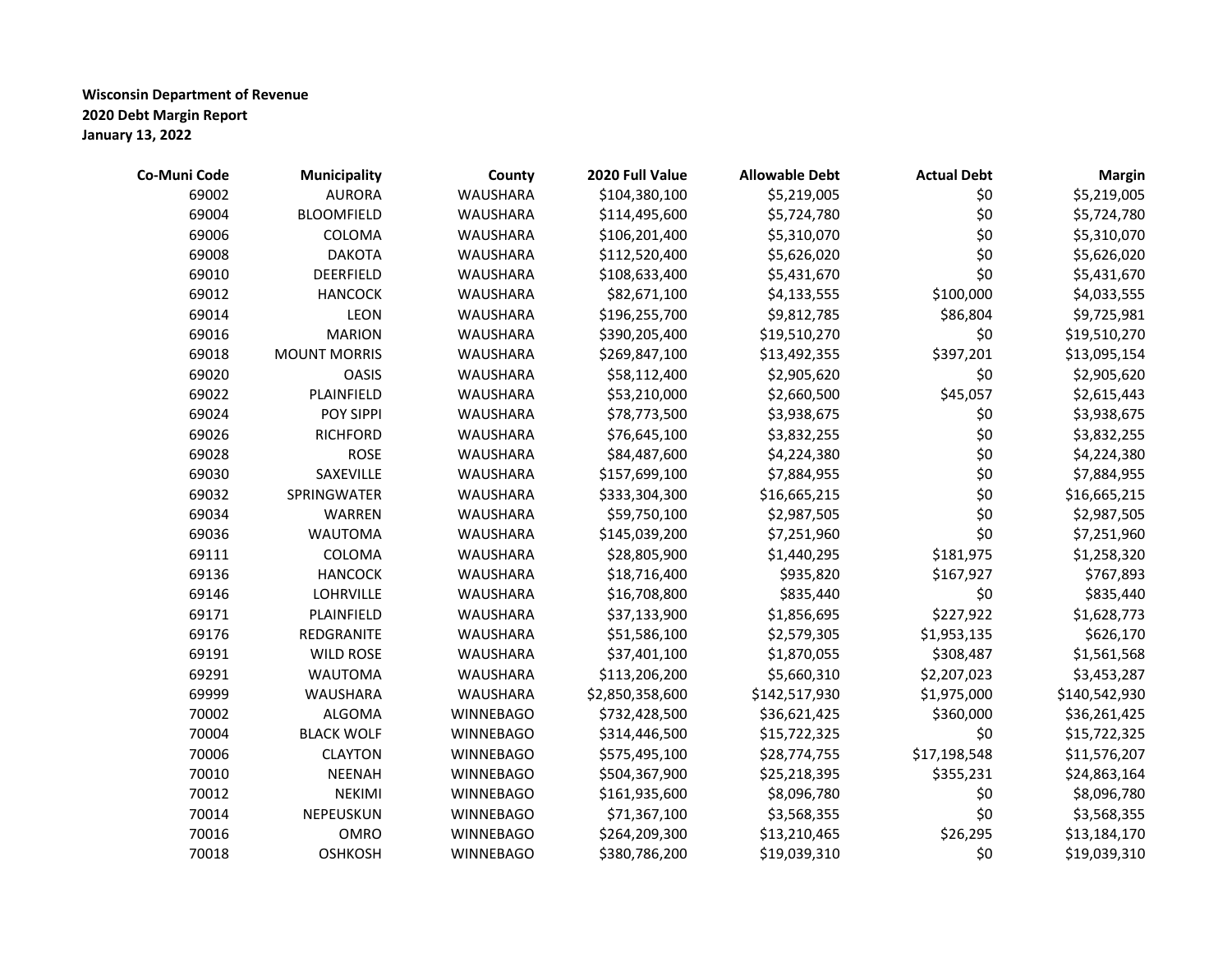| Co-Muni Code | <b>Municipality</b> | County           | 2020 Full Value  | <b>Allowable Debt</b> | <b>Actual Debt</b> | <b>Margin</b> |
|--------------|---------------------|------------------|------------------|-----------------------|--------------------|---------------|
| 70020        | <b>POYGAN</b>       | <b>WINNEBAGO</b> | \$195,938,900    | \$9,796,945           | \$0                | \$9,796,945   |
| 70022        | <b>RUSHFORD</b>     | <b>WINNEBAGO</b> | \$143,047,800    | \$7,152,390           | \$0                | \$7,152,390   |
| 70024        | <b>UTICA</b>        | <b>WINNEBAGO</b> | \$153,848,600    | \$7,692,430           | \$52,467           | \$7,639,963   |
| 70026        | <b>VINLAND</b>      | <b>WINNEBAGO</b> | \$271,084,600    | \$13,554,230          | \$121,714          | \$13,432,516  |
| 70028        | <b>WINCHESTER</b>   | <b>WINNEBAGO</b> | \$192,014,200    | \$9,600,710           | \$25,787           | \$9,574,923   |
| 70030        | WINNECONNE          | <b>WINNEBAGO</b> | \$402,079,600    | \$20,103,980          | \$25,460           | \$20,078,520  |
| 70032        | <b>WOLF RIVER</b>   | <b>WINNEBAGO</b> | \$215,470,100    | \$10,773,505          | \$0                | \$10,773,505  |
| 70121        | <b>FOX CROSSING</b> | <b>WINNEBAGO</b> | \$1,951,559,000  | \$97,577,950          | \$27,107,570       | \$70,470,380  |
| 70191        | WINNECONNE          | <b>WINNEBAGO</b> | \$242,049,500    | \$12,102,475          | \$7,667,066        | \$4,435,409   |
| 70251        | <b>MENASHA</b>      | <b>WINNEBAGO</b> | \$1,233,535,500  | \$61,676,775          | \$35,240,044       | \$26,436,731  |
| 70261        | <b>NEENAH</b>       | <b>WINNEBAGO</b> | \$2,440,145,100  | \$122,007,255         | \$55,308,134       | \$66,699,121  |
| 70265        | <b>OMRO</b>         | <b>WINNEBAGO</b> | \$208,516,200    | \$10,425,810          | \$6,046,560        | \$4,379,250   |
| 70266        | <b>OSHKOSH</b>      | <b>WINNEBAGO</b> | \$4,460,244,100  | \$223,012,205         | \$122,486,822      | \$100,525,383 |
| 70999        | <b>WINNEBAGO</b>    | <b>WINNEBAGO</b> | \$14,893,226,500 | \$744,661,325         | \$37,700,000       | \$706,961,325 |
| 71002        | <b>ARPIN</b>        | <b>WOOD</b>      | \$73,101,500     | \$3,655,075           | \$0                | \$3,655,075   |
| 71004        | <b>AUBURNDALE</b>   | <b>WOOD</b>      | \$77,134,400     | \$3,856,720           | \$0                | \$3,856,720   |
| 71006        | CAMERON             | <b>WOOD</b>      | \$58,486,600     | \$2,924,330           | \$0                | \$2,924,330   |
| 71008        | <b>CARY</b>         | <b>WOOD</b>      | \$51,762,600     | \$2,588,130           | \$0                | \$2,588,130   |
| 71010        | CRANMOOR            | <b>WOOD</b>      | \$35,470,700     | \$1,773,535           | \$0                | \$1,773,535   |
| 71012        | <b>DEXTER</b>       | <b>WOOD</b>      | \$36,477,700     | \$1,823,885           | \$17,502           | \$1,806,383   |
| 71014        | <b>GRAND RAPIDS</b> | <b>WOOD</b>      | \$584,914,500    | \$29,245,725          | \$916,632          | \$28,329,093  |
| 71016        | <b>HANSEN</b>       | <b>WOOD</b>      | \$62,525,900     | \$3,126,295           | \$0                | \$3,126,295   |
| 71018        | <b>HILES</b>        | <b>WOOD</b>      | \$24,944,700     | \$1,247,235           | \$0                | \$1,247,235   |
| 71020        | LINCOLN             | <b>WOOD</b>      | \$145,580,400    | \$7,279,020           | \$0                | \$7,279,020   |
| 71022        | MARSHFIELD          | <b>WOOD</b>      | \$72,687,300     | \$3,634,365           | \$0                | \$3,634,365   |
| 71024        | MILLADORE           | <b>WOOD</b>      | \$46,123,100     | \$2,306,155           | \$0                | \$2,306,155   |
| 71026        | PORT EDWARDS        | <b>WOOD</b>      | \$95,808,800     | \$4,790,440           | \$867,370          | \$3,923,070   |
| 71028        | <b>REMINGTON</b>    | <b>WOOD</b>      | \$35,685,900     | \$1,784,295           | \$179,439          | \$1,604,856   |
| 71030        | RICHFIELD           | <b>WOOD</b>      | \$106,451,600    | \$5,322,580           | \$0                | \$5,322,580   |
| 71032        | <b>ROCK</b>         | <b>WOOD</b>      | \$83,006,400     | \$4,150,320           | \$30,000           | \$4,120,320   |
| 71034        | <b>RUDOLPH</b>      | <b>WOOD</b>      | \$91,568,300     | \$4,578,415           | \$0                | \$4,578,415   |
| 71036        | <b>SARATOGA</b>     | <b>WOOD</b>      | \$393,736,600    | \$19,686,830          | \$0                | \$19,686,830  |
| 71038        | SENECA              | <b>WOOD</b>      | \$87,964,900     | \$4,398,245           | \$0                | \$4,398,245   |
| 71040        | <b>SHERRY</b>       | <b>WOOD</b>      | \$60,120,900     | \$3,006,045           | \$0                | \$3,006,045   |